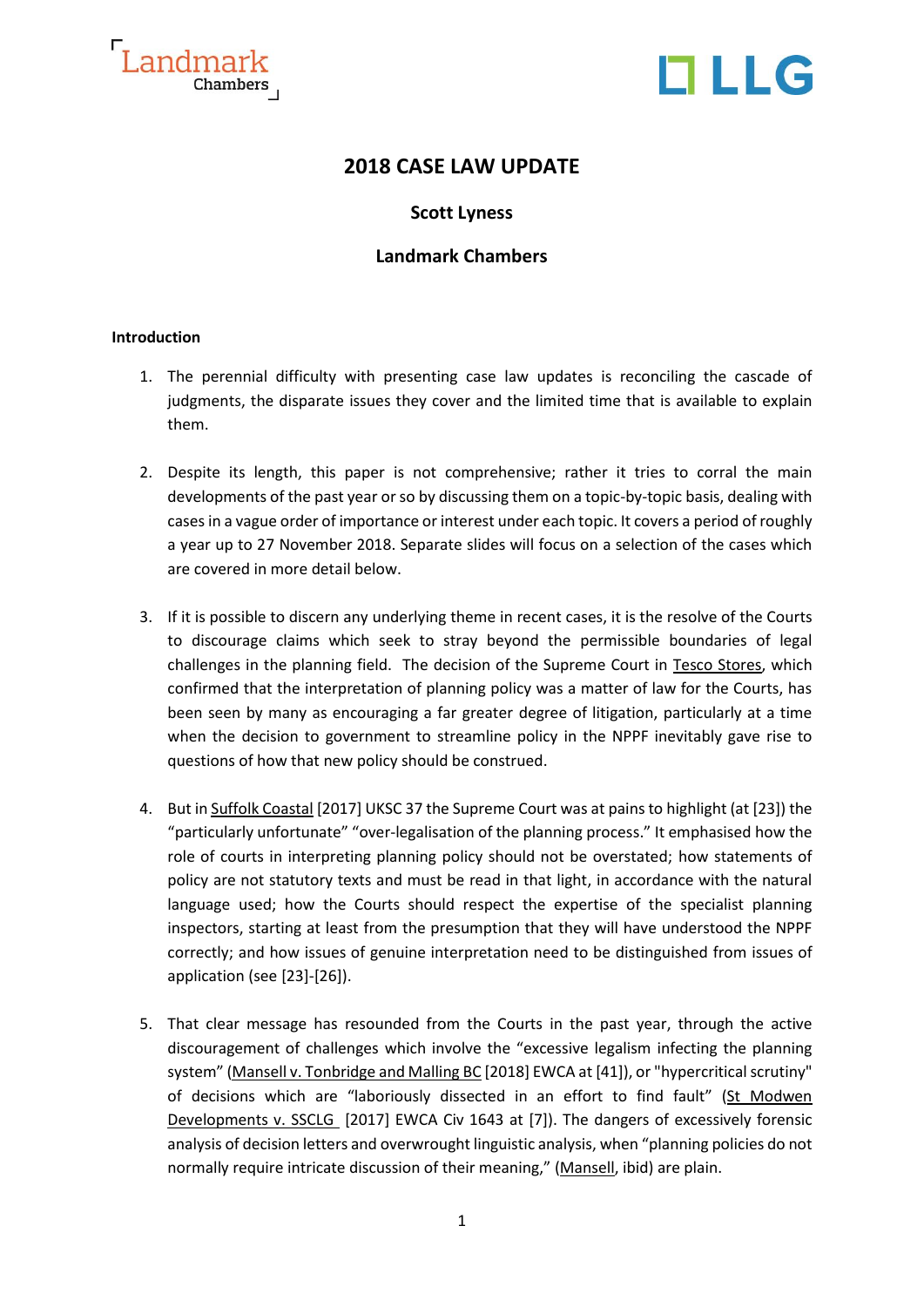



6. That said, litigation on the interpretation of NPP1 has prompted government to amend policy by producing NPPF2; and it seems likely that those writing legal updates next year may be faced with a similar spate of authorities to discuss.

| 7. | The topics covered below are as follows: |                                    | Page           |
|----|------------------------------------------|------------------------------------|----------------|
|    | (1)                                      | Interpretation of policy           | 3              |
|    | (2)                                      | Housing                            | $\overline{7}$ |
|    | (3)                                      | Green Belt                         | 13             |
|    | (4)                                      | Valued Landscapes                  | 16             |
|    | (5)                                      | Heritage                           | 18             |
|    | (6)                                      | Viability                          | 22             |
|    | (7)                                      | Habitats/EIA                       | 25             |
|    | (8)                                      | Air Quality                        | 39             |
|    | (9)                                      | <b>Environmental information</b>   | 41             |
|    | (10)                                     | Challenges to policy               | 42             |
|    | (11)                                     | Conditions                         | 52             |
|    | (12)                                     | Obligations                        | 55             |
|    | (13)                                     | <b>CIL</b>                         | 60             |
|    | (14)                                     | Reasons                            | 63             |
|    | (15)                                     | Officers' reports                  | 67             |
|    | (16)                                     | Consistency in decision-making     | 69             |
|    | (17)                                     | <b>Reserved matters</b>            | 72             |
|    | (18)                                     | Permitted development              | 76             |
|    | (19)                                     | Procedural issues                  | 78             |
|    | (20)                                     | Enforcement                        | 91             |
|    | (21)                                     | <b>Public Sector Equality Duty</b> | 95             |
|    | (22)                                     | Town and village greens            | 97             |
|    | (23)                                     | <b>Assets of Community Value</b>   | 102            |
|    | (24)                                     | <b>Public Procurement</b>          | 104            |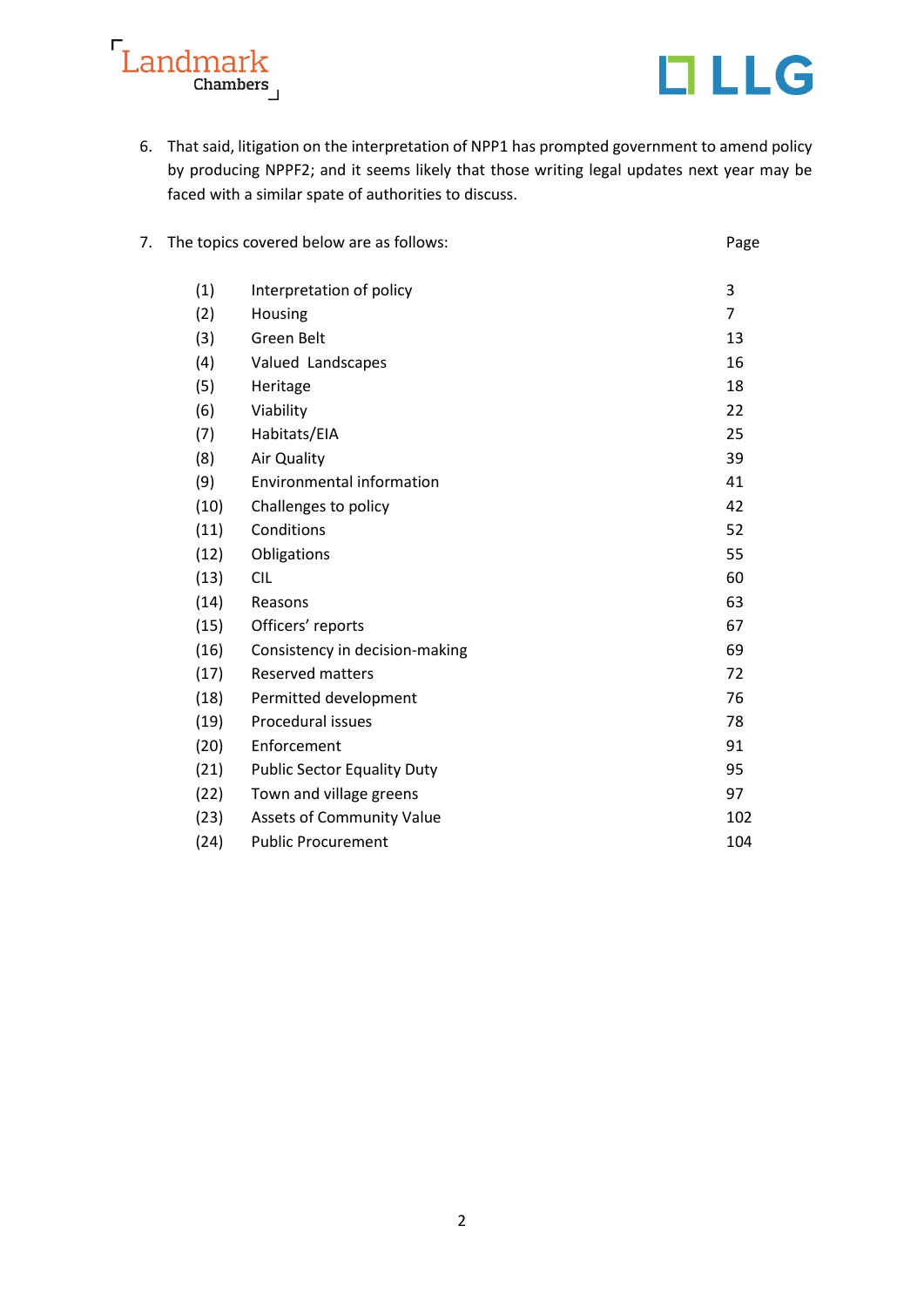

### **Interpretation of policy**

- 8. This general topic covers cases which could be included under more specific headings, but it is included here to illustrate that despite the warnings of the Courts about challenges confusing the application of policy (which is essentially a judgment for the decision-maker) with its interpretation (which is for the Courts), issues of construction do arise. In Suffolk Coastal the Supreme Court recognised that the courts "may sometimes be needed to resolve distinct issues of law" ([36]) and this has genuinely been the case with some aspects of NPPF1. Several topics which encompass more than one case are considered below. There have been a few other cases which show the potential for this type of challenge to continue.
- 9. Preston New Road Action Group v. SSCLG [2018] EWCA Civ 9 concerned an challenge over the interpretation of policies in a minerals local plan (policies CS5 and DM2) which respectively stated (in part) (i) that criteria would be developed for considering proposals to ensure that important landscapes would be "protected from harm" and (ii) that development would be supported where all material impacts that would cause demonstrable harm "can be eliminated or reduced to acceptable levels and where proposals will, where appropriate, make a positive contribution" to social, economic or environmental interests. It was alleged that an Inspector on appeal had erred in finding that policy CS5 would be complied with because the harm to the landscape would only be temporary, when any harm would be enough to cause a breach.
- 10. The Court of Appeal upheld that judgment below that Policy CS5 could not be read to prohibit any harm to the landscape, including temporary harm ([18-[19]). It was a policy specifically concerned, in part, with the working of minerals, which will likely alter the landscape during the extraction phase, but where effects will often be reversed or repaired in the course of the site's restoration. The policy was a strategic policy and looked to a further policy to translate its objectives and requirements into criteria for considering proposals. It should be read with DM2, which anticipated that harm might arise. And even if policy DM2 were ignored expressions such as "protected from harm", "protect" and "protected" in the policy were not to be read as foreclosing the exercise of planning judgment but require judgment to be exercised, having regard to the particular facts and circumstances of the case in hand, bearing in mind that the broad concept of "harm" is not defined in Policy CS5. The policy allowed a planning judgment, in a particular case, that temporary effects on the landscape - even if likely to last for several years before their remediation - would not offend its objectives and would not constitute a conflict with it.
- 11. In response to the claim that the Inspector had ignored the part of policy DM2 which refers to whether the proposed development would make a "positive contribution" of any relevant kind, it was held that the policy did not require the refusal of planning permission for proposals that do not hold in prospect such a contribution. The policy was deliberately qualified by the important words "where appropriate" so if, for whatever reason, it was not "appropriate" for a particular proposal to make a "positive contribution" of some kind, the policy did not rule out, or presume against, the grant of planning permission for it ([24-8]).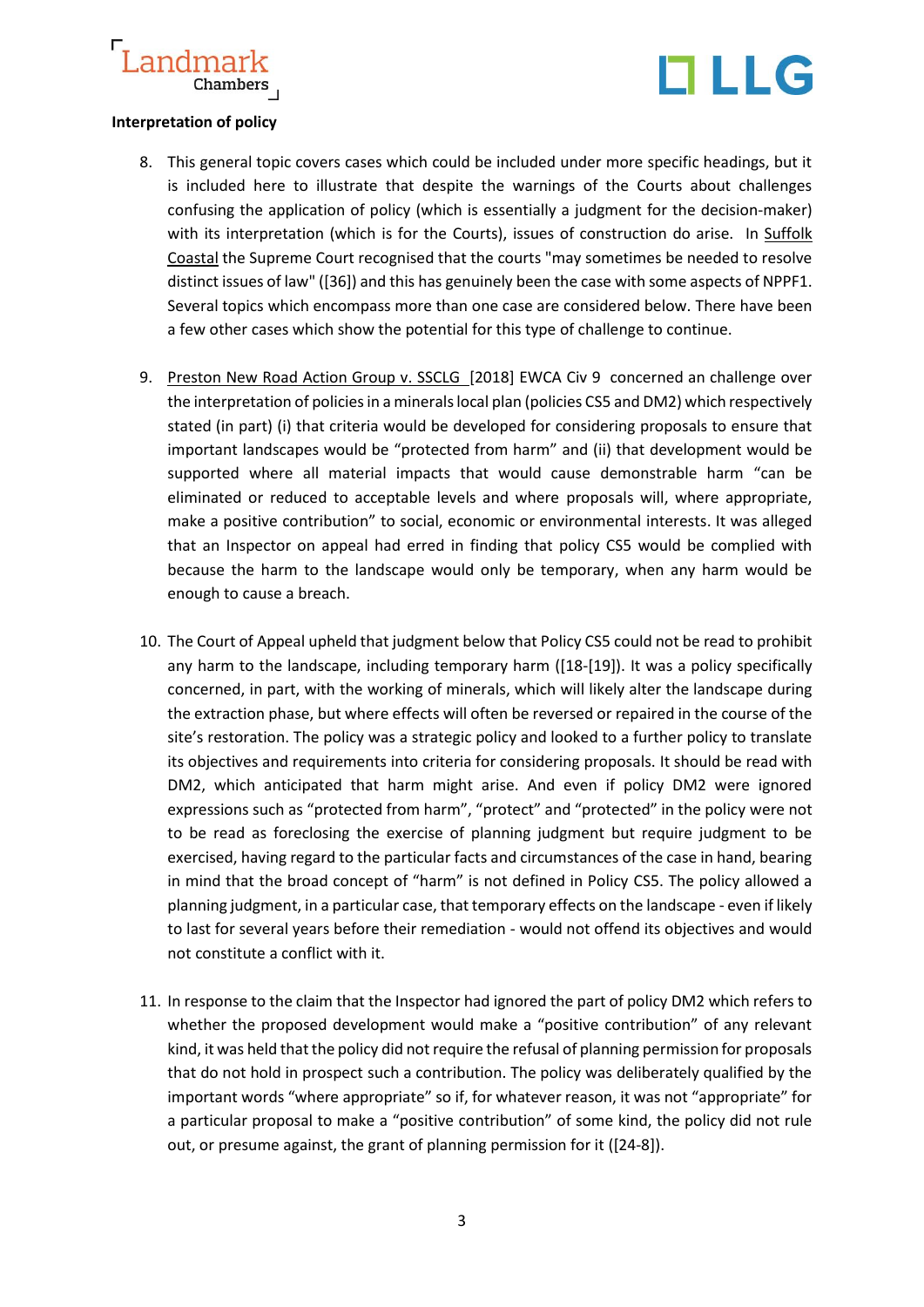



- 12. Two other cases underscore the importance of looking at the particular policies in question. In Chichester District Council v Secretary of State for Housing, Communities and Local Government & Anor [2018] EWHC 2386 (Admin) the claimant unsuccessfully challenged an Inspector's decision letter on the ground that it was irrational to rely upon a distinction between the "policies" of the Neighbourhood Plan and its "aims".
- 13. There the relevant policies identified settlement boundaries and allocated sites for development, but did not "presume against development outside of the settlement boundaries" and referred to boundaries being addressed in the Local Plan. The Inspector thought the proposal was "at odds with the aims" of the Neighbourhood Plan with regard to the location of new housing ie not to be located north of an identified railway crossing to avoid traffic congestion. But this aim was not expressed in the wording of the policies. The Inspector could rationally draw a distinction between the policies and their aims and conclude that the proposals did not conflict with the policies in the Neighbourhood Plan.
- 14. This can be compared with Canterbury City Council v. SSCLG [2018] EWHC 1611 (Admin), where it was alleged that an Inspector failed to properly interpret a housing policy. The claimant argued that whereas the policy identified particular types of location for housing development, it followed that areas inconsistent with those which have been identified were not supported by and conflicted with the implicit "negative corollary" within the policy. The policy in question stated that "the City Council will permit residential development on sites allocated for housing or mixed use as shown on the Proposals Map...On other non-identified sites on previously developed land within the urban areas, planning permission will also be granted (unless other identified criteria applied). It was held ([33]) that: "Taking the language of the policy itself, and without reference to any of the explanatory text, it is clear that the purpose of the policy is to identify, for the purposes of housing development, the types of location where the plan required housing development to take place....It follows that if housing development is proposed in a location which does not accord with the types of locations specified in the policy, that proposal will be inconsistent with and unsupported by the policy and therefore not in accordance with it and in conflict with it".
- 15. A couple of other cases do not fall neatly within the policy topics considered below.
- 16. In R (Green) v South Downs National Park Authority [2018] EWHC 604 (Admin) Stuart-Smith J. had to consider whether in granting permission for the redevelopment of Madehurst Lodge, a Grade II listed building in the South Downs National Park the Authority had, by reference to opinions written by Landmark's James Maurici QC, failed to properly consider whether what was proposed was "major development" pursuant to NPPF1 [116]. At the time, indeed until NPPF2, "major development" had not been defined in policy and the Courts had rejected the view that it had the meaning given in the Town and Country Planning (Development Management Procedure) Order 2015 ("the Order") (or its predecessors) (Aston v Secretary of State for Communities and Local Government [2013] EWHC 1936 (Admin) and R (on the application of Forge Field Society) v Sevenoaks DC [2014] EWHC 1895 (Admin). In Green, the opinions were supported, subject to one statement that "whether something is 'major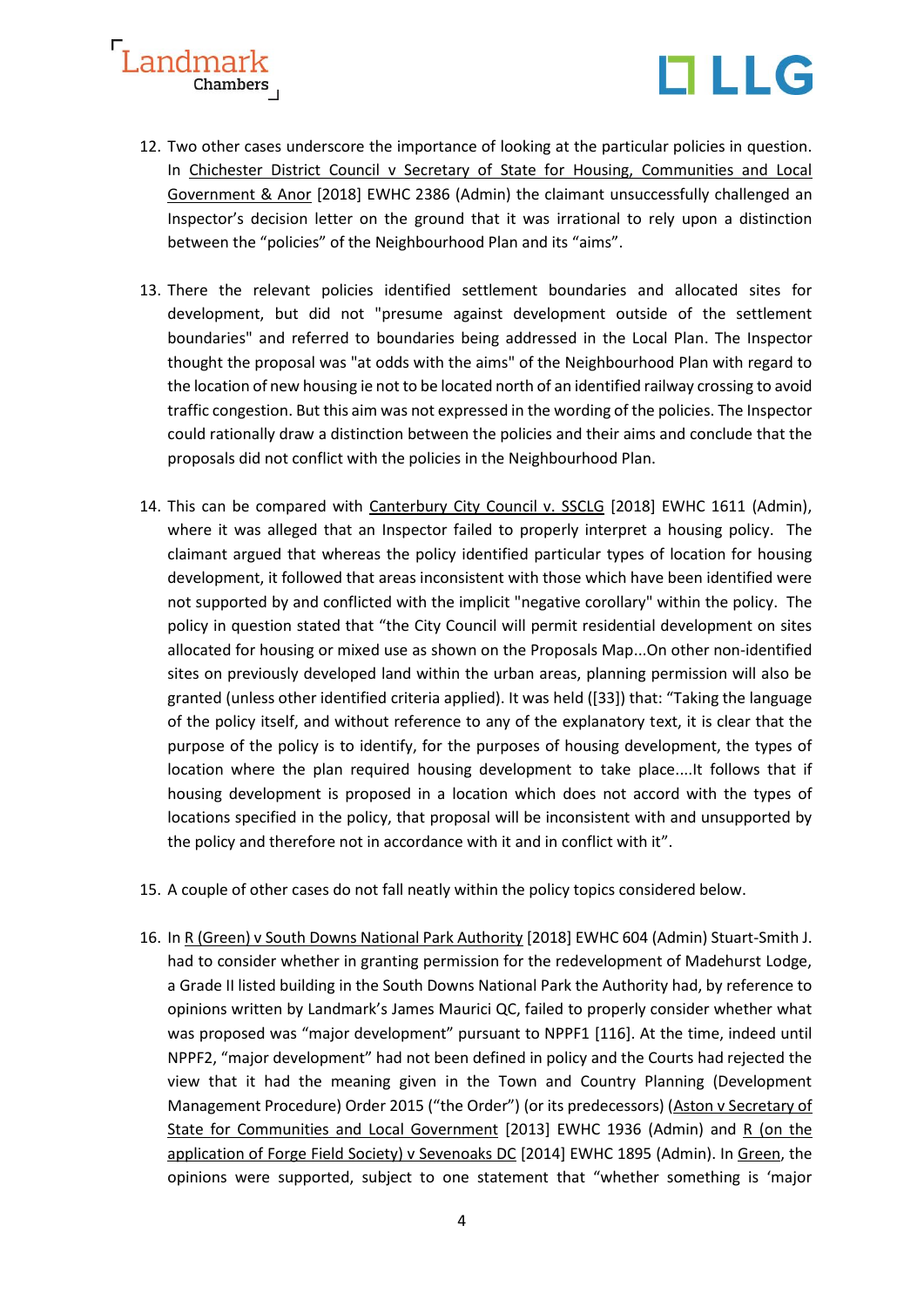

development' for the purposes of the Order will be relevant albeit it will not determine the matter and may not even raise a presumption either way". The judge thought this went too far and suggested instead the way this should be formulated is that "[i]t is in theory possible that the categorisation of a proposal as a "major development" under the Order may in some cases be relevant and material. But what is relevant or material in any given case is fact sensitive and not susceptible to hard and fast rules or set criteria".

- 17. The extent of any difference between these formulations is unclear, but NPPF2 now defines "major development" in footnote 55 for the purposes of [172]-[173] as follows: "whether a proposal is 'major development' is a matter for the decision maker, taking into account its nature, scale and setting, and whether it could have a significant adverse impact on the purposes for which the area has been designated or defined".
- 18. In H J Banks & Company v. SSHCLG and others [2018] EWHC 3141 the Court considered NPPF [149] on coal extraction, which read as follows: "Permission should not be given for the extraction of coal unless the proposal is environmentally acceptable, or can be made so by planning conditions or obligations; or if not, it provides national, local or community benefits which clearly outweigh the likely impacts to justify the grant of planning permission".
- 19. This guidance has now been amended by NPPF2 [211] to sat that "Planning permission should not be granted for the extraction of coal unless: (a) the proposal is environmentally acceptable, or can be made so by planning conditions or obligations; or (b) if it is not environmentally acceptable, then it provides national, local or community benefits which clearly outweigh its likely impacts (taking all relevant matters into account, including any residual environmental impacts)". The treatment of NPPF1 [149] in the judgment must therefore be read in the light of this policy change, but the judgment of Ouseley J remains of interest.
- 20. The parties were agreed that at a simple level there was a two-stage test. Coal extraction is not permitted unless it is environmentally acceptable, or can be made so with conditions and obligations. If it remains environmentally unacceptable, the benefits of the proposal, comprising the "need" case but not confined to that, are brought into play to see if they clearly outweigh the likely impacts.
- 21. Next however, it was held as follows (at [21]-[25]: "I accept that there are two ways, at least, of approaching the two stage question. The first, which Ms Lieven submitted was the only way to do so rationally, was (i) at the first stage, to consider all that might be described as "environmental", whether adverse or beneficial, so that a proposal for coal extraction which was environmentally acceptable, after allowing for mitigation achieved by conditions and agreements, would be permitted before the "need" case or "national, local or community" benefits fell for consideration; and (ii) at the second stage, to consider all the adverse impacts as mitigated, environmental or not, and whether or not considered at the first stage, and all the benefits, including any which had already been considered at the first stage, and which had been found insufficient to outweigh the adverse impacts. Indeed, it was difficult to see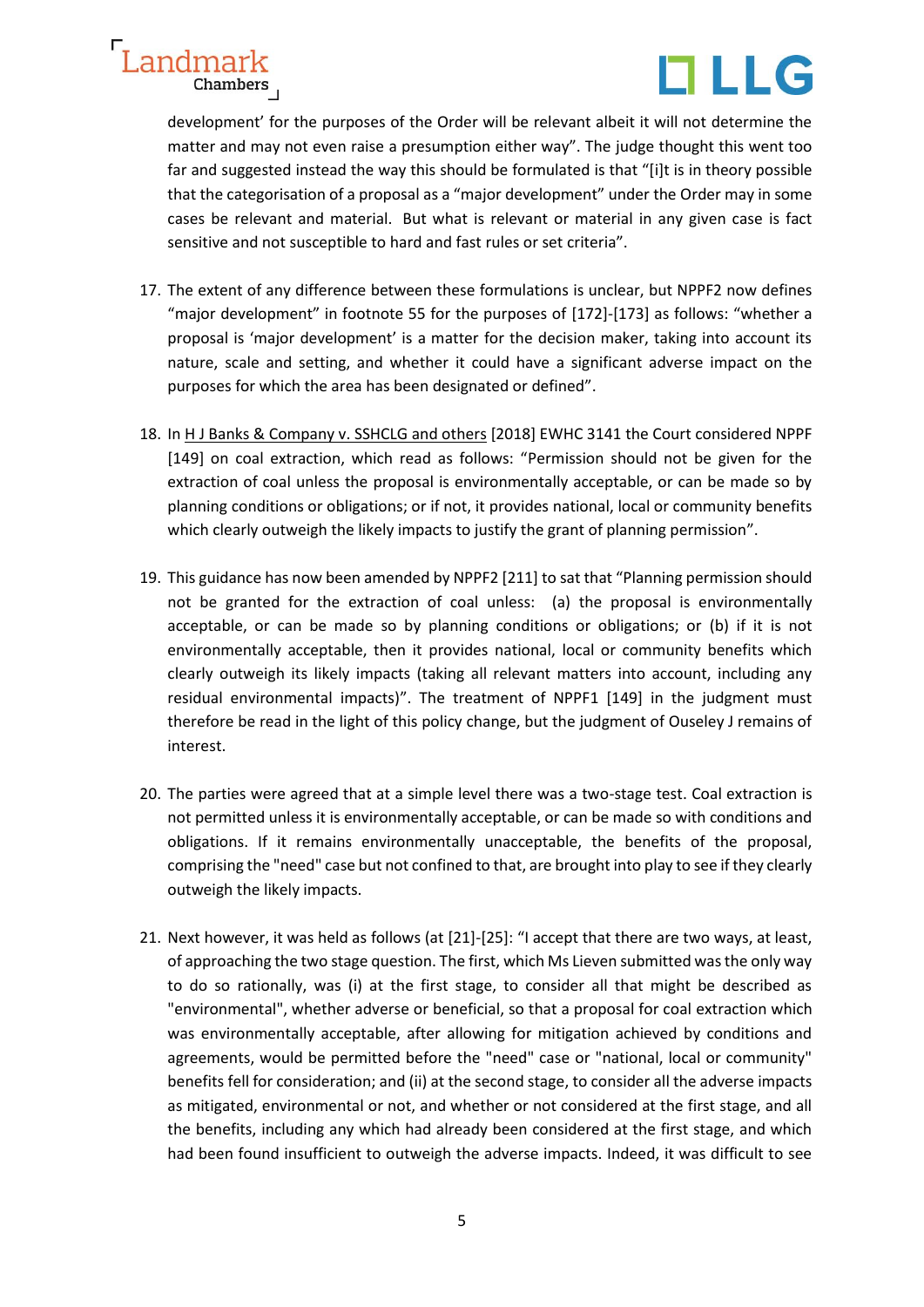



what benefits there might be which did not come within the scope of "national, local or community benefits". This approach was accepted as lawful by the other parties.

- 22. However, "Mr Elvin submitted that an equally rational approach, and the one which the Secretary of State had in fact adopted, as he was entitled to, and indeed as the Inspector had done, was (i) at the first stage, to proceed as Ms Lieven submitted should be done, but (ii) at the second stage, to consider on the one side, only the residual balance of the adverse effects, as mitigated and after allowing for environmental benefits, i.e. the net harm, and then to balance that net harm against the "national, local or community benefits," on the other side. These benefits were the only new factors brought in at the second stage, unless theoretically, there could be some relevant but non-environmental adverse impact left out at the first stage. A benefit considered at the first stage did not need to be brought forward at the second stage, because it would already have been given its full weight at the first stage, reducing the overall adverse balance brought forward to the second stage. The biodiversity environmental benefits did not come within the scope of "national, local or community benefits"; in any event, they had already been fully allowed for in the stage 1 netting off process and so could not rationally come in at stage 2 as well".
- 23. This approach too was regarded as "not itself irrational" (at [24]). But "what matters is that all the benefits and adverse effects have been taken into account without double counting or discounting. There is a risk, on the residual approach however, that a benefit may be excluded at stage 1, as going beyond mitigation, yet not included at stage 2, if the view is taken that "national, local or community benefits" encompasses no environmental benefits".
- 24. The true issue here was not therefore the interpretation of NPPF1 [149], but the interpretation of the decision letter. The Secretary of State did not follow the approach which he had been claimed to adopt, as he "ignored the biodiversity benefits in his overall conclusions, failing to carry them forward to the stage 2 exercise, and failing to have regard to all the considerations material to that stage. Paragraph 149 does not permit all the harm to be considered at stage 2 with only part of the benefits. If a residual approach is followed, both benefits and harms must be netted off to come to a single notional value for a reduced harm then used at stage 2; that he did not do" (at [48]).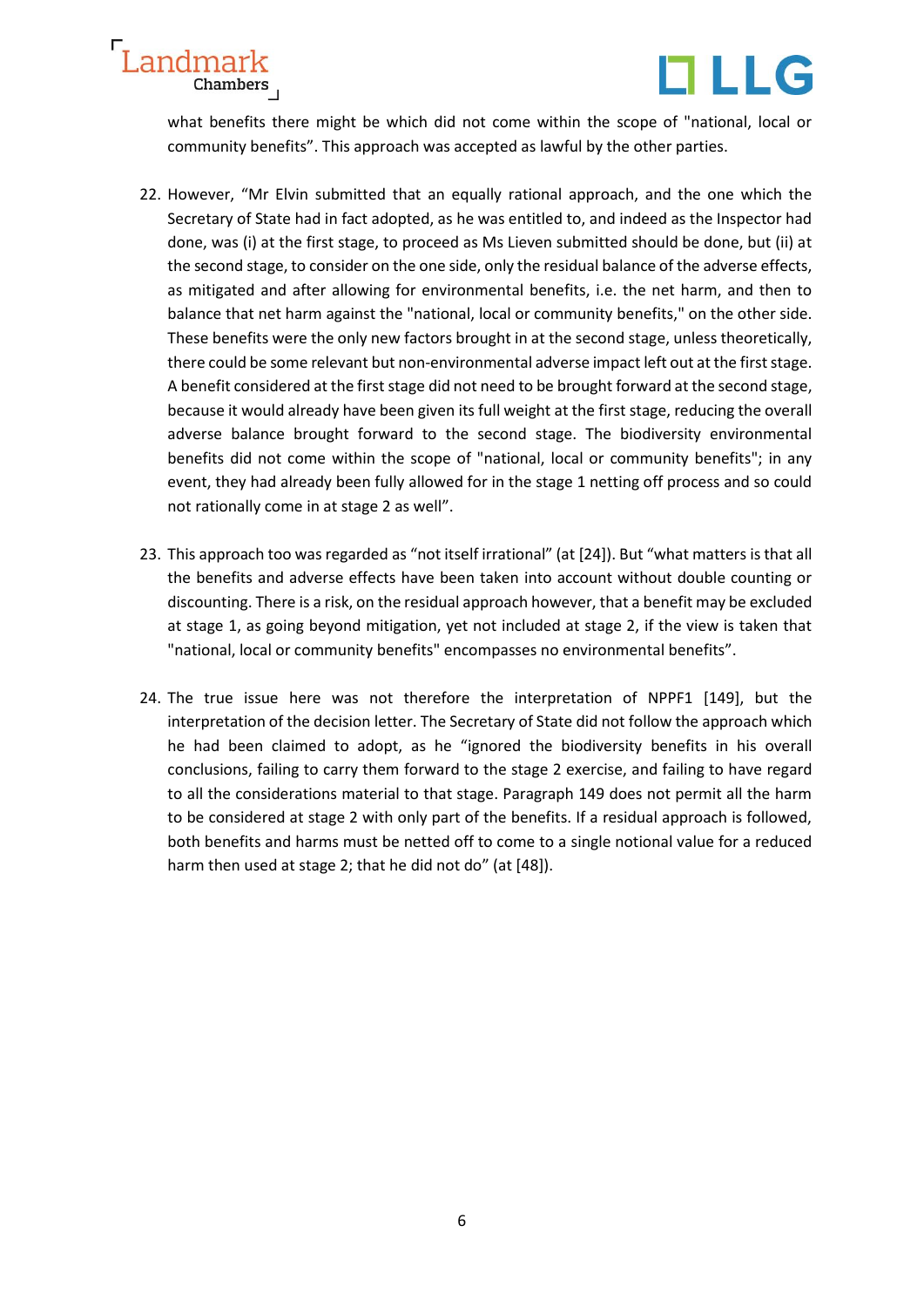



### **Housing**

- 25. Five cases of note this year which dealt with housing policy in NPPF1 were St Modwen, Hallam Land, Cheshire East, Jelson and CPRE. The case of Braintree is also worthy of a mention.
- 26. As with any case dealing with NPPF1, care will be needed in any attempt to read across judgments from previous statements of policy to the new NPPF2, which may be drafted differently. The cases set out below should be considered in this context.
- 27. In St Modwen Developments Ltd v SSCLG, East Riding of Yorkshire Council and another [2017] EWCA 1643, the Court of Appeal considered the concept of a supply of "deliverable" sites for the purpose of a local planning authority establishing a five-year housing land supply against their housing requirements under what was NPPF1 [47].
- 28. The term "deliverable" as defined in NPPF1 footnote 11, was follows: "to be deliverable, sites should be available now, offer a suitable location for development now, and be achievable with a realistic prospect that housing will be delivered on site within five years and in particular that the site is viable. Sites with planning permission should be considered deliverable until permission expires...".
- 29. On an appeal the Inspector accepted the Council's evidence of a supply of 15,000 dwellings against a requirement of 14,000, based mainly on draft allocations in an emerging plan, none of which had planning permission. St Modwen had argued that the supply was closer to 5,000 dwellings based largely on sites with planning permission or a resolution to grant, with a windfall allowance. The Council's housing trajectory, prepared for the purpose of the emerging local plan, showed "on anticipated rate of delivery" of 7000 dwellings for the relevant five-year period.
- 30. The lnspector found that "it may well turn out that not all allocations currently identified as deliverable will in fact be delivered"; and that "the assessment of supply is distinct from that for delivery". St Modwen contended that the lnspector had misinterpreted the phrase "a supply of specific deliverable sites", as well as the purpose of a trajectory. The claim that there were 15,000 deliverable sites was alleged to be inconsistent with a trajectory showing that only 7,000 were likely to come forward over the relevant period.
- 31. The Court of Appeal rejected St Modwen's case, which "misses the essential distinction between the concept of deliverability...and the concept of an expected rate of delivery". Thus "the fact that a particular site is capable of being deliverable within five years does not mean that it necessary will be" [35]. The reference to sites with planning permission in the definition "clearly implies that to be considered deliverable and included within the five-year supply, a site does not necessarily have to have planning permission already granted for housing development on it" [38]. It was held that sites may be included in the supply if the likelihood of housing being delivered on them within the five-year period is no greater than a "realistic prospect...This does not mean that for a site properly to be regarded as "deliverable" it must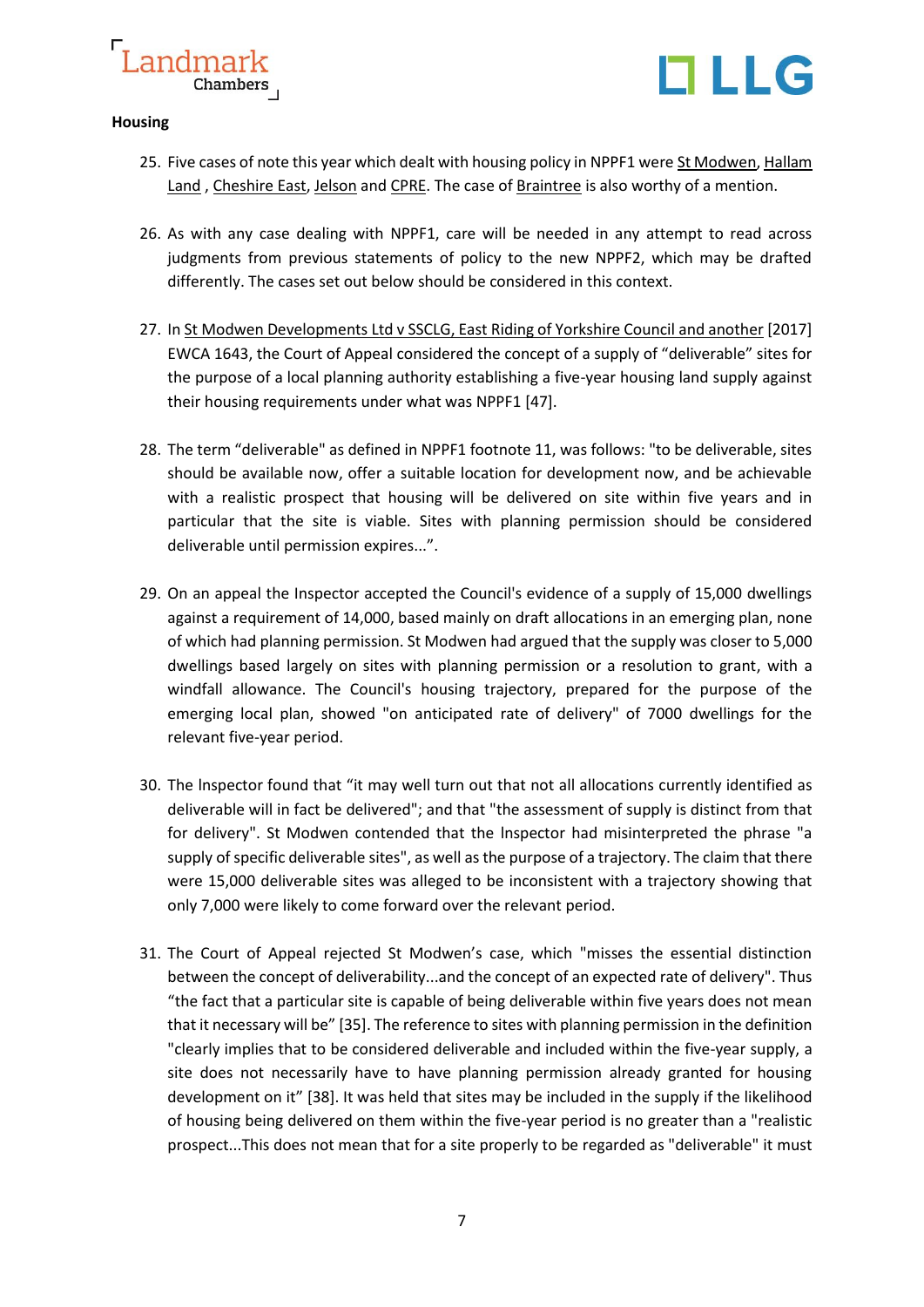



necessarily be certain or probable that housing will in fact be delivered upon it, or delivered to the fullest extent possible, within five years" (ibid).

- 32. This judgment would have given some comfort or even encouragement to local authorities facing housing land supply difficulties, the revised definition in NPPF2 (see fn 7 and Glossary) seems intended to pull back from its effect. The new definition advises that "sites with outline planning permission, permission in principle, allocated in the development plan or identified on a brownfield register should only be considered deliverable where there is clear evidence that housing completions will begin on site within five years". Even this revised definition has caused problems, in particular because it states that "sites that are not major development... should be considered deliverable until permission expires, unless there is clear evidence that homes will not be delivered within five years"; and the government has considered it necessary to issue a "Technical consultation on updates to national planning policy and guidance" which advises that "the existing text could be clearer that sites that are not major development, and which have only an outline planning consent, are in principle considered to be deliverable" [36].
- 33. Overall though, it appears to be commonly accepted that authorities will find it more difficult to demonstrate the requisite supply and are not safe to assume that current assessments of supply will be sufficient to meet the new test.
- 34. In Hallam Land v. SSCLG [2018] EWCA Civ 1808 a challenge following an appeal into a housing scheme raised two main issues. One was whether the Secretary of State erred by not having regard to another decison on a different appeal. This is covered later. The other was whether, given that the Council could not demonstrate the requisite five-year supply of housing land, the Secretary of State established the shortfall with sufficient precision, and whether his relevant reasons were adequate. The findings on these issues remain relevant under NPPF2.
- 35. On this issue, the Court of Appeal held (at [52]-[53]) that "the NPPF does not stipulate the degree of precision required in calculating the supply of housing land when an application or appeal is being determined". This task is left to the decision-maker and will not be the same in every case. There may be disagreements over the existence or extent of a shortfall "which the decision-maker will have to resolve with as much certainty as the decision requires". If there is a shortfall, "he will generally have to gauge, at least in broad terms, how large it is", albeit that "no hard and fast rule applies". But "it seems implicit in the policies in paragraphs 47, 49 and 14 of the NPPF that the decision-maker, doing the best he can with the material before him, must be able to judge what weight should be given both to the benefits of housing development that will reduce a shortfall in the five-year supply and to any conflict with relevant 'non-housing policies' in the development plan that impede the supply. Otherwise, he will not be able to perform the task referred to by Lord Carnwath in [Hopkins Homes.](https://login.westlaw.co.uk/maf/wluk/app/document?src=doc&linktype=ref&context=81&crumb-action=replace&docguid=IE1890910EC3E11E589798FD4B9DFB221) For this reason, he will normally have to identify at least the broad magnitude of any shortfall in the supply of housing land".
- 36. On the facts, the Secretary of State could not be criticised, in principle, for not having expressed a conclusion on the shortfall in the supply of housing land "with great arithmetical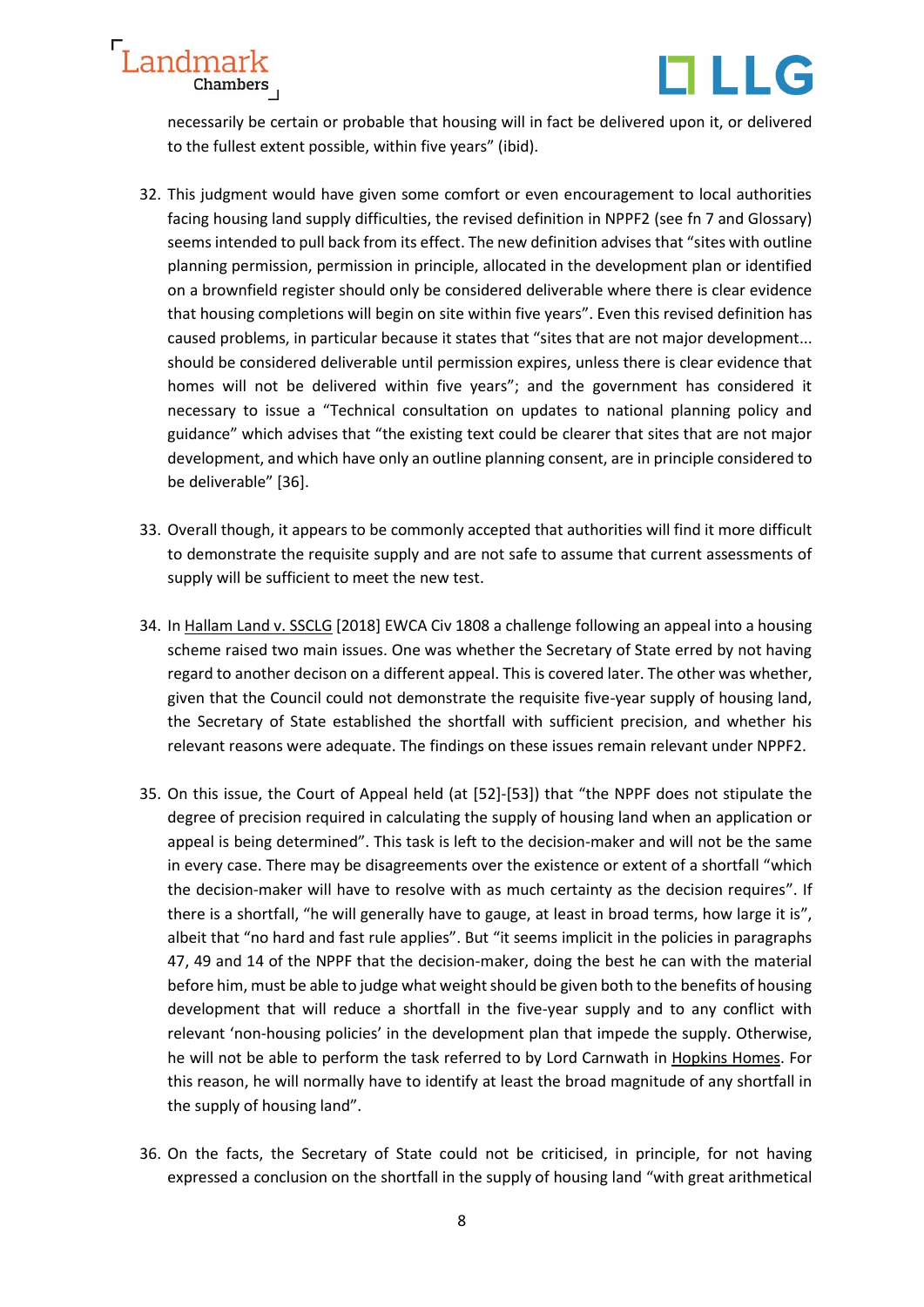



precision". He was entitled to "confine himself to an approximate figure or range – if that is what he did" and the NPPF did not require him to do more than that.

- 37. The Court also confirmed that "in a case where the local planning authority is unable to demonstrate five years' supply of housing land, the policy leaves to the decision-maker's planning judgment the weight he gives to relevant restrictive policies. Logically, however, one would expect the weight given to such policies to be less if the shortfall in the housing land supply is large, and more if it is small. Other considerations will be relevant too: the nature of the restrictive policies themselves, the interests they are intended to protect, whether they find support in policies of the NPPF, the implications of their being breached, and so forth".
- 38. In Cheshire East Council v. SSHCLG [2018] EWHC 2906 (Admin) an Inspector concluded that he could not come to a definitive view on the question of a five year housing land supply in an appeal in circumstances where the respective positions of the parties straddled the requisite level of deliverable supply. The Inspector concluded that "I propose to adopt a precautionary approach, taking the worst case position within the range on housing land supply as I have found it, and apply the 'tilted balance' in the fourth bullet point of paragraph 14 in the determination of this case".
- 39. The claimant argued that there is nothing in policy or guidance to say that the benefit of the doubt about deliverability should be given to the developer; and that there was no reasoned conclusion why delivery at the bottom end of the housing range identified should be considered more likely than delivery at the top end of the range. The Court however accepted the submission of the Secretary of State that this approach was not, as the Council contended, an impermissible additional test. Properly interpreted it was an application of his judgment to answer the central question of whether the Council had demonstrated a five year supply.
- 40. In Jelson Ltd v. SSCLG [2018] EWCA Civ 24 the principal issue was whether the Inspector on an appeal adopted a lawful approach to identifying the "full, objectively assessed needs" for housing (in circumstances where it was accepted that the Core Strategy requirement had been settled before the NPPF and was out of date). The particular issue was whether she had lawfully rejected a figure of 980 dwellings per annum, as advanced by Jelson, as "a figure that should be considered in the calculation". Jelson had argued that a lower OAN arising from the SHMA was constrained or policy-on figure which should instead have included the 980 dwellings identified in the SHMA as the total amount of housing necessary to deliver the indicated housing need under current policy.
- 41. The Court of Appeal rejected the claim (see [24]-[25]), which offended the principle that matters of planning judgment are not for the court, but for the decision-maker: "National policy and guidance does not dictate, for decision-making on applications for planning permission and appeals, exactly how a decision-maker is to go about identifying a realistic and reliable figure for housing need against which to test the relevant supply...In this respect, government policy, though elaborated at length in the guidance in the PPG, is not prescriptive. Where the Government wanted to be more specific in the parameters it set for decisionmakers considering whether a local planning authority could demonstrate the required five-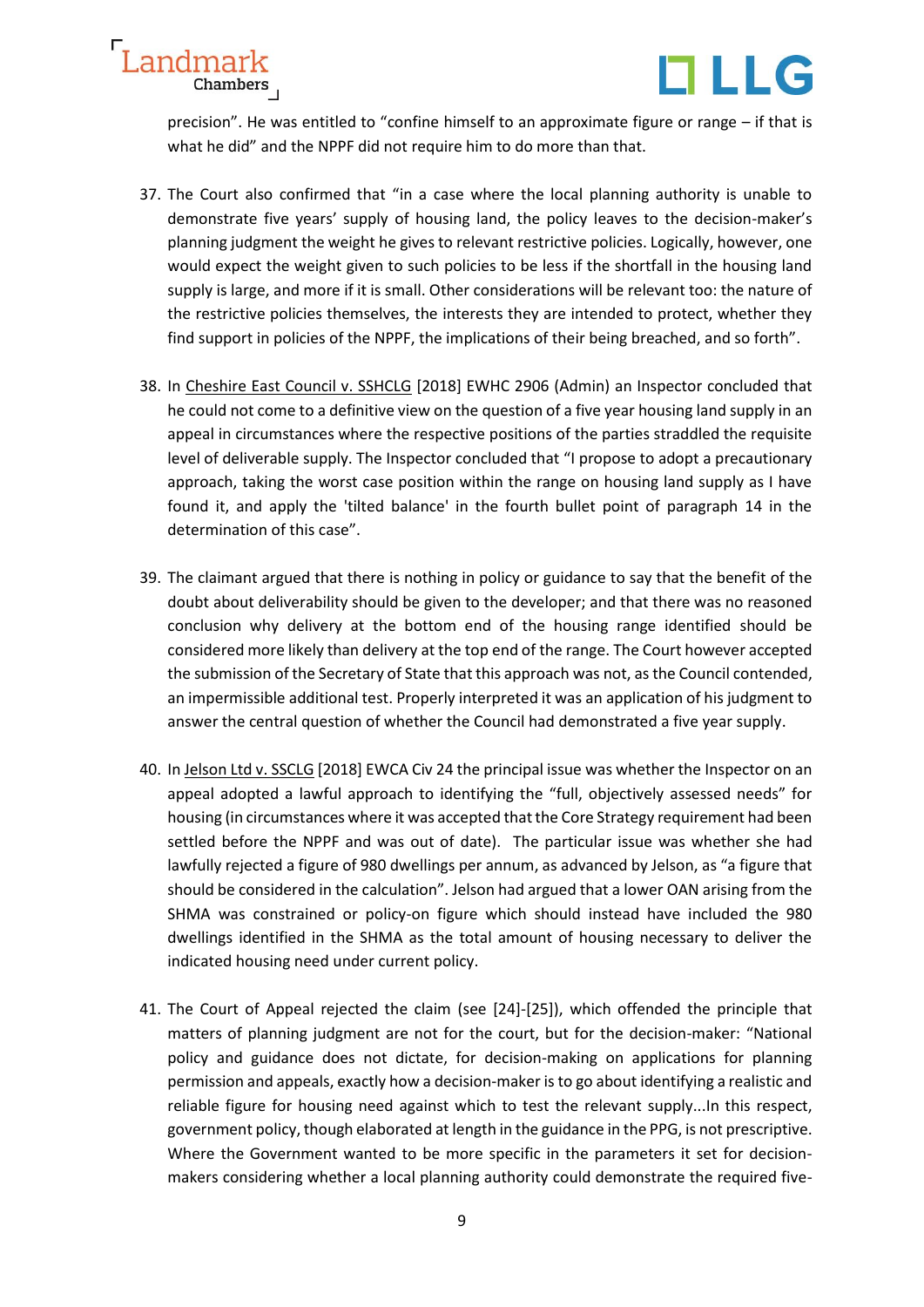

year supply of housing land, it was – in laying down the approach to calculating the supply of deliverable housing sites in paragraphs 47 and 49 of the NPPF, and, in particular, in carefully defining the concept of a 'deliverable' site".

- 42. Responsibility for the assessment of housing need therefore lay with the decision-maker: "Although the decision-maker is clearly expected to establish, at least to a reasonable level of accuracy and reliability, a level of housing need that represents the 'full, objectively assessed needs' as a basis for determining whether a five-yearsupply exists, this is not an not an 'exact science' (the expression used in paragraph 2a-014-20140306 of the PPG). It is an evaluation that involves the decision-makers exercise of planning judgment on the available material, which may not be perfect or complete…The scope for a reasonable and lawful planning judgment here is broad…Often there may be no single correct figure representing the 'full, objectively assessed needs' for housing in the relevant area. More than one figure may be reasonable to use. It may well be sensible to adopt a range, rather than trying to identify a single figure. Unless relevant policy in the NPPF or guidance in the PPG has plainly been misunderstood or misapplied, the crucial question will always be whether planning judgment has been exercised lawfully, on the relevant material, in assessing housing need in the relevant area…A legalistic approach is more likely to obscure the answer to this question than reveal it…" (at [25]).
- 43. On the facts, the inspector was held to have assessed housing need in an orthodox way. She took account of the most recent, complete assessment of housing needs, which was in the SHMA. She acknowledged that demographic calculations result in the total number of people and households likely to live in the borough, including those who could not afford market housing. The need for affordable housing were the products of separate and different calculations and assessments, which inevitably overlapped to a degree. She correctly identified that the main area of dispute was whether affordable housing need should be fully met by the OAN. She had understood how affordable housing need as a component of the OAN had been addressed in the SHMA, which identified a range taking account of the market signals, economic evidence and affordable housing need. The uplift from demographic projections was considered sufficient to make a tangible difference to meeting affordable housing needs. This was an entirely legitimate exercise of planning judgment.
- 44. She explained why the figure of 980 should be rejected; not least because it was "based on the current affordable housing contribution percentages required by each local [authority's] own policies", which expected between 10% and 40% contribution from private housing development over a certain scale. She was entitled to find that this figure was "clearly impractical and unreasonable", as its corollary was "a requirement of 196,825 units in the HMA as a whole, a considerable, inconsistent and thus unjustifiable increase on the 75,000 or so dwellings calculated from household projections to be needed by 2031". To describe the figure of 980 dwellings per annum as "purely theoretical" was correct and her conclusions which rejected any reliance on that higher figure were perfectly rational (see [37]-[43]).
- 45. It is questionable whether the above principles relating to the assessment of housing need will need to be revisited or refined, given the introduction of the standard method (in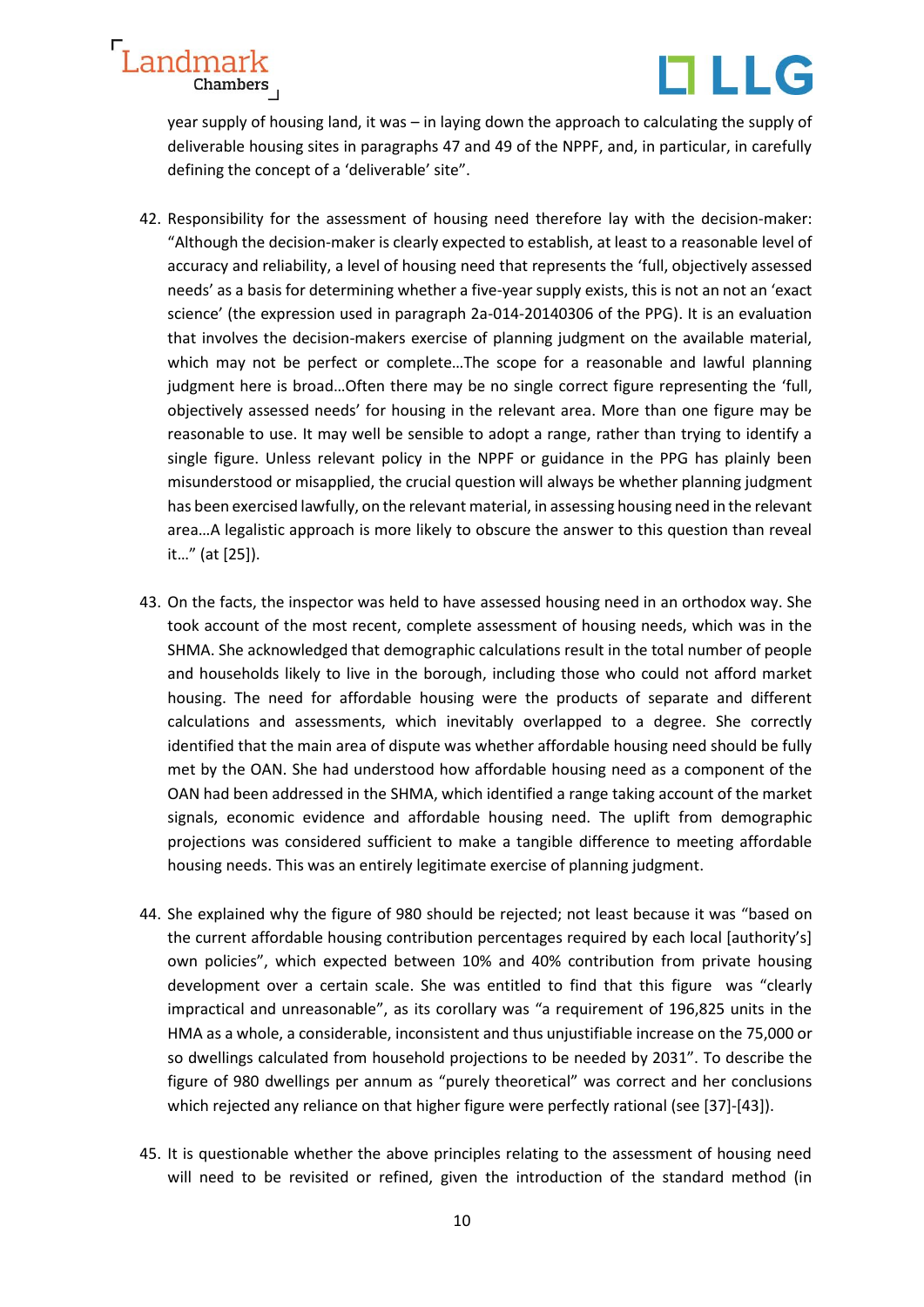



whatever form it ultimately takes). However, in circumstances where the adopted housing requirement is more than five years old, NPPF2 (see [73] and Glossary definition of "local housing need") allows authorities to depart from the standard method where there is "a justified alternative approach" and the judgment will remain broadly relevant to the scrutiny where an authority takes that course.

- 46. CPRE v. Waverley BC [2018] EWHC 2969 (Admin) was a development plan challenge but it is covered here given that the approach taken by the Deputy Judge, Nathalie Lieven QC, followed the principles in Jelson. In response to an allegation that the examining Inspector to the Waverley Local Plan had erred in his approach to asking the Council to take a proportion of the unmet need from Woking, in particular by establishing a more accurate an up-to-date figure than the 2015 SHMA used by Woking, it was held (at [52]) that "The Inspector was placed in a difficult position. For the Plan to be sound he had to establish a figure for the OAN in Waverley, and ensure the Plan sought to meet that OAN and unmet need in the HMA, see NPPF para 182. However, he was not carrying out the Woking Local Plan examination and indeed Woking is very far off any such stage of its plan making process. He did not, and realistically could not have had, all the evidence which would have been necessary to determine whatever Local Plan housing requirement figure Woking will ultimately bring forward. The Inspector was carrying out a fundamentally different exercise from any future Woking Local Plan Inspector. Mr Stinchcombe says that the Inspector was under a duty to take into account the "best and most up to date evidence", but that has to be tested on the facts of the particular case. The NPPF and NPPG are clear that the Inspector had to carry out a proportionate exercise given his specific statutory task".
- 47. On this basis (see [53]): "Although the case of Jelson concerned a s.78 inquiry, in my view Lindblom LJ's analysis applies equally here, probably even more strongly. The WBC Inspector was necessarily going to have limited material in respect of Woking's OAN; how the SHMA figure should be varied; and how the identified need could be met. The determination of Woking's unmet need in the context of the WBC Local Plan, and how it was to be apportioned to Waverley, was certainly not an "exact science"; was necessarily based on imperfect material and involved a very large amount of planning judgment".
- 48. As for a claimed inconsistency of approach between the Inspector's approach to the DCLG housing projections in the context of Waverley's own OAN, and the level of Woking's unmet needs, this "ignores the fact that these two analyses were being carried out in two very different contexts. If the Inspector had gone down the line of trying to update the Woking OAN in line with the 2014 projections he would also have had to consider the role of the employment growth analysis and the supply position. This was not a case of doing one simple arithmetical calculation. To do this exercise for the Woking OAN was clearly outside his remit, as well as necessarily involving very significant delay in bringing forward the WBC Local Plan. He could have stopped the entire process and sought all the further information that the Claimants say he should have had. But in my view, there was no legal obligation upon him to do so. It is relevant in this regard that the SoS now has powers to require a joint plan, and to intervene in the process. Ultimately, if the SoS had thought that there was danger of a serious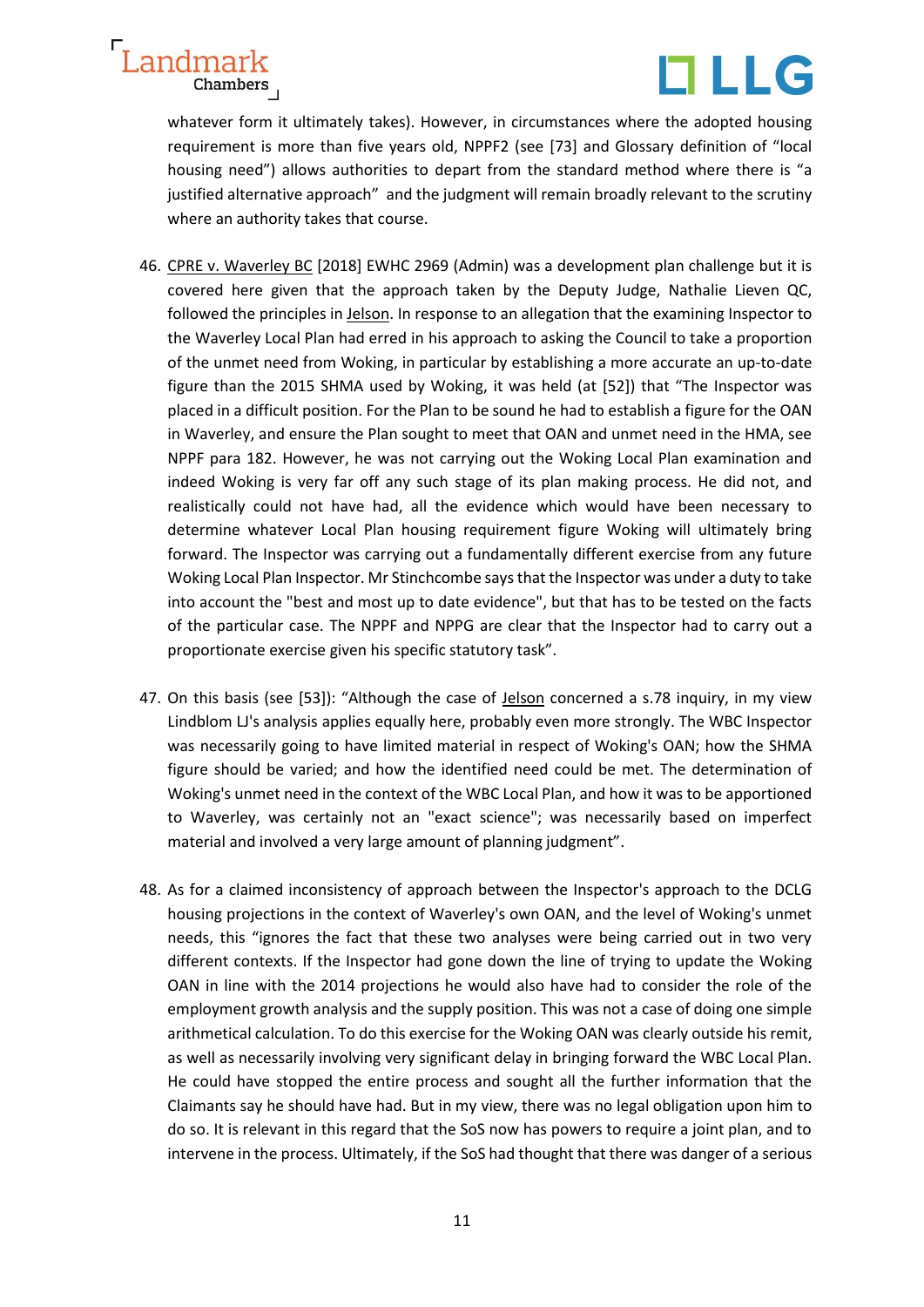



level of over provision, or that the various authorities were not carrying out their plan making functions appropriately, he could have stepped in" (at [54]).

- 49. In Braintree District Council v SSCLG [2018] EWCA Civ 610 the issue before the Court of Appeal was whether an inspector determining a planning appeal misinterpreted [55] of NPPF1 which stated that local planning authorities "should avoid new isolated homes in the countryside unless there are special circumstances …". It was contended by the claimant that the phrase could mean either physically isolated relative to settlements and other development or, of equal importance, whether the site is functionally isolated relative to services and facilities. The proposal would only comply with the policy if neither consideration applied.
- 50. The Court of Appeal regarded this as a strained an unnatural reading of the policy (see [31]- [32]) which "simply connotes a dwelling that is physically separate or remote from a settlement". Whether a proposed new dwelling is, or is not, "isolated" in this sense "will be a matter of fact and planning judgment for the decision-maker in the particular circumstances of the case in hand". What constitutes a settlement for these purposes is also left undefined, but it "would not necessarily exclude a hamlet or a cluster of dwellings, without, for example, a shop or post office of its own, or a school or community hall or a public house nearby, or public transport within easy reach". Whether, in a particular case, a group of dwellings constitutes a settlement, or a "village", for the purposes of the policy will again be a matter of fact and planning judgment for the decision-maker.
- 51. NPPF2 [79] tweaks the wording of old NPPF [55] but not in a way which affects the application of this judgment to the term "isolated".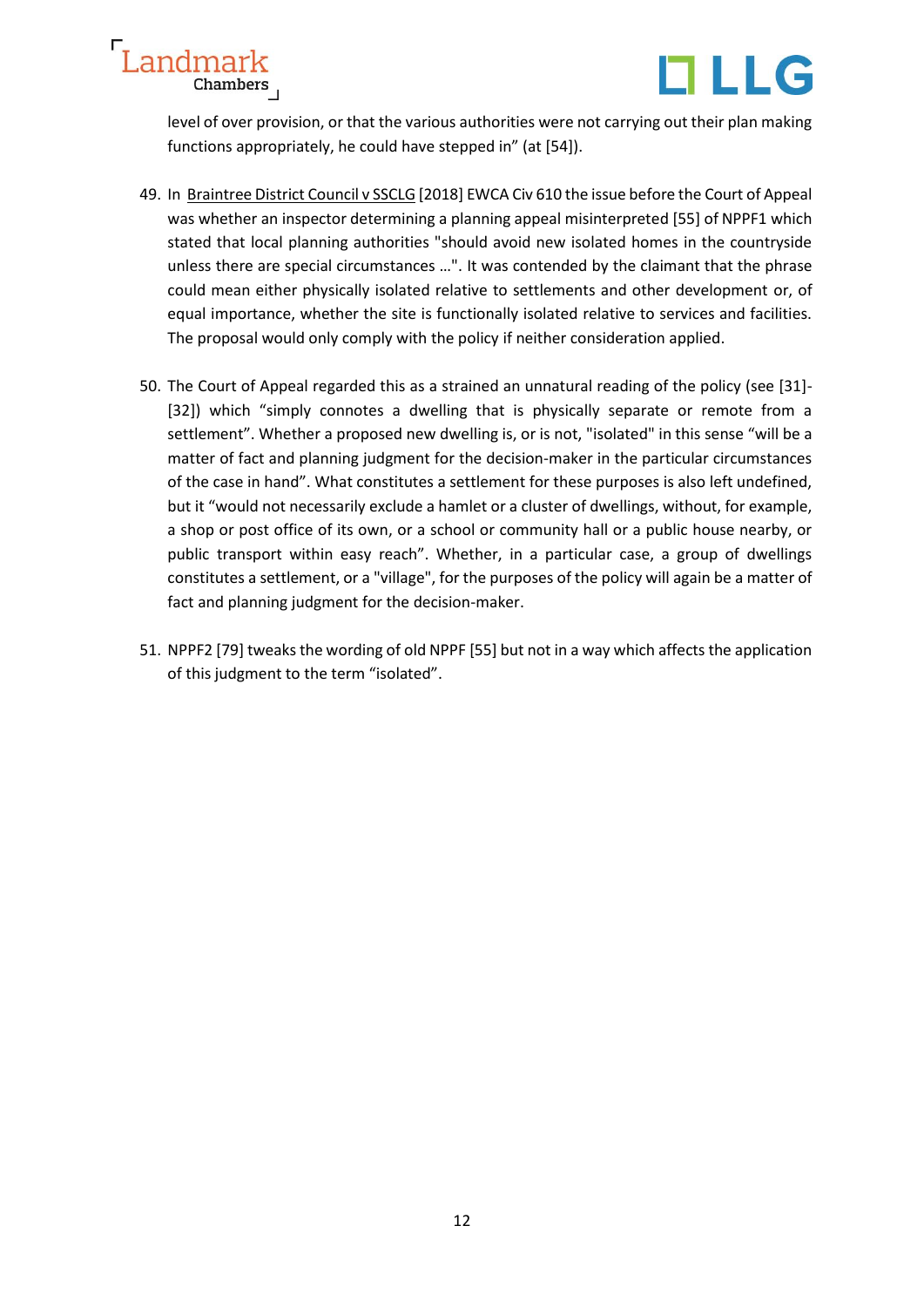



### **Green Belt**

- 52. The steady flow of Green Belt cases has continued. Samuel Smith Old Brewery (Tadcaster) Limited v North Yorkshire CC [2018] EWCA Civ 489 was the latest challenge brought by the Yorkshire brewer and lawyers' friend. Here the target was a planning permission granted for the extension of a limestone quarry in the Green Belt outside Tadcaster. The claim alleged that the Council had misapplied NPPF1 [90], which stated mineral extraction is not "inappropriate development" in the Green Belt if it preserves the openness of the green belt. The same guidance is now in NPPF2 [146].
- 53. The officers' report had approached the question of "openness" by saying this: "It is considered that the proposed development preserves the openness of the Green Belt and does not conflict with the purposes of including land within the Green Belt. Openness is not defined, but it is commonly taken to be the absence of built development. Although the proposed development would be on existing agricultural land, it is considered that because the application site immediately abuts the existing operational quarry, it would not introduce development into this area of a scale considered to conflict with the aims of preserving the openness of the Green Belt."
- 54. It was argued that this gave the impression that the effect on visual openness was not relevant. The Council sought to rely on other aspects of the report which included advice that there would be no material harm to the landscape and no other unacceptable visual impacts, such that when the officer came to consider the "openness of the Green Belt" she was concerned only with the likely effects on physical openness. The Court of Appeal quashed the decision as it was left with the "troubling impression" [32] that paragraph 90 had been misunderstood. Lindblom LJ held [37] that: "The concept of 'the openness of the Green Belt' is not defined in paragraph 90. Nor is it defined elsewhere in the NPPF. But I agree with Sales L.J.'s observations in Turner to the effect that the concept of 'openness' as it is used in both paragraph 89 and paragraph 90 must take its meaning from the specific context in which it falls to be applied under the policies in those two paragraphs. Different factors are capable of being relevant to the concept when it is applied to the particular facts of a case. Visual impact, as well as spatial impact, is, as Sales L.J. said, 'implicitly part of it'.
- 55. Thus "as a general proposition... the policy in paragraph 90 makes it necessary to consider whether the effect of a particular development on the openness of the Green Belt can properly be gauged merely by its two-dimensional or three-dimensional presence on the site in question – the very fact of its being there – without taking into account the effects it will have on the openness of the Green Belt in the eyes of the viewer. To exclude visual impact, as a matter of principle, from such a consideration would be artificial and unrealistic. The policy in paragraph 90 does not do that. A realistic assessment will often have to include the likely perceived effects on openness, if any, as well as the spatial effects. Whether, in the individual circumstances of a particular case, there are likely to be visual as well as spatial effects on the openness of the Green Belt, and, if so, whether those effects are likely to be harmful or benign, will be for the decision-maker to judge. But the need for those judgments to be exercised is, in my view, inherent in the policy" ([38]).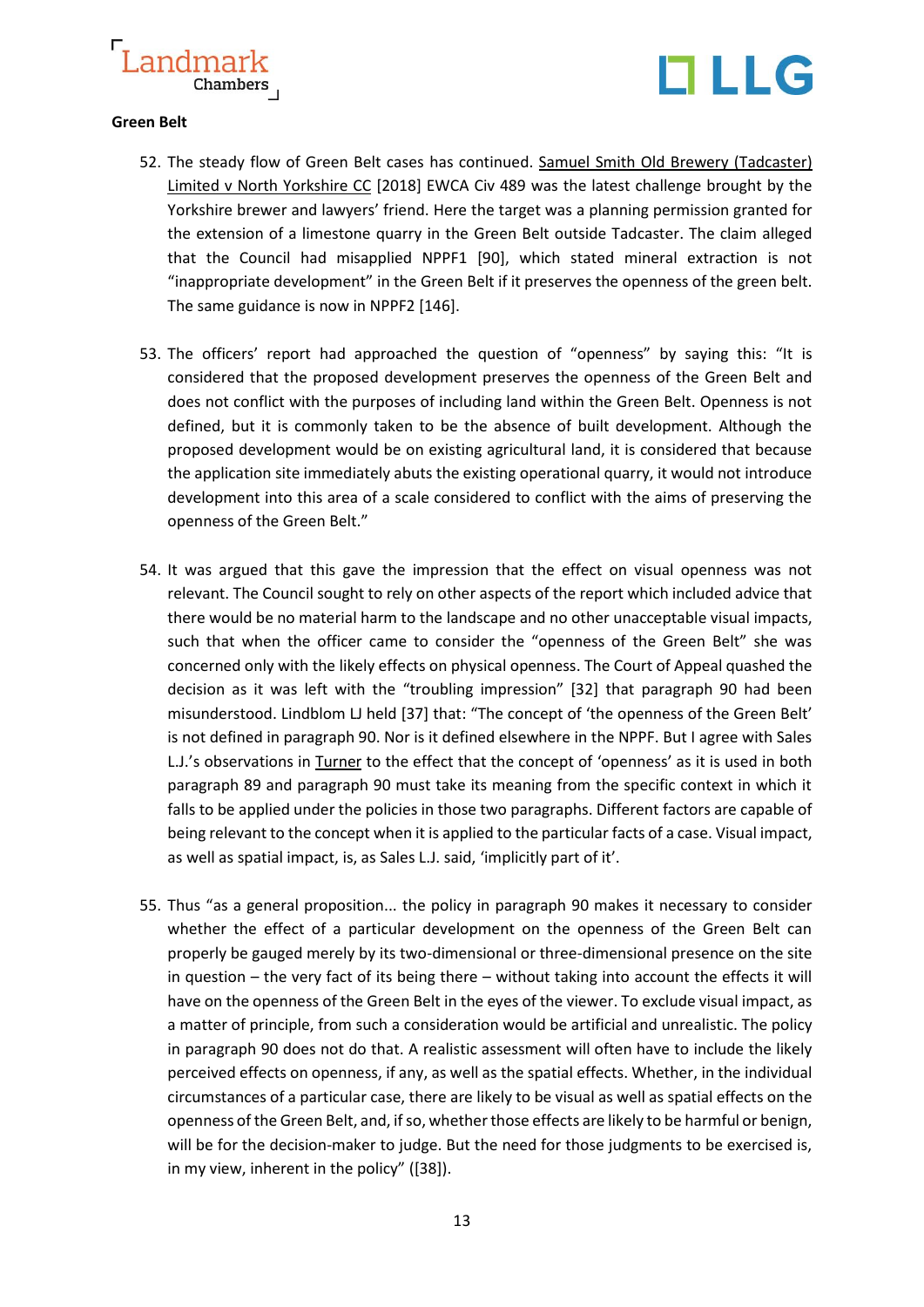



- 56. The Court also found that "preserving" openness did not mean that a proposal would be "not inappropriate" only if the openness was entirely unchanged. It could only mean that the effects on openness must not be harmful ([39]).
- 57. This may have emboldened the claimant in Euro Garages Limited v SSCLG [2018] EWHC 1753 (Admin), where the operator of a petrol filling station challenged an Inspector's decision to refuse retrospective permission for works involving the creation of a fenced storage area on one side of the shop, where an LPG storage tank was before, along with a side extension to relocate an external ATM.
- 58. The Inspector considered the proposals under NPP1 [89], which included within the exceptions to inappropriate development "limited infilling or the partial or complete redevelopment of previously developed sites, which would not have a greater impact on the openness of the Green Belt and the purpose of including land within it than the existing development". The Inspector found that the scheme would result in a 9.2% increase in floor area, and a 5% increase in volume on the existing buildings and "whilst these may be relatively small increases, the scale and mass of the resulting building would still be greater than at present". She concluded that "overall, I therefore consider that the scale and mass of the proposals would have a slightly greater impact on the openness of the Green Belt than the site did previously" A lack of visibility did not, in itself, mean that there would be no loss of openness and "moreover, even a limited adverse impact on openness means that openness is not preserved".
- 59. The Court held ([36]) that "the only basis on which the Inspector could have reached that conclusion was if she considered that the greater floor area and/or volume necessarily meant that there was a greater impact". The flaw in that reasoning was that under the policy "any infill (however limited) would necessarily result in greater floor area or volume" but it should "not be assumed, as the Inspector appeared to, that any change would have a greater impact". She ought to have specifically considered "the impact or harm, if any, wrought by the change".
- 60. NPPF2 [145] does not amend NPPF1 [89] so as to affect this finding.
- 61. In R (Tate) v. Northumberland County Council [2018] EWCA Civ 1519 the Court of Appeal again confirmed [37] that "the question of whether a particular proposed development is to be regarded as 'limited infilling' in a village for the purposes of the policy in paragraph 89 of the NPPF will always be essentially a question of fact and planning judgment for the planning decision-maker. There is no definition of 'infilling' or 'limited infilling' in the NPPF, nor any guidance there, to assist that exercise of planning judgment. It is left to the decision-maker to form a view, in the light of the specific facts". This judgment also remains applicable under NPPF2 [145].
- 62. Brown v. Ealing LBC [2018] EWCA Civ 556 concerned London Plan policy on Metropolitan Land, which is applied in the same way as Green Belt policy. The challenge was to the grant of planning permission for a first team training and academy facility at Queen's Park Rangers,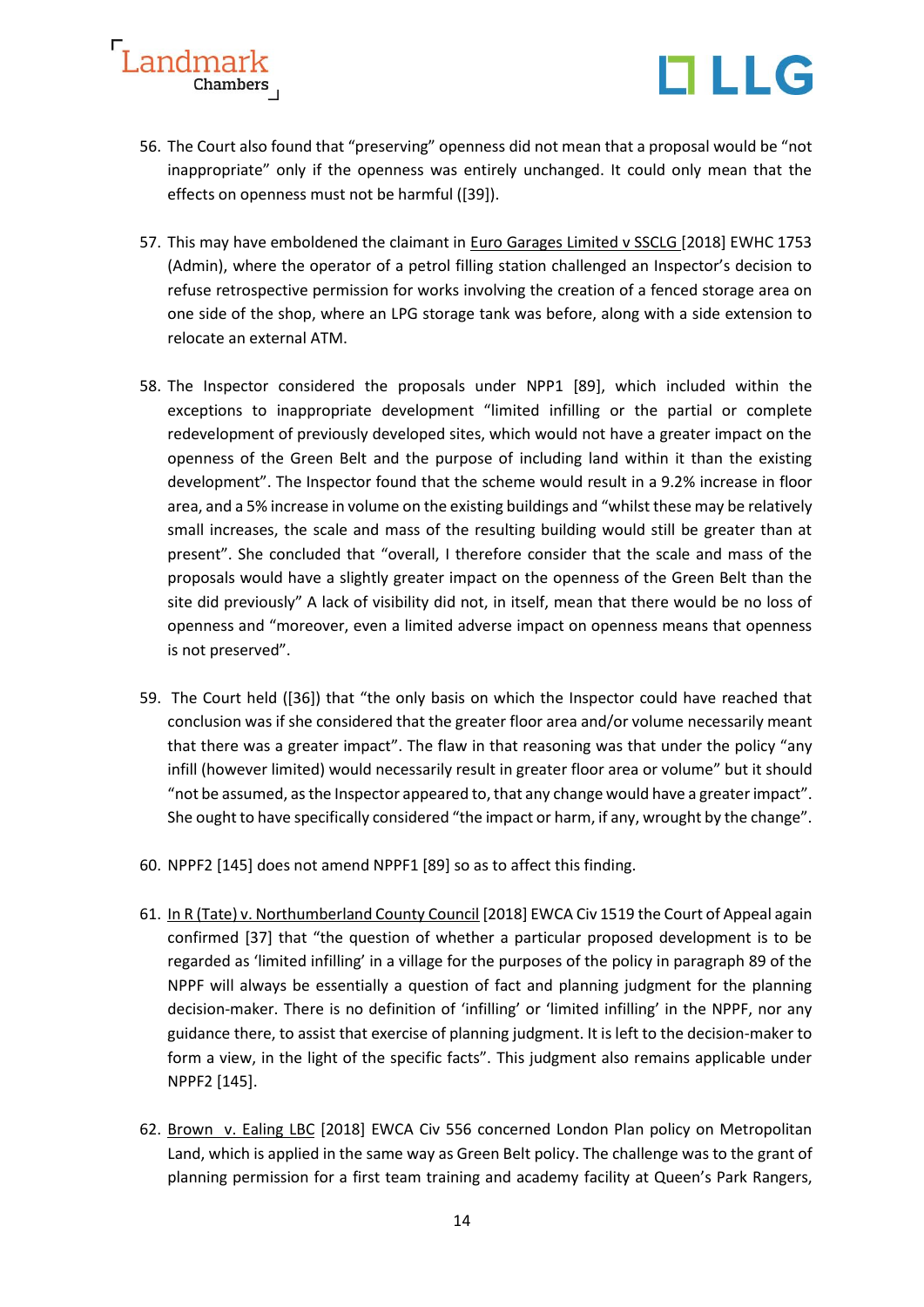

sports pitches, community facilities and associated development. Following Redhill Aerodrome Ltd. v SSCLG [2014] EWCA 1386, it is well established that the expression "any other harm" does not just mean any other harm to the Green Belt but takes in other factors as well. The claimant submitted that the structure of the officer's report suggested that she had either excluded non Green Belt harm such as loss of public access, or that she had doublecounted by concluding that the proposed improvements to community facilities would balance out that harm, when she had already taken into account the same factor as part of the "very special circumstances" arising.

- 63. The Court disagreed. On the double-counting point, it found that "In principle, it is possible for a particular factor to be relevant, and to carry appropriate weight, in the consideration of more than one planning issue. It may serve to avoid or overcome or, at least, outweigh some real or potential planning harm, and it may also satisfy some planning need that would otherwise go unmet."
- 64. The officer's conclusions pointed up the two-fold relevance of the proposed improvement to recreational facilities. There was "no logical reason why the officer could not properly conclude, when considering the issue of 'Public Access', that the 'improvement to the existing facilities, in conjunction with the availability of other open space areas in the general vicinity of the application site' would 'outweigh the direct impact of the loss of public access to part of the development site', while also taking into account, under the heading 'Compelling Need for the Development' in her 'very special circumstances' balance, the deterioration of the existing facilities at Warren Farm through lack of investment, and the requirement in Policy 5.6 of the core strategy to provide improved facilities generally, and specifically at Warren Farm". This was not, in any sense, "double-counting". These conclusions were "distinct from each other, but mutually consistent" and did "not show a material consideration being given double weight, only a single factor being given due weight in two different respects: first, outweighing a "loss" that would be caused by the development itself; second, meeting an existing need that would not be satisfied without the development" ([32]-[33]).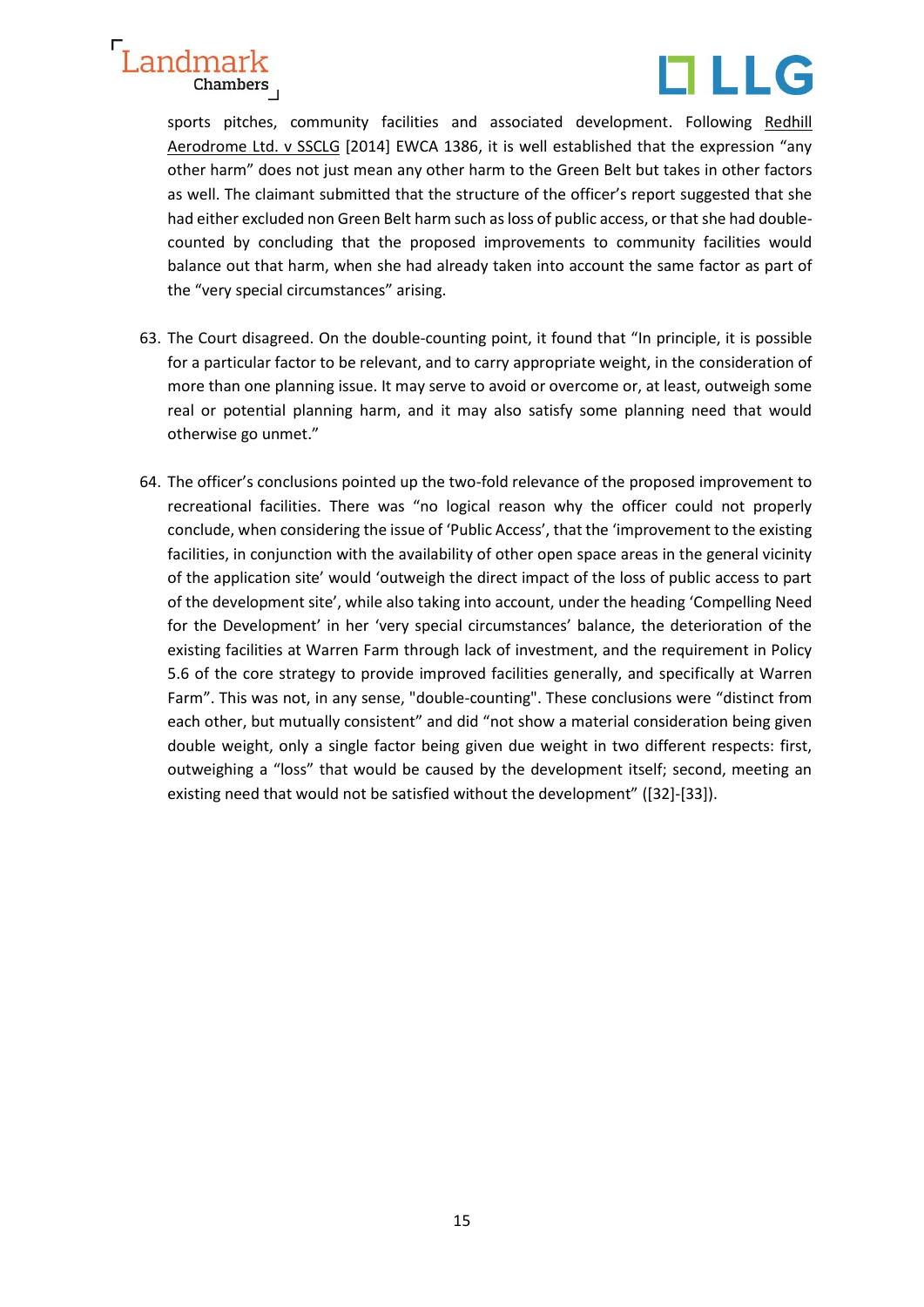



### **Valued Landscapes**

- 65. The concept of valued landscapes has generated a not inconsiderable degree of debate since its inclusion in NPPF1. Local objectors and some authorities began by seeing it as a useful means of resisting development, not only because of the greater "protection" that policy was considered to afford to them, but also because it was argued that a valued landscape was a specific policy of the NPPF indicating development should be restricted, which could disapply the tilted balance under paragraph 14.
- 66. In CEG Land Promotions It Limited v SSCLG and Aylesbury Vole District Council [2018] EWHC 1799 (Admin), the Secretary of State confirmed to the High Court NPPF [109] in relation to valued landscapes was not such a specific policy, although this appeared contrary to previous indications (see [20]). This issue has however been overtaken by NPPF2, where the list of specific policies identified now in footnote 6 is exhaustive and does not include valued landscapes.
- 67. The claim in CEG nonetheless remains of interest. It was another case of alleged "doublecounting", this time of treating the harm done to "valued landscape" as additional to harm done to the landscape through breaches of development plan policy, which was also claimed to be irrational on the basis that the harm was the same.
- 68. Ouseley J dismissed the claim. On a fair interpretation of the decision, the Inspector was doing no more than pointing out that the development breached Local Plan policies which were consistent with the NPPF, which was necessarily also breached.
- 69. However the Court observed that [52] "when judging a 'tilted balance' under [14] which requires harm and benefit to be measured against the Framework policies, greater weight can rationally be given to harm which breaches its policies than to harm which only breaches Local Plan policies, or to put it another way, greater weight can be given to those policies than to other Local Plan policies. After all, s38(6) means that Local Plan policies which are inconsistent with the Framework still provide the statutory basis for the decision. But the weight given to the 'other material considerations' means that those which accord with the Framework are weightier".
- 70. A different approach would be required, however where local plan policies were consistent with the NPPF (see [53]): "Once a Local Plan policy and the harm arising is given its due weight because of the fullness to which it reflects the obligation in [109] of the Framework to produce such policies, then to give the policy, or the harm under it, greater weight because of the Framework policy, is to use the Framework policy twice over: once to give weight to the Local Plan policy because of the Framework and second to give weight to the Framework whose weight has already been reflected in the weight given to the Local Plan policy. That would be as irrational as double-counting harm".
- 71. Ouseley J went on (at [55]-[59]) to clarify the use of the term "demonstrable physical attributes" (or the assumed need for them), as drawn from Stroud DC v SSCLG [2O15] EWHC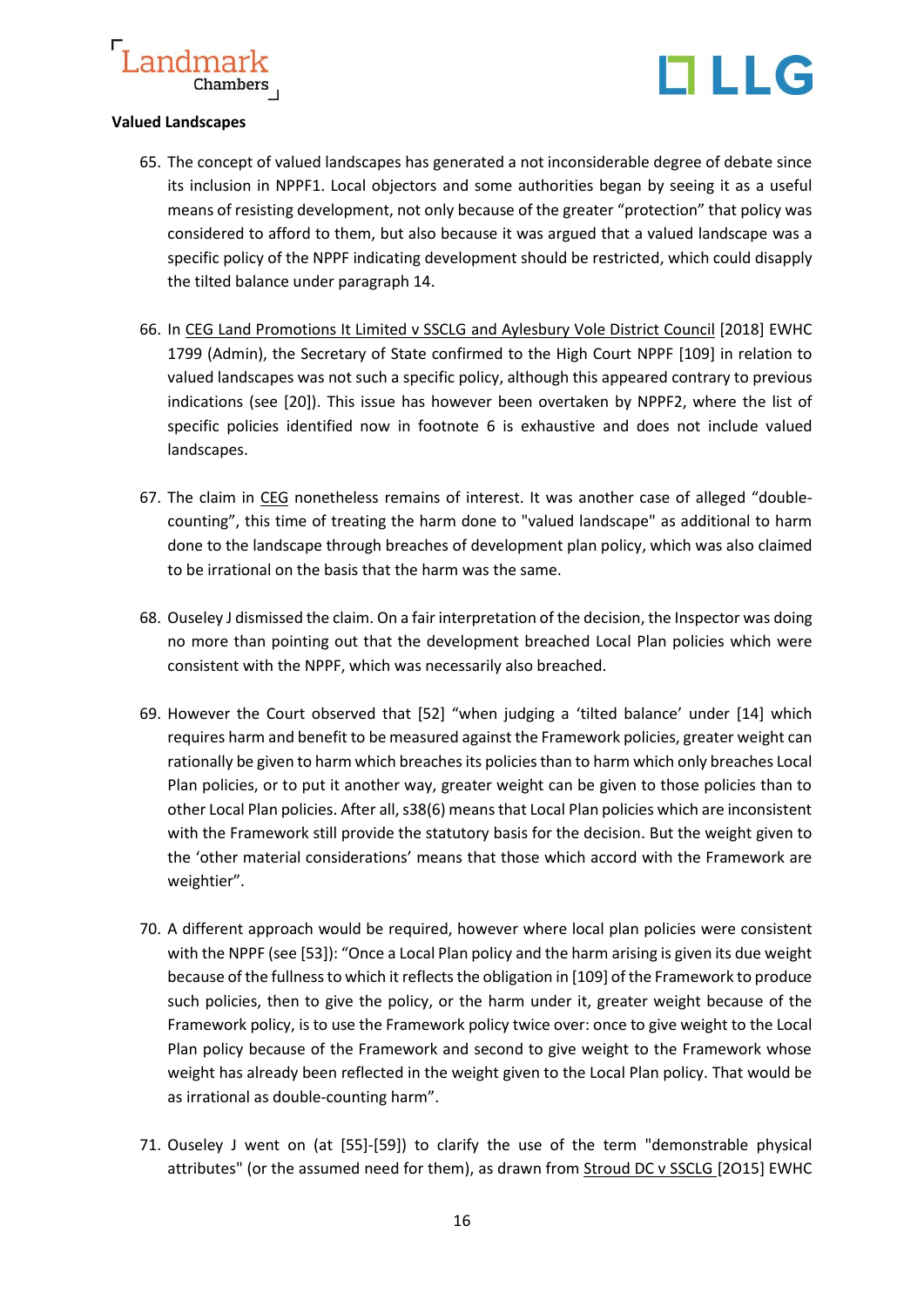



488 (Admin). He confirmed that in Stroud he "was not laying down or purporting to lay down any principle". In that case, the question of whether the judgment of "valued landscape" had to be reached by examining the "demonstrable physical attributes" of the development site alone, regardless of any wider area of which it formed part, was not the point. Instead, the concept of "demonstrable physical attributes" was simply the phrase adopted by the Inspector and "the argument in the case was whether he was right or wrong in law in his conclusions that the site did not possess them". Thus the Inspector's conclusion that the site did not possess, as a demonstrable physical attribute, a role in the setting of the AONB, was not unlawful, because the specific policy dealing with the setting of the AONB did not cover the site.

- 72. It is worth noting the endorsement by the judge of the approach taken by the Inspector in the CEG case, who had "analysed the issue very well and come to the entirely correct conclusion" ([59]). This involved the following assessment: "In coming to a view as to whether or not a site falls to be classified as a valued landscape within the terms of the Framework, it seems to me that one first has to consider the extent of the land which makes up the landscape under consideration before examining whether or not there are features which make it valued". In this respect:
	- (1) "developments and appeal sites vary in size. For example it is possible to conceive of a small site sitting within a much larger field/combination of fields which comprise a landscape and which have demonstrable physical characteristics taking that landscape out of the ordinary";
	- (2) "The small site itself may not exhibit any of the demonstrable physical features but as long as it forms an integral part of a wider 'valued landscape' I consider that it would deserve protection under the auspices of paragraph 109 of the Framework. To require the small site itself to demonstrate the physical features in order to qualify as a valued landscape seems to me to be a formulaic, literal approach to the interpretation of the question...";
	- (3) "I do not accept that the Stroud case is authority for the proposition that one must only look to the site itself in seeking to identify demonstrable physical characteristics....When assessing what constitutes a valued landscape I consider it more important to examine the bigger picture in terms of the value of the site and its surroundings. That is not to borrow the features of the adjoining land but to assess the site in situ as an integral part of the surrounding land rather than divorcing it from its surroundings and then to conduct an examination of its value";
	- (4) "I find some difficulty in ascribing the term landscape to an appeal site comprising one large agricultural field. To my mind the term 'landscape' denotes an area somewhat wider than the appeal site in this case. In this regard I note the reference of my colleague in the Loughborough appeal to the GLVIA definition of landscape as ' an area, as perceived by people, whose character is the result of the action and interaction of natural and/or human factors '. I endorse the view that it is about the relationship between people and place, and perceptions turn land into the concept of landscape'".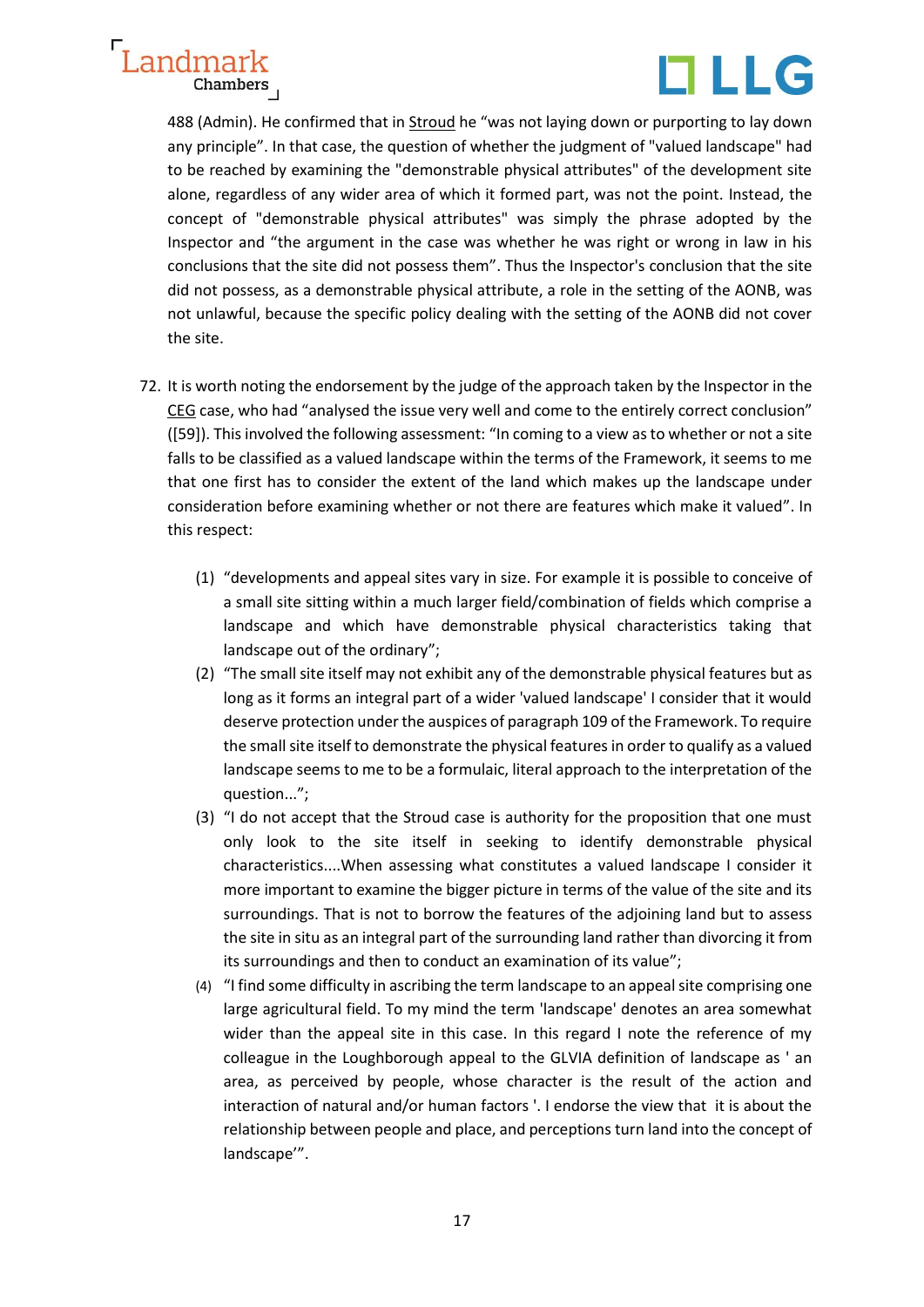



### **Heritage**

- 73. After the flurry of judgments dealing with the relationship between heritage policy in NPPF1 and the statutory requirements in the Planning (Listed Buildings and Conservation Areas) Act ("LBCAA") 1990, there have been further cases this year which clarify other aspects of the guidance.
- 74. First, Catesby Estates Ltd v. Steer [2018] EWCA Civ 1697 considered the question of the setting of a heritage asset.
- 75. By way of context, section 66 of the LBCAA 1990 requires that, when considering development proposals affecting listed buildings and heritage assets, decision-makers should have special regard to the desirability of preserving the asset or its "setting". NPPF1 [132] advised that the significance of an asset could be harmed by development within its setting, defined in the Glossary as the surroundings in which the asset was experienced. NPPF2 is to the same effect (see [194]). PPG (Reference ID: 18a-013-20140306) explains that setting may be more extensive than curtilage, and that although the views of or from an asset were important, the way in which it was experienced was influenced by a range of environmental factors.
- 76. An lnspector had allowed an appeal for 400 houses on farmland which had once formed part of the estate of Kedleston Hall, a Grade I listed building. Objectors had contended that even though the development site would not intrude upon views to and from the Hall and surrounding parkland, it lay within the setting of both. They relied on the fact that the site had originally formed part of the estate and remained in its historic agricultural use at the centre of a managed rural estate. The lnspector rejected this and concluded that the development site lay within the setting of the parkland but that, with appropriate landscaping, it would not lie within the setting of the Hall. This was quashed in the High Court, Lang J concluding that the lnspector had taken too narrow a view of "setting" by treating the physical and visual connection as determinative.
- 77. This decision was overturned on appeal, where the developer and Secretary of State argued that the Inspector had exercised his planning judgment reasonably when applying relevant policy and guidance and had not disregarded historic considerations. Lindblom LJ accepted that "Generally, of course, the decision-maker will be concentrating on visual and physical considerations". But "it is clear from the relevant national policy and guidance...that the Government recognizes the potential relevance of other considerations - economic, social and historical. These other considerations may include, for example, 'the historic relationship between places'" [26]. Ultimately, impact on setting is a matter of planning judgment; and "none of the relevant policy, guidance and advice prescribes for all cases a single approach to identifying the extent of a listed building's setting" [29].
- 78. On the facts of the case, on a full reading of the Inspector's decision letter, he had not simply "set to one side" the historical considerations said to be relevant to the setting of Kedleston Hall or concentrate on visual and physical factors to the exclusion of everything else (see [38]- [41]).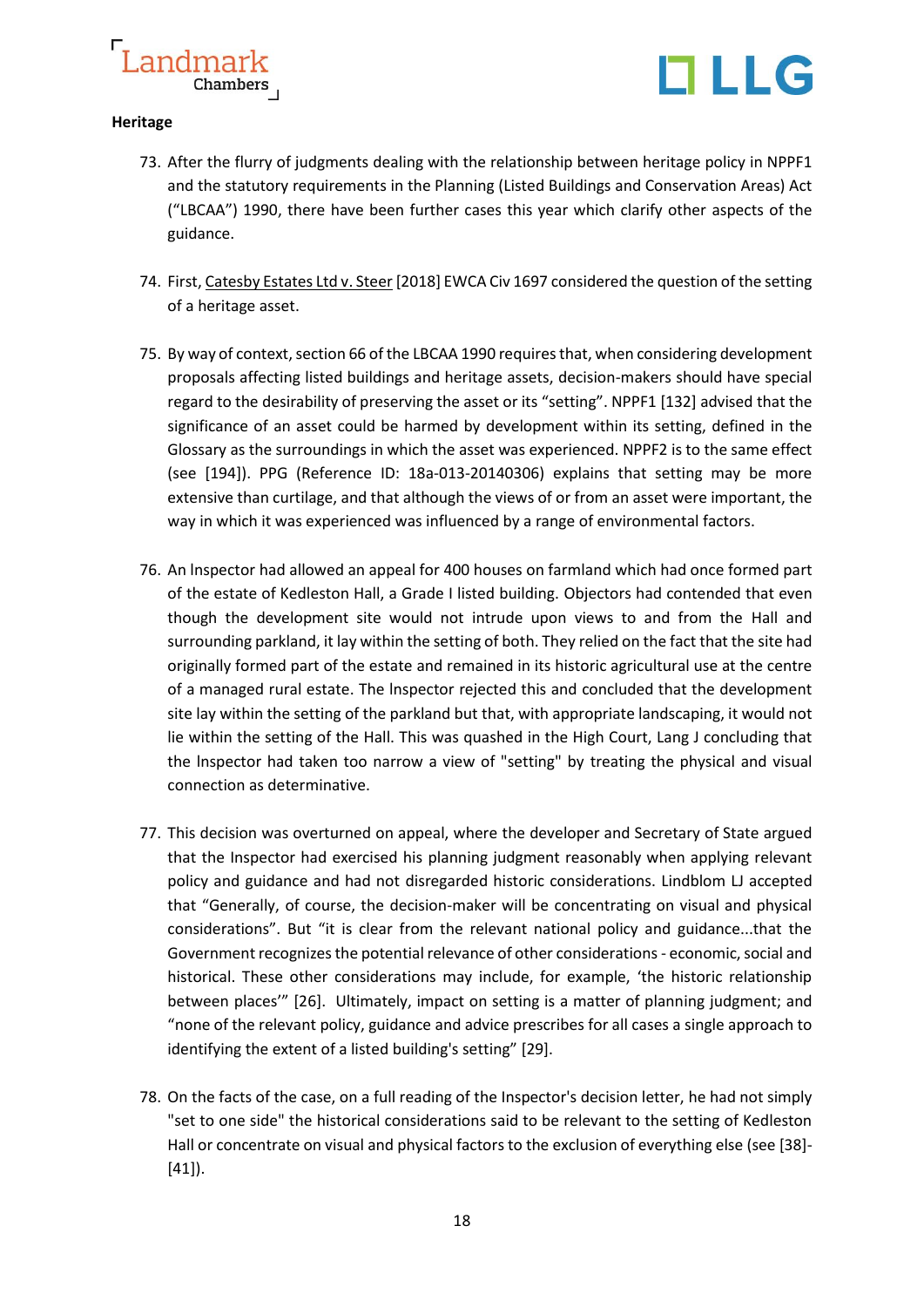



- 79. R (Historic Buildings and Monuments Commission for England v. Milton Keynes Council [2018] EWHC 2007 concerned the grant of planning permission for the demolition of buildings at the Wolverton railway works site, where the first locomotive was built in 1845. The site lies within the Wolverton Conservation Area. The proposals included mixed use redevelopment including new employment floorspace. Historic England objected to the proposals on the grounds that the extensive demolition involved in the proposals would entail substantial harm to the significance of the Conservation Area which was not justified; and the extent of public benefits involved in the proposal were questioned as being unclear. There were also concerns about a heritage assessment which suggested that the use of the land for railway carriage manufacturing was the main contributor to the heritage significance of the Conservation Area, more so than the buildings and spaces which give the land the "special architectural and historic interest" for which it had been designated in the first place.
- 80. This concern led to one of the grounds of challenge, which was that the Council acted irrationally in assessing the heritage significance of the site in this way. The statutory context was section 72(1) of the LBCAA 1990, which provides that as regards the decision-making function "special attention shall be paid to the desirability of preserving or enhancing the character or appearance of that area".
- 81. Dove J held [63]-[64] that in the statute: "the phrase 'character or appearance' is not confined simply to the historic built fabric of the area"; and that although that will be integral to the appearance of an area, "the statutory test is quite deliberately not confined to simply visual matters" and the term "character" clearly broadened the range of qualities which can be relevant to the evaluative judgment, including historic uses. Thus there was no warrant in the statutory language for concluding that built fabric should be regarded as of paramount importance, or was pre-eminent over other dimensions of the historic interest of the area. Any judgment "needs to be comprehensive, and to include all of those historic aspects of the area which bear upon its value and the appreciation of it".
- 82. The judge therefore rejected any suggestion that it was not possible in principle to reach a judgment which afforded greater significance to the preservation of a use over the preservation of a particular building.
- 83. In Clay v. Welsh Ministers [2018] EWHC 2104 An Inspector's dismissal of an appeal concerning the replacement of a Grade II listed slate roof with an alternative variety of slate roof was upheld. Section 16(2) of the LBCAA 1990 Act provides that "in considering whether to grant listed building consent for any works the local planning authority or the [Welsh Ministers] shall have special regard to the desirability of preserving the building or its setting or any features of special architectural or historic interest which it possesses".
- 84. The Court was not persuaded that this provision imposed upon the Inspector the wide duty to consider alternatives as contended for on behalf of the Claimants. It was a question of planning judgment. The Inspector was asked to uphold or dismiss the appeal and not to make a choice between the competing types of slate proposed.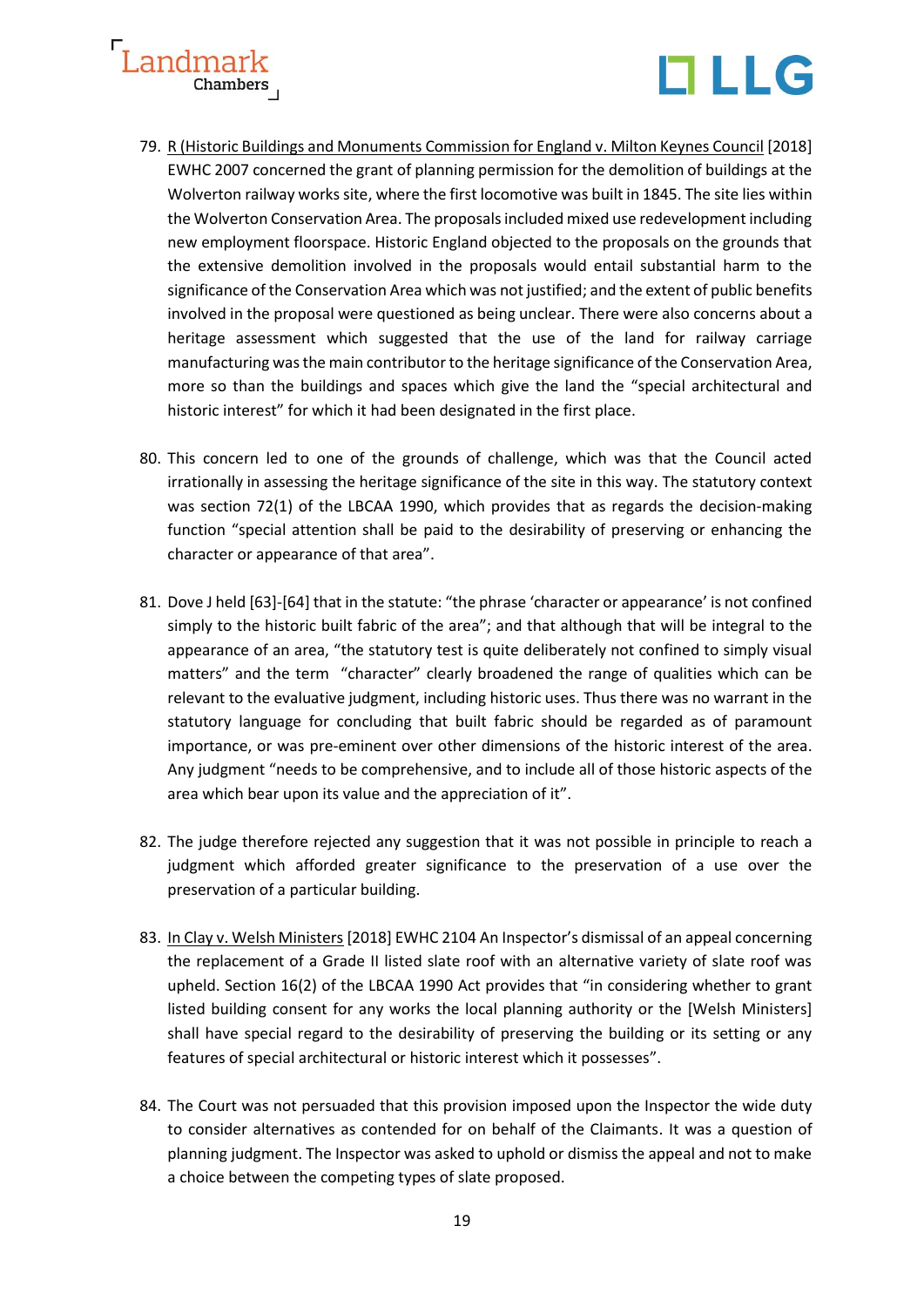



- 85. Bohm v. SSCLG [2017] EWHC 3217 (Admin) concerned a proposal to demolish and replace a house in the Hampstead Conservation Area. On appeal the Inspector considered not just NPPF1 [133]-[134] in relation to the Conservation Area, but also [135], which advises that in weighing applications that affect directly or indirectly non designated heritage assets, a balanced judgement will be required having regard to the scale of any harm or loss and the significance of the heritage asset. The new guidance in NPPF2 ([195]-[196] and [197] is to the same effect.
- 86. On a challenge to the appeal decision, it was argued that the Inspector had erred, because the loss of a building which makes a positive contribution to the Conservation Area must cause harm to that area, and that harm must be given considerable importance and weight, which the Inspector had failed to recognise. The challenge was rejected (see [33]), on the basis that "when considering the impact of the proposal on the Conservation Area....it is the impact of the entire proposal which is in issue. In other words the decision maker must consider not merely the removal of the building which made a positive contribution, but also the impact on the CA of the building which replaced it. She must then make a judgement on the overall impact on the CA of the entire proposal before her". Further, NPPF1 [135] called for weighing "applications" that affect an non-designated heritage asset, such that "the consideration under that paragraph must be of the application as a whole, not merely the demolition but also the construction of the new building". This then required a balanced judgment to be made by the decision maker. The challenge was dismissed.
- 87. In R (JH and FW Green Ltd) v. South Downs National Park Authority [2018] EWHC 604 (Admin) the Court considered NPPF1 [134] (now NPPF2 [196]), which advised that "where a development proposal will lead to less than substantial harm to the significance of a designated heritage asset, this harm should be weighed against the public benefits of the proposal, including securing its optimum viable use".
- 88. This policy was interpreted as follows (at [62]): "The guidance states that if there is only one viable use, that is the optimum viable use. In such a case, and assuming that the proposal incorporates the one viable use, it is easy to see how that is brought into the balance as a public benefit to be weighed against the harm to which the proposal will lead. What is less clear on the terms of paragraph 134 itself or the guidance is how the case should be approached if there are two viable uses. If the proposal is the one likely to cause the least harm to the significance of the asset, then it will be the optimum viable use, which paragraph 134 states should be included in the public benefits that are brought into the balance. Even so, the terms of paragraph 134 do not require that any and all other viable uses should be excluded from consideration. Furthermore, if the proposal were not to be the optimum viable use because (as explained in the guidance) there is another viable use which is likely to cause less harm than the proposal, the terms of paragraph 134 do not require automatic refusal of permission for that reason".
- 89. After reviewing previous authority in R (Gibson) v Waverley Borough Council (No. 1) [2012] EWHC 1472 (Admin) and R (Gibson) v Waverley Borough Council (No. 2) [2015] EWHC 3784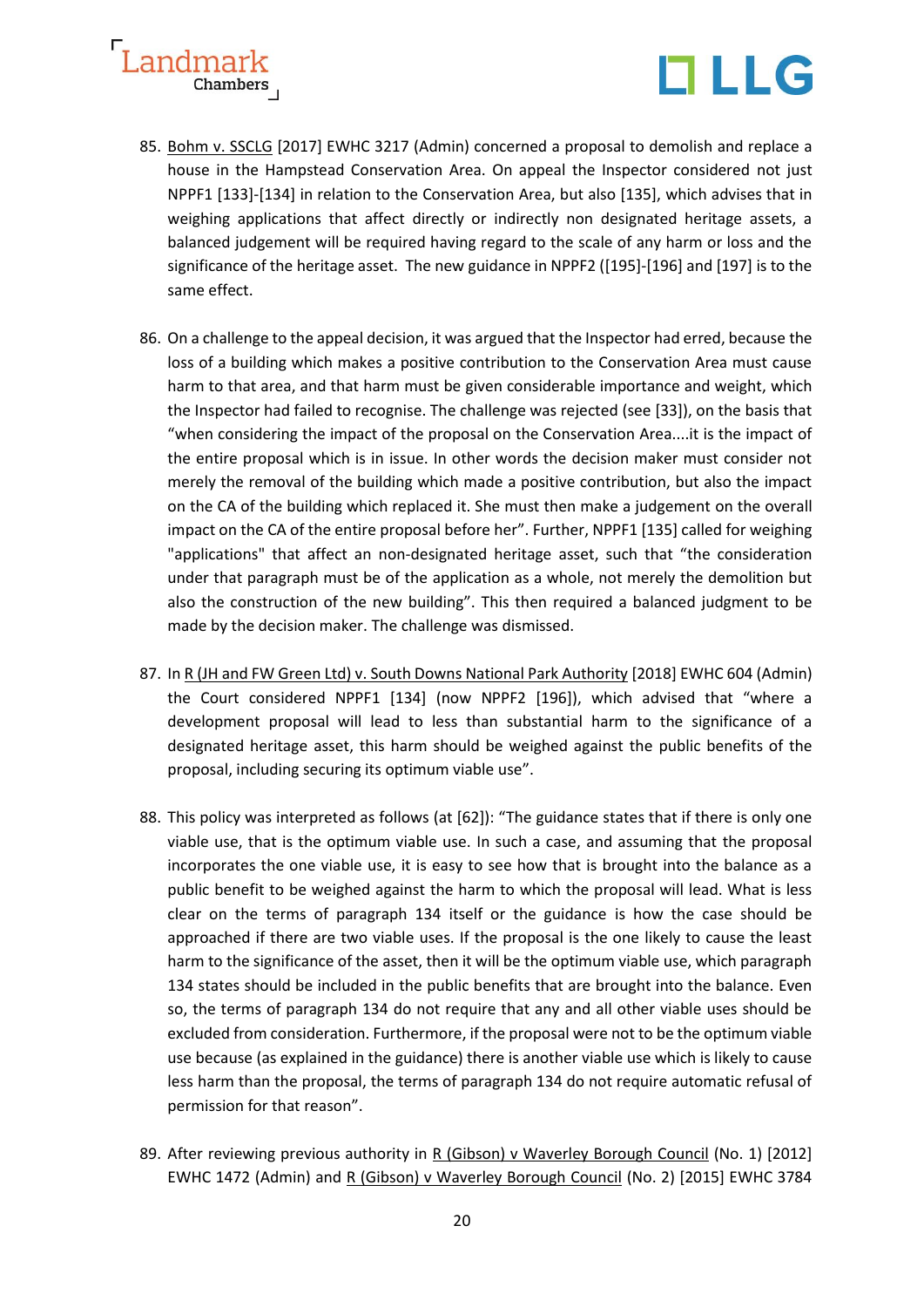



(Admin), Stuart-Smith J concluded (at [66]): "To my mind, they emphasise the need for alternative proposals to be demonstrably substantial rather than speculative before they can realistically be considered as candidates to be the optimum viable use. A proposal which is merely speculative is not viable, whether or not it might otherwise be optimal. This is, to my mind, clear both from the current guidance and from the Gibson cases. The gloss is that I can envisage circumstances where the difference in the level of harm inflicted by two proposals was limited so that, although one would be regarded as the optimum viable use, it would not be right to regard that as a compelling basis for refusing permission to the other if the overall balance between harm and public benefits favoured the other. This serves to reinforce that the planning authority's task is to weigh any harm to the significance of a designated heritage asset against the public benefits of the proposal and that securing optimum viable use is only one part of that balancing exercise". The challenge in that case failed as an over legalistic attack on the officer report in question.

90. Hot off the press is the judgment of the Court of Appeal in Dill v. SSCLG [2018] EWCA Civ 2619 in which the Court of Appeal confirmed that for the purposes of applications for listed building consent and enforcement, being on the list determines the status of the subject matter as a listed building at the time of the application or notice (at [33]). The case involved the removal of two early 18th century limestone piers, each surmounted by a lead urn of the same era. In 1973, these items had been moved by the appellant's father to Idlicote House, a Grade II listed building; and in 1986, each was separately Grade II listed. Their removal came to the knowledge of the local planning authority. After it refused retrospective listed building consent to remove the items and issued a listed building enforcement notice, the appellant argued before an Inspector on appeal that the items were not "buildings" so that listed building consent was not required. The Court of Appeal upheld the finding of the Inspector that it was not open to him to go behind the fact that an item appears on the list as a listed building.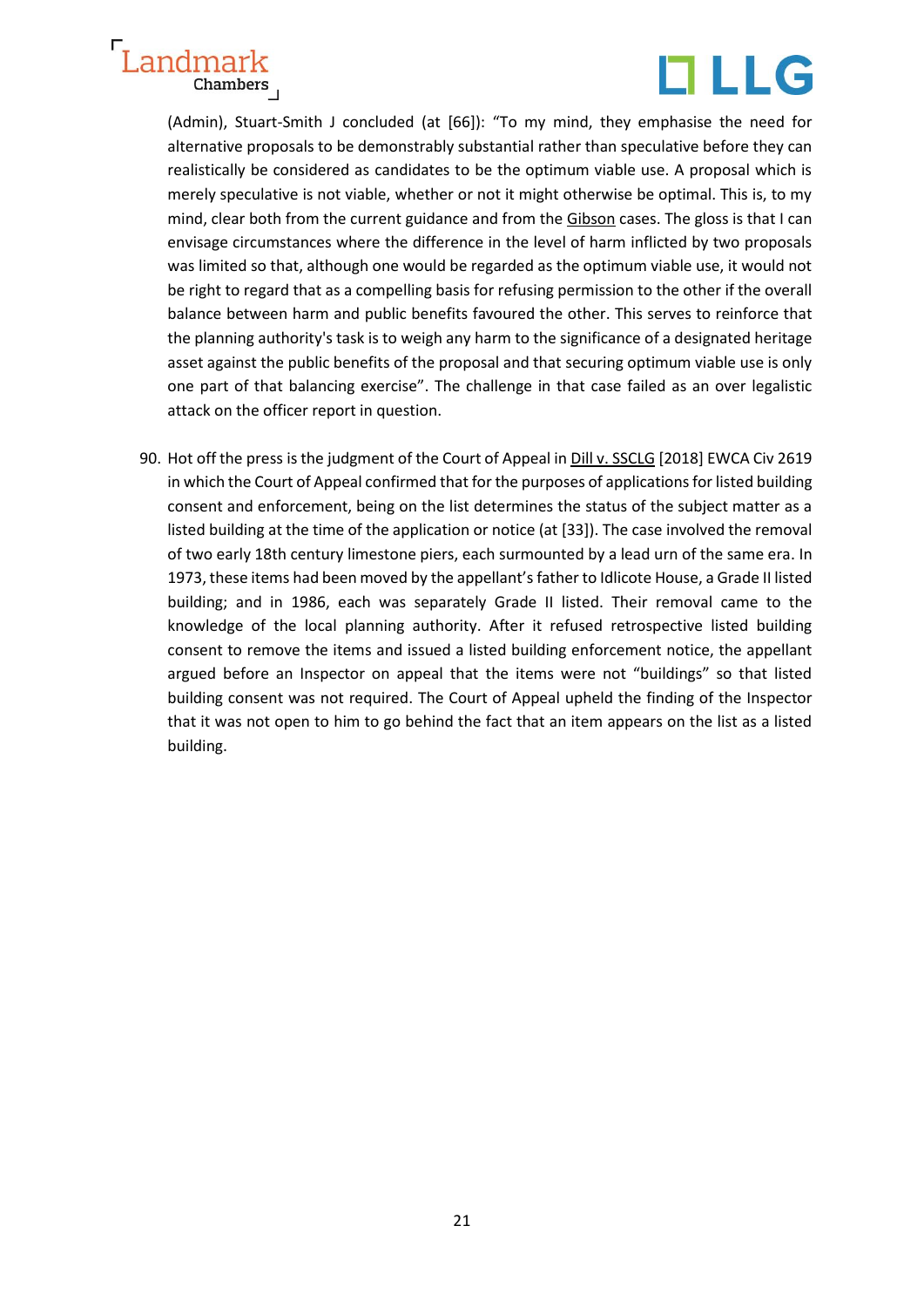



#### **Viability**

- 91. Viability issues are commonly raised in planning decision, particularly regarding affordable housing. Although NPPF2 has tried to focus the consideration of viability at the plan preparation stage, it is doubtful whether site-specific assessments at application stage will disappear, given the site-specific nature of viability issues and the inevitable changes in financial circumstances following the adoption of any plan. It may well be that the process of pan preparation becomes more complicated and protracted to deal with this issue, without changing that much at the decision-taking stage. This means that any challenge dealing with financial viability issues will have continuing relevance; and the main case this year was Parkhurst Road Limited v SSCLG and London Borough of Islington [2018] EWHC 991 (Admin).
- 92. The claim involved a challenge to an Inspector's decision refusing an appeal against the decision of Islington Council to refuse planning permission for a residential scheme on a former Territorial Army site in the borough. The key issue in the appeal was whether Parkhurst's offer of 10% of affordable housing was the "maximum reasonable amount of affordable housing" in the context of Islington's affordable housing target of 50% of all new housing across the Borough. Central to that issue was the question of what was the correct Benchmark Land Value (BLV) for the appeal site. At the inquiry, Parkhurst argued that any more than a 10% affordable housing requirement was unviable on the site. It provided a range of market evidence to support its view that the BLV for the site was between £11.9m and £13.6m. Islington contended that the market evidence presented by Parkhurst failed to sufficiently reflect the development plan's expectation for affordable housing. It provided evidence to support a BLV for the site of £6.75m.
- 93. In short, Parkhurst adopted an approach based purely on market signals and comparable market evidence. The Council adopted an approach which: (a) took account of the negligible existing use value of the site ("EUV"); (b) reflected the fact that value on the site arose from its allocation in the Local Plan and from the prospect of planning permission, which consequently required value to be assessed with affordable housing policies in mind; and (c) took account of market comparators in that context, that is, recognising that unadjusted market data would not necessarily reflect policy compliant assumptions on affordable housing provision. Islington contended that the developer's approach was circular, seeking support for its assessment of BLV from land sales at prices which assumed little or no affordable housing provision to argue that the provision of substantial amounts of affordable housing was not therefore viable. The Council's BLV figure derived, at least in part, from a 'per market unit' analysis of comparable market evidence which, the Council contended, avoided the circularity inherent in the Parkhurst evidence.
- 94. After a 9-day inquiry, the Inspector dismissed the appeal, rejecting the developer's "pure market-based" approach as circular and policy non-compliant and accepting the Council's assessment of the BLV at £6.75m.
- 95. In the High Court the Claimant argued that the Inspector was wrong to regard LBI's "per market unit" as one which avoided the circularity which concerned him. Holgate J agreed,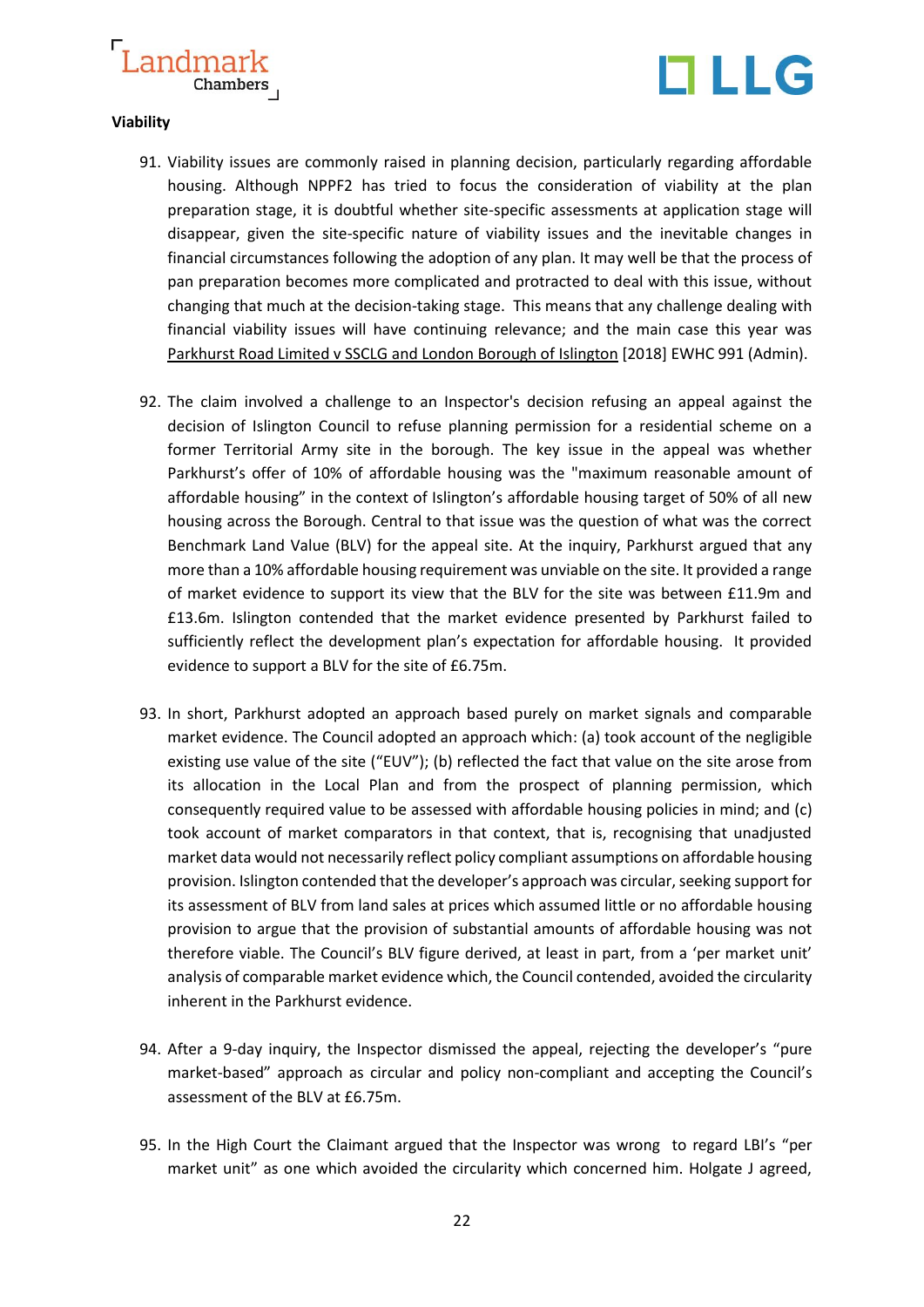



noting ways in which LBI's "per market unit" approach failed to address the circularity problem the Inspector was concerned to avoid. However, the claim was dismissed because the Inspector's error made no difference to the outcome of the appeal.

- 96. The judge said (at [47]) that "where an applicant seeking planning permission for residential development in Islington proposes that the 'maximum reasonable amount of affordable housing' is lower than the borough-wide 50% target on viability grounds, it is his responsibility to demonstrate that that is so". Consequently, it appears that if an appellant's valuation evidence is validly rejected then it has failed to demonstrate that its affordable housing offer is the maximum reasonable amount and the appeal will be dismissed on that basis. An unrelated error in accepting the evidence of another party would not make any difference to the outcome of the appeal.
- 97. The judge held that the Inspector had validly rejected the evidence of Parkhurst because that evidence had failed to include any adjustment of market evidence to ensure it was policy compliant. Its purely market-based approach did not comply with PPG paragraph 023. Having had its evidence rejected on that basis, the claimant could not meet its burden of demonstrating that its offer of 10% was the "maximum reasonable amount of affordable housing". The fact that the Inspector erred in his reasons for accepting the Council's evidence did not undermine the fundamental rejection of the Parkhurst evidence.
- 98. The judgment is perhaps just as interesting due to the lengthy postscript which emphasised the importance of a nuanced approach to valuation evidence in the context of viability assessments in planning applications and appeals. The judge noted:

"The present case illustrates the tension that has arisen in the application of paragraph 023 of the PPG. But the plain intention of that paragraph is to promote harmonisation between the three specified requirements when they are applied in decision-making. Thus, when estimating a BLV for a site, the application of the second and third requirements should "reflect", and not "buck," relevant planning policies (including those for the delivery of affordable housing). On the other hand, the proper application of those policies should be "informed by," and not "buck," an analysis of market evidence which reflects those policies (or where appropriate is adjusted to do so). As the PPG recognises, "realism" is needed when these matters are taken into account in decision-making. So, to take one example, a judgment may need to be made on relaxing one or more planning requirements or objectives where that would render a development on the site in question non-viable according to a viability case which uses (inter alia) land values which have adequately taken planning policies into account.

According to the basic principles set out in the NPPF and the NPPG, it is understandable why a decision-maker may, as a matter of judgment, attach little or no weight to a developer's analysis which claims to show a "market norm" for BLV by doing little more than averaging land values obtained from a large number of transactions within a district. If those values are inflated by, for example, a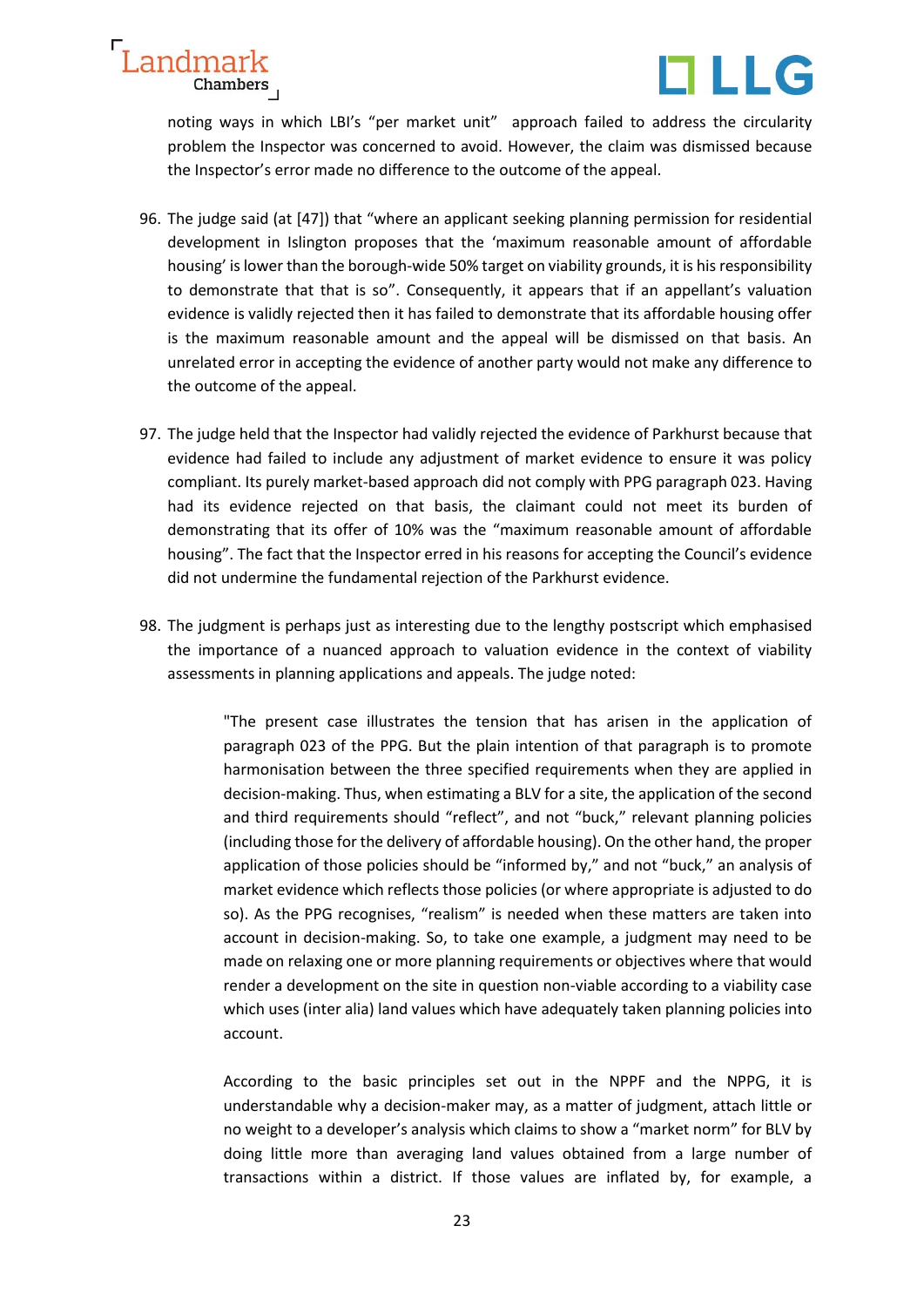



misjudgment about a site's development capacity and/or by a failure to factor in appropriate planning requirements, such an exercise does not establish a relevant "norm" for the purposes of paragraph 023 of the PPG. Such data should be adjusted (subject to any issues about reliability and cross-checking). A failure to obtain adequate information about comparables relied upon (including the planning context and circumstances influencing bids and the transacted price) would not be acceptable where development appraisal or viability is dealt with in the Lands Chamber or in an arbitration, and it is difficult to see why the position should be different where the same type of issue arises in the present type of case.

On the other hand, it is understandable why developers and landowners may argue against local policy statements that BLV should simply conform to an "EUV plus a percentage" basis of valuation, especially where the document has not been subjected to independent statutory examination prior to adoption. Some adherents appear to be promoting a formulaic application of "EUV plus." But as the RICS advised its members in its 2012 Guidance Note, an uplift of between 10 and 40% on existing use value is an arbitrary number and the method does not reflect the workings of the market (see paragraph 57 above). It has not been suggested that this valuation approach takes into account the value of the new land use for which the site is to be sold, whereas it might be said that a reasonable landowner would treat that as a primary consideration in valuing his property. In this context a document issued by a professional institution setting out "accepted good practice" for chartered surveyors ought to command great respect in the planning process unless there is a sound reason to the contrary. If, for example, a site value were to be negotiated so as properly to respect planning policy requirements but that price substantially exceeded an uplift of say 40% (or any other policy-specified percentage) on the existing use value of the site, the question would be posed why should that evidence not be treated as relevant to BLV? Otherwise, might it not be suggested that there is a risk of policy attempting to "buck" the market (see paragraph 143 above)? There is a difference between a policy which may have the effect of influencing market value, as compared with one which disregards levels of market value arrived at quite properly in arm's length transactions and consistent with the correct application of planning policies and sound valuation principles".

99. In concluding his postscript, the judge invited RICS to reconsider its 2012 Guidance Note on viability, perhaps in conjunction with DHCLG and the RTPI, in order to address any misunderstandings about market valuation concepts and techniques, the "circularity" issue and any other problems encountered in practice over the last 6 years, so as to help avoid protracted disputes of the kind seen in that case.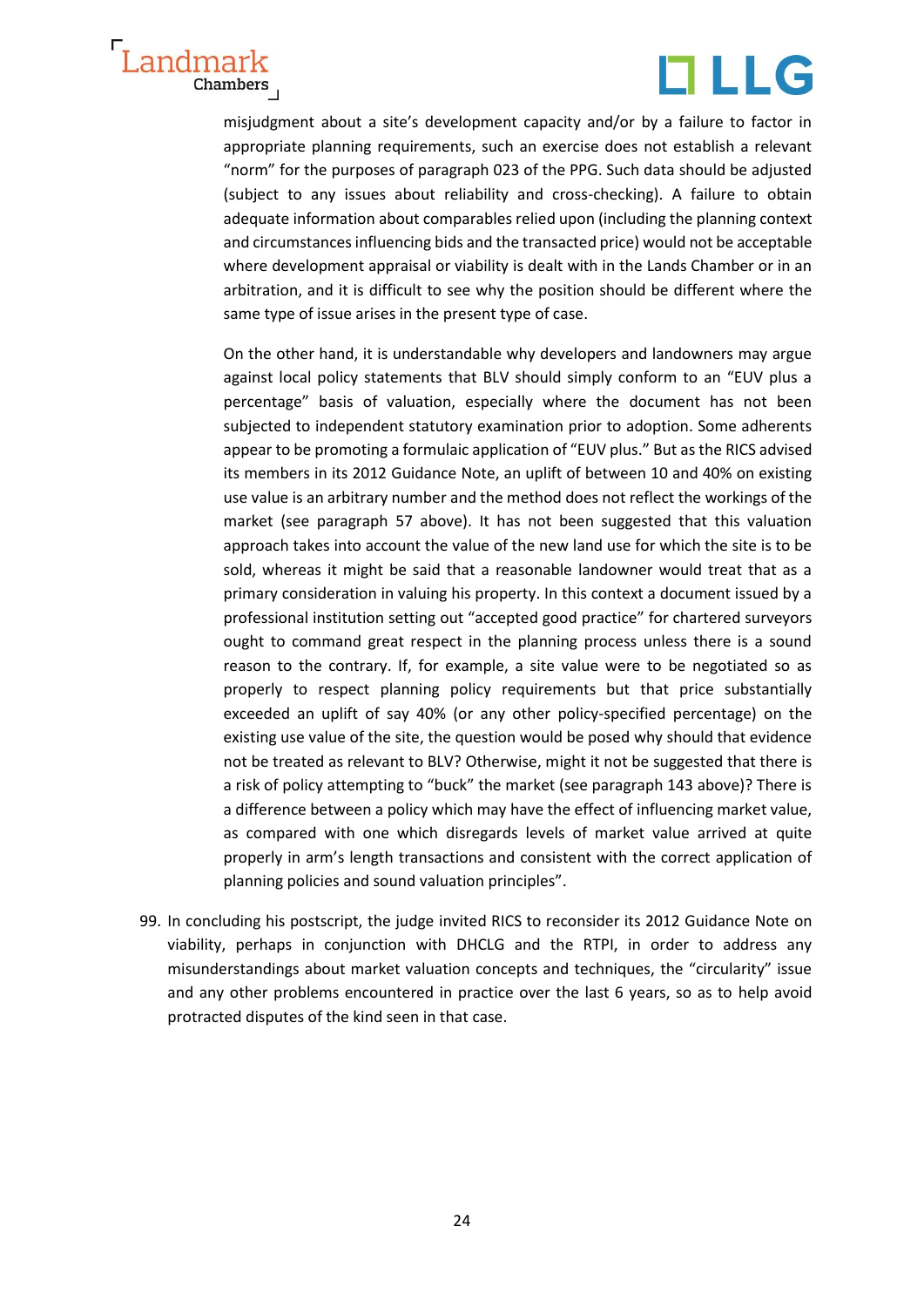



### **Habitats/EIA**

- 100. If one case from the past year could be singled out for causing widespread discomfort amongst planners (and ecologists), it would be the recent decision of the CJEU) in the matter of People Over Wind and Sweetman v Coillte Teoranta (C-323/17). It immediately altered the commonly understood basis upon which the need for appropriate assessments under the Habitats Directive had been considered in the UK.
- 101. Under Article 6 of the Habitats Directive 92/43/EEC (the Directive) any plan or project likely to have a significant effect on a Natura 2000, either individually or in combination with other plans or projects, must undergo an appropriate assessment to determine its implications for the site. The competent authorities can only agree to the plan or project after having ascertained that it will not adversely affect the integrity of the site concerned.
- 102. The case concerned a decision to allow cables to be laid across two European Special Areas of Conservation in the Republic of lreland. The cables were intended to connect an off-shore wind farm to the electricity grid, but they pass through an area rich in freshwater pearl mussel. The planning permission for the windfarm include a condition requiring compliance with an approved Construction Management Plan which was to "provide details of intended construction practice for the development, including … (k) means to ensure that surface water run-off is controlled such that no silt or other pollutants enter watercourses". Under the relevant Irish legislation, a decision was made that the proposal did not require appropriate assessment for the purposes of the Habitats Directive. In reaching that conclusion, the relevant authority relied on the "protective measures that have been built into the works design of the project".
- 103. The question referred to the CJEU was: "whether, or in what circumstances, mitigation measures can be considered when carrying out screening for appropriate assessment under Article 6(3) of the Habitats Directive?".
- 104. Before answering that question, the CJEU noted that the High Court had referred "mitigating measures", whereas the promoter of the scheme had described them as "protective measures". The Court rejected the distinction (at [25]-[26]): "Article 6 of the Habitats Directive divides measures into three categories, namely conservation measures, preventive measures and compensatory measures, provided for in Article 6(1), (2) and (4) respectively. It is clear from the wording of Article 6 of the Habitats Directive that that provision contains no reference to any concept of 'mitigating measure'...It follows that...the measures which the referring court describes as 'mitigating measures', and which Coillte refers to as 'protective measures', should be understood as denoting measures that are intended to avoid or reduce the harmful effects of the envisaged project on the site concerned" (presumably "preventive measures using the Court's terminology).
- 105. The CJEU's answer to the above question was that the Habitats Directive "must be interpreted as meaning that, in order to determine whether it is necessary to carry out, subsequently, an appropriate assessment of the implications, for a site concerned, of a plan or project, it is not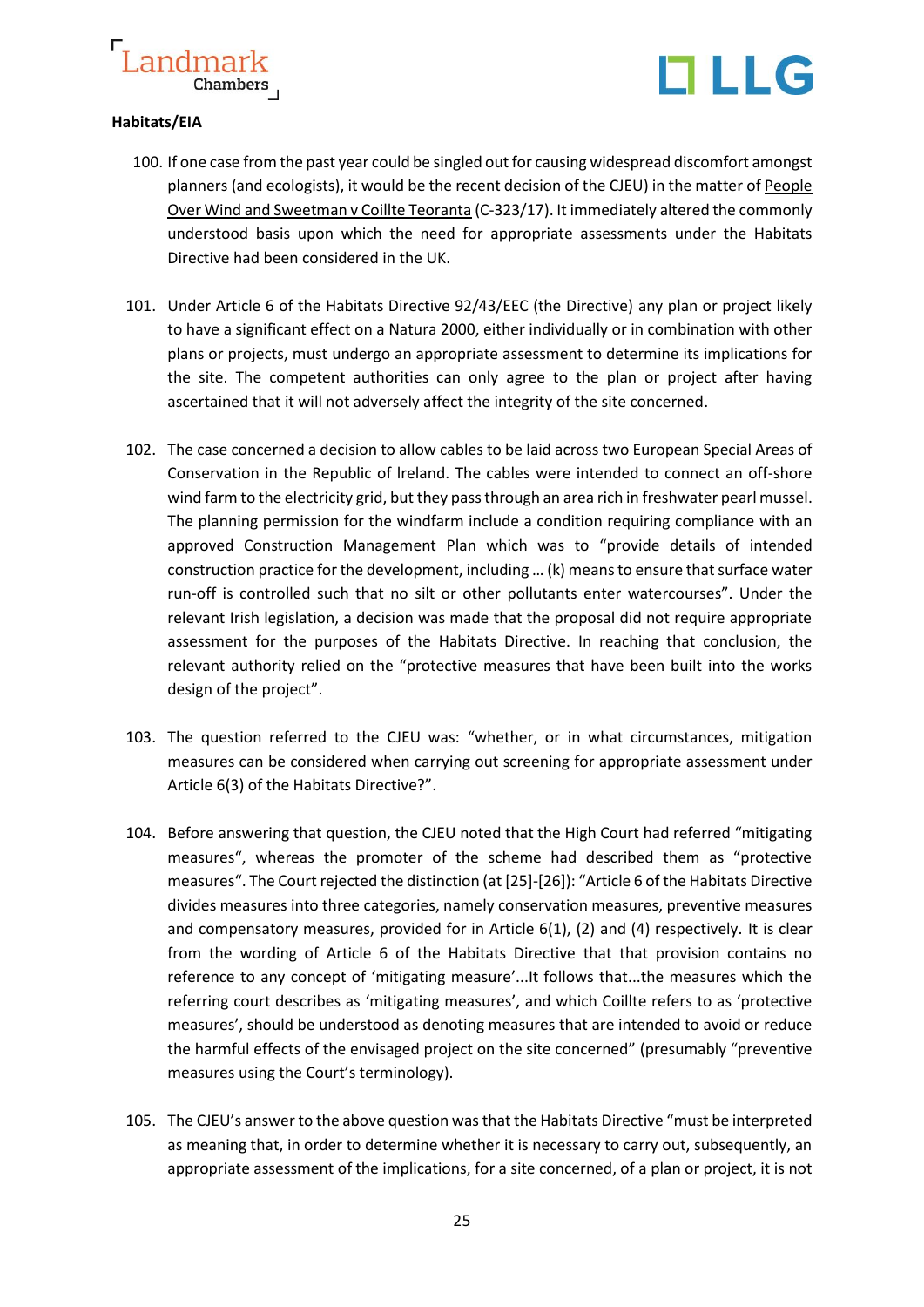



appropriate, at the screening stage, to take account of the measures intended to avoid or reduce the harmful effects of the plan or project on that site".

- 106. The basis for that finding was not that convincing. The Court found (at [35]-[37]) that "the fact that...measures intended to avoid or reduce the harmful effects of a plan or project on the site concerned are taken into consideration when determining whether it is necessary to carry out an appropriate assessment presupposes that it is likely that the site is affected significantly and that, consequently, such an assessment should be carried out". Taking account of such measures at the screening stage would be liable to compromise the practical effect of the Habitats Directive in general, and the assessment stage in particular, as the latter stage would be deprived of its purpose and there would be a risk of circumvention of that stage, which constitutes, however, an essential safeguard provided for by the directive".
- 107. The CJEU's judgment is inconsistent with what had been established practice in the UK, which had been based on case law such as R (Hart DC) v SSCLG [2008] 2 P. & C.R. 16. In that case, Sullivan J found that mitigation measures should be taken into account in screening proposals under the Habitats Regulations and Directive: "As a matter of common sense, anything which encourages the proponents of plans and projects to incorporate mitigation measures at the earliest possible stage in the evolution of their plan or project is surely to be encouraged. What would be the point, from the proponents' point of view, of going to the time, trouble and expense of devising specific mitigation measures designed to avoid or mitigate any effect on an SPA, and incorporating those proposals into the project, if the competent authority was then required to ignore them when considering whether an appropriate assessment was necessary?".
- 108. It would have been, Sullivan J found, "ludicrous" to require the decision-maker to "disaggregate the different elements of the package and require an appropriate assessment... only... to have to reassemble the package when carrying out the appropriate assessment". This judgment (and with it the approving judgments of the Court of Appeal in No Adastral New Town Ltd v. Suffolk Coastal DC [2015] Env LR 28 at [72]-[74] and Smyth v. SSCLG [2015] PTSR 1417 at [68]-[75]) must now be treated as superceded. The reasoning of the Supreme Court in R (Champion) v North Norfolk DC [2015] 1 W.L.R. 3710 on the question of "screening" under the Habitats Directive (see e.g. Lord Carnwath JSC at [42]), is now also to be doubted.
- 109. People Over Wind has created problems for developers and competent authorities, particularly in areas where the need for appropriate assessment is regularly screened out on the basis of well-established mitigation measures. It may well be necessary to instead proceed to the appropriate assessment stage, and consider mitigation measures in that context. That is the prudent approach as matters stand. Indeed the judgment will have prompted the speedy translation of many screening exercises into appropriate assessments. But the judgment leaves important questions unanswered, including what the project under assessment is now supposed to be and where the boundary lies between the project and the measures which cannot be taken into account. It is unclear what can be taken into account at the screening stage and is not caught as avoidance or reduction measures.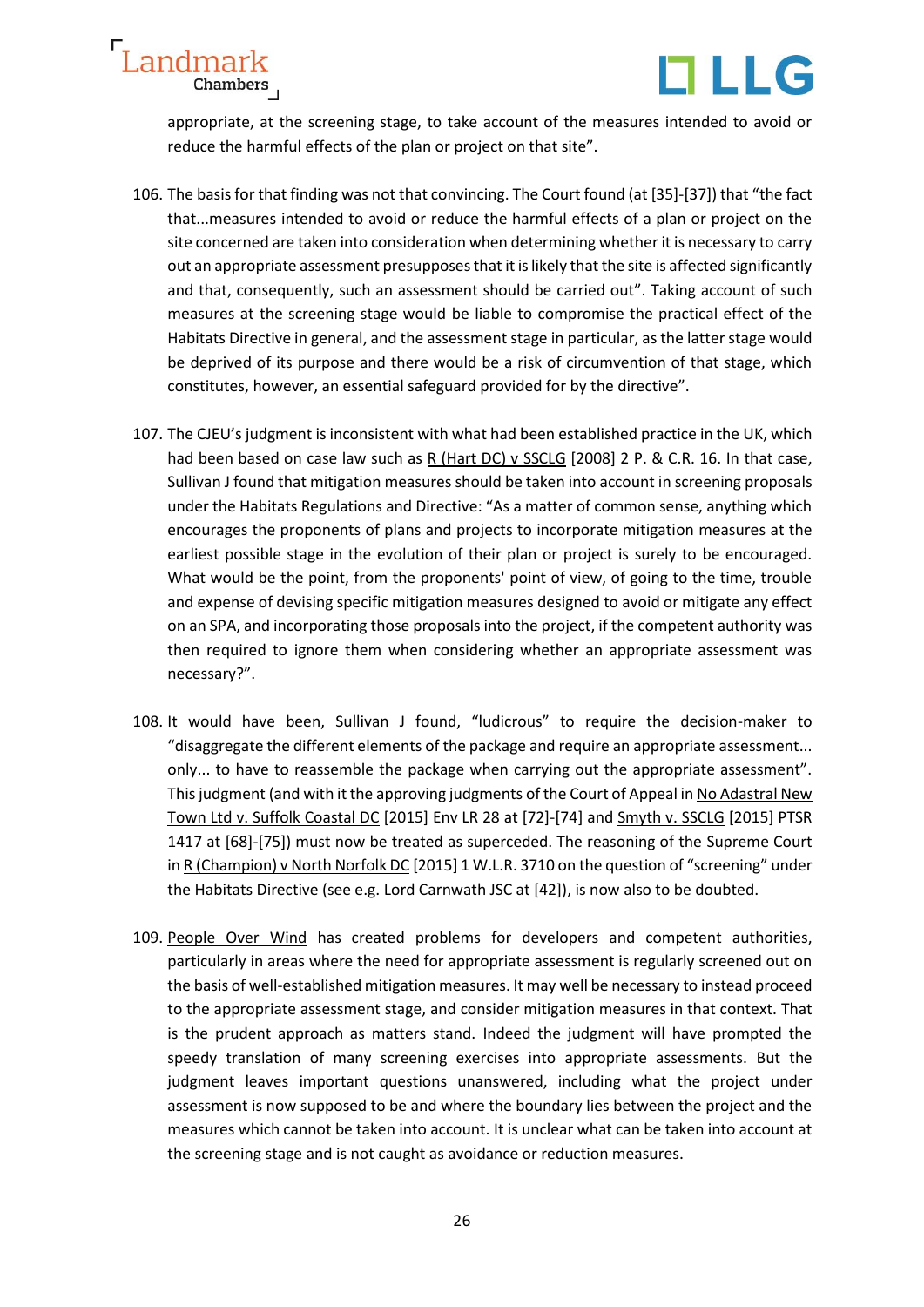

- 110. The difficulties are illustrated by the case of Langton v. SSEFRA [2018] EWHC 2190 (Admin), which concerned judicial reviews to licences granted by Natural England for badger culling in areas which encompass, or are in the vicinity of, sites protected under the Habitats Directive.
- 111. The claimant argued that in granting licences in Special Protection Areas and Special Areas of Conservation, Natural England had not complied with Directive requirements. The judgment referred to the Natural England standard form assessments and recorded that "in each case the conclusion to these screening assessments was that the licensed culling of badgers was unlikely to have a significant effect on the qualifying features of the relevant site. In none of the areas was an in-combination assessment considered applicable" (at [79]). The assessments had identified the possible effects of badger culling to include "disturbance to the species (firearm report, lamping, vehicles, humans), physical damage to habitats/species (vehicles, trampling, digging-in of traps), physical damage to non-target species, and indirect damage to species from an increased abundance of other mammalian predators (in particular foxes) due to reduced badger population density" (see [81]). But they referred to "mitigation measures" which had been incorporated into the proposal and stated that complying "with the mitigation measures will ensure that there is no significant likely effect alone". The measures in question amounted to restrictions that would be included as conditions on licences, in particular limiting shooting activities to outside the bird breeding season; restricting vehicles to existing tracks; and restricting the location of traps and activities (see [83]).
- 112. The challenge relied, in part, on the contentions (1) that Natural England had failed to apply a precautionary approach (especially to the risks arising from a proliferation of foxes after culling); and (2) that the conditions which Natural England had attached to the cull licences fell within the People Over Wind ruling so should not have been taken into account at the "screening" stage.
- 113. Dealing with the first issue, it was held that "Natural England's failures, even if only to record that no consideration of the risk was necessary with these close-by sites to cull areas, was a breach of its duty under the Habitats Regulations" (at [133]), but on the evidence, the outcome would not have been substantially different if Natural England had considered fox predation risk arising from granting culling licences.
- 114. Turning to the issue of mitigation, the judgment refers (at [155]) to People Over Wind as involving measures "which seem to have involved reducing run-off" and which the CJEU thought "should be understood as denoting measures intended to avoid or reduce the harmful effects of the envisaged project on the site concerned". The claimant is then recorded as submitting (at [156]) that "the conditions which Natural England had attached to the cull licences...were that no culling activity would take place in certain locations (eg Severn Estuary SPA) or at certain times of the year (eg bird-breeding season with Dorset Heathlands SPA and Poole Harbour SPA)".
- 115. It was then held (at [157]) that: "In my view the licence conditions which Natural England attached to the licences in Areas 16 and 17 are not the mitigating or protective measures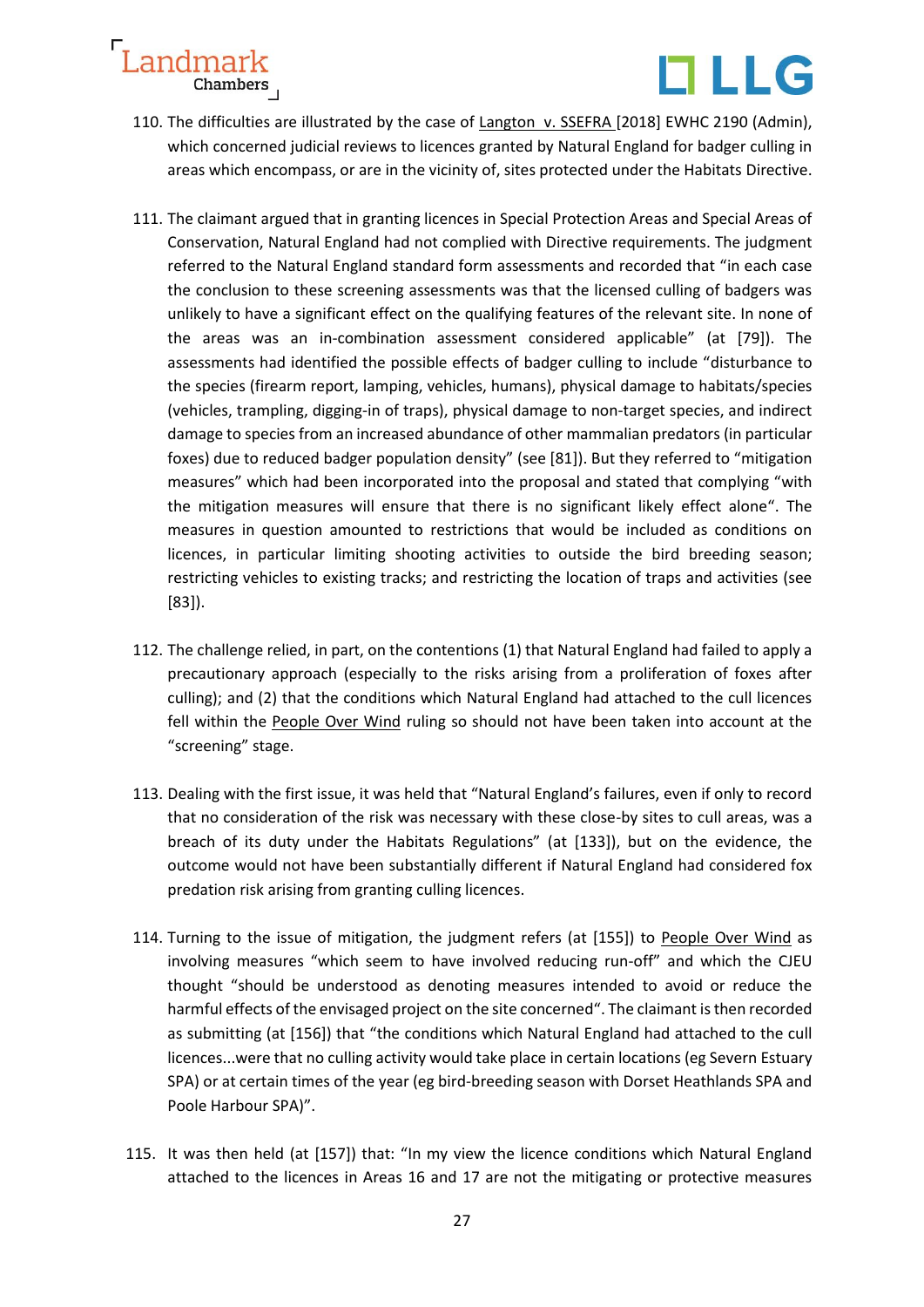



which featured in the People Over Wind ruling. They are properly characterised as integral features of the project which Natural England needed to assess under the Habitats Regulations. I accept Natural England's submission that it would be contrary to common sense for Natural England to have to assume that culling was going to take place at times and places where the applicants did not propose to do so."

- 116. This suggests that "integral features of the project" can be taken into account; and although it may be possible to discern how features which essentially define the physical or temporal scope of a project fall into this approach, it is not clear where the line is to be drawn with other potential features of a scheme. Terms such as "embedded mitigation" which are often taken to include the application of standard construction methods to prevent contamination would appear to risk falling on the wrong side of the line.
- 117. Of perhaps as much importance as People over Wind is a further case concerning ecological protection in lreland, again brought by Mr Sweetman. ln Grace and Sweetman v An Bord Pleanala and ESB Wind Developments (C‑164/17), the CJEU considered the concept of "compensation", as opposed to mitigation. The significance of the distinction is that compensation, properly understood, can only be taken into account under Article 6(4) of the Directive, as part of the stringent IROPI test, and not when conducting the prior appropriate assessment under Article 6(3).
- 118. The CJEU had already foreshadowed its treatment of this distinction in Orleans v. Vlaams Gewest (C-387/15) [2017] Env LR 12, where it had held (at [52]) that "as a rule, any positive effects of a future creation of a new habitat, which is aimed at compensating for the loss of area and quality of that same habitat type on a protected site, are highly difficult to forecast with any degree of certainty and, in any event, will be visible only several years into the future…". Further, (at [58]) "as the Court has already observed, the effectiveness of the protective measures provided for in art. of Directive 92/43 is intended to avoid a situation where competent national authorities allow so-called "mitigating" measures — which are in reality compensatory measures — in order to circumvent the specific procedures provided for in art.6(3) and authorise projects which adversely affect the integrity of the site concerned…".
- 119. In Grace and Sweetman, the challenge was to a decision to grant permission for a wind farm project on land designated as a Special Protection Area because it hosts the natural habitat of the hen harrier. The proposal would cause the permanent and temporary loss of habitat, through tree clearance of trees at each turbine location and indirectly due to disturbance to foraging hen harriers which would not come within 250m of a wind turbine. However the applicant proposed a species and habitat management plan, which provided for the restoration of various areas to blanket bog, suitable for hen harriers, as well as a phased "sensitive" management regime that would involve felling and replacing of a canopy forest to ensure that there would be perpetually open canopy forest as foraging habitat and an ecological corridor between two areas of open bog.
- 120. Thus although the wind farm would have an impact on fluctuating hen harrier habitat, the application proposed dynamic measures to deal with the fact that although habitat would be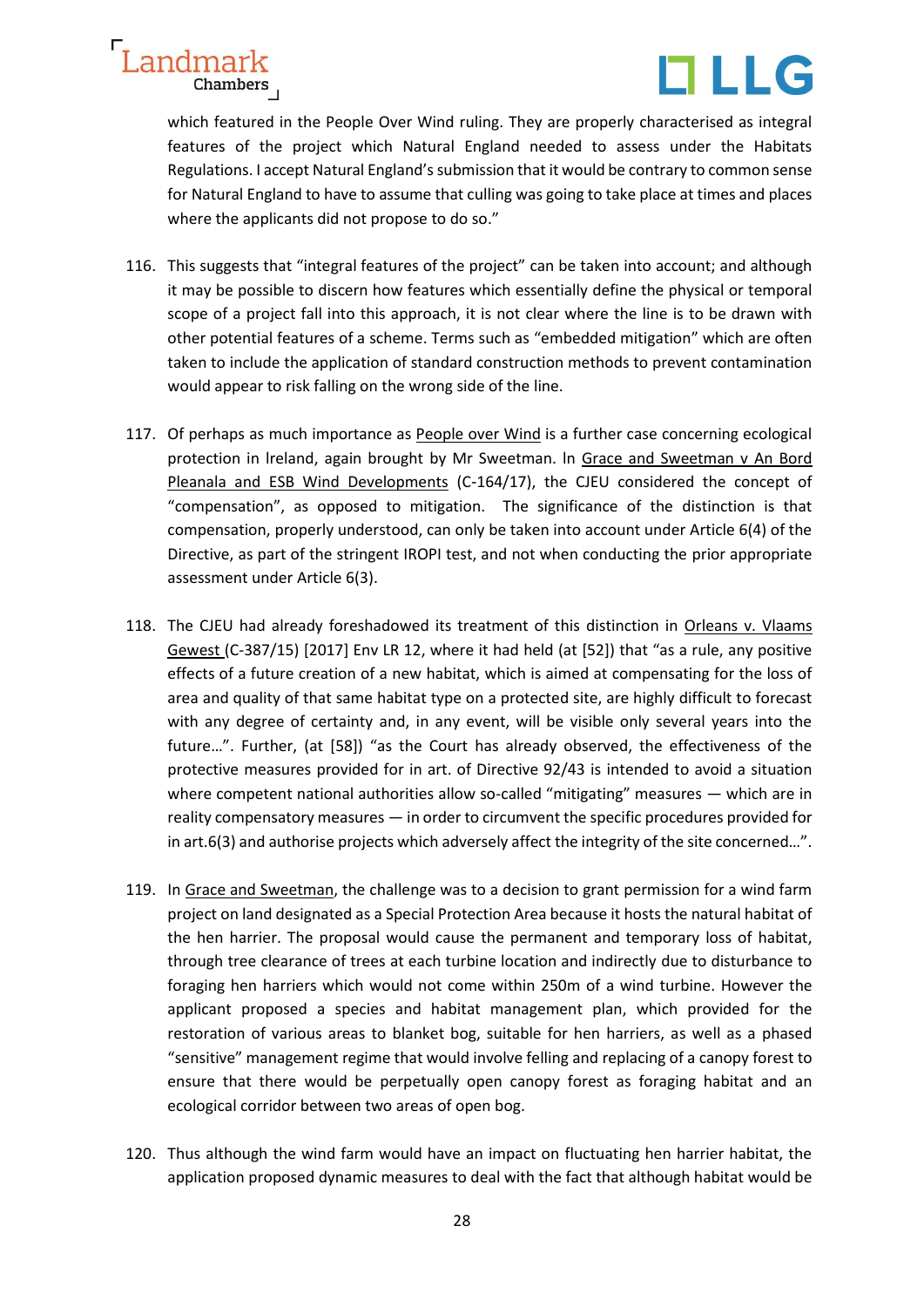



lost it would be dealt with progressively - as it fluctuated the amount of habitat suitable for the species would not be reduced and might ultimately be enhanced.

- 121. The claimants argued that the management plan measures should be treated as compensatory measures which could not be taken into account at appropriate assessment stage. The Irish Supreme Court referred the issue to the CLEU.
- 122. It construed the referred question "as asking, in essence, whether Article 6 of the Habitats Directive must be interpreted as meaning that, where it is intended to carry out a project on a site designated for the protection and conservation of certain species, of which the area suitable for providing for the needs of a protected species fluctuates over time, and the temporary or permanent effect of that project will be that some parts of the site will no longer be able to provide a suitable habitat for the species in question, the fact that the project includes measures to ensure that, after an appropriate assessment of the implications of the project has been carried out and throughout the lifetime of the project, the part of the site that is in fact likely to provide a suitable habitat will not be reduced and indeed may be enhanced may be taken into account for the purpose of the assessment that must be carried out in accordance with Article 6(3) of the directive to ensure that the project in question will not adversely affect the integrity of the site concerned, or whether that fact falls to be considered, if need be, under Article 6(4) of the directive."
- 123. The CJEU explained that the "Habitats Directive is intended to avoid a situation where competent national authorities allow so-called 'mitigating' measures' — which are in reality compensatory measures — in order to circumvent the specific procedures laid down in Article 6(3) of the directive and authorise projects which adversely affect the integrity of the site concerned". It noted that "there is a distinction to be drawn between protective measures forming part of a project and intended avoid or reduce any direct adverse effects that may be caused by the project in order to ensure that the project does not adversely affect the integrity of the area, which are covered by Article 6(3), and measures which, in accordance with Article 6(4), are aimed at compensating for the negative effects of the project on a protected area and cannot be taken into account in the assessment of the implications of the project".
- 124. It was held (at [51]) that "It is only when it is sufficiently certain that a measure will make an effective contribution to avoiding harm, guaranteeing beyond all reasonable doubt that the project will not adversely affect the integrity of the area, that such a measure may be taken into consideration when the appropriate assessment is carried out"..
- 125. It then found (at [52]) that "as a general rule, any positive effects of the future creation of a new habitat, which is aimed at compensating for the loss of area and quality of that habitat type in a protected area, are highly difficult to forecast with any degree of certainty or will be visible only in the future."
- 126. The Court found (at [57]) that "Article 6 of the Habitats Directive must be interpreted as meaning that, where it is intended to carry out a project on a site designated for the protection and conservation of certain species, of which the area suitable for providing for the needs of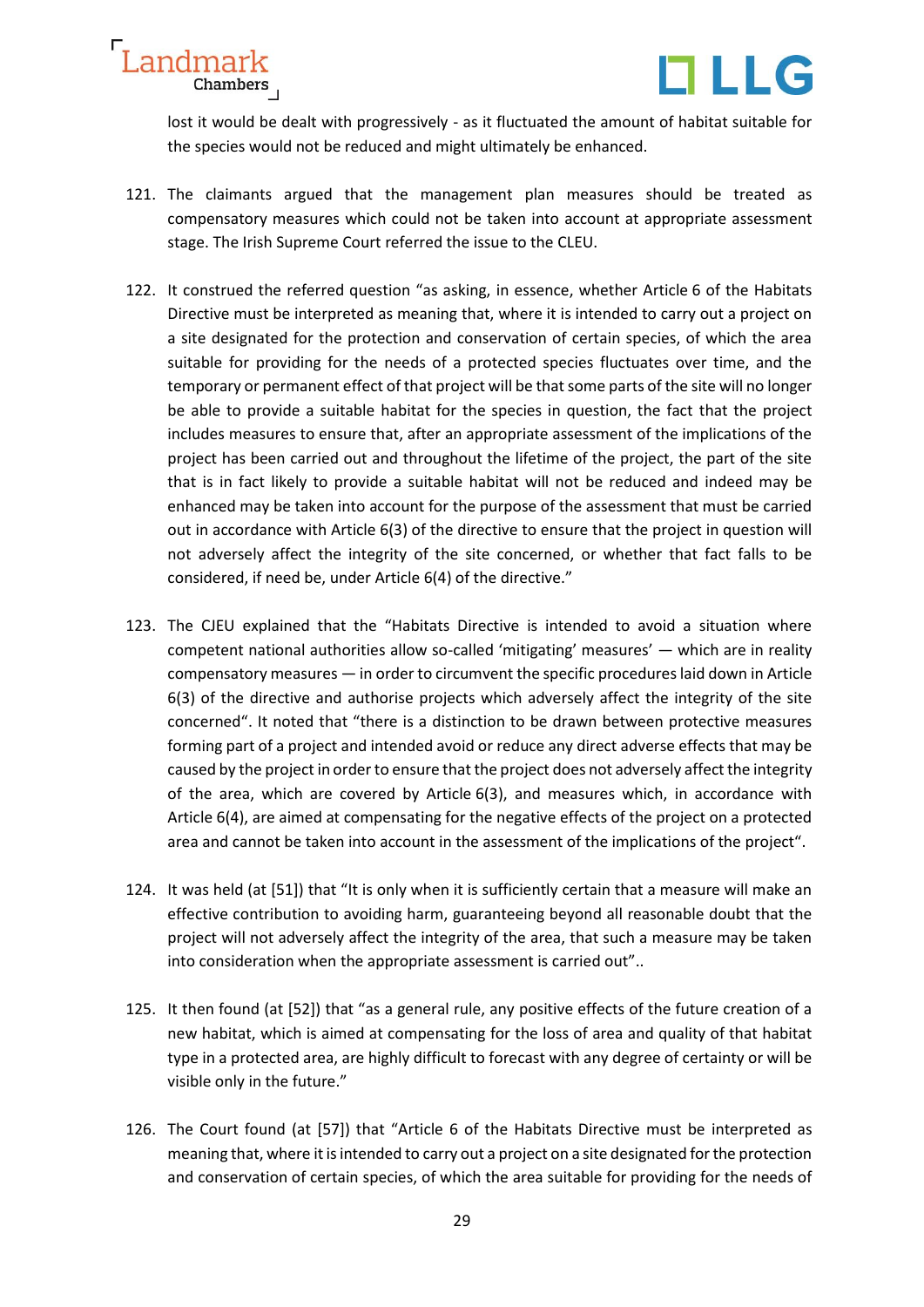

a protected species fluctuates over time, and the temporary or permanent effect of that project will be that some parts of the site will no longer be able to provide a suitable habitat for the species in question, the fact that the project includes measures to ensure that, after an appropriate assessment of the implications of the project has been carried out and throughout the lifetime of the project, the part of the site that is in fact likely to provide a suitable habitat will not be reduced and indeed may be enhanced may not be taken into account for the purpose of the assessment that must be carried out in accordance with Article 6(3) of the Directive to ensure that the project in question will not adversely affect the integrity of the site concerned; that fact falls to be considered, if need be, under Article 6(4)".

- 127. So quite apart from the implications of People over Wind, which will involve the need to consider whether "mitigation" measures are an integral feature of the project being assessed, Grace and Sweetman requires an answer to the question of whether those measures are effectively designed to compensate for a reduction in those parts of the site that provide a suitable habitat for the relevant species. If this is so, then the prospects of a positive appropriate assessment under Article 6(3) may well be diminished.
- 128. Whilst on one analysis this case could be seen as a straightforward application of a previously identified distinction between "mitigation" and "compensation", the judgment does risk introducing uncertainty given an earlier finding (at [52]-[53]): "As a general rule, any positive effects of the future creation of a new habitat, which is aimed at compensating for the loss of area and quality of that habitat type in a protected area, are highly difficult to forecast with any degree of certainty or will be visible only in the future...In fact, such uncertainty is the result of the identification of adverse effects, certain or potential, on the integrity of the area concerned as a habitat and foraging area and, therefore, on one of the constitutive characteristics of that area, and of the inclusion in the assessment of the implications of future benefits to be derived from the adoption of measures which, at the time that assessment is made, are only potential, as the measures have not yet been implemented. Accordingly, and subject to verifications to be carried out by the referring court, it was not possible for those benefits to be foreseen with the requisite degree of certainty when the authorities approved the contested development".
- 129. This may be taken to suggest that where the identification of "potential" impacts is uncertain, the adoption of only "potential" measures, which could not allow benefits to be assessed with the requisite certainty, thereby took them outside Article 6(3), notwithstanding any question of whether the measures were compensation as properly understood (future creation of new habitat as opposed to preventive measures to avoid or reduce effects). To the extent that this concern did influence the decision, this case suggests that adaptive mitigation could be more difficult to take into account under Article 6(3). The expected benefits of any mitigation measures will have to be certain at the time of the assessment.
- 130. Another CJEU judgment, which has not had the same high profile as People over Wind but is nonetheless instructive, came forward in the joined cases of Coöperatie Mobilisation for the Environment and Vereniging Leefmilieu; and Stichting Werkgroep Behoud de Peel and College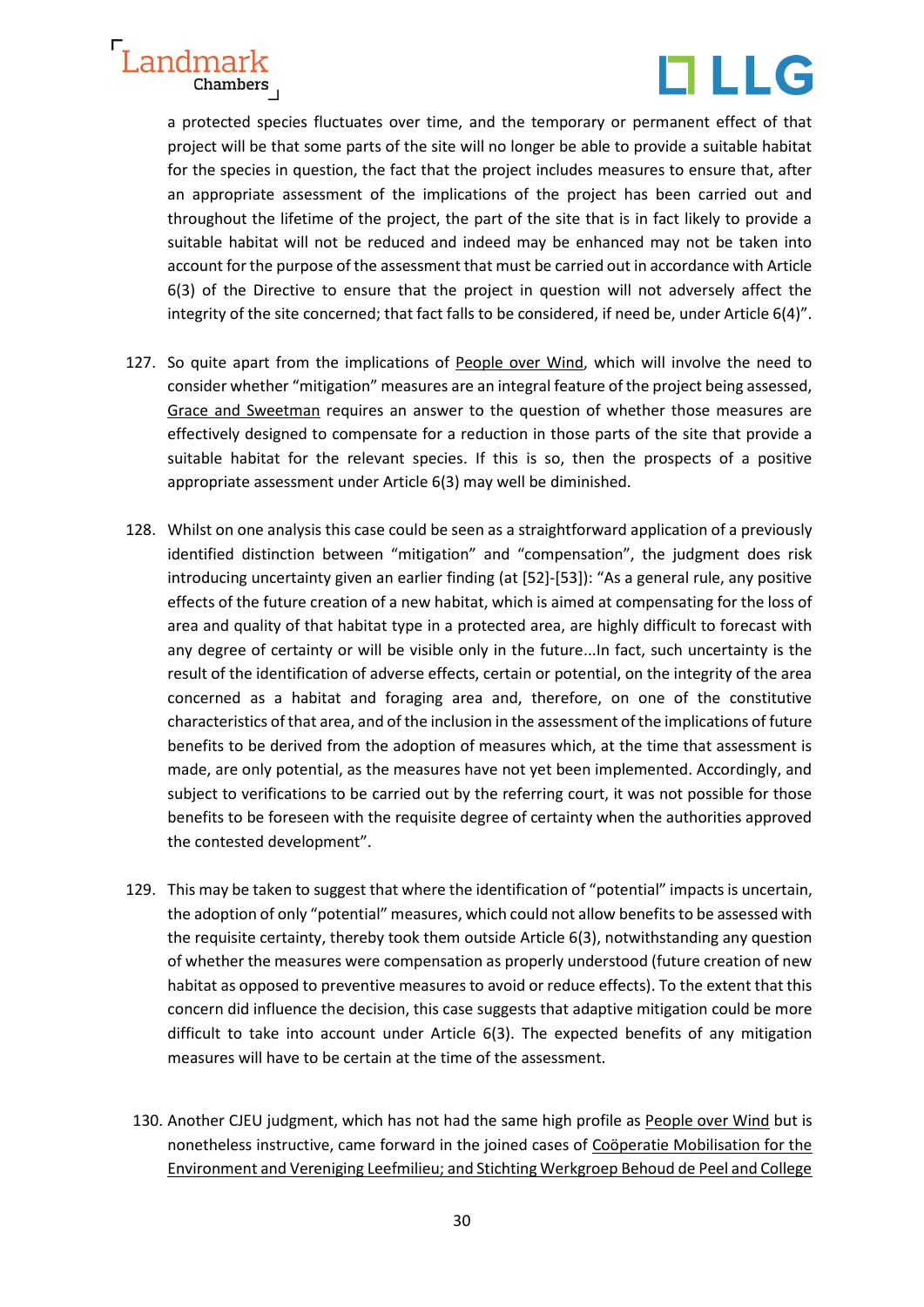

van gedeputeerde staten van Noord-Brabant (C-293/17 and C-294/17). This case will be relevant for schemes relying on a higher-level appropriate assessment, such as one undertaken under a local plan, or where a single assessment is carried out to cover several projects.

- 131. Both cases concerned authorisation schemes for agricultural activities which cause nitrogen deposition in sites protected by the Habitats Directive, where critical deposition values for the habitat types designated have been substantially exceeded. These exceedances are taken to mean that the risk habitat being negatively affected by the acidifying and eutrophying effects of nitrogen deposition cannot be ruled out in advance. The aim of the scheme, known as the "programmatic approach to tackling nitrogen deposition" ("PAS") was to conserve and, where necessary, restore the identified sites to achieve a favourable conservation status at national level, whilst allowing the economic activities that are sources of nitrogen deposition in those areas.
- 132. The method underlying the PAS is based on ascertaining critical deposition values for each site, above which there is taken to be a risk of the quality of the habitat being significantly affected by nitrogen deposition. Each site is analysed as part of the appropriate assessment relating to the PAS, which is supported by a regulatory regime that is used to grant authorisations for activities which cause nitrogen deposition. The PAS also includes sitespecific restoration measures, such as hydrological measures as well as source-directed measures, such as low-emission fertilisation, which allow for a reduction in nitrogen deposition compared with that already considered to be achievable by means of "autonomous" external measures adopted outside the PAS. The authorisation procedures draw a distinction between three categories of projects: no authorisation is required where a project causes nitrogen deposition below an identified level; those causing nitrogen deposition above that level but below another identified level are also permitted without prior authorisation, but they must be notified; and then those causing nitrogen deposition above that threshold are subject to the permit requirement. In the last instance, the assessing authority must examine whether the activity would cause an increase in nitrogen deposition, compared with either the situation before the issuing of a permit or the highest level of deposition actually caused in an identified past period. If on analysis there would be no increase, the authority may issue an authorisation by reference to the appropriate assessment on which the PAS is based. If there would be an increase, however, an authorisation may only be issued if room for development is available by reference to an assumed decrease by in deposition in future years relative to the no-PAS world.
- 133. Various questions were posed by the referring court about the operation of this regime, which were answered as follows.
- 134. The grazing of cattle and the application of fertilisers on the surface of land or below its surface in the vicinity the sites may be classified as a "project" within the meaning of Article 6(3) of the Habitats Directive, even if those activities, in so far as they are not a physical intervention in the natural surroundings, do not constitute a "project" within the meaning of Article 1(2)(a) of the EIA Directive.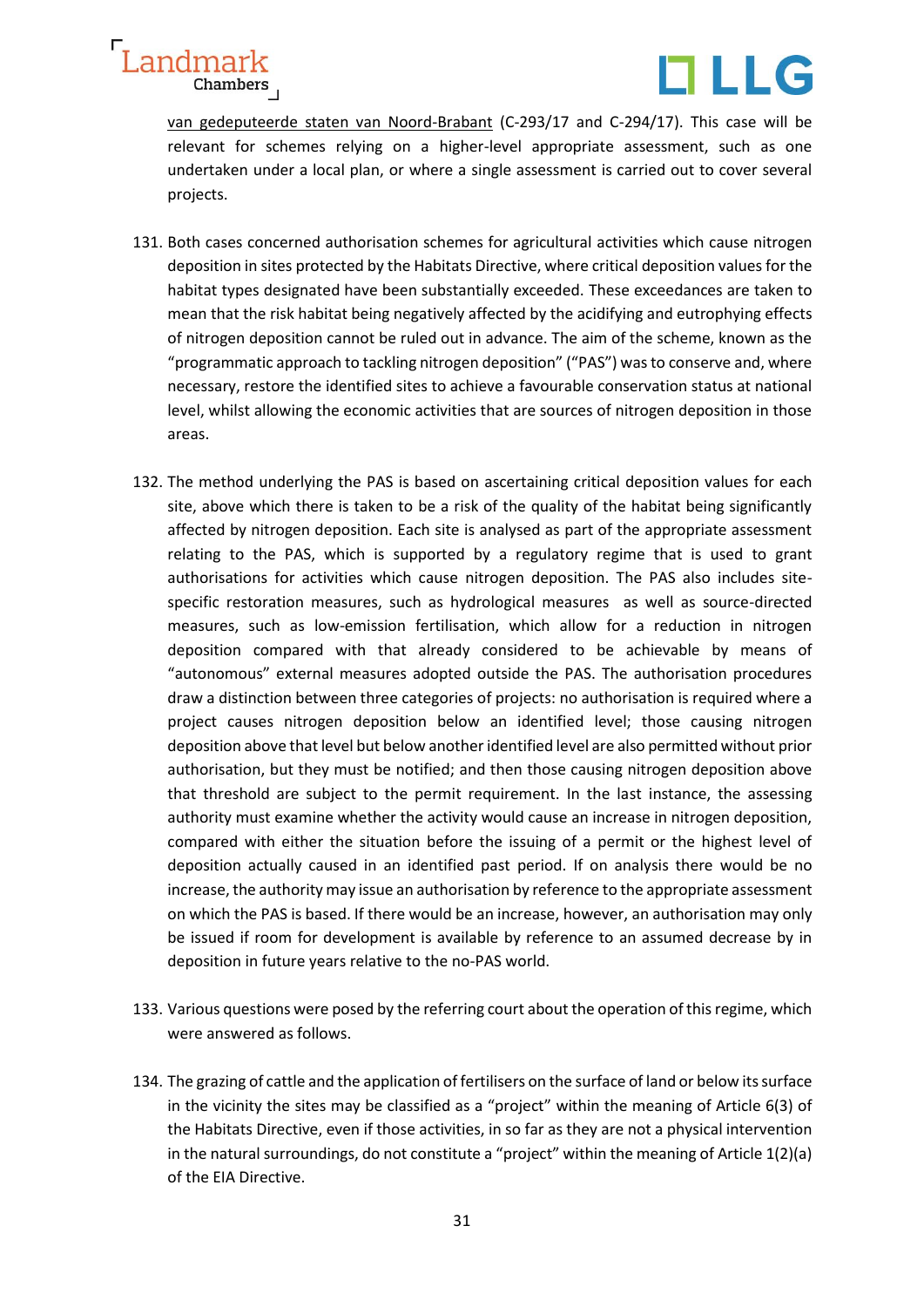



- 135. Article 6(3) of the Habitats Directive does not preclude "national programmatic legislation which allows the competent authorities to authorise projects on the basis of an 'appropriate assessment' in which a specific overall amount of nitrogen deposition has been deemed compatible with that legislation's objectives of protection. That is so, however, only if a thorough and in-depth examination of the scientific soundness of that assessment makes it possible to ensure that there is no reasonable scientific doubt as to the absence of adverse effects of each plan or project on the integrity of the site concerned, which it is for the national court to ascertain" (at [104]).
- 136. The Court also observed (at [103]) that "where the conservation status of a natural habitat is unfavourable, the possibility of authorising activities which may subsequently affect the ecological situation of the sites concerned seems necessarily limited".
- 137. Similarly the Directive does not preclude the exemption from individual approval of certain projects which do not exceed a certain threshold or limit value in terms of nitrogen deposition; albeit that the national court must be satisfied that the appropriate assessment of the programme, carried out in advance, meets the relevant legal tests (see above).
- 138. But, the Court referred to how the appropriate assessment of the programme ruled out adverse effects from the expected extent of the agricultural activities on the basis that "on average, an increase in nitrogen deposition caused by those activities could be ruled out". An average value was not, however, capable in principle of ensuring that there are no significant effects on any single protected site. Therefore the Directive "must be interpreted as precluding national programmatic legislation...which allows a certain category of projects...to be implemented without being subject to...an individualised appropriate assessment.... unless the objective circumstances make it possible to rule out with certainty any possibility that those projects, individually or in combination with other projects, may significantly affect those sites, which it is for the referring court to ascertain" (at [120]).
- 139. A further finding related to a question about how far measures adopted outside the project in question could be taken into account. The Court considered (at [123]) that "it would be contrary to the effectiveness of Article 6(1) and (2) of the Habitats Directive for the effects of necessary measures under those provisions to be invoked in order to grant, under paragraph 3 of that article, the authorisation of a plan or project which has implications for the site concerned before they are actually implemented"; and (at [124]) "nor can the positive effects of the necessary measures under paragraphs 1 and 2 of Article 6 of the Habitats Directive be invoked in order to grant, under paragraph 3 of that article, authorisation to projects which have an adverse effect on protected sites". It also noted that under the programme in question, some of the measures proposed "may be taken only in the future" and that others "still must be regularly renewed" (at [127]). Thus "for some of them, those measures have not yet been taken or have not yet yielded any results, so that their effects are still uncertain" (at [128]).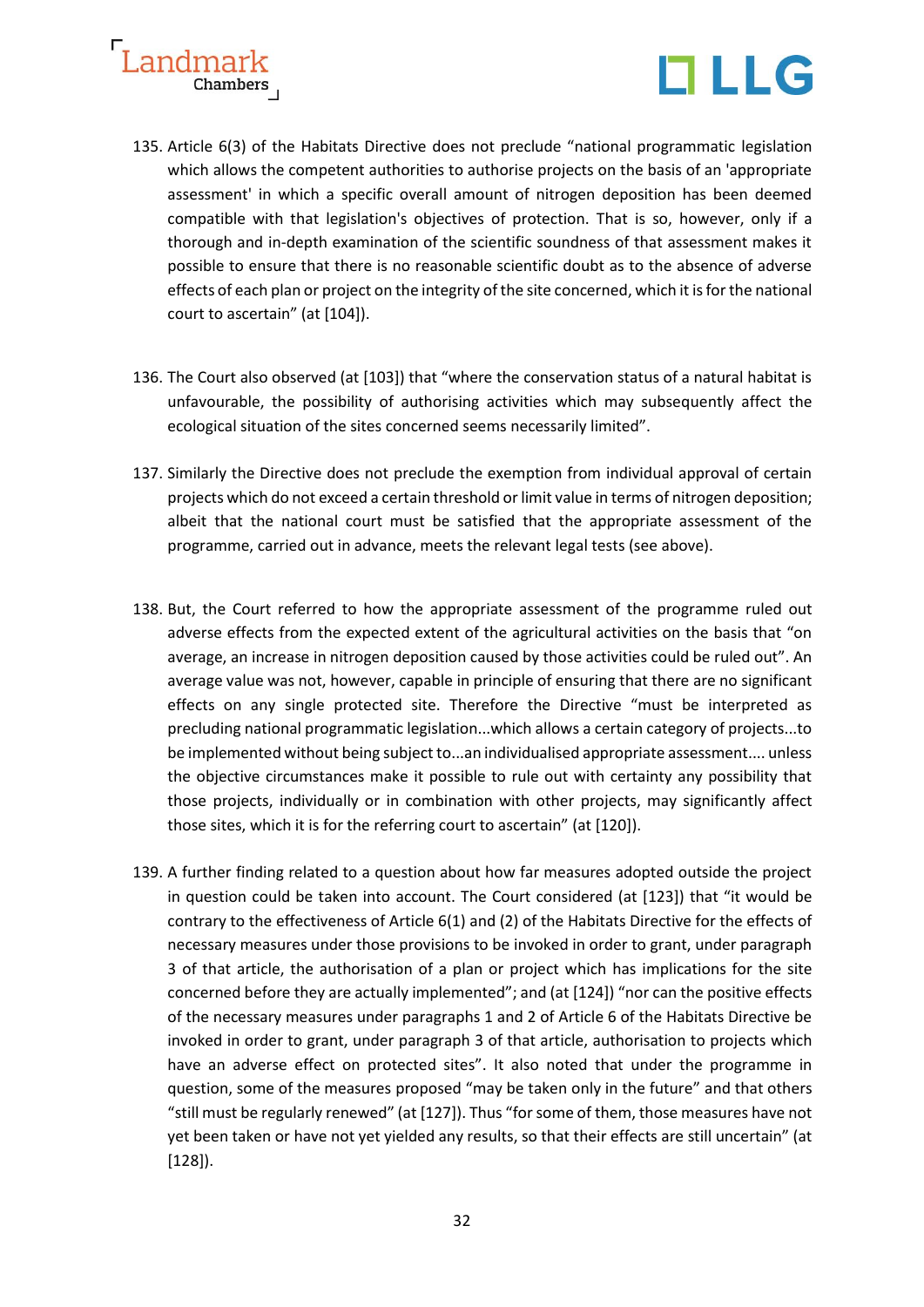



- 140. The Court found (at [130]) that "the appropriate assessment of the implications of a plan or project for the sites concerned is not to take into account the future benefits of such 'measures' if those benefits are uncertain, inter alia because the procedures needed to accomplish them have not yet been carried out or because the level of scientific knowledge does not allow them to be identified or quantified with certainty".
- 141. It is not entirely clear how the formal decision on this issue relates back to the preceding analysis, but it concludes as follows (at [132]): "Article 6(3) meant that an 'appropriate assessment' within the meaning of that provision may not take into account the existence of 'conservation measures' within the meaning of Article 6(1), 'preventive measures' within the meaning of Article 6(2), measures specifically adopted for a programme such as that at issue in the main proceedings, or 'autonomous' measures, in so far as those measures are not part of that programme, if the expected benefits of those measures are not certain at the time of that assessment".
- 142. This case related to agricultural practices, but the issue of nitrogen deposition is also relevant to the consideration of air quality issues, in particular those arising from the impact of traffic movements associated with new development. Judgments will be required on whether the future benefits of measures, both within and without the plan, are certain at the time of the assessment.
- 143. Concerns over air quality have also had a wider influence on the planning world, as explained further below.
- 144. The habitats cases kept on coming in the form of Holohan v. An Bord Pleanala (C-461/17), another request for a preliminary ruling, from the High Court in the Republic of Ireland. The case relates to the approval of a ring road around Kilkenny, proposed in 2008 and approved in 2014 (such that the recent amendments to the EIA Directive did not apply).
- 145. The reference raised both habitats and EIA issues, but is mainly of interest in habitats terms because the CJEU appears to have gone further than previous cases in setting out what is required of an appropriate assessment.
- 146. The High Court posed the following questions:
	- (1) whether the Habitats Directive has the effect that a Natura impact statement must identify the entire extent of the habitats and species for which the site is listed;
	- (2) whether the Habitats Directive has the effect that the potential impact on all species (as opposed to only protected species) which contribute to and are part of a protected habitat must be identified and discussed in a Natura impact statement;
	- (3) whether the Habitats Directive has the effect that a Natura impact statement must expressly address the impact of the proposed development on protected species and habitats both located on the SAC as well as species and habitats located outside its boundaries;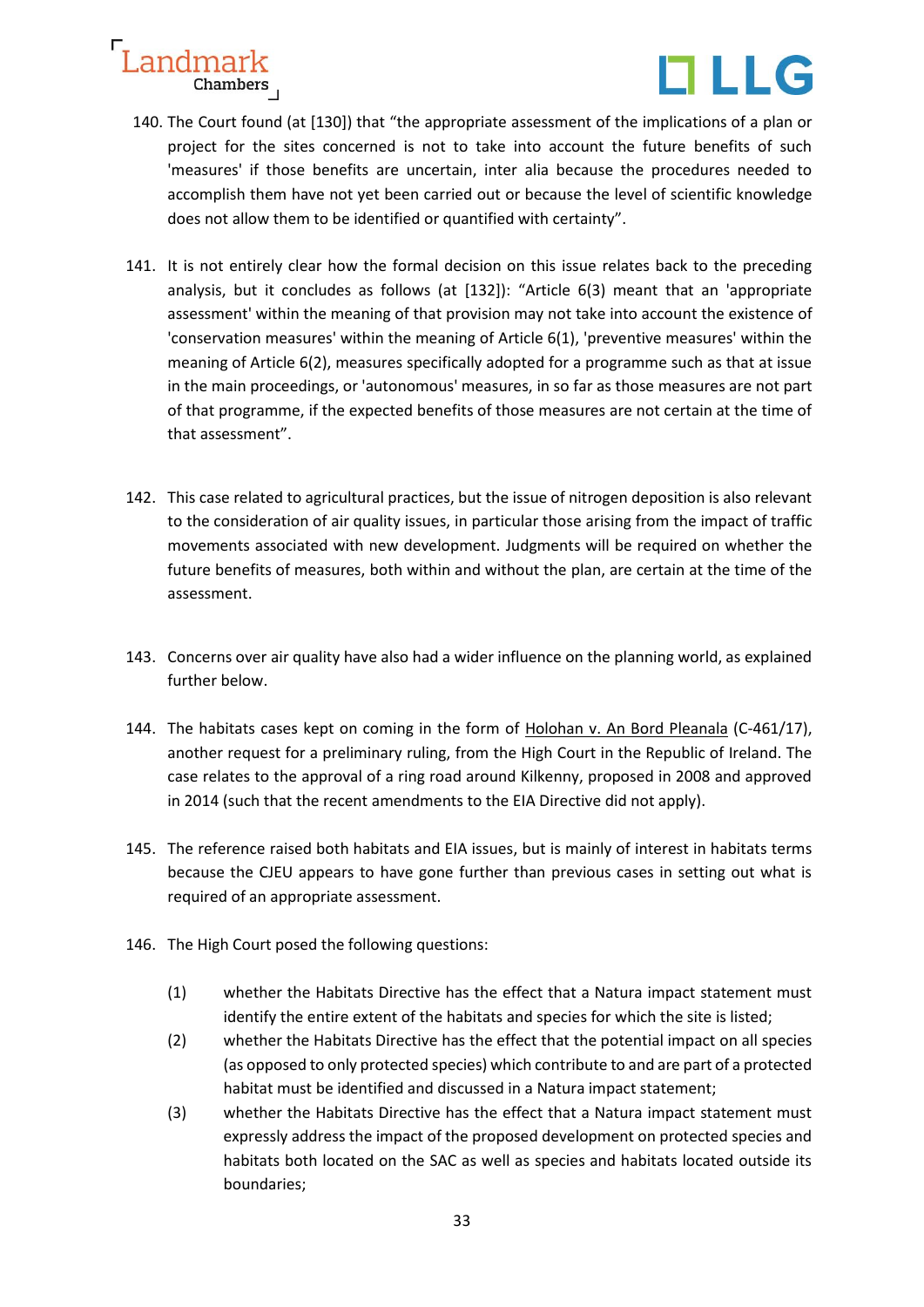

- (4) whether the EIA Directive has the effect that an environmental impact statement must expressly address whether the proposed development will significantly impact on the species identified in the statement;
- (5) whether an option that the developer considered and discussed in the environmental impact assessment, and/or that was argued for by some of the stakeholders, and/or that was considered by the competent authority, amounts to a 'main alternative' within the meaning of Article 5(3)(d) of the EIA Directive, even if it was rejected by the developer at an early stage;
- (6) whether the EIA Directive has the effect that an environmental impact assessment should contain sufficient information as to the environmental impact of each alternative as to enable a comparison to be made between the environmental desirability of the different alternatives; and/or that it must be made explicit in the environmental impact statement as to how the environmental effects of the alternatives were taken into account;
- (7) whether the requirement in Article 5(3)(d) of the EIA Directive that the reasons for the developer's choice must be made by 'taking into account the environmental effects', applies only to the chosen option or also to the main alternatives studied, so as to require the analysis of those options to address their environmental effects;
- (8) whether it is compatible with the attainment of the objectives of the Habitats Directive that details of the construction phase (such as the compound location and haul routes) can be left to post-consent decision, and if so whether it is open to a competent authority to permit such matters to be determined by unilateral decision by the developer, within the context of any development consent granted, to be notified to the competent authority rather than approved by it;
- (9) whether the Habitats Directive has the effect that a competent authority is obliged to record, with sufficient detail and clarity to dispel any doubt as to the meaning and effect of such opinion, the extent to which scientific opinion presented to it argues in favour of obtaining further information prior to the grant of development consent;
- (10) whether the Habitats Directive has the effect that the competent authority is required to give reasons or detailed reasons for rejecting a conclusion by its inspector that further information or scientific study is required prior to the grant of development consent; and
- (11) whether the Habitats Directive has the effect that a competent authority, when conducting an appropriate assessment, must provide detailed and express reasons for each element of its decision.
- 147. AG Kokott delivered an Opinion on 7 August 2018, which is as always worth reading to understand the wider context for the CJEU decision. The CJEU grouped some of these questions together and held as follows. Its findings will probably also require developers and decision-makers to review the content of appropriate assessments.
- 148. The Court considered that "By its first three questions, which can be examined together, the referring court seeks, in essence, to ascertain whether Article 6(3) of the Habitats Directive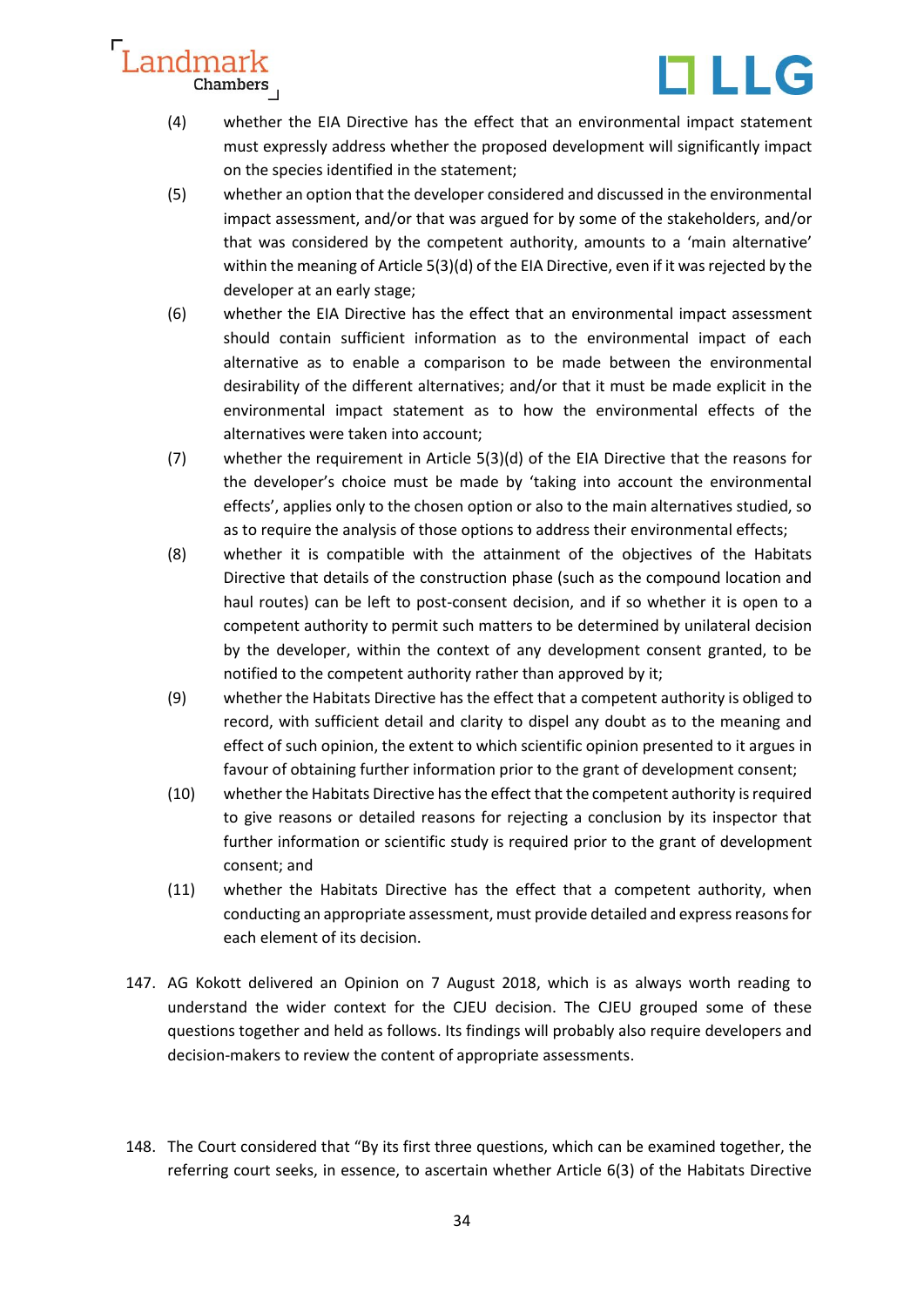



must be interpreted as meaning that an 'appropriate assessment' must, on the one hand, catalogue all the habitat types and species for which a site is protected, and, on the other, identify and examine both the effects of the proposed project on the species present on the site, but for which that site has not been listed, and the effects on habitat types and species to be found outside the boundaries of that site" (at [32]).

- 149. It held (at [40]) that: "Article 6(3) of the Habitats Directive must be interpreted as meaning that an 'appropriate assessment' must, on the one hand, catalogue the entirety of habitat types and species for which a site is protected, and, on the other, identify and examine both the implications of the proposed project for the species present on that site, and for which that site has not been listed, and the implications for habitat types and species to be found outside the boundaries of that site, provided that those implications are liable to affect the conservation objectives of the site" [emphasis added].
- 150. The emphasised part of this finding may go beyond what some appropriate assessments have included, although the qualification which follows should limit the extent to which this finding has any potential implications for findings which have already focussed on the conservation objectives of the European site in question.
- 151. The CJEU went on to deal with a practice which has been undertaken routinely in EIAs over the years, whereby some details of the construction phase are left for post-consent decision. The CJEU found that "By its eighth question.., the referring court seeks, in essence, to ascertain whether Article 6(3) of the Habitats Directive must be interpreted as meaning that it enables the competent authority to grant to a plan or project development consent which leaves for later decision the determination of certain parameters relating to the construction phase, such as the location of the construction compound and haul routes, and, if so, whether those parameters may, at that later stage, be determined unilaterally by the developer and merely notified to that authority".
- 152. It held that this was lawful: "the competent authority is permitted to grant to a plan or project development consent which leaves the developer free to determine later certain parameters relating to the construction phase, such as the location of the construction compound and haul routes, only if that authority is certain that the development consent granted establishes conditions that are strict enough to guarantee that those parameters will not adversely affect the integrity of the site" (at [47]).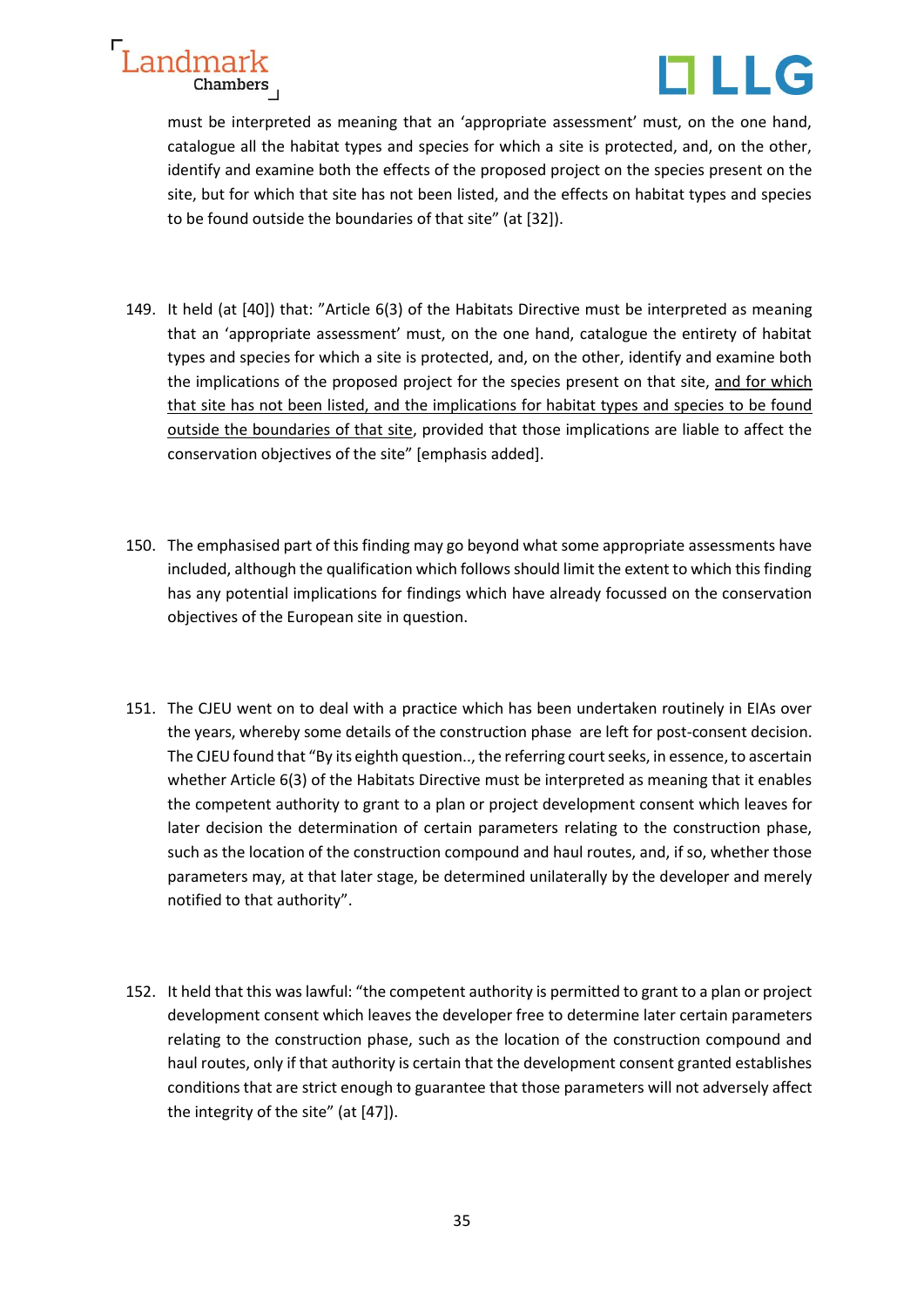

- 153. Then, it explained that "by its 9th, 10th and 11th questions, which can be dealt with together, the referring court seeks, in essence, to ascertain whether Article 6(3) of the Habitats Directive must be interpreted as meaning that, where the competent authority rejects the findings in a scientific expert opinion recommending that additional information be obtained, the 'appropriate assessment' must include an explicit and detailed statement of reasons capable of ensuring certainty that, notwithstanding such an opinion, there is no reasonable scientific doubt as to the environmental impact of the work envisaged on the site that is the subject of those findings".
- 154. It was held that "the competent authority should be in a position to state to the requisite legal standard the reasons why it was able, prior to the granting of development consent, to achieve certainty, notwithstanding the opinion of its inspector asking that it obtain additional information, that there is no reasonable scientific doubt with respect to the environmental impact of the work envisaged on the site concerned"; and "where the competent authority rejects the findings in a scientific expert opinion recommending that additional information be obtained, the 'appropriate assessment' must include an explicit and detailed statement of reasons, capable of dispelling all reasonable scientific doubt concerning the effects of the work envisaged on the site concerned" (at [51]-[52]).
- 155. The judgment also dealt with EIA-related issues. The CJEU explained first that "by its fourth question, the referring court seeks, in essence, to ascertain whether Article 5(1) and (3) of, and Annex IV to, the EIA Directive must be interpreted as meaning that they require the developer to supply information that expressly addresses the potentially significant impact on all the species identified in the statement that is supplied pursuant to those provisions".
- 156. It held that "as observed by the Advocate General in points 84 and 85 of her Opinion, it follows from those provisions that the obligation imposed does not extend to all effects on all species present, but is restricted to the significant effects, a concept to be interpreted in the light of Article 1(1) and Article 2(1) of the EIA Directive, according to which projects that are likely to have significant effects on the environment must be subject to an assessment of their effects" (at [58]). Thus "the answer to the fourth question is that Article 5(1) and (3) of, and Annex IV to, the EIA Directive must be interpreted as meaning that the developer is obliged to supply information that expressly addresses the significant effects of its project on all species identified in the statement that is supplied pursuant to those provisions" (at [59]).
- 157. Next "By its fifth, sixth and seventh questions, which can be examined together, the referring court seeks, in essence, to ascertain whether Article 5(3)(d) of the EIA Directive must be interpreted as meaning that the developer must supply information in relation to the environmental effects both of the chosen option and of all the main alternatives studied by the developer, together with the reasons for his choice, taking into account their environmental effects, even if such an alternative was rejected at an early stage" (at [60])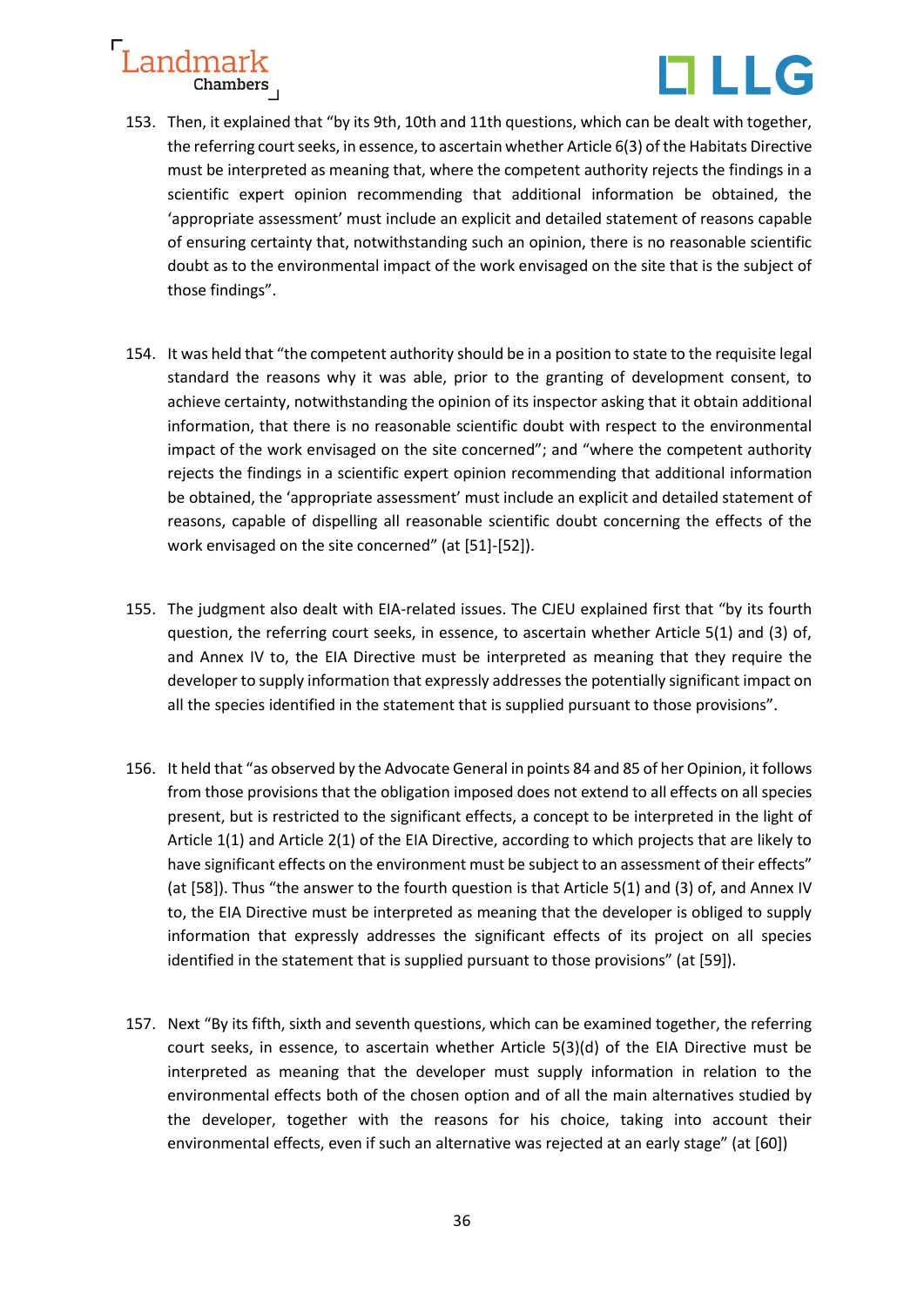

- 158. It was held that "the EIA Directive must be interpreted as meaning that the developer must supply information in relation to the environmental impact of both the chosen option and of all the main alternatives studied by the developer, together with the reasons for his choice, taking into account at least the environmental effects, even if such an alternative was rejected at an early stage" (at [69]). The analysis which led to that conclusion included the following findings:
	- (1) the EIA Directive contains no definition of the concept of 'main alternatives', but the decisive factor, in order to identify those alternatives that should be regarded as 'main' alternatives, is whether or not those alternatives influence the environmental effects of the project. The time when an alternative is rejected by the developer is of no relevance (at [65]);
	- (2) since only an outline of those alternatives must be supplied, it is not necessary for the main alternatives studied to be subject to an impact assessment equivalent to that of the approved project (albeit that the developer must indicate the reasons for his choice, taking into account at least the environmental effects (at [66]);
	- (3) the outline referred to in that provision must be supplied with respect to all the main alternatives that were studied by the developer, whether those were initially envisaged by him or by the competent authority or whether they were recommended by some stakeholders (at [68]).
- 159. R (Crematoria Management Ltd) v. Welwyn Hatfield BC [2018] EWHC 382 (Admin) involved a challenge to a planning permission for a crematorium and the demolition of existing buildings on a 1.2ha site. The new buildings would be in an area of less than 1ha. There was no screening decision, but an officer of the Council produced a witness statement saying that he had considered whether the proposals amounted to EIA development and concluded that they did not. This was accepted by the Court, which went on to consider whether the development was an "urban development project" under Schedule 2 to the EIA Regulations.
- 160. Wyn Williams J relied upon the dictum of Buxton LJ in R (Goodman) v London Borough of Lewisham [2003] Env. L.R. 28 at [8] on the interpretation of the terms in Schedule 2: "If the authority reaches an understanding of those expressions that is wrong as a matter of law, then the court must correct that error: and in determining the meaning of the statutory expressions, the concept of reasonable judgment, as embodied in Wednesbury, simply has no part to play. That, however, is not the end of the matter. The meaning in law may itself be sufficiently imprecise that in applying it to the facts, as opposed to determining what the meaning was in the first place, a range of different conclusions might be legitimately available".
- 161. He held (at [32]) that: "the phrase 'urban development project' cannot be given a precise meaning. I agree with the observations made by Buxton LJ at paragraph 13 of his judgment in Goodman.... However, it does seem to me that at its core the development must be urban in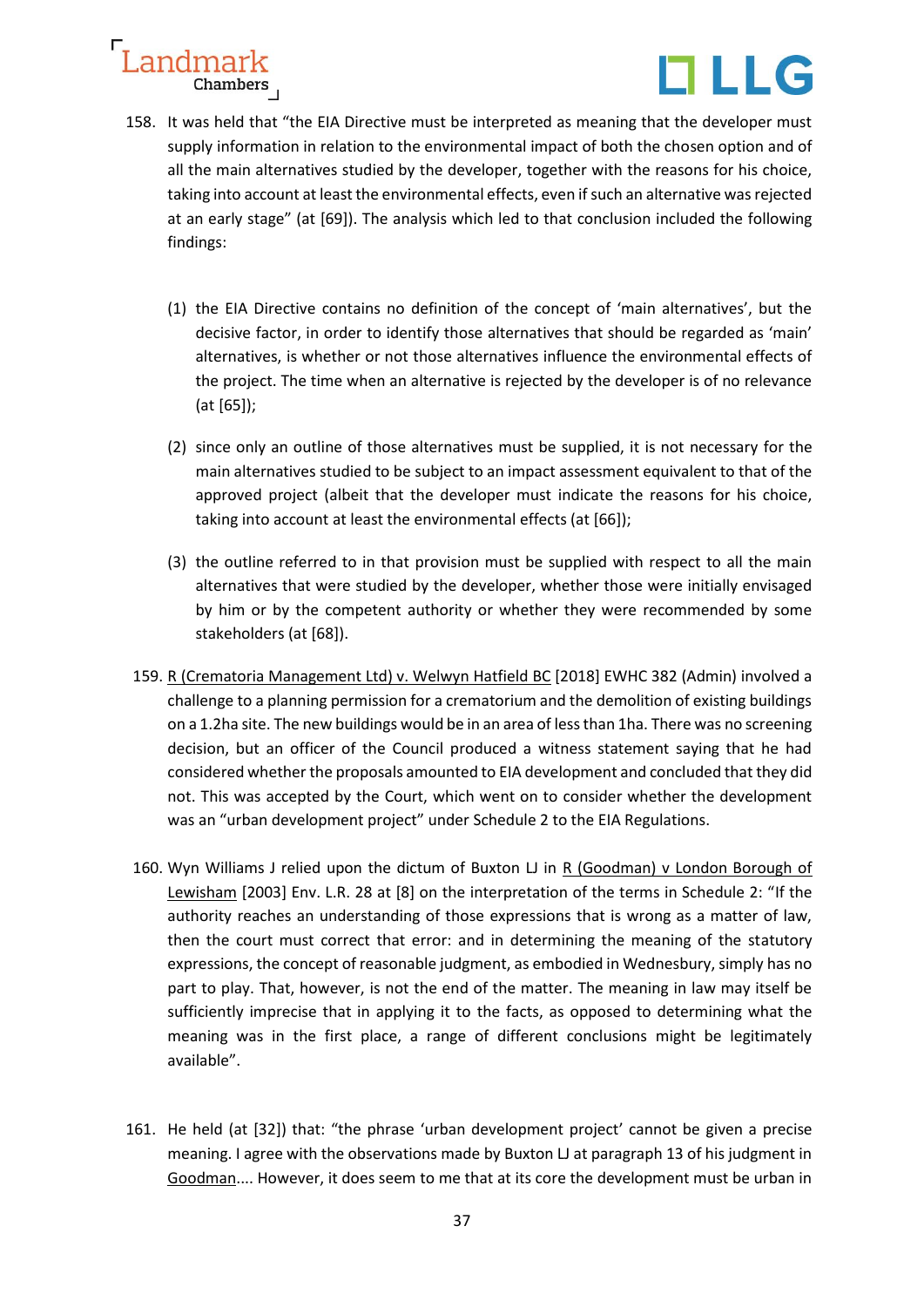

character. The standard dictionary definition of the word "urban" is "in, relating to or characteristic of a town or city". I do not suggest that the phrase "urban development project" should be defined strictly by reference to this dictionary definition. It does, however, provide a useful starting point. Without doubt, however, a variety of factors will usually be relevant to an assessment of whether development is to be characterised as urban. It would be wrong to seek to lay down an exhaustive set of criteria by which to assess whether a project constitutes urban development. No doubt, such factors as its nature, size, location and the use to which it will be put are likely to be relevant in most cases. However, I cannot stress too much that this is not intended to be an exhaustive list of factors by which to make the relevant judgment. It is simply meant to be an acknowledgment or an indication that a variety of factors will usually need to be considered in any given case before a judgment is reached. It should not be forgotten, too, that it will sometimes be the case that factors under consideration will themselves be imprecise".

162. In the light of that analysis, it was concluded (at [33]) that the officer "did not act unlawfully when he determined that the development of the Site for which planning permission was sought did not constitute an 'urban development project'.... He was entitled to conclude and rely upon his assessment that the development was not in an urban area, that it was not of an urban nature when looked at as a whole and that it would not have a significantly urbanising effect on the local environment. In my judgment those factors properly led him to conclude the permission was not being sought for an urban development project".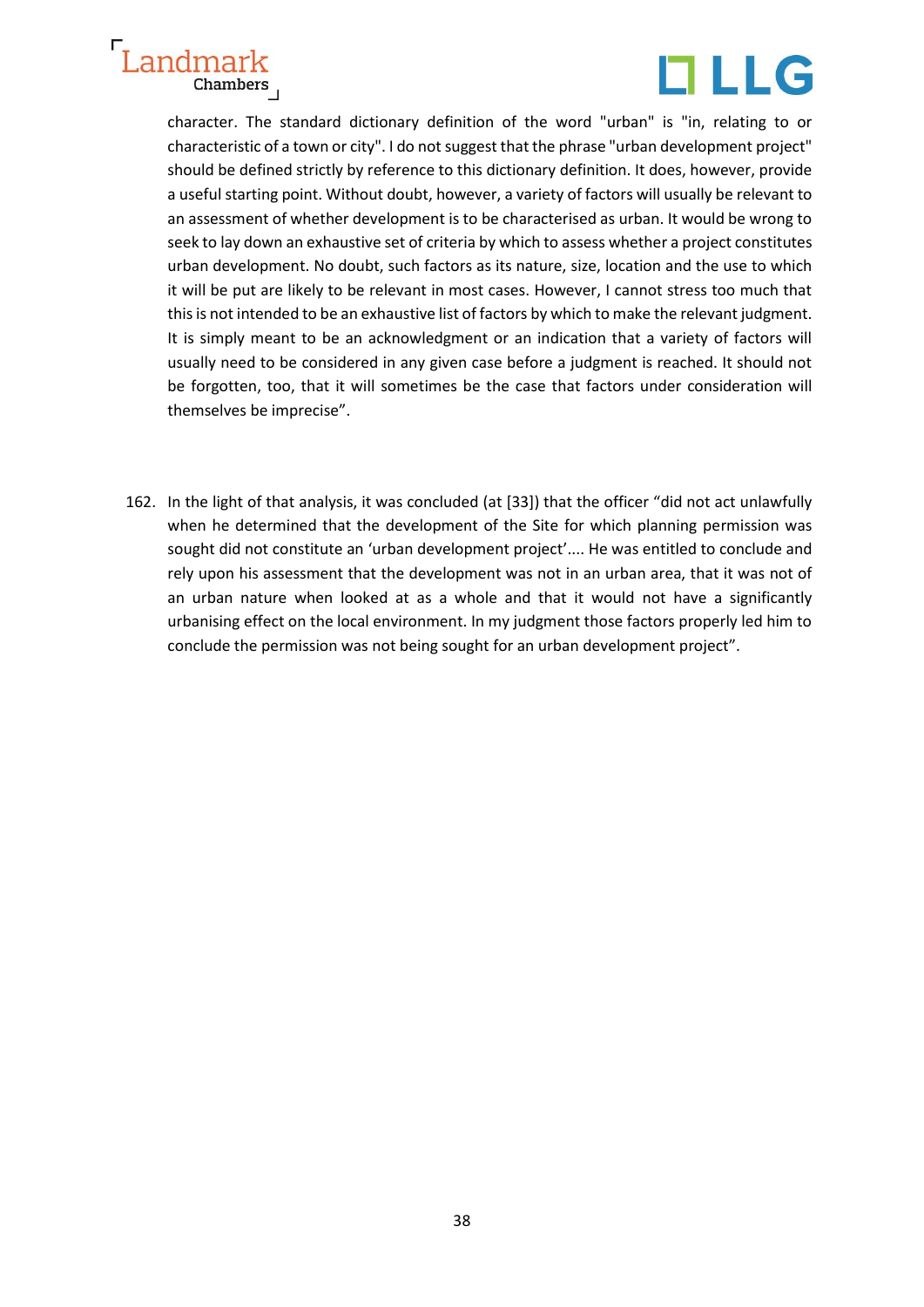

#### **Air Quality**

- 163. The ClientEarth litigation relating to the Government's EU law duties to reduce nitrogen dioxide levels in the air has also influenced planning challenges. ClientEarth has successfully challenged on no less than three occasions the Government's Air Quality Plan (see the latest judgment at R (Client Earth) No. 3 v. SSEFRA [2018] EWHC 315 (Admin)). As this litigation has progressed, it has been relied on used by those concerned about proposed development in parts of the country which have identified Air Quality Management Areas and are struggling to meet the required limits.
- 164. In R (Shirley) v. Secretary of State for Communities and Local Government [2017] EWHC 2306 (Admin) the claimants challenged the refusal of the Secretary of State to call in an application where they were concerned that the Council had failed to deal properly with their arguments about the impact of a proposed urban extension of some 4000 dwellings on an Air Quality Management Area.
- 165. It is generally well-established that the Secretary of State has a broad discretion when deciding whether to call in an application, but the claimants contended that this was overridden by his obligations as a "competent authority" under the Air Quality Directive. It was argued that the Secretary of State was required to take all appropriate measures to ensure compliance, which included calling in the application in that case.
- 166. That argument was rejected by Dove J on the grounds that the Secretary of State's obligations under the Directive were clearly defined, and there was no justification for extending this to include wider responsibilities. The judgment examined the remedies under the Directive where a member state was in breach of its requirements regarding limit values, finding that the required response was the production of an air quality plan. There was "no freestanding responsibility to take any specific actions [such as calling in a planning application or refusing consent] as a consequence of the Air Quality Directive's requirements" (see [49]). The Directive could not, of itself, require the refusal of permission or even require call-in.
- 167. An appeal against this judgment was heard in September. On appeal it was argued that the Secretary of State is in a special position regarding issues with compliance with the Directive and that this required him to call in the proposals. It was also contended that he was required by the Directive to refuse permission or impose conditions that prevented adverse effects on air quality. Judgment is awaited. A challenge to the adoption of the Canterbury Local Plan (CO/3841/2017) was refused permission on grounds that reflected the judgment of Dove J. The renewed application for permission has been adjourned pending the decision of the Court of Appeal in Shirley.
- 168. Air quality issues can however be material considerations and as such justify the refusal of permission. In Gladman Developments Ltd v. Secretary of State for Communities and Local Government [2017] EWHC 2768 (Admin) the Court was asked to consider an appeal decision in which the Inspector had refused planning permission for 115 new homes in Swale, inter alia because of the impact on air quality. The locality of the proposed development was already in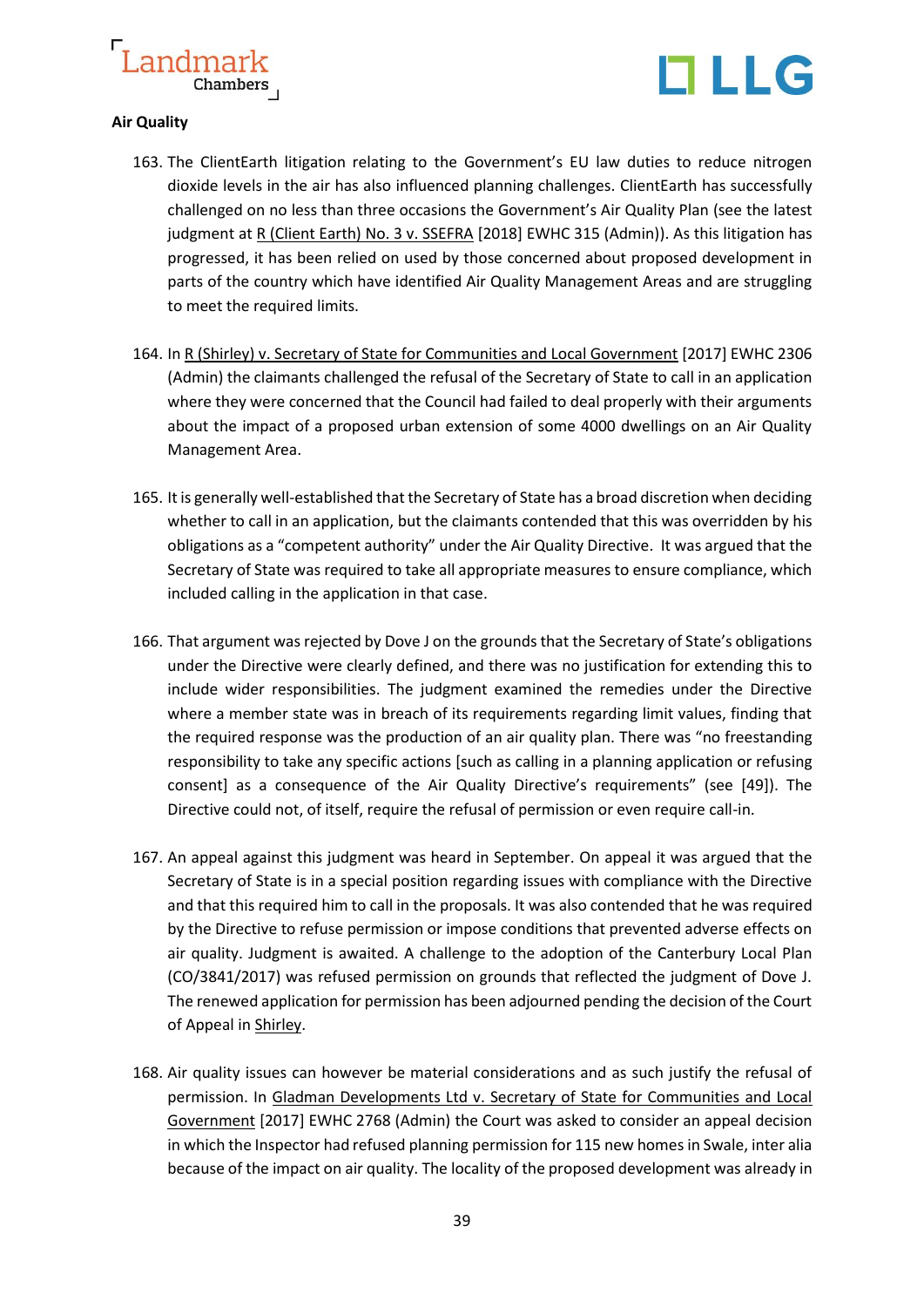



breach of the Air Quality Directive 2008/50/EC by reason of excessive nitrogen dioxide levels and the local council had declared two Air Quality Management Areas accordingly. The developers accepted that their development would have a substantial or moderate impact on local monitoring sites via vehicle emissions; but contended that improvements in general emissions standards up to 2020 could be relied on to counteract this. The Inspector rejected this argument, and found that although the developers had offered c.£311,000 towards mitigation measures, such as more electric charging points, there was no evidence to show how effective they would be.

- 169. The claimants argued that the Inspector failed to apply the ratio of the second client Earth judgment, despite accurately summarising its effect that the Air Quality Plan should have sought to achieve compliance by the earliest possible date rather than selecting 2020 as a target date. It was argued that the Inspector should have proceeded on the basis that the government would comply with the law, instead of assuming that the breaches would continue.
- 170. In upholding the decision, Supperstone J concluded (at [31]) that the Inspector had properly understood that the effect of the ClientEarth litigation was that the Government had to achieve compliance by the earliest possible date. The fact that there was a duty to produce and implement an air quality plan did not mean the inspector was required to presume that the UK would become compliant with the EU Directive in the near future. It was also held that this was not an area where there were any other regulatory controls which could be relied upon to address the air quality impacts of the claimant's development. The Inspector was not required to impose a Grampian condition preventing development until a scheme for mitigation had been devised, because this was never suggested to him and in the light of his decision on the effectiveness of the proposed mitigation, it was questionable whether such a condition would have been reasonable.
- 171. This case is also the subject of an appeal.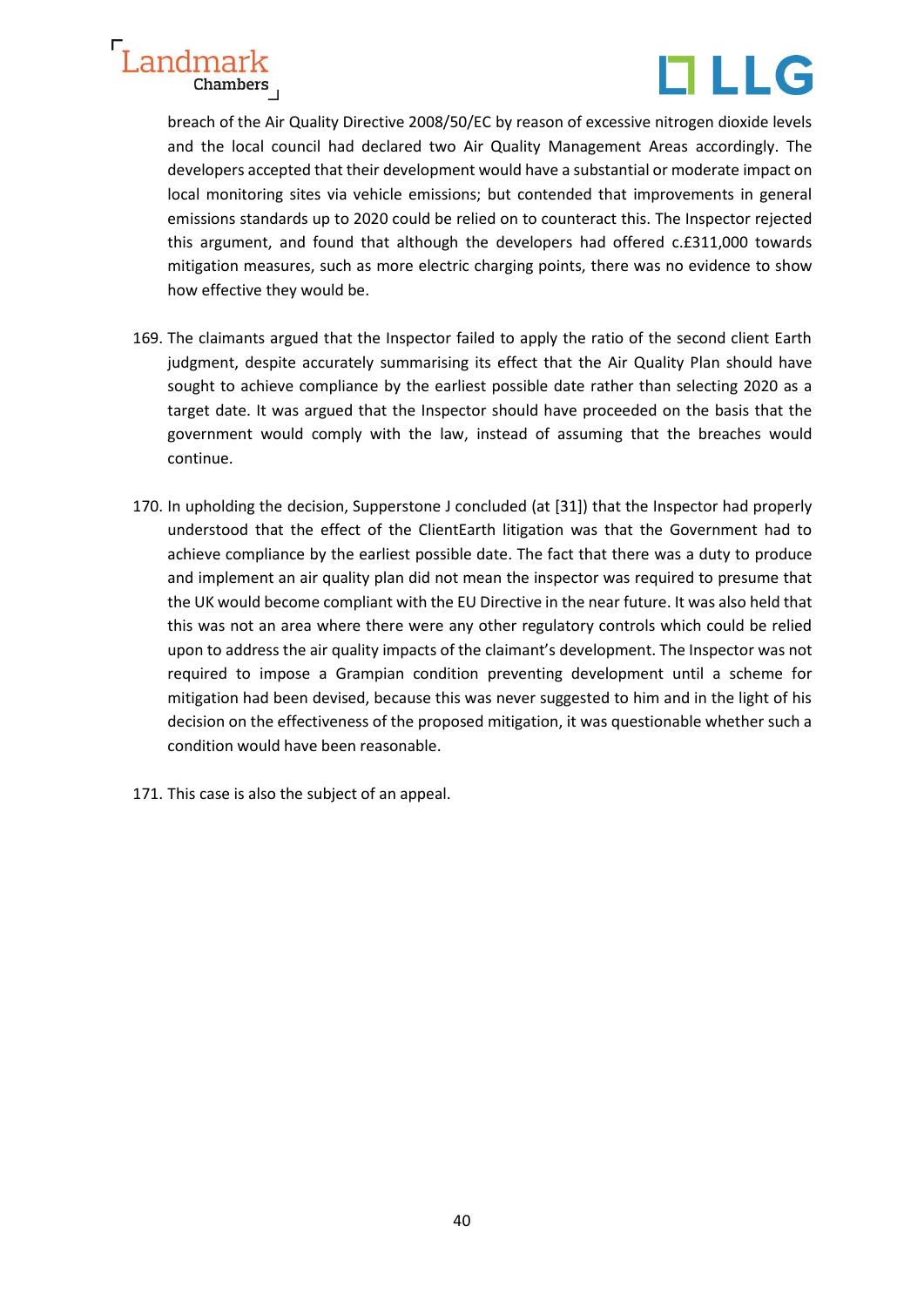



#### **Environmental information**

- 172. The litigation successes of ClientEarth have continued, most recently in connection with access to environmental information. In 2014 ClientEarth asked the European Commission to disclose: (1) an impact assessment report for a proposed binding instrument which sets a framework for inspection and surveillance in relation to EU environmental legislation, with an opinion of the Impact Assessment Board; and (2) a draft impact assessment report relating to access to justice in environmental matters at Member State level in the field of EU environmental policy, with an opinion of the Impact Assessment Board.
- 173. ClientEarth relied in particular on Regulation (EC) No 1049/2001 of the European Parliament and of the Council of 30 May 2001 regarding public access to European Parliament, Council and Commission documents. Article 1 of the Regulation states that: "the purpose of this Regulation is: "(a) to define the principles, conditions and limits on grounds of public or private interest governing the right of access to European Parliament, Council and Commission... documents...in such a way as to ensure the widest possible access to documents...". Article 4 establishes 'Exceptions', with paragraph (3) providing that: "Access to a document, drawn up by an institution for internal use or received by an institution, which relates to a matter where the decision has not been taken by the institution, shall be refused if disclosure of the document would seriously undermine the institution's decision-making process, unless there is an overriding public interest in disclosure".
- 174. The Commission refused to disclose the information, relying on Article 4(3), contending (inter alia) that the impact assessments were intended to help it in preparing its legislative proposals and that their contents were used to support the policy choices made in such proposals. Therefore, according to the Commission, the disclosure, at that stage, of the documents at issue would seriously undermine its ongoing decision-making processes.
- 175. The CJEU ultimately held that the Commission was not entitled to presume that, for as long as it had not made a decision regarding a potential proposal, disclosure of documents drawn up in the context of an impact assessment could seriously undermine its ongoing decisionmaking process, regardless of the nature of the proposal envisaged. It found that the Commission was wrong to have refused to disclose the documents without undertaking a specific assessment in relation to each document, and had otherwise failed to provide an adequate justification for non-disclosure.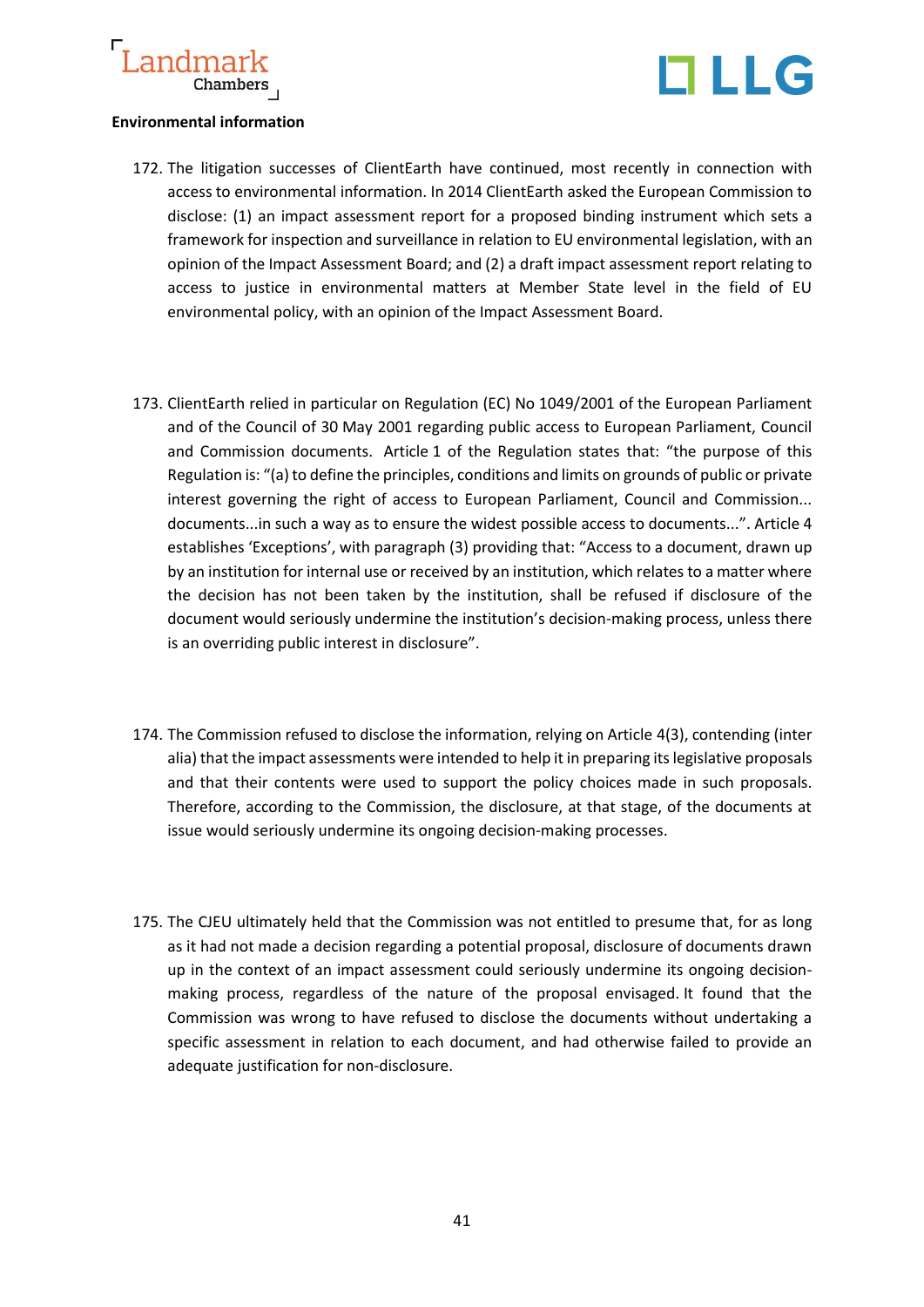

#### **Challenges to policy**

176. It is convenient to group various categories of challenge under this heading, ranging from government policy to development plans and supplementary planning guidance.

#### Written ministerial statement

- 177. For a case which illustrates the avoidable difficulties which arise when government introduces new layers or glosses to existing policy, look no further than Richborough Estates Limited and others v SSCLG [2018] EWHC 33 (Admin).
- 178. This was a challenge by 25 landowners and housebuilders to the written ministerial statement ("WMS") made on 12 December 2016 by the then minister. It will be recalled that notwithstanding policy in NPPF1 [49] (that relevant policies for the supply of housing should not be considered up-to-date if the local planning authority could not demonstrate a five-year housing supply), the WMS advised that relevant policies for the supply of housing in a neighbourhood plan should not be deemed to be out-of-date where: the WMS was less than two years old or the neighbourhood plan had been part of the development plan for two years or less; the neighbourhood plan allocated sites for housing; and the local planning authority could demonstrate a three-year supply of deliverable housing sites. Essentially this reduced the five-year supply requirement to three years where an up to date neighbourhood plan allocating sites for housing was in place.
- 179. This statement has now been superceded by NPPF2 [14] and [216]; but the principles in the judgment remain relevant.
- 180. Apart from a skirmish on disclosure, which this paper does not consider, the claimants challenged the WMS on various grounds. They argued that: (1) it was inconsistent with NPPF1 [14] and [49] and, by amending [49] without expressly changing that policy, the minister took an unlawful approach; (2) the government had made factual errors in the research that was relied upon in formulating the policy; (3) the WMS was invalid due to uncertainty about how the three years' supply was to be calculated; (4) it was irrational given the intention of the NPPF to "boost significantly the supply of housing"; and (5) there had been a breach of a legitimate expectation that there would be public consultation before housing policy was changed by the WMS.
- 181. The challenge was rejected on all grounds. Dove J held that the government has a broad discretion in how it brings forward planning policy: "Provided…that the policy produced does not frustrate the operation of planning legislation, or introduce matters which are not properly planning considerations at all, and is not irrational, the matters which the defendant regards as material or immaterial to the determination of the policy being issued is [sic] a matter entirely for the defendant".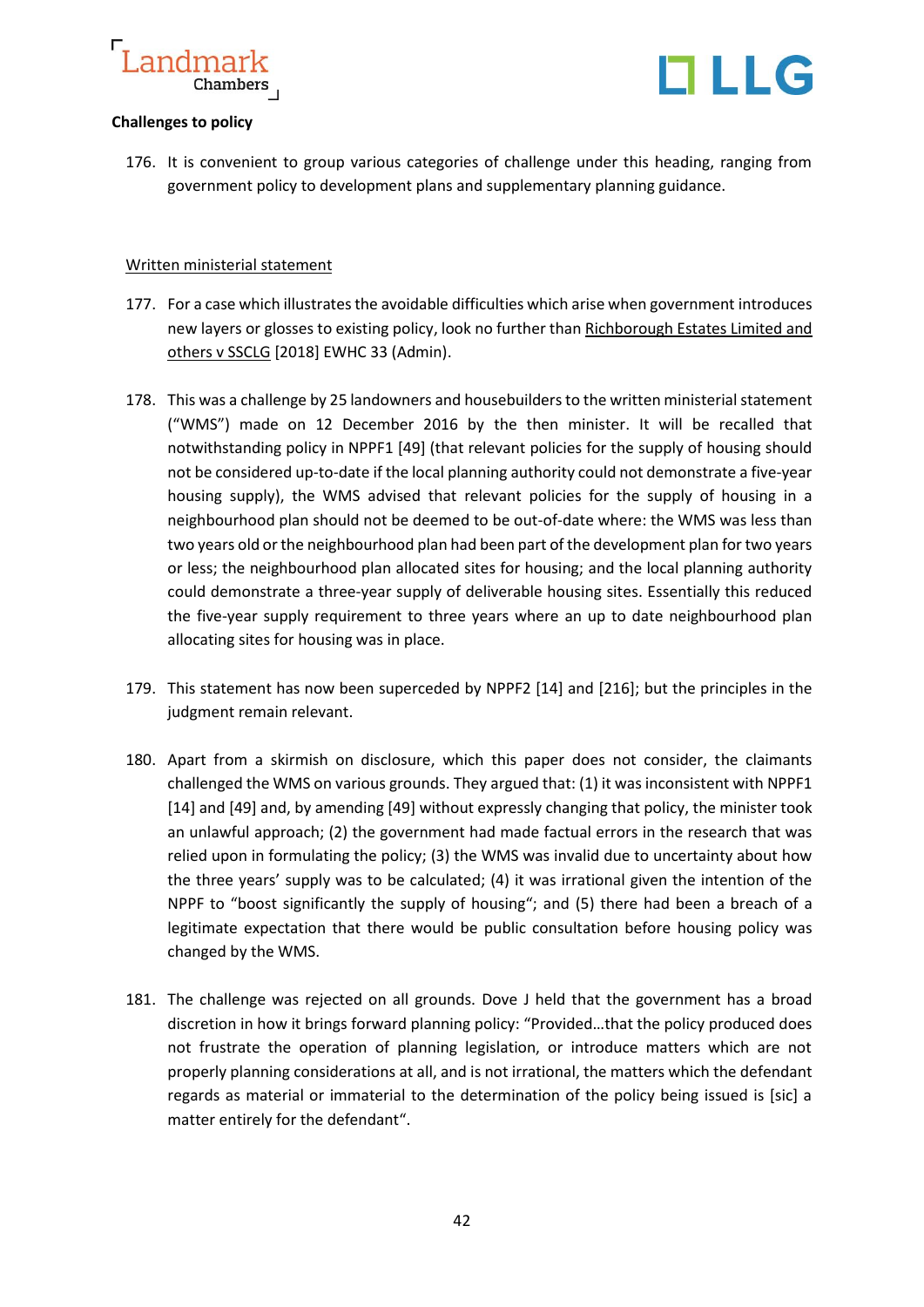

- 182. The policy was "quite capable of being understood and applied in practice" ([45]). It was impossible to conclude that the decision to publish the WMS was irrational on the basis that either the evidence was not understood by the defendant, or alternatively the evidence was wholly inadequate to substantiate the issuing of the policy. The requirements of the policy were "clear and do not contradict, but augment, the requirements of national policy for those cases where the criteria of the WMS and NPPG are not satisfied" ([46]). And whilst the NPPF clearly promoted as a key priority a significant increase in the supply of homes, that was "not an objective which existed on its own and isolated from the other interests addressed by the [NPPF]" ([46]).
- 183. It was also held that the evidence did not establish any unequivocal assurance on the basis of practice that a WMS in relation to national planning policy for housing would not be issued without prior consultation. On at least two occasions the defendant had issued WMS without consultation affecting national planning policy for housing.
- 184. Holgate J has recently refused permission to challenge the WMS on energy policy of 17 May 2018, in an ex tempore judgment (CO/3256/2018). The claimant argued that the WMS required SEA, but it is understood the Court accepted the submissions of the Secretary of State that the WMS simply reiterated existing policy and did not require SEA.

#### Development plan challenges

- 185. Before the publication of NPPF2, when government had indicated that the standard methodology for assessing housing need would be used for plans submitted after 31 March 2018, some local authorities faced with a large prospective increase in their OAN figure hurried to submit their plans for examination. It appears that Epping Forest were one such authority. CK Properties v. Epping Forest District Council [2018] EWHC 1649 (Admin) involved a challenge to the decision in December 2017 to proceed with regulation 19 consultation of the submission version of the Council's emerging local plan, prior to its submission to the Secretary of State for examination.
- 186. CK Properties complained that the appendix to the site selection report which considered the sites considered for allocation was not available at the time the Council made its decision to consult, despite assurances in its statement of community involvement that such background documents would be made available. The Claimant obtained an order from the Planning Court on 20 March 2018 restraining the Council from submitting the plan for examination until the claim had been determined.
- 187. At the hearing of the substantive claim, the Council argued that the effect of section 113 of the Planning and Compulsory Purchase Act 2004 was that any challenge would have to wait until the plan had been adopted. This issue had been considered earlier by the High Court in Manydown Company Limited v Basingstoke and Deane Borough Council [2017] EWHC 977 (Admin), where the Court allowed the bringing of judicial review proceedings to challenge the approval for consultation of a pre-submission draft core strategy for consultation (essentially the regulation 18 stage under the Town and Country Planning (Local Planning) (England)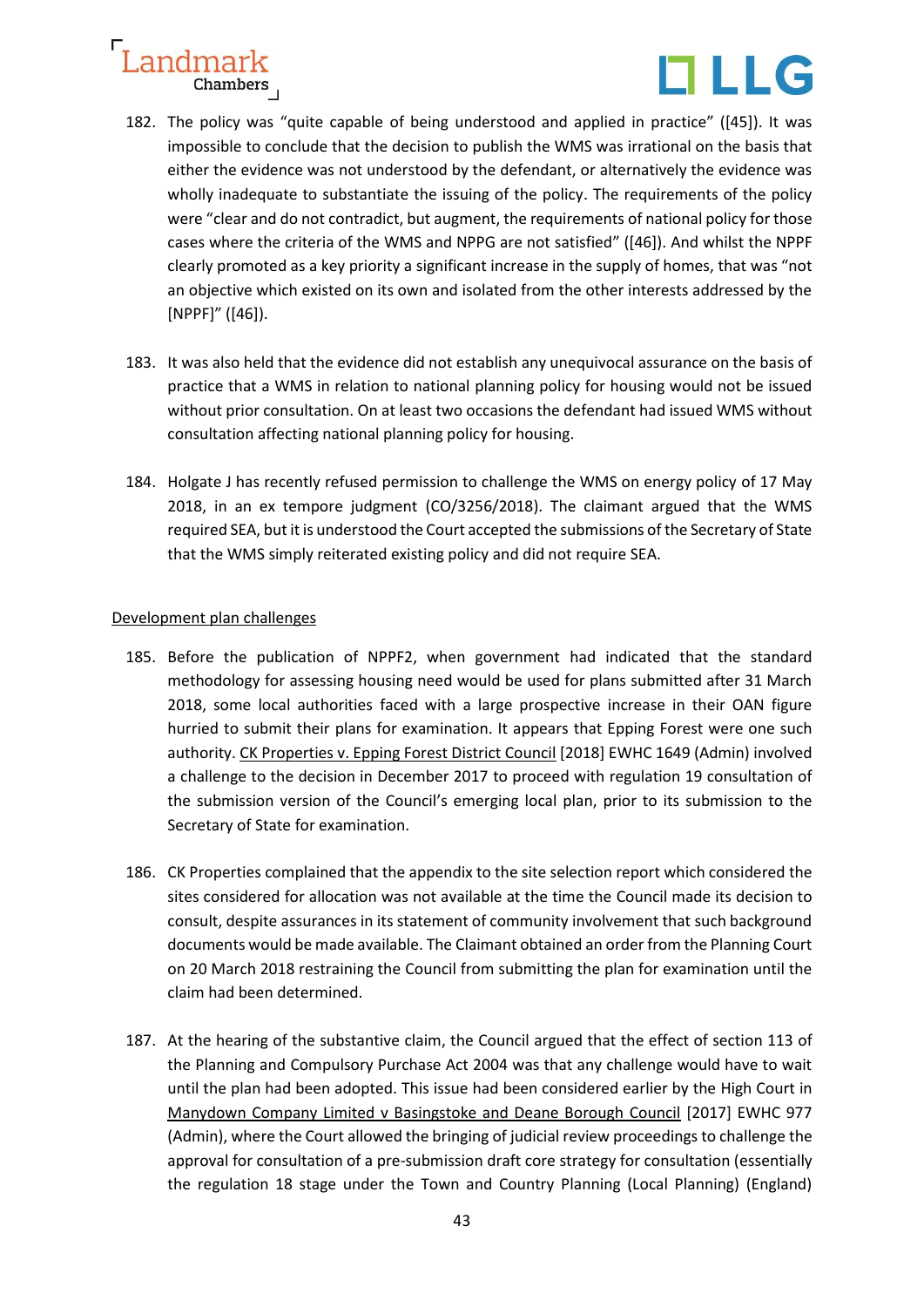

Regulations 2012). Lindblom J suggested that the position might be different in relation to the submission draft of a plan but considered that section 113 did not preclude challenges to presubmission drafts.

- 188. Supperstone J held that the Council's decision to prepare for submission of the plan was not excluded by section 113. The preclusive provisions only related to an adopted plan. It is a development plan document that may only be questioned upon its adoption and within six weeks of that date ([51]). Further, the claimant was challenging the steps taken, or not taken, by way of preparation for submission of the local plan and that was not a challenge to the development plan document or local plan itself.
- 189. The judgment is notable otherwise for emphasising the scope for procedural errors to be addressed through the examination of the draft plan by the appointed Inspector. The Court rejected an allegation that when members of the Council decided to submit the draft plan for examination they had insufficient evidence before them to decide whether the plan was sound, but added ([73]) that "Whether or not it is reasonable for the Council to reach that conclusion, Parliament has decided is a matter for the Inspector to consider".
- 190. It was also accepted ([82]-[85]) that although a proposed submission document had not been made available during the six-week period stipulated by regulation 19, that regulation did not involve a consultation exercise but was instead the mechanism by which interested persons were provided with an opportunity to make representations on the draft plan under regulation 20, to enable them to participate in the process of independent examination. The claimant had made regulation 20 representations, challenging the soundness and legal compliance of the draft plan, that would be considered by the Inspector appointed to examine the local plan. Accordingly the unavailability of the document would not cause any prejudice, particularly as the Council had more recently published the finalised version of the relevant material and offered interested parties the opportunity to supplement their representations. The Inspector also had wide powers to remedy any procedural shortcomings or unfairness and there was no real likelihood of the Inspector refusing to take into account any such representations.
- 191. Challenges to neighbourhood plans have not enjoyed much success, as Kebbell Homes Ltd v Leeds City Council [2018] EWCA Civ 450 further illustrates. This case concerned a neighbourhood plan which in its draft form included a policy that returned a site, safeguarded to meet future development needs, to the Green Belt. The landowner objected on the grounds that the return of sites to the Green Belt was a strategic matter. The neighbourhood plan examiner agreed. His report concluded that the offending policy and all associated text should be deleted from the plan. The local community complained to Leeds City Council, the local planning authority, asking for the reinstatement of text setting out the reasons why the plan steering group had rejected possible sites for housing, including the one owned by the claimant. The Council obliged and whilst deleting the offending policy, re-inserted some of the text in the neighbourhood plan, giving reasons why the parish council did not think the site was suitable for housing development.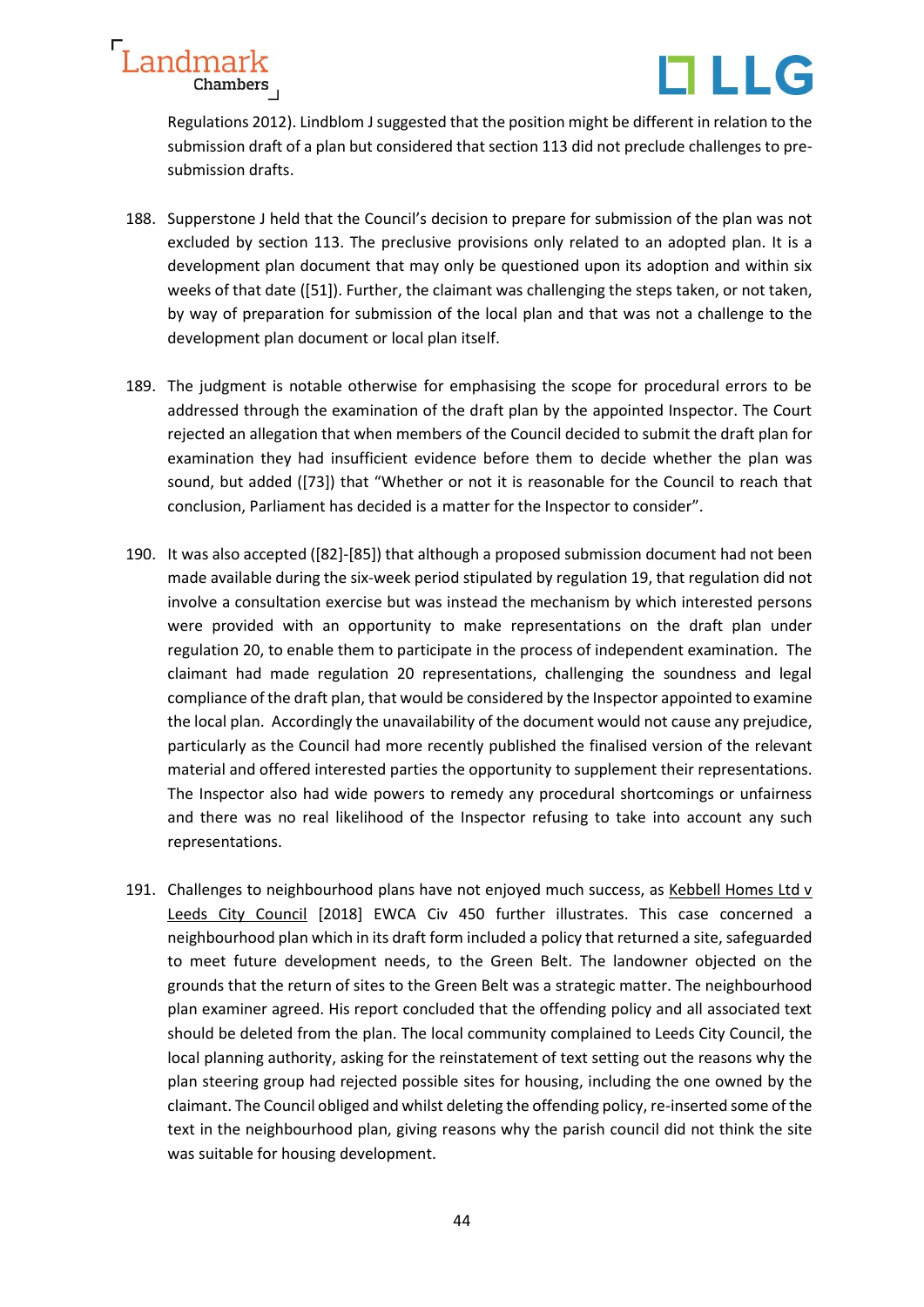

- 192. The ability of an local planning authority to modify a neighbourhood plan is prescribed by paragraph 12 of Schedule 4B to the Town and Country Planning Act 1990, with one of the options being to correct errors. The Council claimed that the decision to reinstate text was to correct an "error in cross-referencing".
- 193. A challenge to this decision was dismissed by Kerr J in the High Court and then by the Court of Appeal.
- 194. The Court of Appeal considered (at [36]-[40]) the Council's modification to be within the scope of what is allowed: "Taken as a whole, it was, I think, both a modification under paragraph 12(6)(a) , to secure compliance with the 'basic conditions' in paragraph 8(2) , in particular the 'general conformity' requirement in paragraph 8(2)(e), and a modification under paragraph 12(6)(e) , for the correction of an error that would otherwise have resulted from confining the modification to the strict terms of the examiner's recommendation. The modification was faithful to the examiner's recommendation to delete the offending policy and the text explaining and justifying it...". The change was consistent with the recommendation because the examiner had not concluded that the neighbourhood plan should avoid referring to the parish council's opinion on the development potential of the relevant sites. What was required was the deletion of the offending policy which was impermissibly strategic in its substance, along with the associated text to the extent that it explained and justified that policy. A reasons challenge was also rejected (at [44]).
- 195. It was also contended that the modification should be been consulted upon, under paragraph 13 of Schedule 4B. However it was held that whereas paragraph 13 limits necessary consultation to circumstances where the modification involves "new evidence or a new fact or a different view ... as to a particular fact", the modification made by the Council did not fall within these three criteria. In any event, the regulations concerning who should be consulted had not been enacted at the time the Council modified the plan (at [47]-[56]).
- 196. The case is also of interest due to the short additional judgment of Singh LJ (see [61]-[69]), which emphasised the distinction between (i) procedural fairness in the treatment of persons whose legally protected interests may be adversely affected and (ii) public participation in a public authority's decision-making process. He expressed the view that although the word "consultation" is often and understandably used in the former context, it would be preferable to reserve it for use in the latter context, to the extent that the word is said to have legal significance.
- 197. R (Legard) v. Royal Borough of Kensington & Chelsea [2018] EWHC 32 (Admin) concerned another challenge to a decision of a local planning authority to permit a neighbourhood plan to proceed to referendum. The plan had been promoted by the second interested party in the claim, the St Quintin & Woodlands Neighbourhood Forum. One of its most controversial proposals was the designation of a parcel of land as a "Local Green Space" ("LGS") pursuant to NPP1 [77] (now NPPF2 [100]). The claimant was the owner of the site and wanted to pursue the residential development of the site. The main ground of challenge was an allegation was of apparent bias by the Council towards the Forum, based on detailed evidence relating to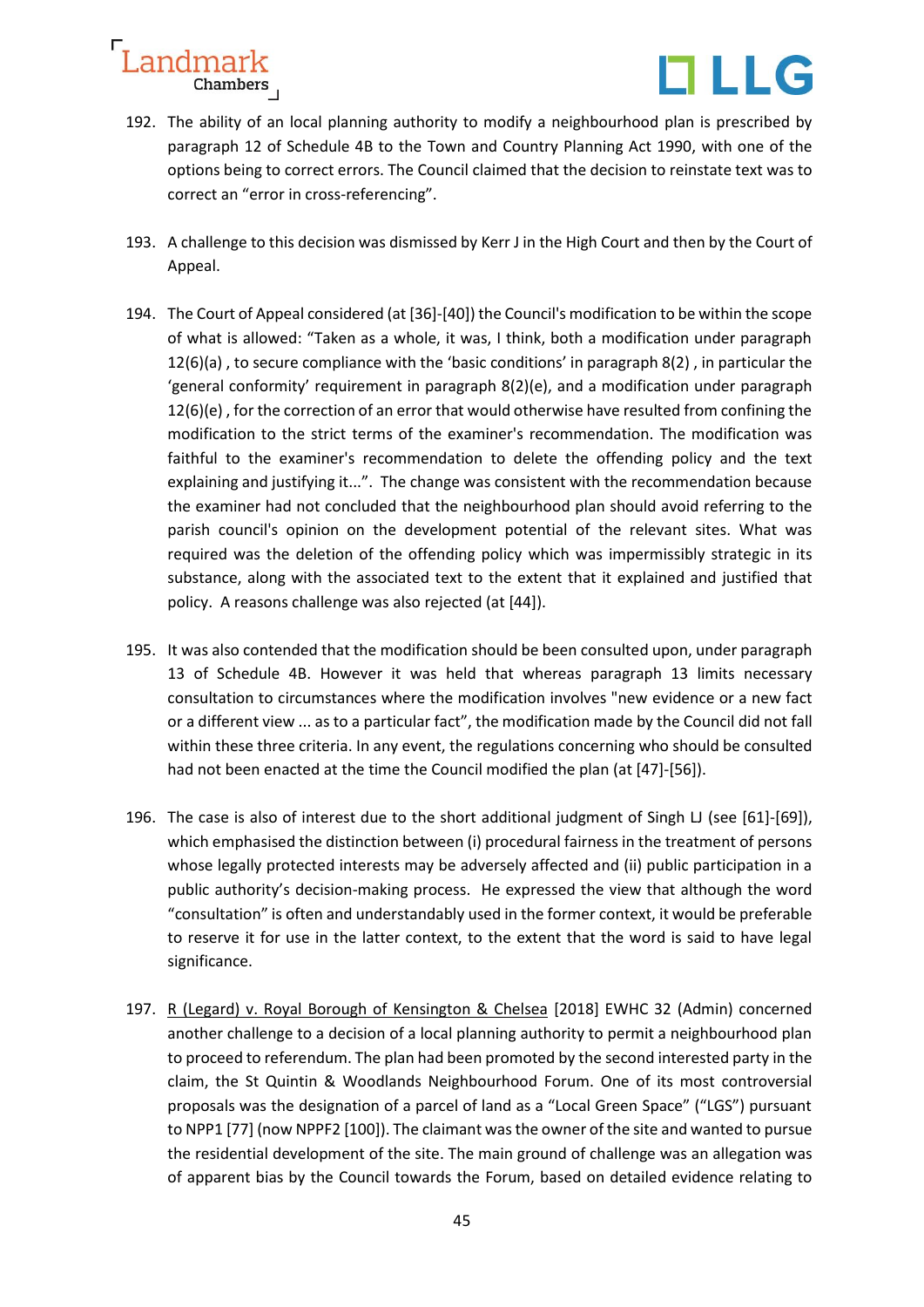



claims of persistent lobbying of members, alleged influence over the process of appointing an examiner, inappropriate access to and pressure on officers and members, and allowing the Forum access to the examiner's report and decision report of the Council prior to publication.

- 198. Dove J rejected these allegations on the facts, emphasising (at [140]-[144]) that it was necessary to have regard to the following principles: (1) the Council officers were public officials who had a responsibility to seek to take account of legitimately expressed interests raised with them by the members of the public who they are employed to serve; (2) councillors were politicians and policy makers; and as democratically elected representatives they are expected to receive and consider representations and lobbying from those interested in the issues they are determining; and (3) the narrative of events would be understood by the well informed and fair minded observer in the context of the requirement on the Council to provide advice and assistance to the Forum in order to facilitate the making of the plan.
- 199. In the circumstances, the Forum was were legitimately lobbying the Council and making the representations they wished to on the plan. The Council had changed the officer who would select the examiner to avoid the continuation of a strained relationship between the Council and the Forum, but the well informed, fair minded observer would detect any real possibility of bias in what occurred. It was necessary to bear in mind the role that the Forum would have in the process of selecting the examiner pursuant to paragraph 7(4) of Schedule 4B of the 1990 Act. Action by the Forum to establish the position of candidates in the local election in relation to the Neighbourhood Plan immediately prior to the poll (including making plain that a vote depended upon a member's attitude to particular issues about which they are being lobbied) was "simply part and parcel of the democratic process" [157]. As regards correspondence with the examiner "I have no doubt that the interests of transparency in the process would have been better served by all correspondence from all parties with the Examiner being open and available, for example, on a convenient associated website.". But this was more "related to good practice, rather than giving rise to any substantive concern about apparent bias" [179].
- 200. Another ground of challenge related to the interpretation of NPPF1 [77] (now NPPF2 [100] to the same effect). This stated that the LGS designation should only be used: "where the green space is in reasonably close proximity to the community it serves; where the green area is demonstrably special to a local community and holds a particular local significance, for example because of its beauty, historic significance, recreational value (including as a playing field), tranquillity or richness of its wildlife; and where the green area concerned is local in character and is not an extensive tract of land."
- 201. The claimant argued that the site did not at the time of the examination "serve" the local community in any way at all. They had no access to it and it had a very limited visual envelope; and this failure to meet the criteria had not been properly addressed by the examiner. The Court accepted submissions from the Council that there was no separate and distinct test proposed by the use of the word "serves" in the first bullet point of paragraph 77. The bullet points are intended to be read and applied together and there will necessarily be an element of overlap between each of the bullet points. What the word "serves" is cross-referring to is how the green space serves the community by being "demonstrably special" in one of the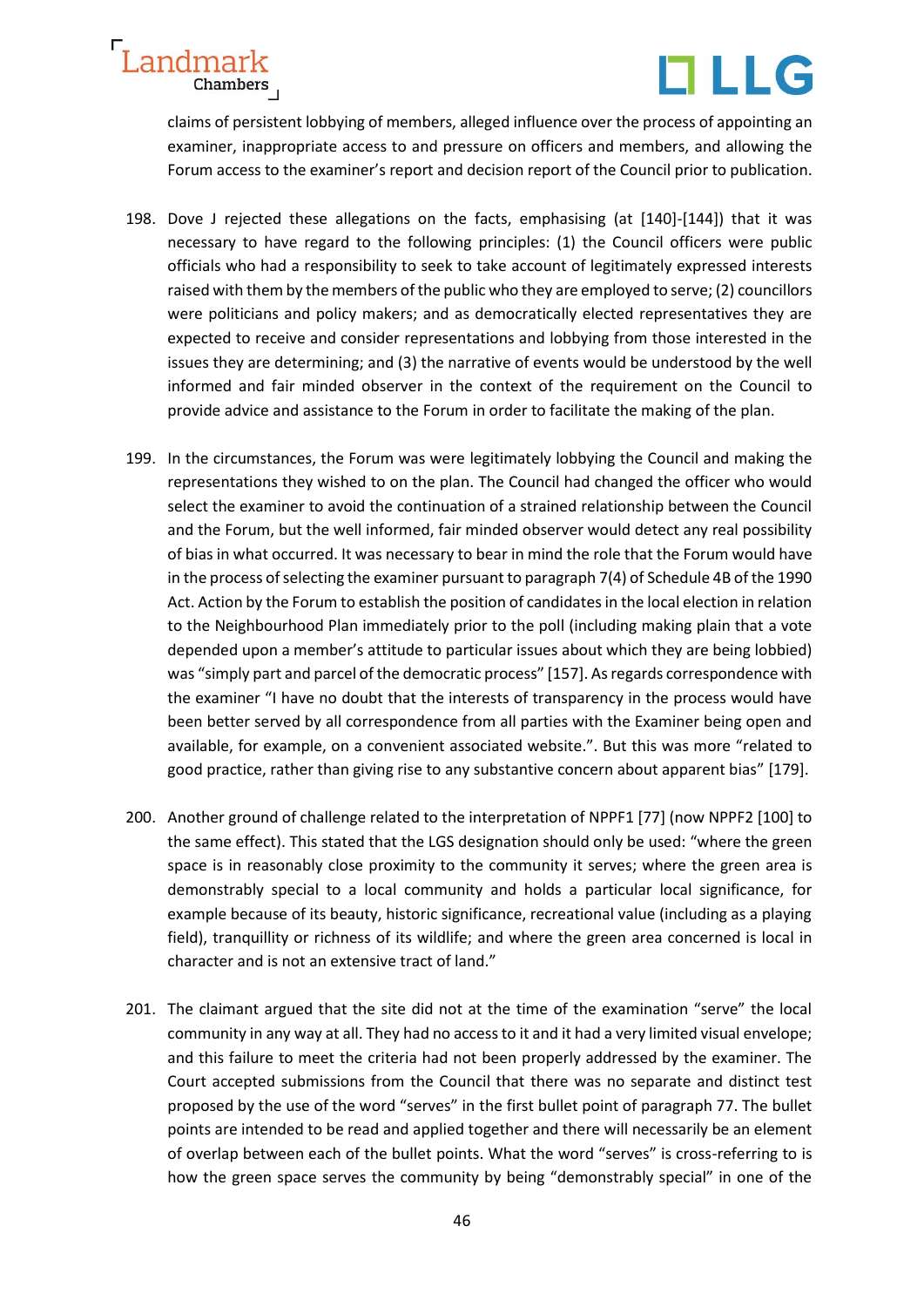



ways illustrated in the non-exhaustive list of the second bullet point. The reasons provided by the examiner were perfectly adequate when this was understood.

- 202. R (on the application of Oyston Estates Limited) v. Fylde BC [2017] EWHC 3086 (Admin) serves as a reminder of time limits in neighbourhood plan challenges. Here the challenge was to the decision made by the local planning authority on 26 May 2017 to make the St-Annes-on-Sea neighbourhood plan. The authority argued that the challenge was out of time, despite being made on 5 July and within 6 weeks of the order for the plan.
- 203. Kerr J explained that under section 61E and Schedule 4B to the 1990 Act, the process for making a neighbourhood plan involves sequential procedural requirements, including the following relevant stages (at [34]-[43]:
	- (1) "The first is the examiner's report under Schedule 4B, paragraph 10. There is no right to challenge it as such. A judicial review challenge to an examiner's report brought under CPR Part 54 would inevitably be met with an argument that there is a suitable alternative remedy";
	- (2) "The second stage is consideration by the local planning authority of the examiner's report, and its decision what action to take. This arises from paragraph 12(2) of Schedule 4B to the 1990 Act. The decision must be published: see paragraph 12(11) . It can be challenged, but according to the negative formulation of the time bar, the challenge may not be entertained unless it is brought by judicial review, and is made within six weeks, starting with the day after the decision is published: see section 61N(2)...";
	- (3) "The third stage arises if the local planning authority has decided that a referendum must be held, or is directed by the Secretary of State to hold one. Section 61N(3) applies where a challenge is brought to question 'anything relating to a referendum under paragraph 14 or 15 of Schedule 4B'. The challenge can only be entertained if brought by judicial review within six weeks, beginning the day after the day the referendum result is declared. Paragraph 14 of Schedule 4B deals with arrangements for the referendum and who is entitled to vote. A challenge could be brought if, for example, persons entitled to vote were not able to do so, such that the referendum result was tainted by impropriety".
	- (4) "The fourth and final stage of the process is that once the referendum result is known, if more than half of those voting have voted in favour of making the order for the NDP, the local planning authority must make the order as soon as reasonably practicable after the referendum is held and in any event, by not later than any date prescribed: see section 61E(4). I interject that no date has been prescribed by regulations....The decision to act under section 61E(4) or, as the case may be, (8), must be published: see section 61E(11) . A challenge to a decision either to make the order or not to make it in reliance on the exception relating to EU obligations or human rights law can be brought, but once again cannot be brought unless the same two conditions are met: it must be brought by judicial review, and it must be brought before expiry of six weeks starting with the day after "the decision" is published: see section 61N(1)";
	- (5) "It is apparent, therefore, that the legislation dealing with the stages in the decision making process, the method of challenge and the timing of any challenge is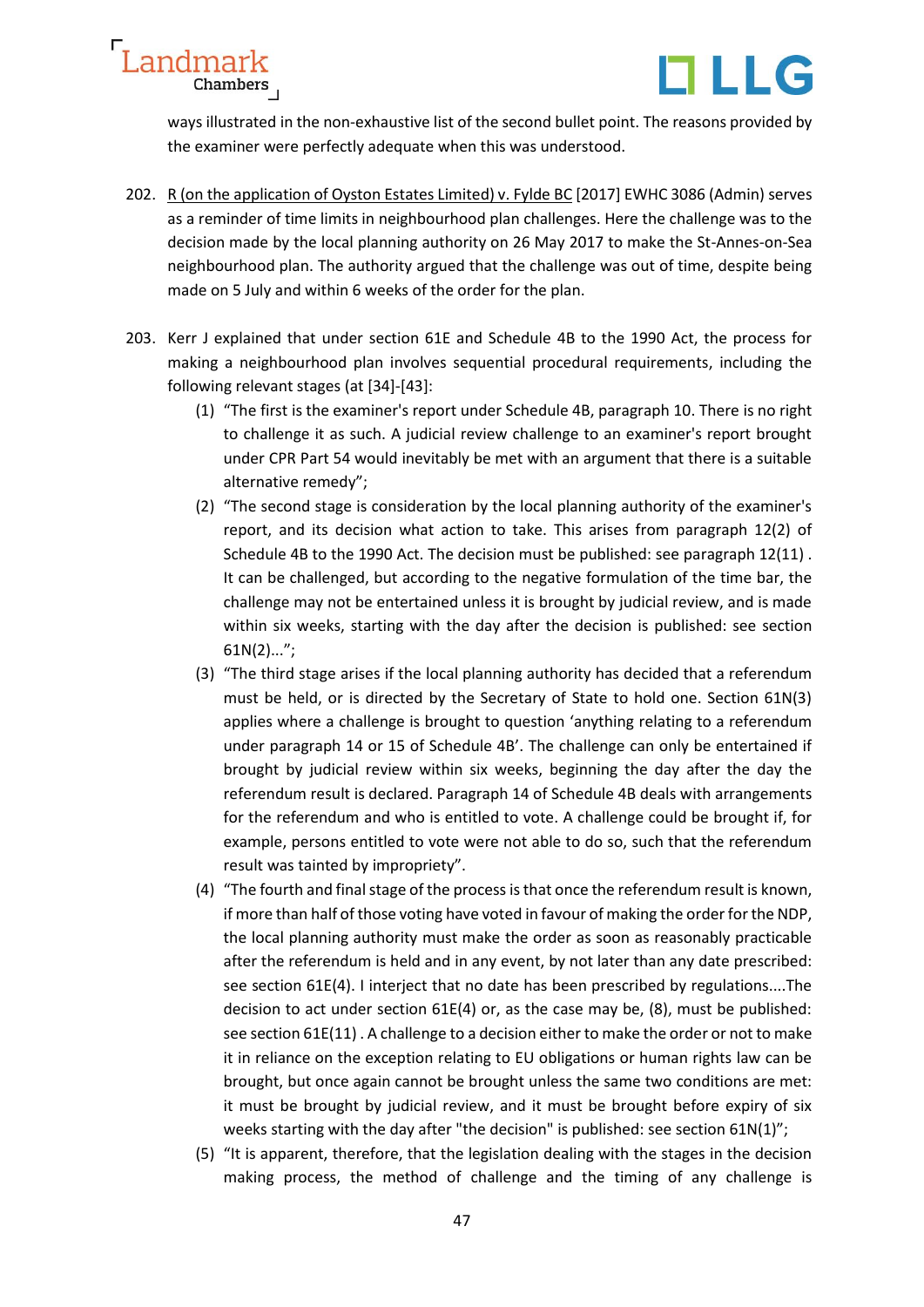

meticulous and precise. There is none of the vagueness that has given rise to the criticism of the timing of provisions in CPR Part 54".

- 204. Against this background, it was held (at [46]-[47]) that that a challenge to the making of an order following a referendum "should not be entertained if the ground of the challenge in truth attacks, say, the rationality of the authority's consideration of the examiner's report and the resulting decision to hold the referendum in the first place. Still less should such a challenge, after the referendum has been held, hark back to the content of the examiner's report, which in turn has informed the authority's decision on how to proceed on the basis of that report".
- 205. In that case, the six week period having already expired, the prohibition against entertaining the challenge had come into play and it could not be "outflanked by dressing up the challenge as one not to the authority's decision to hold a referendum, but to the subsequent decision to make an order on the strength of the referendum result" ([48]).

#### Mayoral SPG

Landmark

Chambers

- 206. The main driver of Mayoral SPG on Affordable Housing and Viability was the need to secure an increase in the number of affordable homes delivered through the planning system. To this end, the SPG was drafted to embed the requirement for affordable housing into land values used as part of viability appraisals, along with steps to make the process of assessing viability faster and more consistent, transparent and speedy.
- 207. One aspect of this was to introduce a "Fast Track Route" which removed the requirement to provide a viability statement for proposals that offer 35% affordable housing (with exceptions that are not relevant for present purposes). Otherwise a "Viability Tested Route" would have to be followed, requiring detailed viability evidence in a "standardised and accessible format", which will be "scrutinised" to ascertain "the maximum level of affordable housing". The SPG made provision for "Early" and "Late Stage" viability reviews, to ensure that changes in circumstances which might allow for additional levels of affordable housing provision after the grant of planning permission were picked up. An Early Stage review would be triggered if an agreed level of progress on implementation were not made within two years of the permission being granted or as agreed with the local planning authority. A Late Stage review would take place at the point at which 75 per cent of units were sold or let, resulting in a financial contribution for additional affordable housing provision in the event that viability had improved since the application stage.
- 208. The statutory context is that section 334(1) of the Greater London Authority Act 1999 requires the Mayor to produce a "spatial development strategy"; this is known as the London Plan. It must, by subsection (2), "include a statement formulating the Mayor's strategy for spatial development in greater London." By subsection (3), his strategy "includes his general policies in respect of development and use of land in Greater London." This is however limited by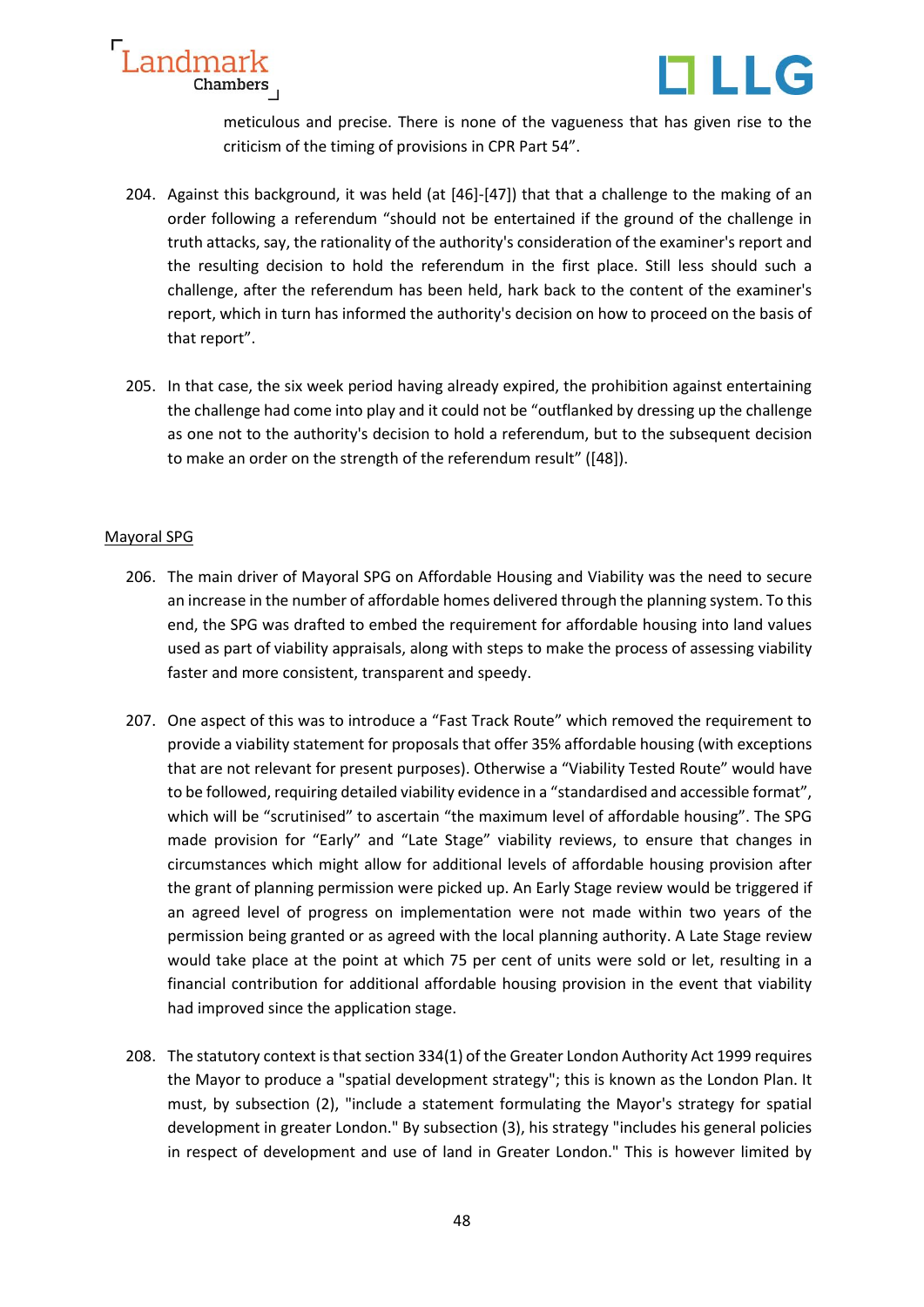

subsection (5): the spatial development strategy "must deal only with matters which are of strategic importance to Greater London."

- 209. McCarthy and Stone Retirement Lifestyles Limited, Churchill Retirement Living Limited, Pegasus Life Limited, Renaissance Retirement Limited v. The Mayor of London [2018] EWHC 1202 (Admin) was a challenge to the SPG brought by specialist providers of retirement homes who were concerned in particular about the effect of the late stage review mechanism on their businesses. The claimants developed smaller sites "usually brownfield, higher build costs, significant communal facilities and spaces which were not for sale – making them costlier per square metre than most market housing, and particularly so in London. These schemes were constructed in a single phase, and could not meet affordable specialist housing accommodation requirements on-site, as had been accepted for years; they always provided viability appraisals to justify off-site contributions to affordable housing, and always had to be completed as a whole before any elderly occupiers moved in; they had a markedly slower selling rate. This made the Claimants less able to compete with general house builders in site acquisition."
- 210. They argued that "the acute pressures, on the viability of specialist housing schemes, made it essential that the risk of the development's returns falling significantly below expectations was reduced to a minimum. They relied on various forms of borrowing to fund site purchases. The standard but notional 20 percent development return used in such appraisals was the bare minimum "on the basis that the risk associated with the affordable housing cost is known…If there is a risk that [that] cost might rise significantly; the risk profile becomes unacceptable…." The uncertainty about the amount of money which might have to be paid over at the late stage review was claimed to affect the calculation of risk for borrowing, in such a way as to make the funding impossible.
- 211. The SPG was challenged on three grounds, including grounds relating to the public sector equality duty and strategic environmental assessment, but these were rejected for reasons that do not need to be addressed here. As for the remaining ground, it was contended (see [22]-[23]) that the SPG contained policies which could only be within the London Plan itself pursuant to section 334: "the 35 percent threshold, the fast-track, and the viability tested route, with three viability appraisals, (initial, early stage and late stage), the deliberately slowtrack."
- 212. Before the hearing, all of these policies had been proposed as policy in the draft London Plan.
- 213. Ouseley J observed (at [31]) that "had the Mayor not later proclaimed the aspects complained of by Mr Warren to be policies, I would have held them to be SPG on the simple 'policy' or 'not policy' argument Mr Warren presented... They amount to detailed advice, not without expressions of Nelsonian expectations as to its observance, about how to conduct the negotiations for affordable housing contributions envisaged by policy 3.12 of the London Plan".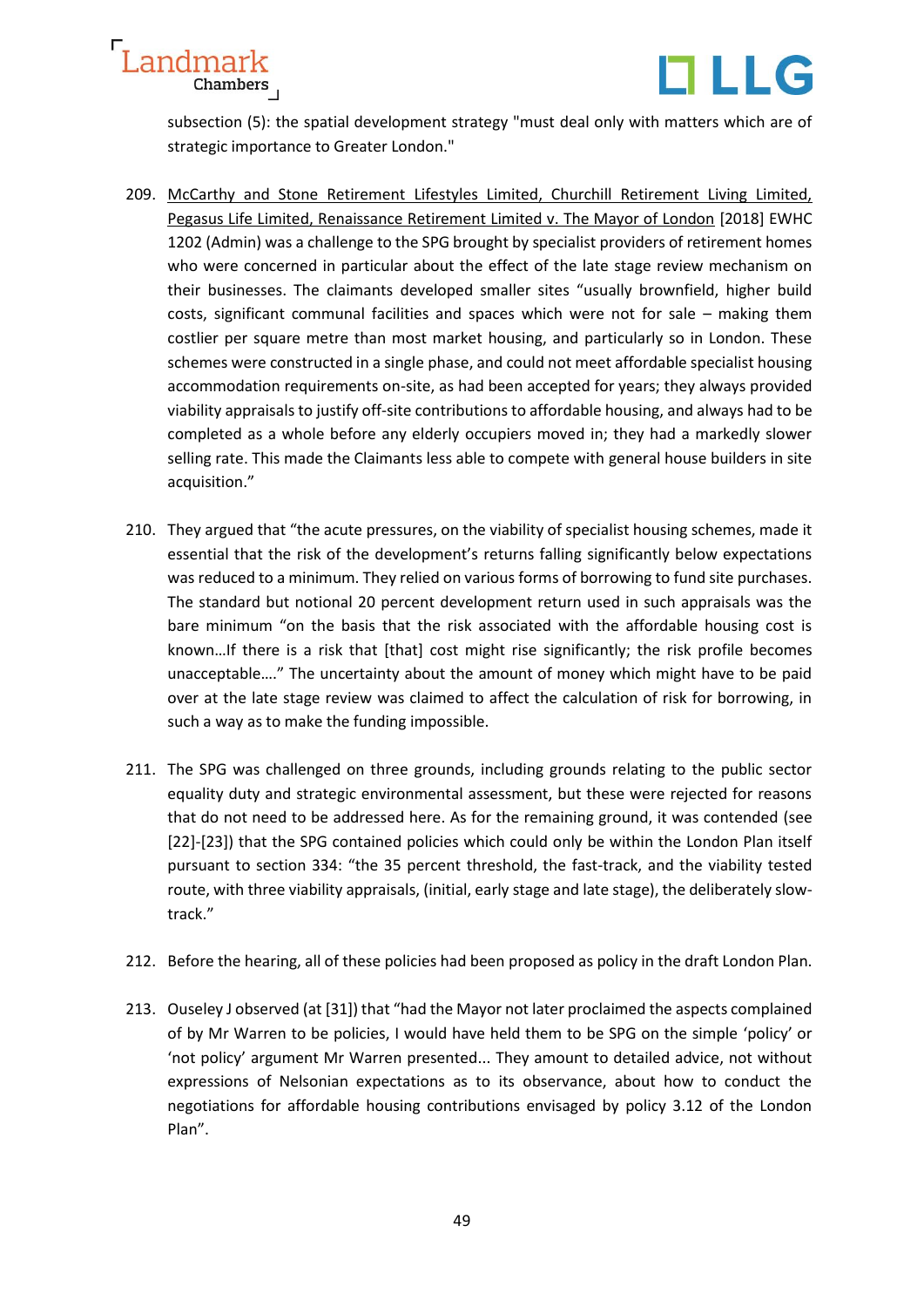

- 214. But he found (at [32]) that section 334 "does not draw a simple distinction between what is and what is not policy and I do not want this judgment to be misread as holding that the SPG, and at this level of detail, must as a matter of law be in the London Plan or alternatively that the SPG cannot lawfully be included in the Plan as policy". He did not therefore find that these matters could never be the subject of SPG. He also made it clear that his analysis of the SPG should not dictate the content of the draft London Plan, in advance of any Inspector's consideration of what "strategic" policies should be contained in the Plan.
- 215. But the judge did accept the argument that the SPG was unlawful because it was inconsistent with the adopted London Plan.
- 216. Inconsistency on its own would not lead to any SPG being unlawful (at [42]): "I am not prepared to hold that conflict with development plan policy of itself makes a non-statutory document unlawful. If it states that it is in conflict with the development plan because that plan is now out of date, for example because of changes in Government policy as might be found in the NPPF, or because the review of the Plan was delayed for proper reasons, I see no basis for it to be unlawful. The weight to be given to it is quite another in the light of s38(6), but the NPPF contains advice which conflicts with development plans up and down the country, and is not on that account unlawful. If an authority seeks to put forward some policy to cover the period when it is out of date, which could happen very quickly with new government policy, I see no reason to hold its actions unlawful. The plan-led system is supported by the proper application of s38(6), which can readily accommodate expressions of policy in conflict with the development plan. It does so often when a new draft plan is issued."
- 217. However "here the Mayor clearly did not intend to produce SPG in conflict with the London Plan, let alone to avoid the development plan process". The Executive Summary of the SPG at [4] stated that it is "guidance to ensure that existing policy is as effective as possible…it does not and cannot introduce new policy." The intention had therefore been to introduce SPG that was consistent with the London Plan (see [41]).
- 218. Two inconsistencies were alleged: "(1) the most important, is the introduction by the SPG of a late stage review to single phase sites where the London Plan only envisaged those for phased developments; (2) the adoption of a 35 per cent affordable housing on-site threshold at which no viability information was required, whereas the London Plan required each site to provide the maximum reasonable amount of affordable housing, which could be greater than 35 percent."
- 219. It was held (see [54]-[55]) that the 35% threshold was not inconsistent with the adopted Plan: "I think that policies 3.11 and 3.12, especially 3.12B permit him to take the view that an incentive to developers to make generally very much larger proportions of a site available for affordable housing is a proper use of the development control procedures to which SPG can be properly applied. After all it is no more than offering the opportunity to avoid a process, but not at the price of the fundamental aim. The need to encourage development, [3.12(c)], and to promote mixed and balanced communities, [3.12(d)], are relevant to that approach".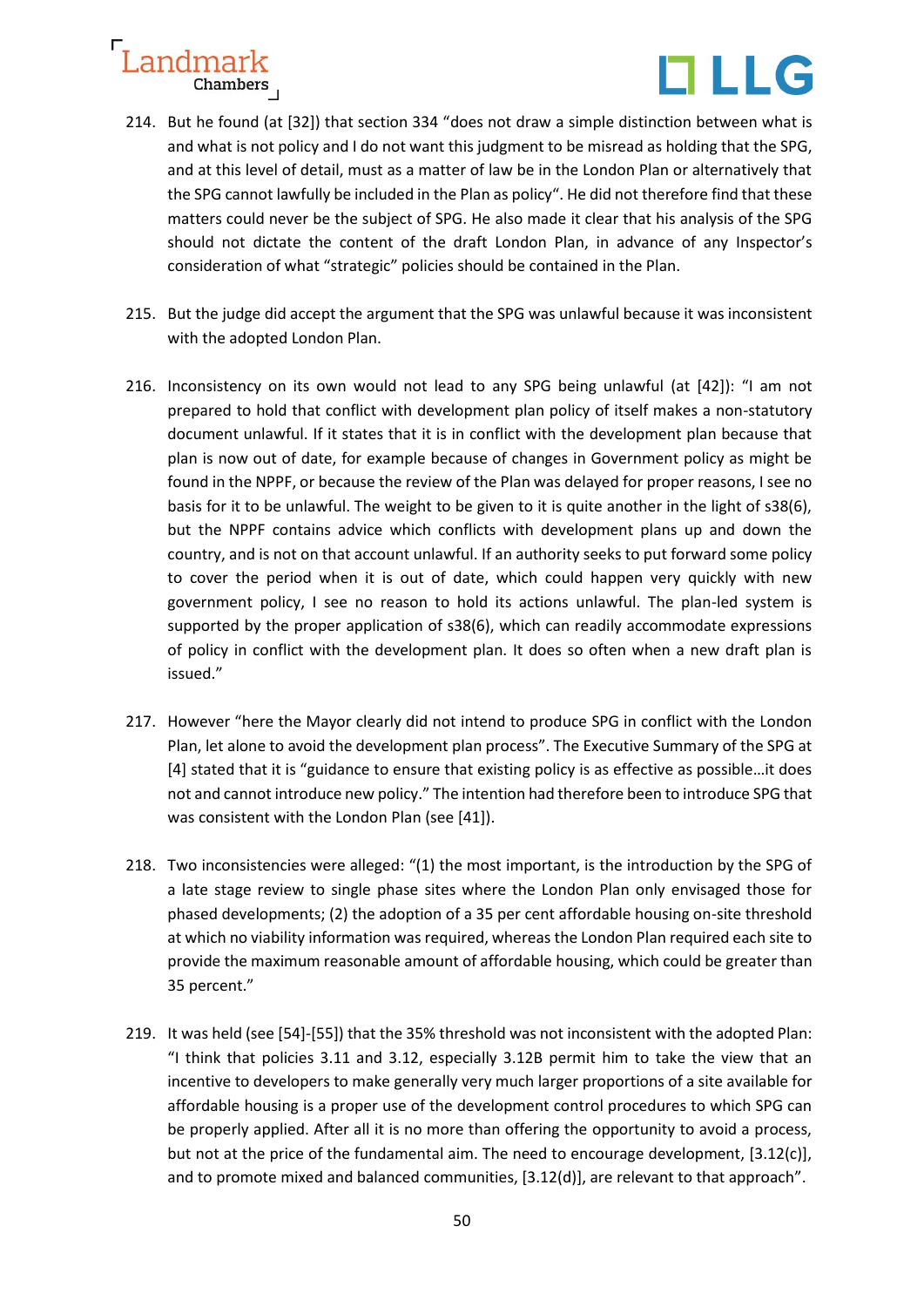



- 220. There was, however, inconsistency as regards the policy for a late stage review (see [51]-[52]): "This SPG is directed at [policy] 3.12B, and the factors which should be taken into account in negotiations, including (f) the specific circumstances of individual sites. One of those, drawn from the definition of "contingent obligations", will be the time a development is likely to take to build it out, phased or not. Provision can be made for an early stage review, lest substantial progress is delayed to the developer's advantage, for whatever reason. However, this SPG requires an early and a late stage review on every site yielding affordable housing below 35 percent on-site, in addition to the initial appraisal, regardless of the time development is anticipated to take or is in fact taking or has taken. This is contrary to the definition of "contingent obligation" which envisages re-appraisal only when related to the likely length of time a development may take, or against the risk of a delayed start...This is quite inconsistent with re-appraisals regardless of the actual or expected duration of implementation. It is also quite inconsistent with re-appraisal, let alone two regardless of time, on every site. ... It is not consistent with an obligation to consider "the specific circumstances of individual sites" (see too [55]).
- 221. Thus the result allowed both sides to present the judgment as some sort of victory. The Mayor welcomed the judgment that supported the threshold approach to affordable housing as not unlawful in principle. The claimants had however won on the main point that had concerned them. The order of Ouseley J later included a declaration confirming that the last sentence of paragraph 10 of the SPG was unlawful: "…early and late viability reviews will be applied to all schemes that do not meet the threshold in order to ensure that affordable housing contributions are increased if viability improves over time." The declaration is not exclusive to retirement homes, but any advantage to developers may be short-lived as the same policy is contained within the emerging London Plan that is currently under examination.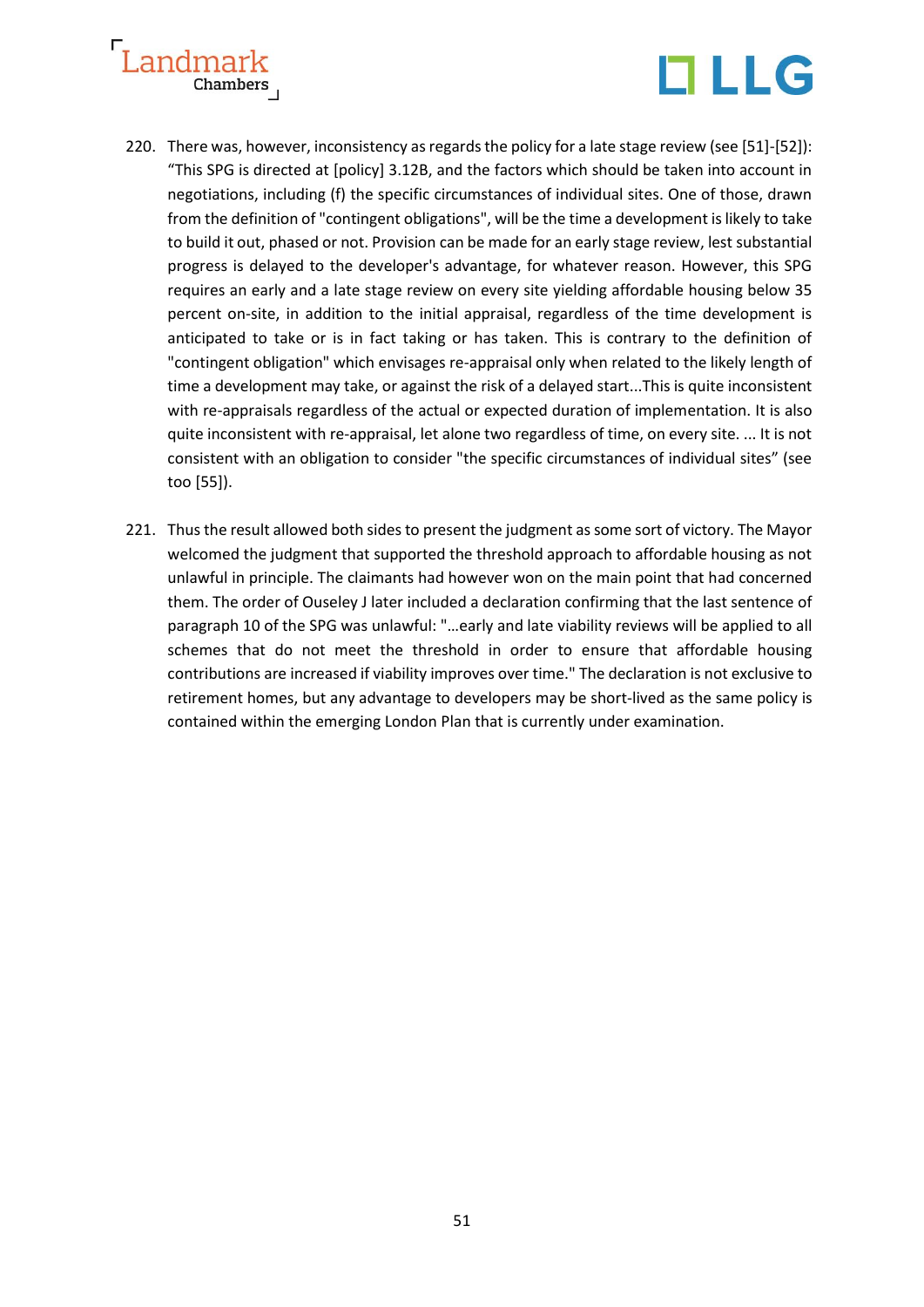

#### **Conditions**

- 222. It is well-established that a permission under section 73 of the 1990 Act to amend a condition on a planning permission results in a new, freestanding planning permission which stands alongside the original. When granting permission under s. 73, it is therefore certainly good practice, if not a legal requirement, for the new permission to bring forward all the conditions from the old permission which need to be carried over (although section 73(5) prohibits changes to conditions which extend the time for commencement of development or for the submission of an application for reserved matters approval).
- 223. Lambeth v. Secretary of State for Communities and Local Government [2018] EWCA Civ 844] shows the potential implications of not following this approach. The case concerned a planning permission granted in 2010 for a DIY store, subject to a condition restricting the range of goods which could be sold. In 2014, the owners applied to vary that condition to widen the range of permitted goods. They specifically proposed wording for a new condition, which although it was wider than the original, was also restrictive.
- 224. Lambeth granted permission, setting out in the description of the development the full text of the old and proposed new conditions. However, the proposed condition was not, in fact, repeated as a condition subject to which planning permission was granted. Instead, condition 1 simply stated that the development should be begun within 3 years of the date of the decision. The owners then applied for a lawful development certificate to confirm that the 2014 permission allowed the unrestricted retail sale of all retail goods. The application was refused by the Council but upheld on appeal by the Inspector, on the basis that the 2014 permission was a new permission, which had no condition restricting the nature of the retail use.
- 225. In the High Court, that decision was upheld by Lang J and then by the Court of Appeal. The Court recorded [pp.23-26] that the current approach to the interpretation of planning permissions and similar public documents had been considered by the Supreme Court in Trump lnternational Golf Club Scotland Ltd v Scottish Ministers [2015] UKSC 74. Lewison LJ cited the words of Lord Carnwath: "Any such document of course must be interpreted in its particular legal nd factual context. One aspect of that context is that a planning permission is a public document which may be relied on by parties unrelated to those originally involved... lt must also be borne in mind that planning conditions may be used to support criminal proceedings. Those are good reasons for a relatively cautious approach, for example in the well-established rules limiting the categories of documents which may be used in interpreting a planning permission (helpfully summarised in the judgment of Keene J in the Shepway case [7999] PLCR 72, 79). But such considerations arise from the legal framework within which planning permissions are granted. They do not require the adoption of a completely different approach to their interpretation".
- 226. Lewison LJ emphasised that despite the more limited range of material that could be taken into account in ascertaining the meaning of words in a planning decision, the ultimate question was still the same, namely what a reasonable reader would understand the words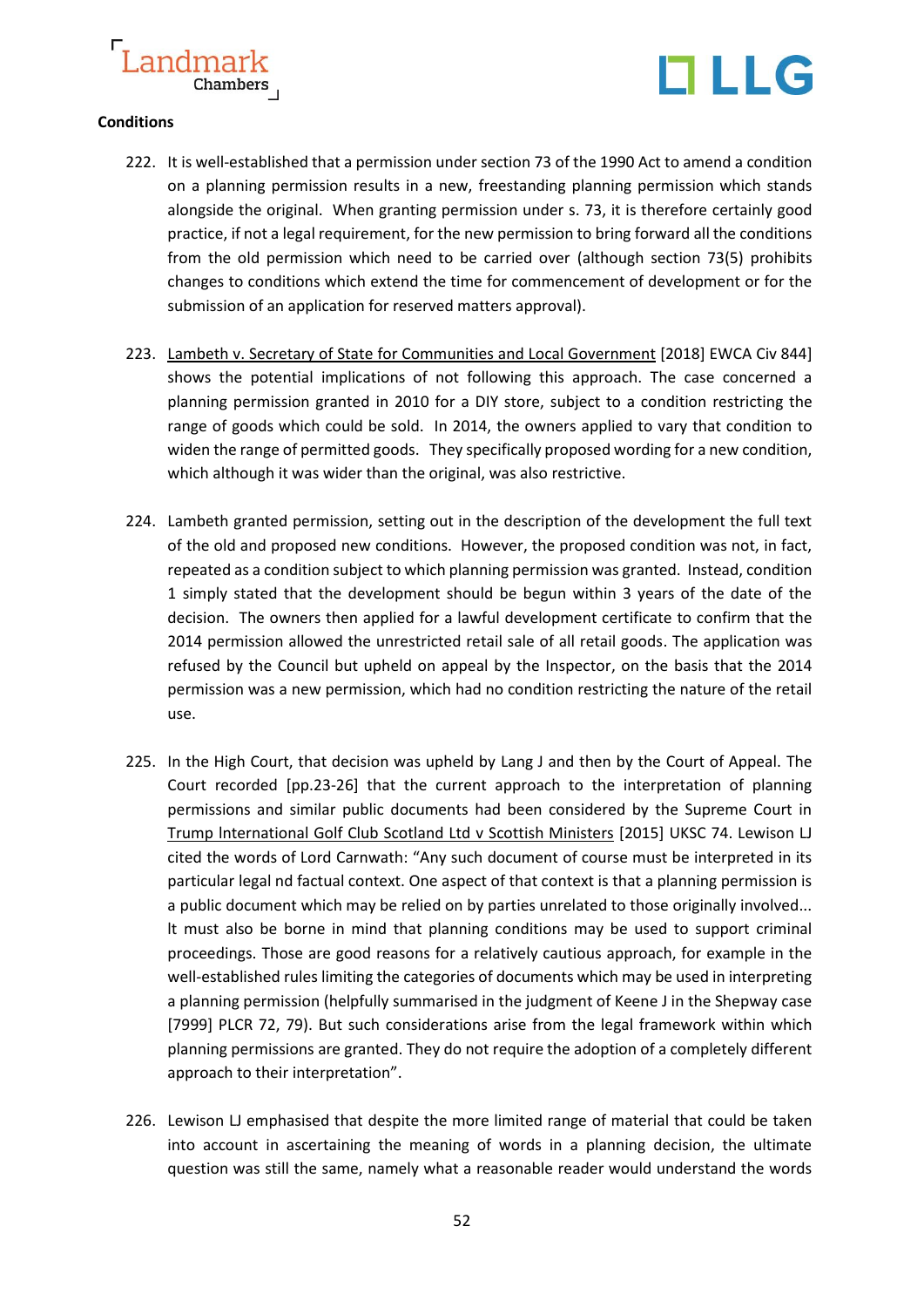



to mean when reading the condition in the context of the other conditions and of the consent as a whole. It was held that within that context, it was not possible to apply a corrective interpretation of the 2014 permission to derive the existence of such a condition. Such an interpretation could not be used to supply a whole clause which the parties had mistakenly forgotten to include. Moreover, planning conditions should only be imposed where they were necessary, relevant to planning and to the development to be permitted, enforceable, precise and reasonable in all other respects. Whether a condition met those tests was a question of planning judgment for the local authority, and could not be exercised by the court in seeking to interpret a planning permission where there was no evidence that the local planning authority had carried out that exercise.

- 227. Lewison LJ accepted that it was possible to imply words into a public document such as a planning permission. But great restraint was required, given the possibility of criminal sanctions. What Lambeth were contending for in the instant case was a wholly new condition, which was an important difference from Trump, where the only point potentially at issue was whether on implication could be mode into on extant condition that was incomplete. The limited range of available extrinsic evidence was also critical. Either the term had to be necessary to give business efficacy to the contract, or it had to be so obvious that it went without saying. Given the public and permanent nature of a planning permission, those tests required some modification in the planning context. Whilst the 2014 permission had not achieved the local authority's intention, it had not, as a document, lacked practical or commercial coherence. Although the reasonable reader might wonder whether the local authority had made a mistake in not restating the conditions attached to the previous permissions, that was not so obvious that it went without saying.
- 228. In Finney v Welsh Ministers [2018] 3073 (Admin)), the High Court provided further guidance on the application of the **Arrowcroft** principle under which section 73 of the 1990 Act may be used to amend a planning permission, so long as the amendment does not amount to a fundamental alteration. It was held that this principle applies even where that amendment would go beyond the description of development (see [38]-[40]). A section 73 permission, changing a condition requiring adherence to plans showing wind turbines with tip heights of 100m, could lawfully be granted to allow an increase in height to 125m, even if the same tip height was included in the description of development.
- 229. Conditions were also central to a challenge to a Secretary of State appeal decision in Verdin v SSCLG and Cheshire West and Chester [2018] EWHC 2079 (Admin). In this case the Secretary of State decided not to take into account conditions which sought to ensure that a housing proposal on the edge of Winsford supported the local economy and local people.
- 230. The proposed conditions required that not less than 50% of the construction workforce should come from within the county and not less than 20% from the local area, and that 20% of the gross construction costs should be secured by local procurement. Following an inquiry, the Secretary of State rejected an Inspector's recommendation that permission should be granted. He found that the proposed conditions should be given no weight because the employment-related condition was insufficiently precise and would be difficult to enforce,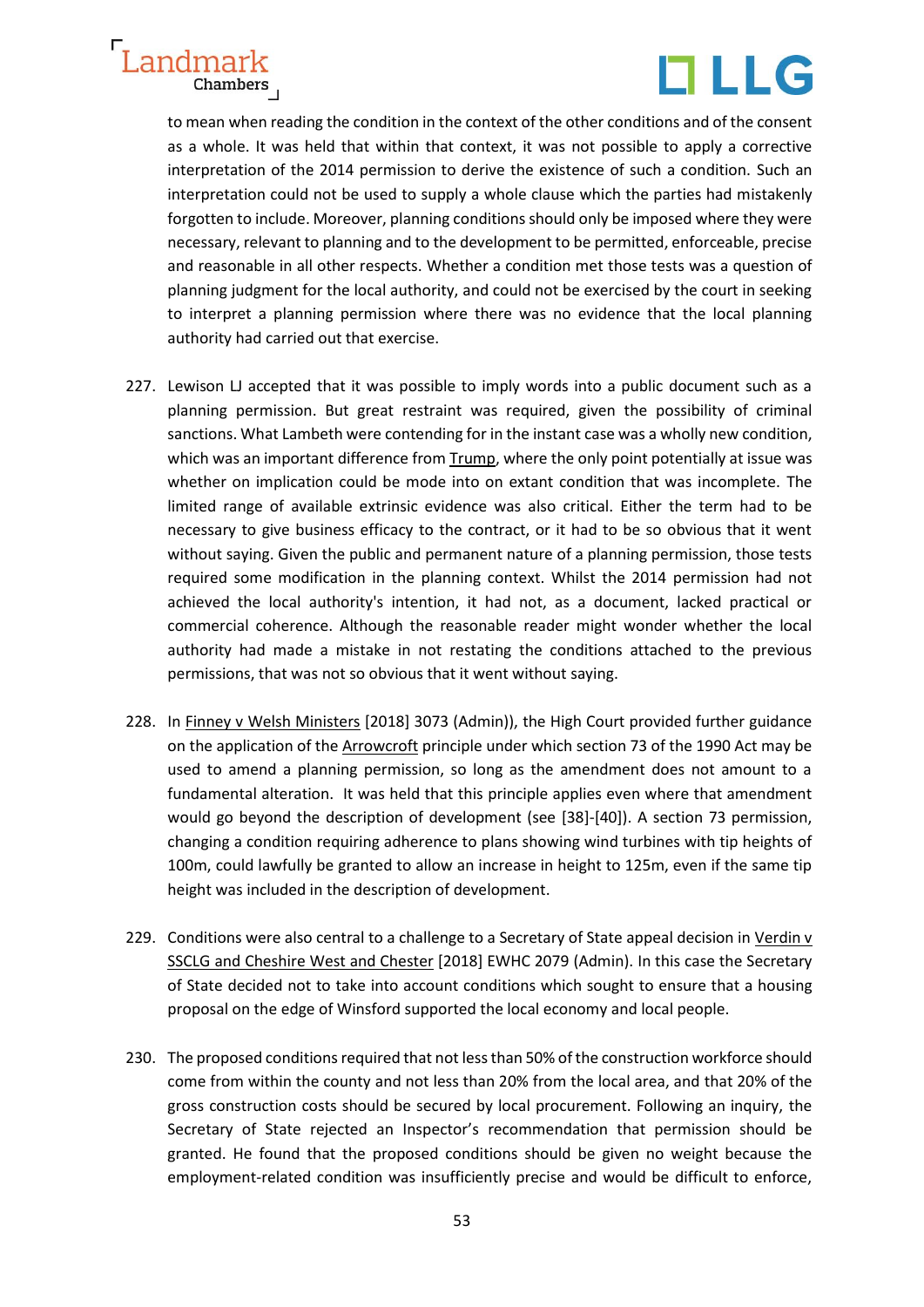

and the procurement-related condition was not strictly related to planning and would also be difficult to enforce because of the difficulty in detecting a breach. It was also concluded that the position in relation to the availability of businesses within the specified area to meet the criteria was unclear.

231. Robin Purchas QC, sitting as a High Court Judge, held there was no evidence as to any specific difficulty in enforcing the employment condition. The Secretary of State had not sufficiently explained why he had concluded that there was insufficient precision or difficulty in enforcing that condition. The inadequacy of the reasons had substantially prejudiced the claimant. Further, the procurement condition met the relevance test as it related to the local policies for the economic and other support of the local area. Insufficient reasons had been given as to why it would prove difficult to detect a breach of the condition, not least because arrangements could be put in place to ensure that the necessary information was regularly provided to the local authority, to demonstrate the performance of the condition. And there was no evidence to justify any conclusion that there were not enough businesses in the area to support the supply of materials and services to the required level. The decision was quashed accordingly.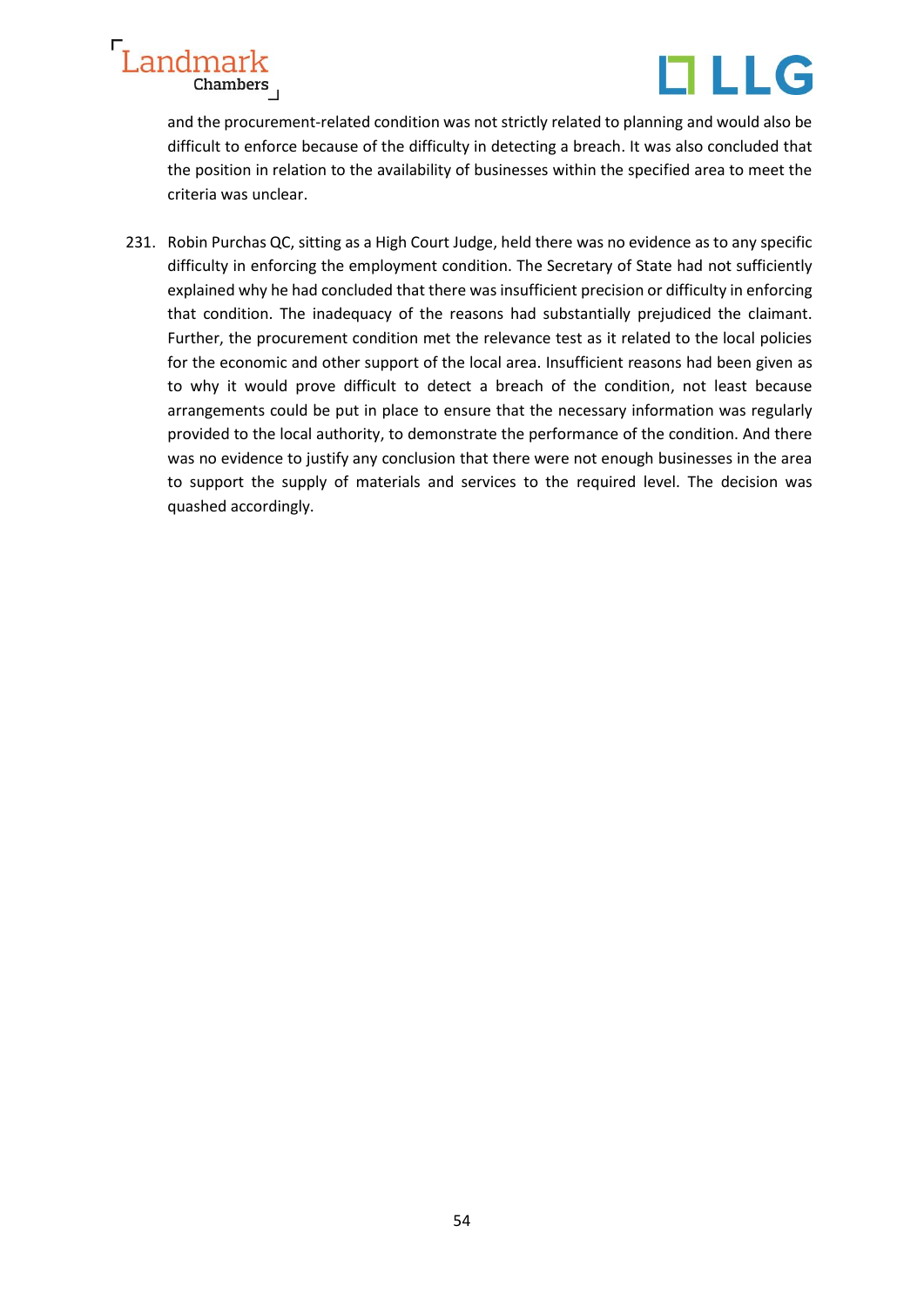

# TLLG

#### **Obligations**

#### Materiality and CIL Regulations 2010 regulation 122

- 232. There have been a few more cases on obligations this year, following the review of legal principles relating to the validity and materiality of planning obligations by the Supreme Court decision in Aberdeen City and Shire Strategic Development Planning Authority v Elsick Development Co Ltd [2017] UKSC 66.
- 233. In R (Wright) v. Forest of Dean District Council [2017] EWCA Civ 2102 Dove J had quashed a planning permission for a wind turbine in the Forest of Dean because the Council unlawfully took account of promised annual "community donations" from the operator of the turbine to the local community. The donations were promised to be between £500,000 and £1,100,000 and were to be administered through a Community Benefit Society formed under the Cooperative and Community Benefit Societies Act 2014. There was no dispute that the donations had been taken into account in granting the permission. The authority argued that although it was an "off-site" benefit, the contribution had a planning purpose and a real connection with the turbine. But there were no particular community benefits to which the donations had to be applied, and they could be used for anything, provided that it benefitted the local community in some way. This did not meet the test for materiality and were unlawful.
- 234. The Court of Appeal dismissed an appeal against this finding. It emphasised that for a consideration to be material, it had to have a planning purpose and had to relate fairly and reasonably to the proposed development. Hickinbottom LJ held that donation did not meet these tests. The promised donation was clearly distinct from the other socio-economic benefits of the development. lt did not have a planning purpose and did not relate to the use of the turbine. The money might be used to fund community causes that had no planning purpose or connection to the turbine. The donation was not a material consideration and the local authority had not been entitled to take into account.
- 235. The Supreme Court has granted permission to appeal.
- 236. A similar decision was reached in Good Energy Generation Limited v. SSCLG [2018] EWHC 1270 (Admin), which was heard after the Court of Appeal decision in the Forest of Dean case. The claimant originally argued that an Inspector and Secretary of State acted unlawfully in failing to have regard to particular benefits: (1) financial contributions to a community benefit fund; (2) a community investment scheme open to local residents; and (3) a reduced electricity tariff, open to local residents. Following judgment in Forest of Dean, the challenge in respect of the community benefit fund was abandoned.
- 237. The local tariff was a scheme whereby eligible persons would receive at least a 20% reduction in electricity bills. The tariff was to be funded by the community benefit fund. It was held that it was correct not to have taken this into account (see [80]-[82]): "it was difficult to make any meaningful distinction between the community benefit fund itself and the projects funded by the community benefit fund...It was clear upon consideration of the terms of the unilateral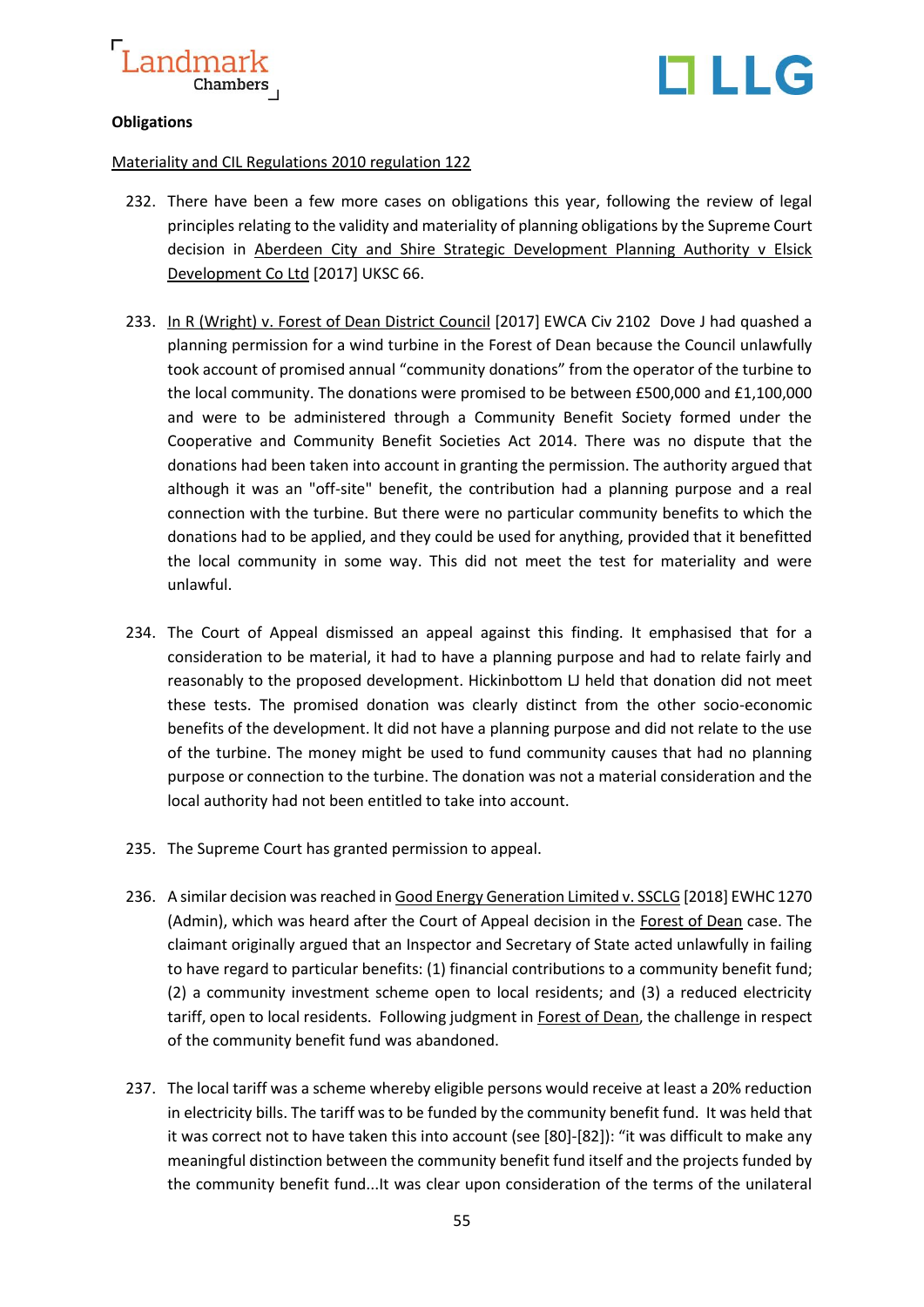



undertaking that the local tariff was entirely discretionary – there was no firm commitment that it would be made available, and even if it was introduced, it could be withdrawn at any stage. Even the eligibility criteria were not specified - it was not clear whether, and to what extent, members of the local community would benefit...As Lord Collins said in Sainsbury's Supermarkets Ltd , there must be a real rather than fanciful or remote connection between the benefit and the development if the benefit is to be treated as a consideration weighing in favour of the grant of planning permission. This nebulous proposal did not meet that requirement".

- 238. As for the community investment scheme (see [88]-[90], none of the details of the scheme were disclosed. Instead, it was said that the community investment scheme, when eventually published by the developer, would set out details including "the type and terms of investment opportunity to be made available to local individual community or institutional investors"; and (ii) "the mechanism by which the scheme will be administered, including how and when it will be made available, including any preferential terms for investors within the locality". The lack of any specific details, combined with uncertainty about the scheme's commencement and long-term future, meant that "the connection between the benefit and the development was remote and uncertain, rather than real" (at [89]).
- 239. The relationship between the tests in regulation 122 of the CIL Regulations 2010 and those for the materiality of a planning obligation has continued to exercise the Courts in other ways. Regulation 122(2) provides that "a planning obligation may only constitute a reason for granting planning permission for the development if the obligation is (a) necessary to make the development acceptable in planning terms; (b) directly related to the development; and (c) fairly and reasonably related in scale and kind to the development".
- 240. In Savage v Mansfield District Council [2015] EWCA Civ 4 the Court of Appeal had summarised the position as follows (at [68]): "regulation 122 will only be engaged if that particular planning obligation was a reason for granting planning permission. If proposed development is acceptable in planning terms the securing of additional benefits by means of a planning obligation is not unlawful: Derwent Holdings Ltd v Trafford BC [2011] EWCA Civ 832 at [15]". This finding therefore indicated that it was permissible to take into account a planning obligation which secured planning benefits even if it was not necessary, in circumstances where the proposal was otherwise acceptable.
- 241. In Wright, however, Hickinbottom LJ said (at [28(iii)]), albeit without reference to Derwent or Savage: "For a benefit to be material, it does not have to be necessary to make the development acceptable in planning terms; although, by section 106 of the Town and Country Planning Act 1990 and regulation 122 of the Community Infrastructure Levy Regulations 2010 (SI 2010 No 948), a planning obligation may only be taken into account in the determination of any planning application if it is so necessary".
- 242. There appears to be tension between these positions and the difficulty in the relationship was illustrated in Amstel Group Corporation v SSCLG and North Norfolk DC [2018] EWHC 633 (Admin). There a developer proposed a mixed use scheme including a new primary school. a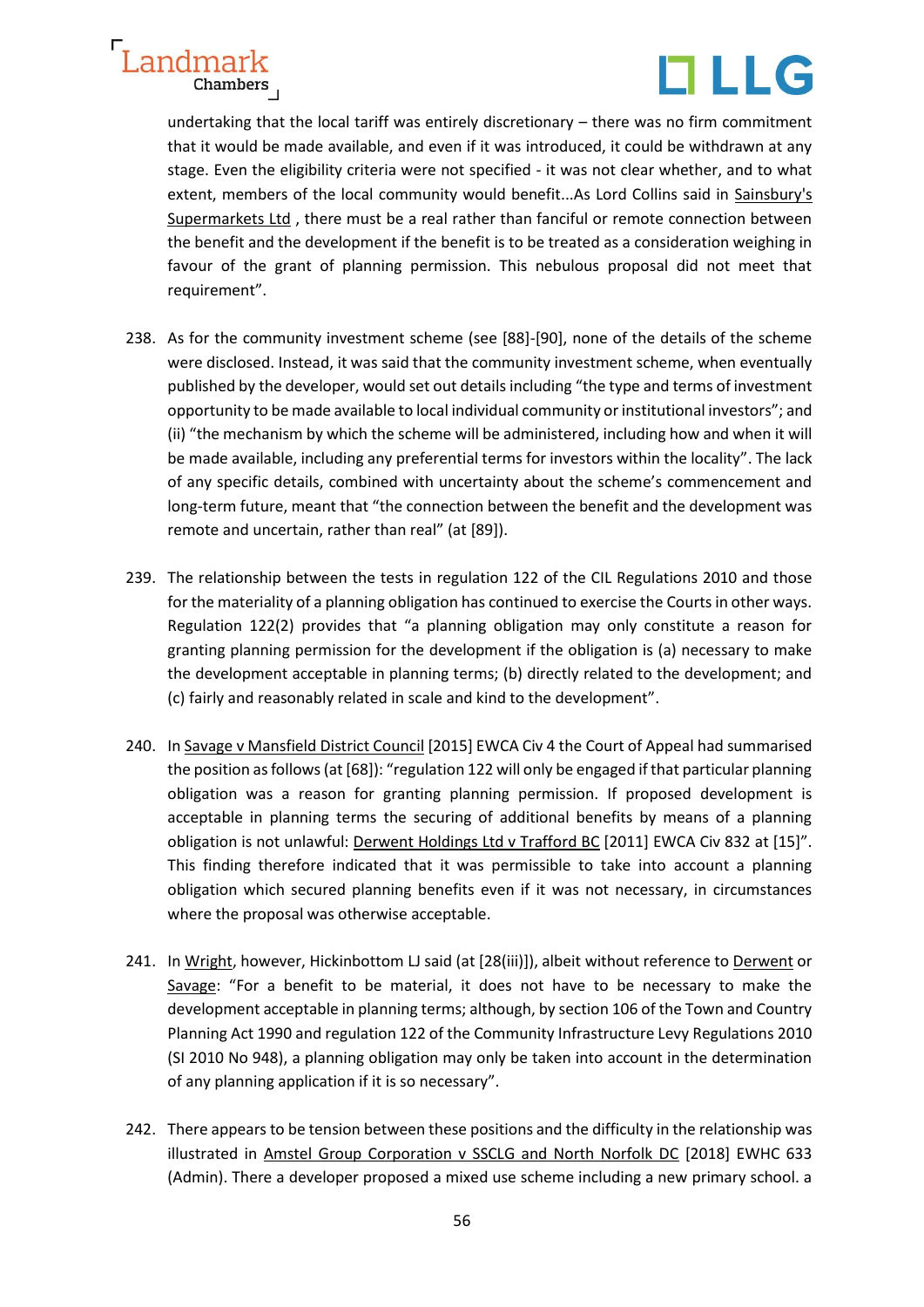



section 106 obligation included a commitment to providing land for the school and to pay a contribution to the Council for release to the relevant Diocese towards the cost of constructing the school; but if the school were not built within 3 years, the contribution would be used to increase the capacity of the local schools. The Inspector found that the new school would accommodate not just the children from the new development but also those currently attending the existing village primary school, which it would replace. But since the capacity of local schools could be increased through the contribution to accommodate the requirement for additional school places, the construction of the new school was not necessary to make the development acceptable in planning terms.

- 243. Lang J held that this was a matter for the planning judgment of the Inspector, such that he was prevented by regulation 122(2) of the CIL Regulations 2010 from treating it as "a reason for granting planning permission for the development" (see [64]). However it was common ground between the parties that the Inspector also had to give separate consideration to the benefits of the new school, as it was part of the proposed development, which he had failed to do and the decision was quashed on this basis. It is not entirely clear how the benefits of the proposed school, if it was part of the proposed development, fell for consideration, whereas an obligation to secure the delivery of the school, as part of the development, were not.
- 244. In H J Banks & Company v. SSHCLG and others [2018] EWHC 3141 (Admin) Ouseley J (at [60]) said this in respect of the relationship between regulation 122 and the concept of "materiality": "There is an obvious difficulty in drawing a distinction between what is material, and what, in any given decision, constitutes a reason for the grant of permission: does it mean that it could be taken into account in favour of the grant of permission just so long as it did not constitute of itself a reason for the grant of permission? My initial reaction was that the language of regulation 122 should be interpreted as if it forbad a non-compliant CIL from being a material consideration. But I now consider that cannot be right in the light of the very specific language and tests in regulation 122, and the different tests for materiality and the lawfulness of conditions. Problematic though it may be, drawing a distinction between 'reasons for the grant of permission' and 'a material consideration' would fit with the tests in the CIL Regulations being more stringent than those necessary for a lawful condition or a material consideration. It may not be easy to operate in practice, but then neither would the straight substitution of 'material consideration'". On the facts of that case, the differing treatments given in the decision to obligations which did not comply with regulation 122 did not show that an error of law had been made. It appears therefore that an obligation may not be necessary under the CIL Regulations, but the more fundamental question may be whether they are material considerations.

#### Modification, discharge and enforcement

245. It is also worth noting R (Mansfield DC) v. SSHCLG [2018] EWHC 1794 (Admin), which considered the correct approach to considering an application under Section 106A to modify or discharge a planning obligation. Section 106(6) provides that the appropriate authority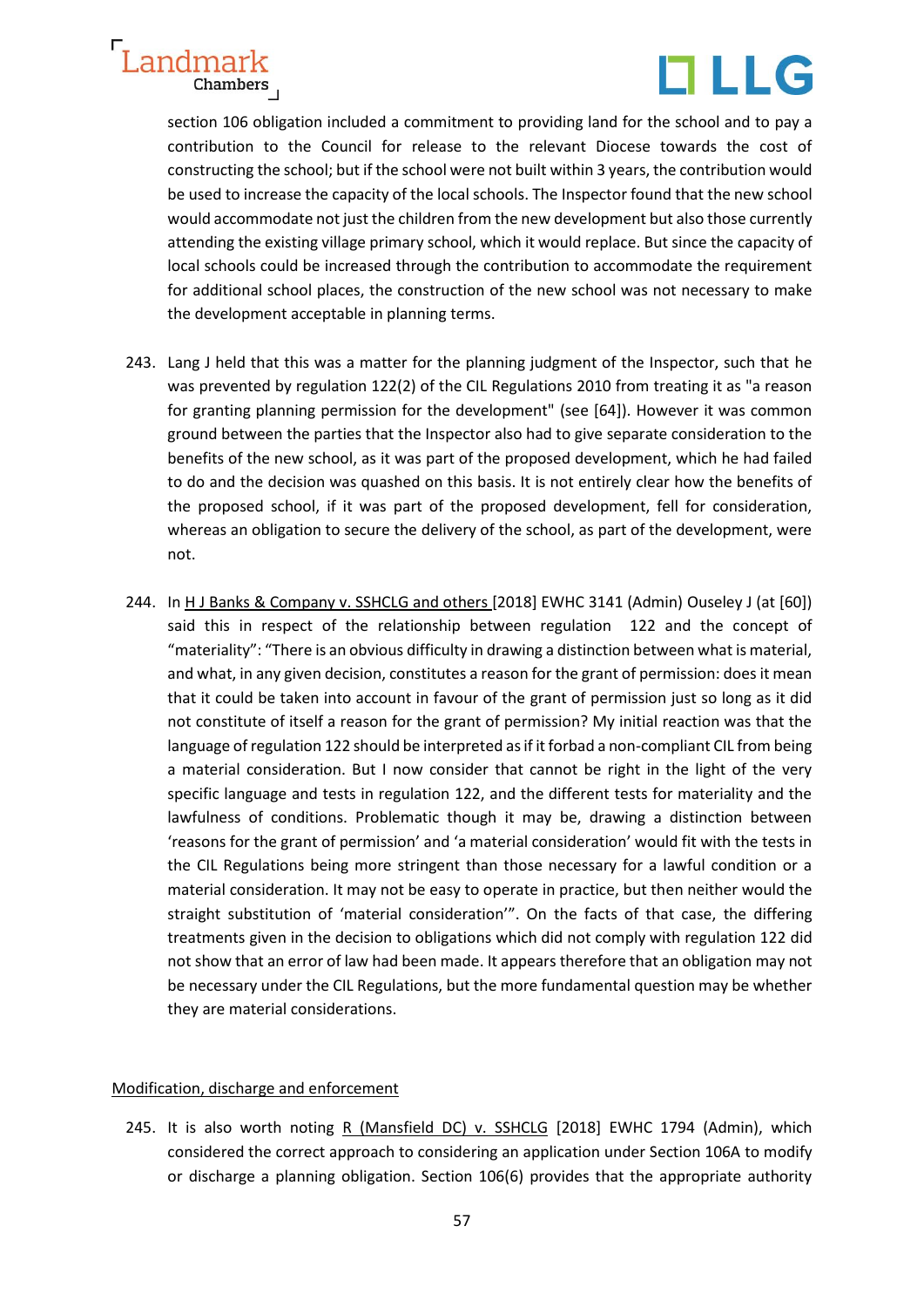



"may determine (a) that the planning obligation shall continue to have effect without modification; (b) if the obligation no longer serves a useful purpose, that it shall be discharged; or (c) if the obligation continues to serve a useful purpose, but would serve that purpose equally well if it had effect subject to the modifications specified in the application, that it shall have effect subject to those modifications".

- 246. It was held that the term "useful purpose" was not restricted to a useful planning purpose. Four considerations led to that view (at [37]-[38]): "First, the statute itself contains no qualification to the expression of "useful purpose". Second, the practitioner's text, the Planning Encyclopaedia, suggested no such qualification. Third, reading-in the word "planning" invites debate about what constitutes a planning consideration in this context, and therefore leads to uncertainty. Fourth, and perhaps most importantly, I see no reason why, as a matter of principle, the precise character of the useful purpose served by the obligation should determine whether or not the authority has the power to discharge it. The critical question is whether the objection serves some useful function, the absence of which makes the maintenance of the obligation pointless. It follows, in my judgment, that the question for the Inspector here was whether the obligation served any useful purpose, not any useful planning purpose".
- 247. The case of The Council of the City of York v. Trinity One (Leeds) Limited [2018] EWCA Civ 1883 is a useful example of what may happen when section 106 obligations are drafted without anticipating future changes in circumstances. The case involved a section 106 agreement that provided for a commuted sum to be paid towards affordable housing. The exact amount to be paid was to be calculated in accordance with a formula. When the agreement was executed in 2003 that formula would have generated a commuted sum of £500-700,000. But by the time that it was triggered, the basis for calculating the formula had been abolished, so there was no way of arriving at an appropriate figure. The local planning authority sought £533,058 plus interest. The developer refused and the dispute went to the Court of Appeal.
- 248. The relevant clause in the agreement provided that the commuted sum "shall be calculated on the amount of Social Housing Grant necessary to secure affordable rented homes of an equivalent type and size on another site [in a similar residential area in the City of York] which grant for the avoidance of doubt shall be calculated at normal grant levels from regional TCI tables provided on an annual basis by the Housing Corporation or such equivalent grant calculation current at the time and supported by the Housing Corporation". Social Housing Grant was defined as "the grant that may be provided in respect of affordable housing in the Council's administrative area in accordance with Government and Housing Corporation Guidance."
- 249. The TCI tables were the Total Cost Indicator tables that were previously used by the former Housing Corporation to calculate old Social Housing Grant. The agreement only went as far as providing that if TCI tables ceased to be published, the calculation was to be done on the basis of "such equivalent grant calculation current at the time and supported by the Housing Corporation". But there was nothing more to indicate the implications of social housing grant disappearing altogether*.*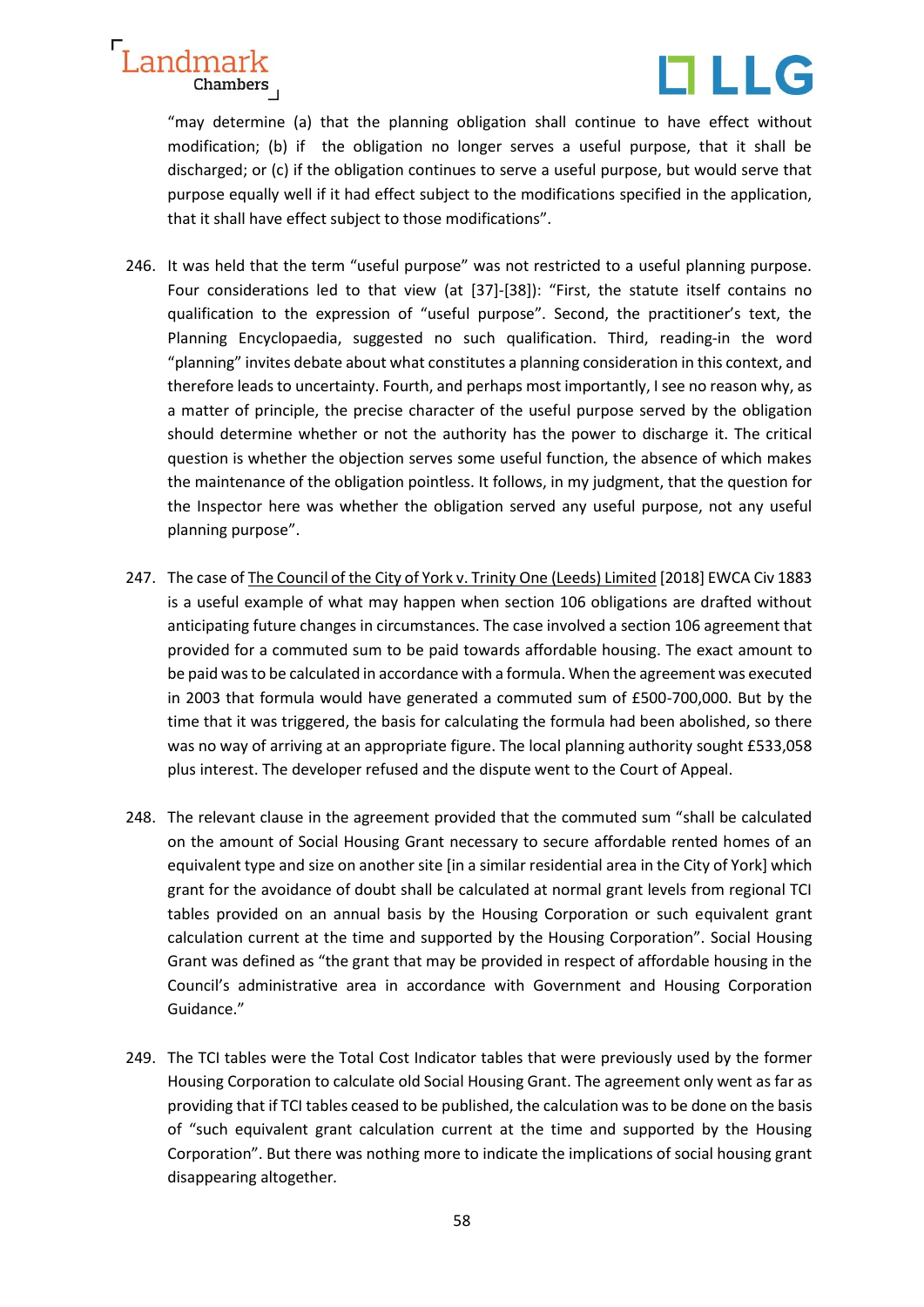



- 250. The Court of Appeal summarised the issue as turning on "the balance between giving effect to the intention of the parties and the language of the contract". It held that the clause was not unenforceable due to uncertainty about how the sum should be calculated. The relevant legal principles had been set out by Lord Neuberger in Arnold v. Britton [2015] UKSC 36 (Supreme Court, 10 June 2015): "When interpreting a written contract, the court is concerned to identify the intention of the parties by reference to 'what a reasonable person having all the background knowledge which would have been available to the parties would have understood them to be using the language in the contract to mean', to quote Lord Hoffmann in Chartbrook Ltd v Persimmon Homes Ltd [2009] UKHL 38, [2009] 1 AC 1101, para 14. And it does so by focussing on the meaning of the relevant words, in this case clause 3(2) of each of the 25 leases, in their documentary, factual and commercial context. That meaning has to be assessed in the light of (i) the natural and ordinary meaning of the clause, (ii) any other relevant provisions of the lease, (iii) the overall purpose of the clause and the lease, (iv) the facts and circumstances known or assumed by the parties at the time that the document was executed, and (v) commercial common sense, but (vi) disregarding subjective evidence of any party's intentions".
- 251. The Court of Appeal relied particularly on the first and sixth principles (see [32]): "First, the reliance placed in some cases on commercial common sense and surrounding circumstances (eg in Chartbrook, paras 16-26) should not be invoked to undervalue the importance of the language of the provision which is to be construed. The exercise of interpreting a provision involves identifying what the parties meant through the eyes of a reasonable reader, and, save perhaps in a very unusual case, that meaning is most obviously to be gleaned from the language of the provision.....Sixth in some cases, an event subsequently occurs which was plainly not intended or contemplated by the parties, judging from the language of their contract. In such a case, if it is clear what the parties would have intended, the court will give effect to that intention...".
- 252. It was then held that the parties had intended that a commuted sum was to be paid; and the uncertainty related not to the principle of payment but to its quantification. The purpose of the agreement would be defeated if the clause were unenforceable as Trinity One would receive the benefit of planning permission without providing affordable housing or a commuted sum: "In simple terms, that was not the bargain" ([35]). Quantification "should be that which is equivalent to the amount of money which would have been provided had the SHG remained in being"(at [38]). Although this departed from the literal words of the contract "this is the only sensible solution to the problem posed by the abolition of the SHG on which the clause is premised. The clause provides that the developer should pay enough money so that the Council can provide equivalent affordable housing: the best the court can do is work out a roughly equivalent figure for that sum" ([38]). The figure of £533,508 was a "reasonable attempt to reach a figure equivalent to the SHG which would have been payable before 2006" (at [39]).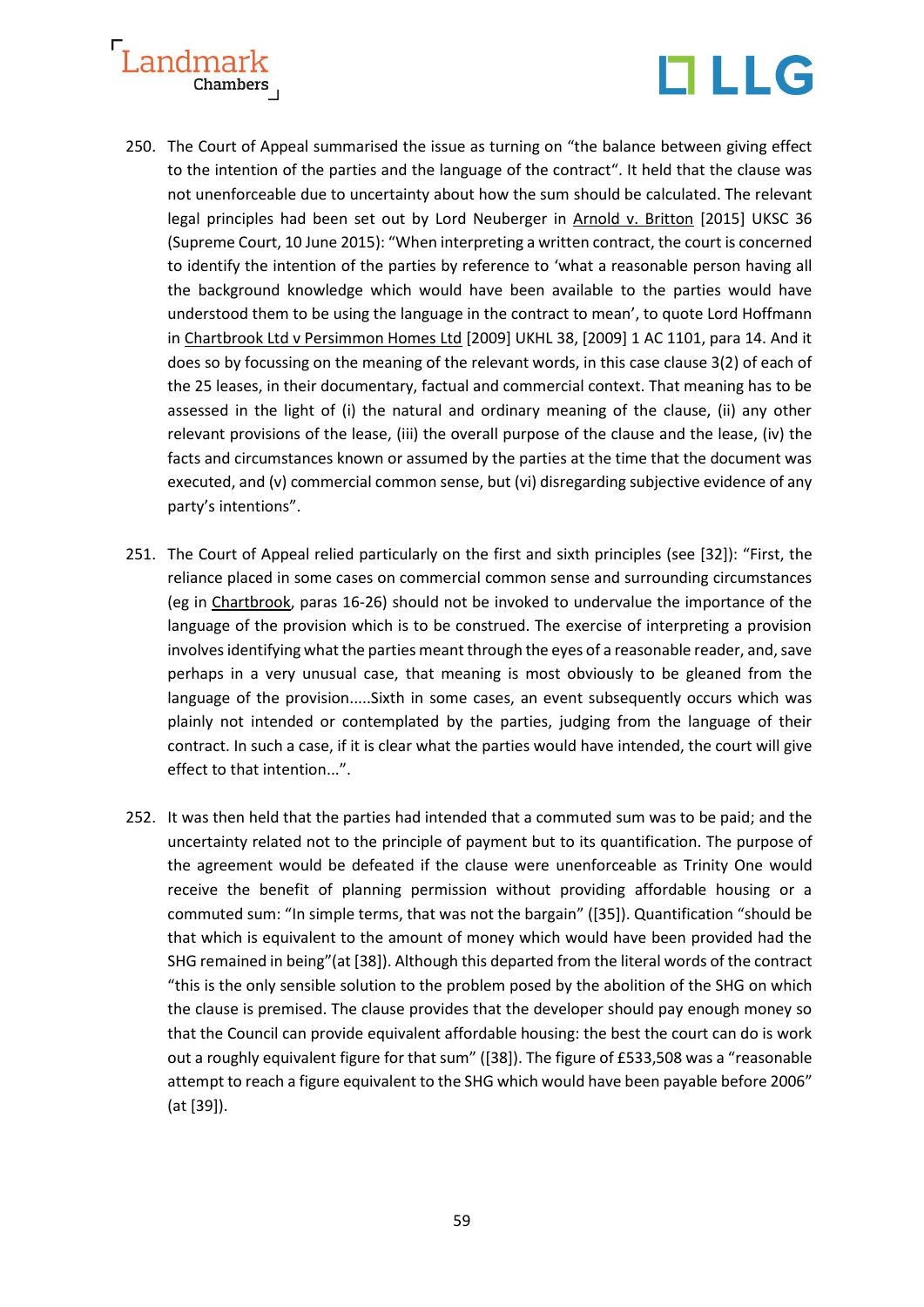

**CIL**

- 253. The case of London Borough of Hillingdon v. SSHCLG [2018] EWHC 845 (Admin) is another cautionary tale about the need to check over statutory notices (see later), this time demand notices under the CIL regime. There the Council sought judicial review of a decision of PINS by which it accepted an appeal made under regulation 117 of the CIL Regulations 2010. The appeal arose out of a decision by the Council to impose surcharges and interest in respect of breaches by McCarthy & Stone of the Regulations involving failures to submit an assumption of liability notice and a commencement of development notice. When McCarthy & Stone realised that they had failed to submit the notices, they asked for a demand notice to be issued under regulation 69 so that notice of the liability could be removed from the register of local land charges. Two demand notices were served (albeit the Council only relied on the latter). In both cases, the demand notice gave no breakdown of how the surcharge element of the notice figure had been calculated, and no information concerning rights of appeal.
- 254. It was held that no compliant demand notice had been given, so time for submitting an appeal did not run from the date it was alleged to have been sent (see [51]): "Regulation 69(2)(a) requires that a demand notice must be issued in the form published by the Secretary of State, or in a form substantially to the same effect. Regulation 69(2)(e) requires that the demand notice state the amount payable (including any surcharges imposed or interest applied to the amount) and the day on which payment of the amount is due. The requirement to use a prescribed form might have been thought a sufficient indication on its own of the necessary contents of a demand notice, but reg.69(2)(g) requires additionally and separately that the demand notice must include the other information specified in the form... When one sees that the additional information includes the statement that 'You may appeal against this surcharge of the Planning Inspectorate within 28 days of the date of this notice' it can readily be understood why the inclusion of that information should have been thought important".
- 255. It was than concluded as follows (at [52]-[55]): "There is no doubt in this case that the information concerning rights of appeal was omitted from both notices. There is greater doubt about the adequacy of the statement of the amount payable (including surcharges and interest) and whether the second demand notice departed from the Secretary of State's form in that respect also. If the hard copy of the demand notice can be relied on as having been received by McCarthy & Stone, that uncertainty would be resolved in Hillingdon's favour. I would be prepared to accept, despite the limits of the evidence relied on, that it is more likely than not that the invoice was included with the text of the demand notice, so that reg.69(2)(e) would be satisfied if the hard copy was received... Nevertheless, Ms Kabir Sheikh's reliance on the hard copy of the notice depends on her being able to establish, on the evidence, that the hard copy of the notice was properly despatched. As I have already indicated, the evidence concerning Hillingdon's relevant procedures is rather weak...[and] does not, in my judgment, go far enough to satisfy me, on balance, that service may be deemed to have been effected in the ordinary course of post... It is therefore necessary for the claimant to rely on the email version of the notice which was received on 29th September. The email version makes no specific reference to the surcharges, and no reference to the right of appeal...".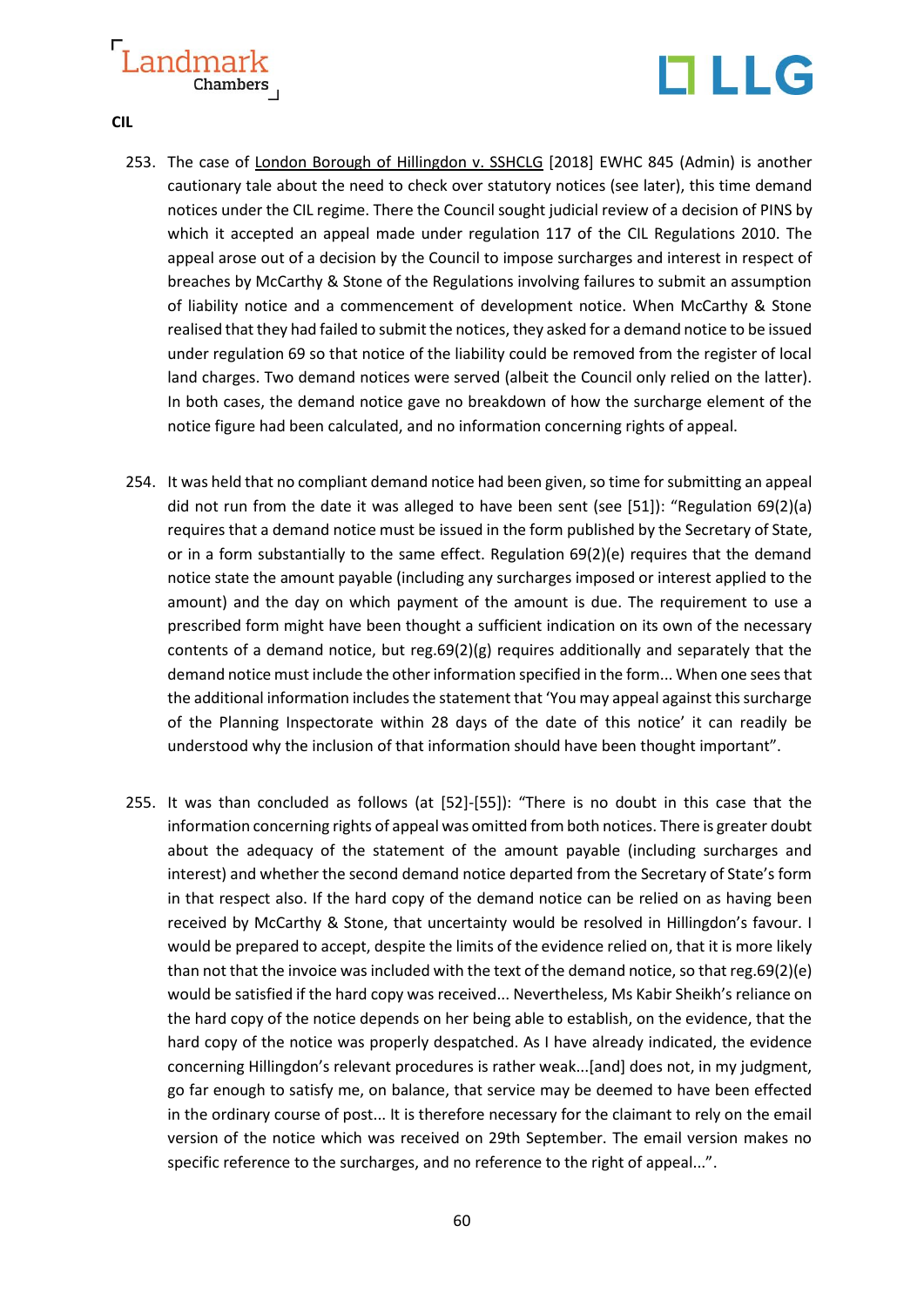

- 256. No compliant demand notice had been given in this case. The Court however declined to quash the decison of the Inspectorate to accept the appeal. The parties could decide that the procedural defect in the demand notice should be acknowledged and waived by all parties on the understanding that PINS would then determine the appeal, they might think the better course would be for the Council to serve a compliant notice and for the whole process to begin again.
- 257. For an explanation of the relationship between CIL and the determination of planning applications, the decision of the Court of Appeal in Oates v Wealden District Council [2018] EWCA Civ 1304 is helpful. There a planning permission for housing development was alleged to be unlawful because it was made on a false understanding of the CIL Regulations 2010.
- 258. The officer report had considered the effect of traffic generated by the scheme, in particular on junctions where improvement works had been provided for in the Council's list of infrastructure to be funded by CIL, as set out in its CIL charging schedule. After referring to the inclusion of these works in that list, the report advised that "It is acknowledged that this does not necessarily ensure that the required junction improvements will be delivered within the timescale required before any development is occupied, which was a concern originally raised by ESCC Highways in their first consultation response when they objected to the application on this basis. The timing of the delivery of the improvements however is not within the developer's control. A requirement that the highway improvements are delivered prior to development is inconsistent with the highways improvements being on the CIL list. In paying the CIL contributions the developer is doing everything that can be asked of them in terms of mitigation for those items on the CIL list...".
- 259. The Court saw some force in the criticisms of the latter part of that advice (at [42]): "Regulations 122(2) and 123(2) prescribed circumstances in which planning obligations made under section 106 of the 1990 Act may or may not "constitute a reason for granting planning permission …". They do not however compel a local planning authority to grant planning permission for a proposed development if, for whatever reason, that development is unacceptable in planning terms, or if it cannot be made acceptable either by a planning obligation, or by the imposition of conditions. Similarly they do not preclude planning permission being refused if, for example, the local planning authority considered that the local road network would not be able to cope satisfactorily with the traffic generated by the proposed development. Nor do they preclude planning permission being granted subject to a lawful condition specifically preventing the occupation of the development until necessary infrastructure, such as the improvement of a particular road junction, has been provided..."
- 260. But when the report was read as a whole, it was clear that the officer did not regard the effects on the highway as unacceptable in any event, as a matter of planning judgment (see [47]): "The officer's approach, it seems to me, was pragmatic and realistic. Her starting point, the basic assumption in her assessment, was that developers could not be required to provide highway improvements that were going to be funded by CIL – however desirable that might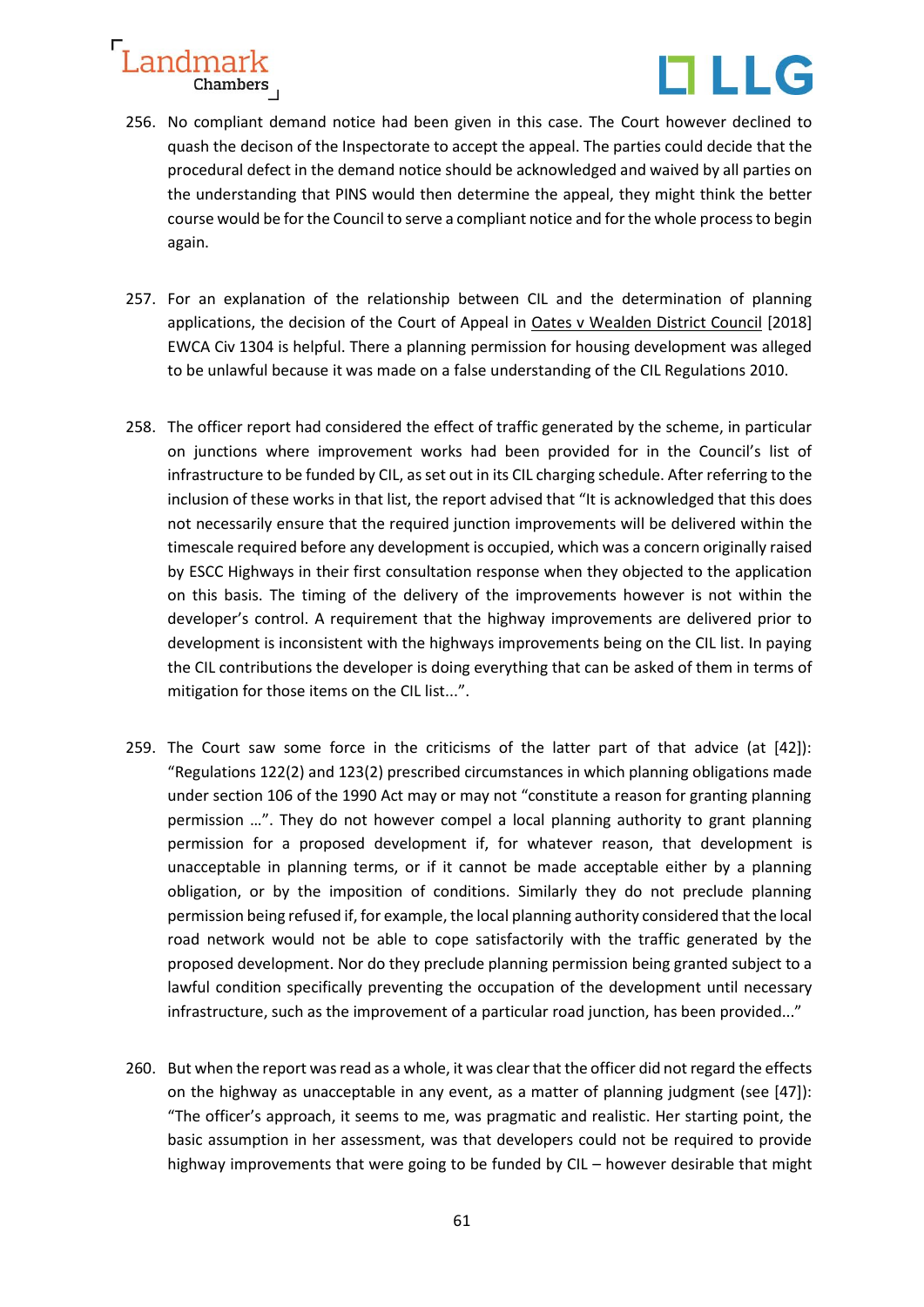

be. It was on this basis that she assessed the acceptability of the likely impact of traffic from this proposed development. She said nothing about the possibility of a lawful Grampian condition being imposed to ensure that the development would not be adding to the traffic on the local and wider road network until specified junction improvements had been undertaken – most obviously, perhaps, by specifically preventing the new dwellings from being occupied until those junction improvements were in place. Logically, however, no such advice was called for if... there was no need for such a condition to be imposed – because unacceptable effects on the highway were going to be avoided in any event. If, on the other hand, she had thought that the effects would be unacceptable, and that a lawful Grampian condition could not be imposed to avoid them, her advice would have been quite different".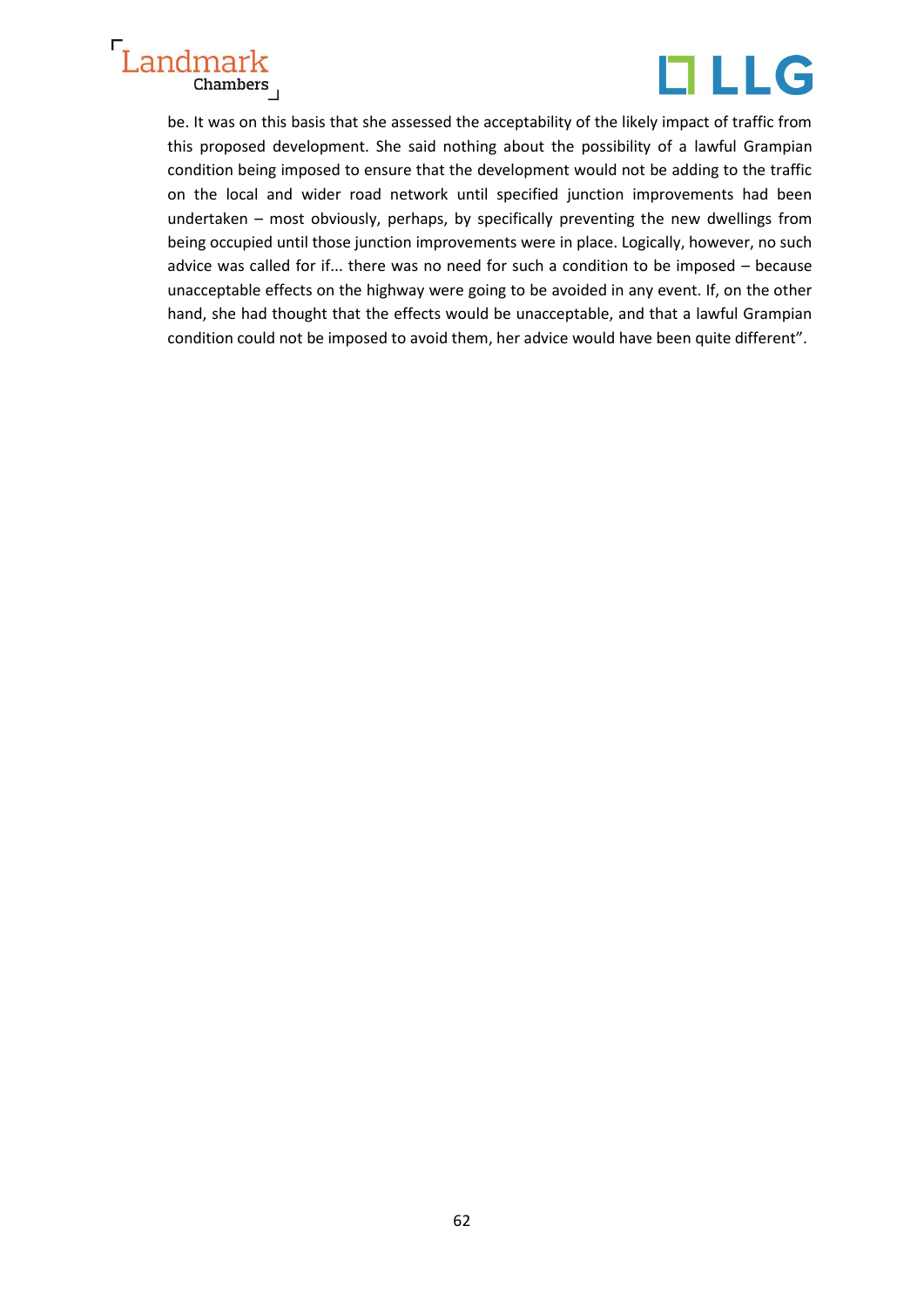

#### **Reasons**

- 261. The jurisprudence on reasons continues to develop, with the Supreme Court considering the relevant legal principles in Dover District Council v Campaign for Rural England and China Gateway lnternational [2017] UKSC 79.
- 262. The case concerned a proposal for major development in an AONB, which was approved by members, contrary to officer advice, without them giving any reasons for doing so. There is now no general requirement to give reasons for the grant of permission, save in cases involving EIA development; and this was involved EIA development. The Council accepted that it should have given reasons pursuant to the ElA Regulations, but it argued that the breach could be remedied by a declaration.
- 263. ln his judgment, Lord Carnwath conducted a wide-ranging review of the authorities on the requirement or sufficiency of reasons when planning decisions are made. First of all, he noted that where the Secretary of State or a planning inspector made a decision following an inquiry or hearing, the decision-maker had to notify their decision and their reasons for it in writing. There was no corresponding requirement applying to decisions on written representations appeals, but referring to Martin v SSCLG [2015] 3435 (Admin) ([51]), "it is the practice for a fully reasoned decision to be given. lt has been accepted (on behalf of the Secretary of State, and by the Administrative Court) that there is an enforceable duty, said to arise '... either from the principles of procedural fairness ... or from the legitimate expectation generated by the Secretary of State's long-established practice..." ([26]).
- 264. Lord Carnwath also explained that whilst there was no duty to give reasons, local authority officers making any decision involving the grant of a permission or licence had been required since 2014 to produce a written record of the decision and reasons for it (see Article 7 of the Openness of Local Government Bodies Regulations 2004). And under Regulation 24(1)(c) of the 2011 EIA Regulations, where a local authority determined an EIA application, it had to inform the public of the decision and make available a statement containing the main reasons on which the decision was based (see now regulation 30(1)(d)(ii) of the EIA Regulations 2017).
- 265. Given the existence of a specific duty under the EIA regulations in that case, it was strictly unnecessary to decide what common law duty there might be on a local planning authority to give reasons for grant of a planning permission. Lord Carnwath considered the authorities however and found ([51]) that "Public authorities are under no general common law duty to give reasons for their decisions; but it is well-established that fairness may in some circumstances require it, even in a statutory context in which no express duty is imposed". In the planning context, it was noted that the Court of Appeal had already held that a local planning authority generally is under no common law duty to give reasons for the grant of planning permission (R v Aylesbury Vale District Council, Ex p Chaplin (1998) 76 P & CR 207, 211-212 per Pill LJ); and although this general principle had been reaffirmed recently in Oakley v South Cambridgeshire District Council [2017] 2 P & CR 4, the court there held that a duty did arise in the particular circumstances of that case: where the development would have a "significant and lasting impact on the local community", and involved a substantial departure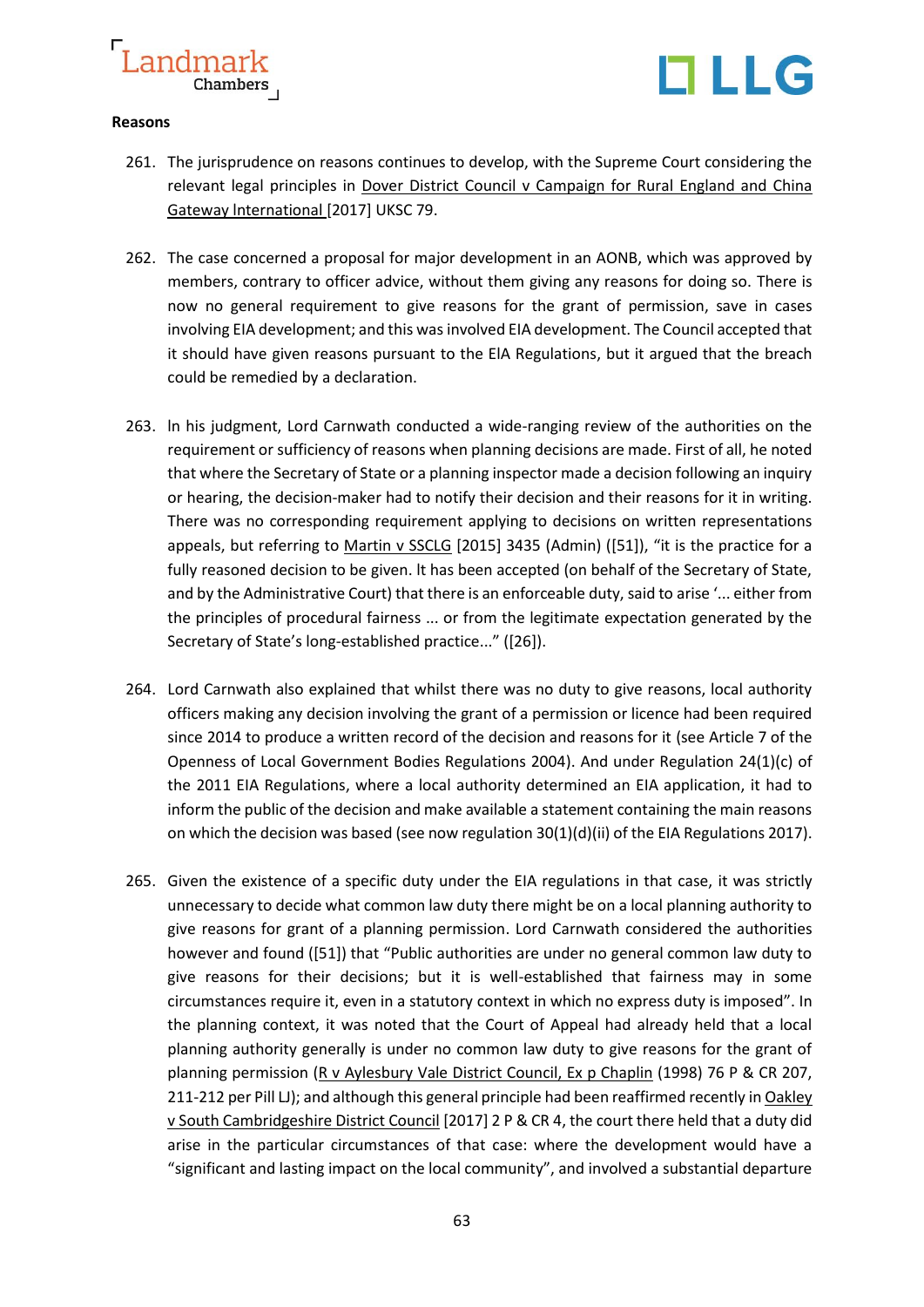

from Green Belt and development plan policies, and where the committee had disagreed with its officers' recommendations. Lord Carnwath considered that Oakley had been rightly decided (see [57]).

- 266. He acknowledged that this endorsement of the Court of Appeal's approach might be open to the criticism that it left some uncertainty about what particular factors are sufficient to trigger the common law duty. However, "the present system of rules has developed piecemeal and without any apparent pretence of overall coherence. It is appropriate for the common law to fill the gaps, but to limit that intervention to circumstances where the legal policy reasons are particularly strong" ([58]).
- 267. Further, "it should not be difficult for councils and their officers to identify cases which call for a formulated statement of reasons, beyond the statutory requirements. Typically they will be cases where, as in Oakley and the present case, permission has been granted in the face of substantial public opposition and against the advice of officers, for projects which involve major departures from the development plan, or from other policies of recognised importance (such as the "specific policies" identified in the NPPF - para 22 above). Such decisions call for public explanation, not just because of their immediate impact; but also because, as Lord Bridge pointed out (para 45 above), they are likely to have lasting relevance for the application of policy in future cases" ([59]).
- 268. As for the standard of reasoning, it was confirmed that the formulation of Lord Brown (at [36]) in South Buckinghamshire DC v Porter [2OO4] UKHL 33 applied to decisions by local authorities as they did to decisions of the Secretary of State or inspectors on appeal. The reference in Regulation  $24(1)(c)$  to the "main" reasons did not materially limit the ordinary duty in such cases. Lord Carnwath referred to R (on the application of Hawksworth Securities Plc) v Peterborough City Council [2016] EWHC 1870 (Admin), where it had been concluded that, in comparison with an inquiry, a local planning authority was not adjudicating upon a dispute was not therefore required to give reasons for rejecting objections. He thought that the difference between these processes was not significant; and where there was a legal requirement to give reasons, an adequate explanation was needed of the ultimate decision ([41]). In the case of local authority decisions, if the recommendation of officers is accepted by the members, no further reasons may be needed. Even if it is not accepted, it may normally be enough for the committee's statement of reasons to be limited to the points of difference. However "the essence of the duty remains the same, as does the issue for the court: that is, in the words of Sir Thomas Bingham MR, whether the information so provided by the authority leaves room for 'genuine doubt … as to what (it) has decided and why'" ([42]).
- 269. On the facts of that case, the members of the Council had provided no reasons why they were departing from officer advice on fundamental issues, including how landscaping measures could reduce or offset the harm to the AONB and the potential for granting permission without any legal mechanism to secure economic benefits as part of a "single comprehensive scheme."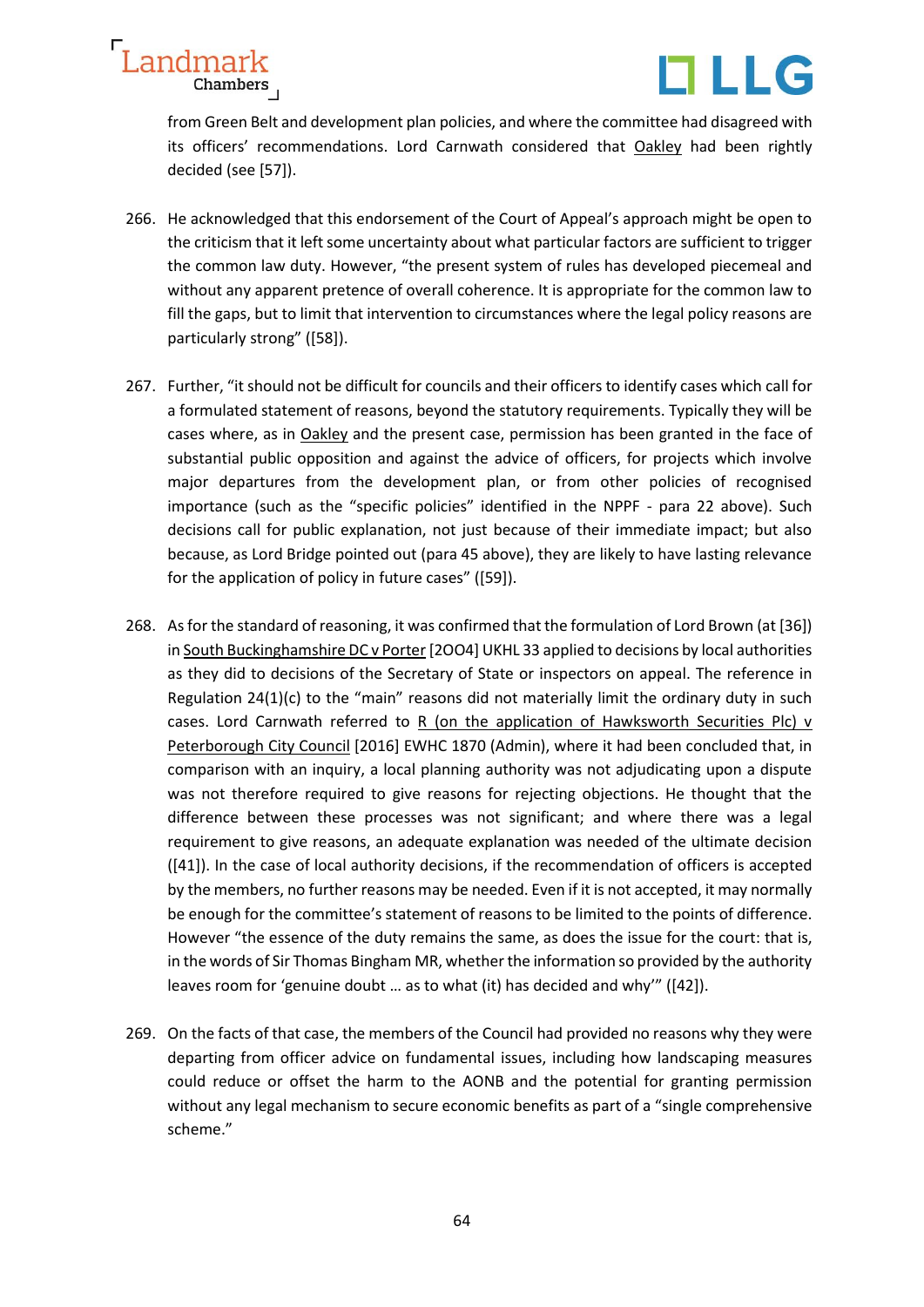

- 270. In the Historic England case considered above, Dove J emphasised ([50]-[53]) that a planning committee reaches a collective decision undertaken by means of a resolution. Individual members may have their own particular reasons for choosing to vote for or against a resolution (which may or may not be articulated) but it is the terms of the resolution which they are voting on which comprises the collective decision and is therefore the focus of the court's enquiry. Further, little useful purpose would be served by a forensic enquiry into the particular reasons why individual members may have voted in a particular way. In that case the Court was satisfied that in respect of Regulation  $24(1)(c)(ii)$  of the EIA Regulations, reasons for the decision, together with details of public participation in the decision-making process, were provided in the form of the officer's report supporting the recommendation that planning permission should be granted, as followed by members.
- 271. The issue of reasons arose in a different context in R (on the application of Save Britain's Heritage) v. Secretary of State for Communities and Local Government [2018] EWCA Civ 2137, which related to the decision of the Secretary of State's not to call in the application for the proposed Paddington Cube development. The issue was determined by reference to the doctrine of legitimate expectations. A discrete ground of appeal, that Lang J had wrongly failed to find that there was a general duty to give reasons, was rejected.
- 272. At first instance, Lang J had accepted that a legitimate expectation had developed as a result of ministerial statements in 2001 and 2010 which advised that the Secretary of State would give reasons when deciding not to exercise his power to call in planning decisions. She held, however, that *"*in 29 February 2014, in the course of preparation for the High Court case of [Westminster City Council v Secretary of State for Communities and Local Government](https://www.bailii.org/ew/cases/EWHC/Admin/2014/708.html) [2014] EWHC 708 (Admin), a departmental decision was made to cease the practice of giving reasons*",* so that the earlier statements and practice *"*could no longer found an expectation that reasons would be given. If any such expectation was held, it had ceased to be a legitimate one, because of the change in practice".
- 273. The Court of Appeal rejected this analysis, in terms that were highly critical of the government position: *"...*it is a recipe for administrative chaos if a legitimate expectation can be generated by an unequivocal ministerial promise, only for it then to be lost as a result of an unadvertised change of practice*....*It appears that, in the Westminster case, the Minister had given reasons for not calling in the decision which were plainly wrong on their face. As a result of this error, somebody (and it is quite unclear who) within the Department for Communities and Local Government decided that it would be more prudent for reasons not to be given under s.77. In consequence, changes were made to the template letter sent out (to the relevant LPAs, or to the objectors who had requested call in) when a decision was made not to call in an application under s.77. Mr Harwood QC was therefore right to say that this was not an open or transparent way to withdraw a public ministerial promise made in Parliament*".*
- 274. Coulson LJ continued*: "*From the SoS' point of view, therefore, so far, so bad: but it gets worse. Ms Lieven QC was counsel for the SoS in the Westminster case. When Lang J asked her how it was that the change in practice had occurred, it was apparent from her answers (given on instructions) that, at the time of the Westminster case in 2014, nobody in the Department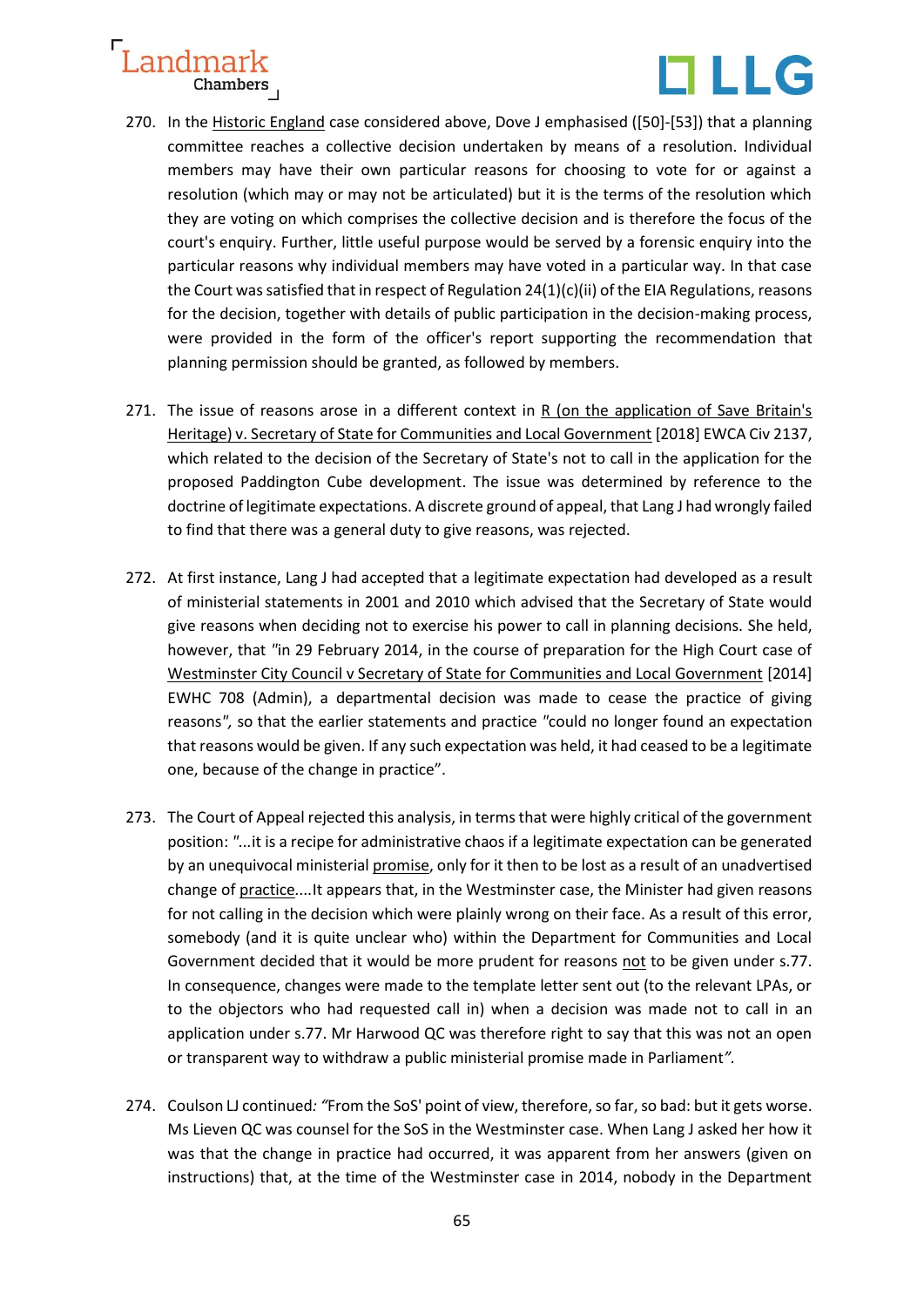



recalled or had in mind the unequivocal promise made in 2001 (and repeated in 2010). Thus, Mr Harwood QC was right to submit that the change in practice relied on by the SoS was brought about in ignorance of the 2001 policy promise. So, even on the SoS' case, the promise to give reasons was never consciously withdrawn, whether for good reason or not; it had instead been forgotten altogether. In consequence, neither of the typical answers to a legitimate expectation claim identified in paragraph 39 above (a conflict with other statutory duties or a reasonable decision not, after all, to honour the promise) can arise on the facts of this case. It is difficult to see how a person can be said to have changed a policy of which they were unaware at the relevant time*."*

- 275. It was held therefore that "the legitimate expectation rightly identified by Lang J did not come to an end as a result of the confusion and muddle generated by the Westminster case and/or the apparent decision to make, at best, minor changes to the template letter. An unequivocal promise was made, and that unequivocal promise should have been publicly withdrawn when (or if) a conscious decision was taken no longer to give reasons for not calling in applications under s.77. For these reasons, I consider that SAVE's legitimate expectation case has been made out*".*
- 276. The case of Newey considered below under the heading of "Reserved Matters" addressed reasons at the reserved matters stage.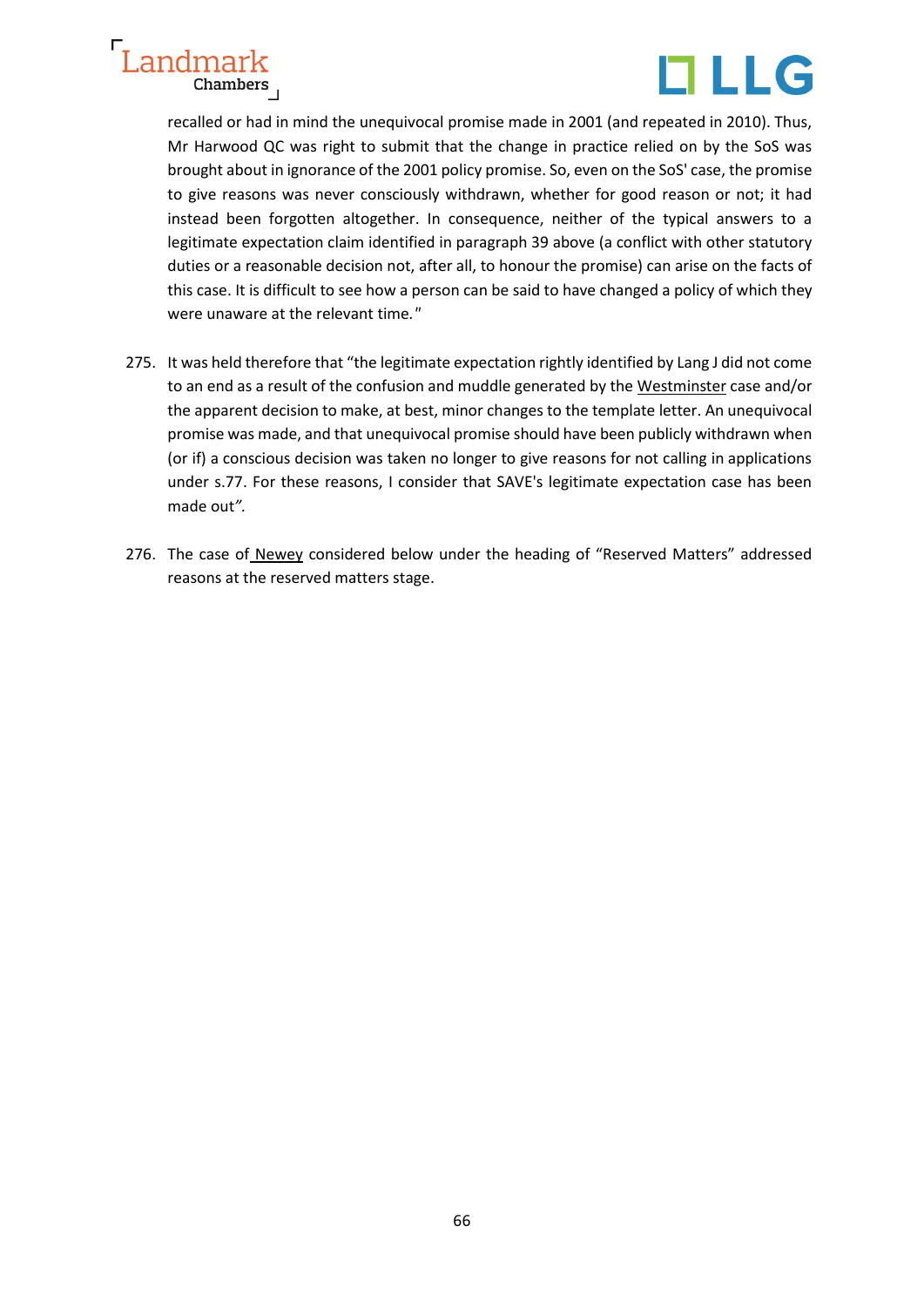

#### **Officer reports**

- 277. The principles which apply to challenges based on the advice given in officers' reports are now well-established and were summarised in Mansell v Tonbridge and Malling BC [2017] EWCA Civ 1314 (at [42]):
	- "(i) The essential principles are as stated by the Court of Appeal in R. v Selby DC Ex p. Oxton Farms[1997] E.G.C.S. 60 (see, in particular, the judgment of Judge LJ, as he then was). They have since been confirmed several times by this court, notably by Sullivan LJ in R. (on the application of Siraj) v Kirklees MBC [2010] EWCA Civ 1286 at [19], and applied in many cases at first instance (see, for example, the judgment of Hickinbottom J, as he then was, in R. (on the application of Zurich Assurance Ltd, t/a Threadneedle Property Investments) v North Lincolnshire Council [2012] EWHC 3708 (Admin) at [15]).
	- (ii) The principles are not complicated. Planning officers' reports to committee are not to be read with undue rigour, but with reasonable benevolence, and bearing in mind that they are written for councillors with local knowledge (see the judgment of Baroness Hale of Richmond in R. (on the application of Morge) v Hampshire CC [2011] UKSC 2 at [36], and the judgment of Sullivan J, as he then was, in R. v Mendip DC Ex p. Fabre [2017] P.T.S.R. 1112; (2000) 80 P. & C.R. 500 at 509). Unless there is evidence to suggest otherwise, it may reasonably be assumed that, if the members followed the officer's recommendation, they did so on the basis of the advice that he or she gave (see the judgment of Lewison LJ in R. (on the application of Palmer) v Herefordshire Council [2016] EWCA Civ 1061 at [7]). The question for the court will always be whether, on a fair reading of the report as a whole, the officer has materially misled the members on a matter bearing upon their decision, and the error has gone uncorrected before the decision was made. Minor or inconsequential errors may be excused. It is only if the advice in the officer's report is such as to misdirect the members in a material way—so that, but for the flawed advice it was given, the committee's decision would or might have been different—that the court will be able to conclude that the decision itself was rendered unlawful by that advice.
	- (iii) Where the line is drawn between an officer's advice that is significantly or seriously misleading—misleading in a material way—and advice that is misleading but not significantly so will always depend on the context and circumstances in which the advice was given, and on the possible consequences of it. There will be cases in which a planning officer has inadvertently led a committee astray by making some significant error of fact (see, for example R. (on the application of Loader) v Rother DC [2016] EWCA Civ 795; [2017] J.P.L. 25), or has plainly misdirected the members as to the meaning of a relevant policy (see, for example, R. (on the application of Watermead Parish Council) v Aylesbury Vale DC [2017] EWCA Civ 152). There will be others where the officer has simply failed to deal with a matter on which the committee ought to receive explicit advice if the local planning authority is to be seen to have performed its decision-making duties in accordance with the law (see, for example, R. (on the application of Williams) v Powys CC [2017] EWCA Civ 427; [2017] JPL 1236). But unless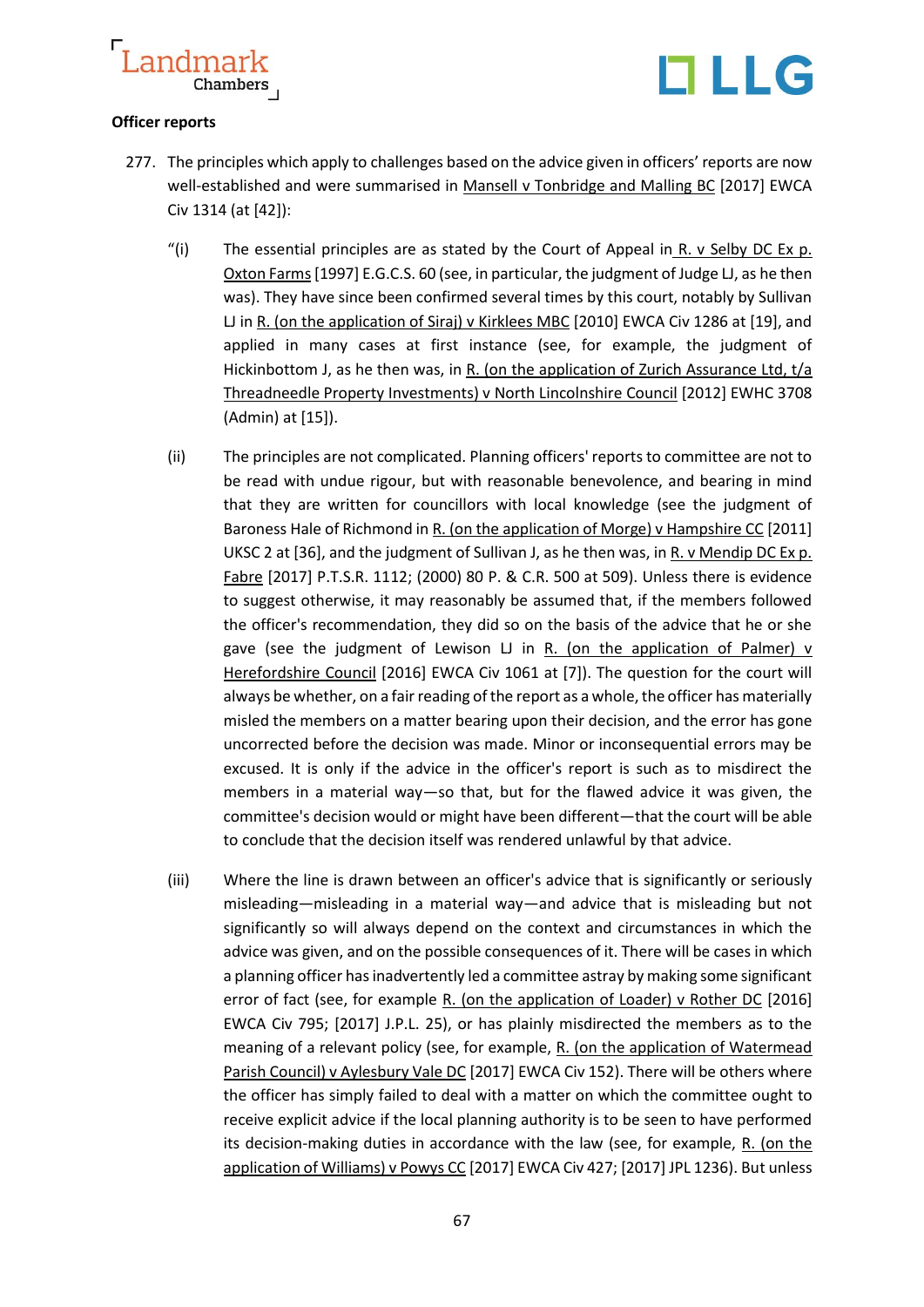



there is some distinct and material defect in the officer's advice, the court will not interfere."

- 278. The benevolence accorded to reports by the Courts means that challenges are often difficult to sustain, but for an example of a case where the Court considered in great detail the advice given on a sunlight and daylight report and compliance with BRE guidance on sunlight and daylight. Errors including a failure to accurately describe the findings of the report were enough to justify the quashing of the decision: R (Rainbird) v. Tower Hamlets LBC [2018] EWHC 657 (Admin).
- 279. And in R (Aldingbourne Parish Council) v. Arun District Council [2017] EWHC 3450 (Admin) permission was quashed where there had been no evidence to support the bald assertion in an officer's report that Grade 2 agricultural land had no reasonable prospect of being farmed in the future.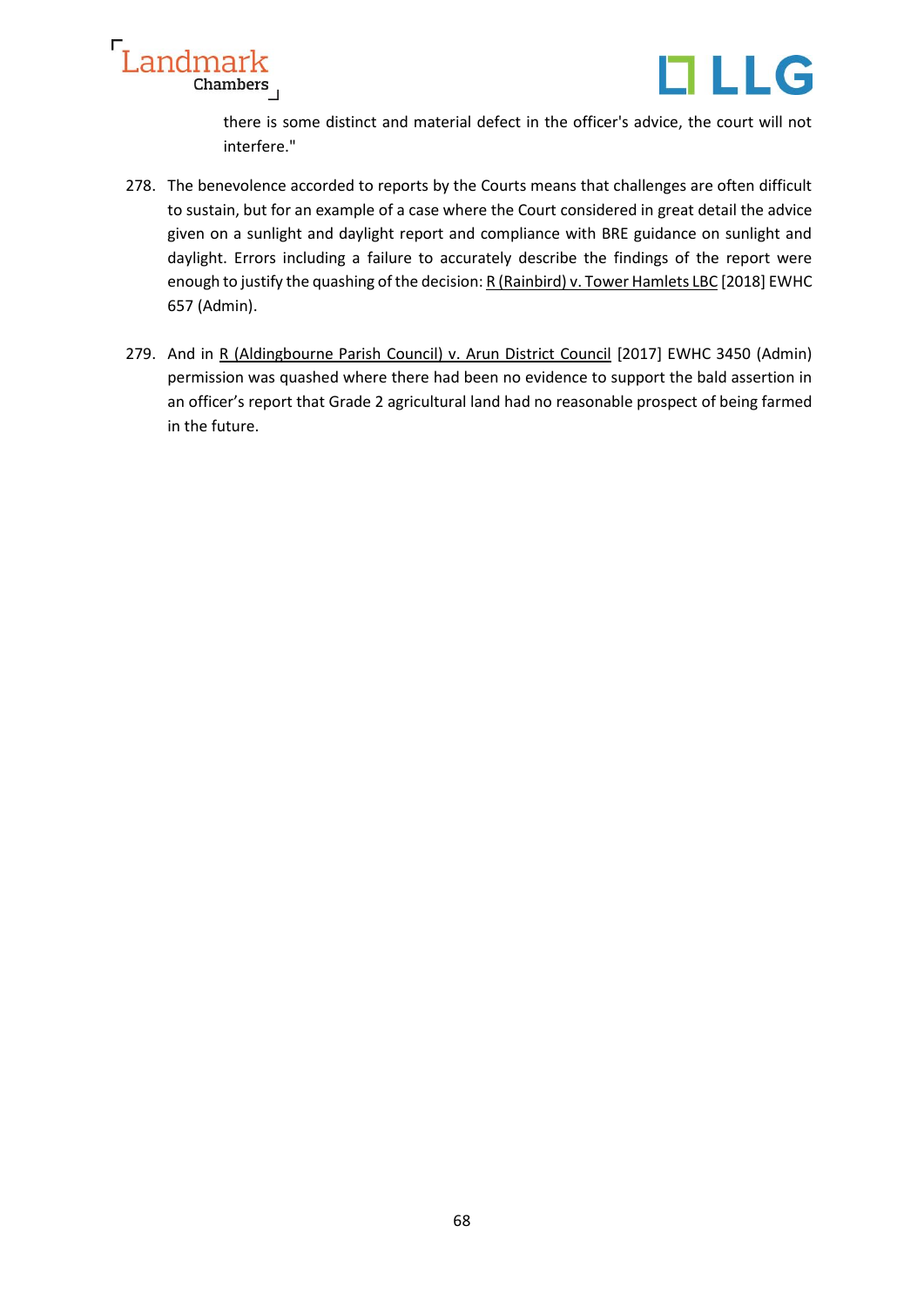

#### **Consistency in decision-making**

- 280. This issue has been gathering momentum in recent years and has been considered by the Court of Appeal in a trio of recent cases.
- 281. In DLA Delivery Ltd v Baroness Cumberlege of Newick and SSCLG [2018] EWCA Civ 1305, which considered a situation in which the Secretary of State came to opposite views about the same policy in the same district within a matter of weeks.
- 282. The Secretary of State allowed an appeal brought by DLA relating to 50 houses on the edge of Newick in Lewes district. He concluded that the settlement boundary policy CT1 for the village of Newick out-of-date because it had been drawn up at the time of the old Local Plan, which only covered development needs up to 2011. Nine weeks earlier, the Secretary of State had found the same policy up-to-date in respect of Ringmer village, again in Lewes district. The Ringmer appeal was not mentioned in the decision on the Newick appeal, even though both decision letters had been written by the same DCLG official. No-one involved in the later appeal brought the decision on the earlier appeal to the attention of the Secretary of State.
- 283. The Court quashed the grant of permission to DLA due to this inconsistency. Lindblom LJ reasoned as follows (at [34]):

"I would accept three general propositions, which I think accord with the basic principles referred to by Mann L.J. in North Wiltshire District Council and applied since in several decisions of this court, and which align with the judge's conclusions in this case (in particular, in paragraphs 100 to 105 of his judgment). First, because consistency in planning decisionmaking is important, there will be cases in which it would be unreasonable for the Secretary of State not to have regard to a previous appeal decision bearing on the issues in the appeal he is considering. This may sometimes be so even though none of the parties has relied on the previous decision or brought it to the Secretary of State's attention (paragraph 100). And it may be necessary in those circumstances, in the interests of fairness, to give the parties an opportunity to make further representations in the light of the previous decision.

Secondly, the court should not attempt to prescribe or limit the circumstances in which a previous decision can be a material consideration. It may be material, for example, because it relates to the same site, or to the same or a similar form of development on another site to which the same policy of the development plan relates, or to the interpretation or application of a particular policy common to both cases (see paragraph 92 of Holgate J.'s judgment in *St Albans City and District Council*).

Thirdly, the circumstances in which it can be unreasonable for the Secretary of State to fail to take into account a previous appeal decision that has not been brought to his notice by one of the parties will vary. But in tackling this question, it will be necessary for the court to consider whether the Secretary of State was actually aware, or ought to have been aware, of the previous decision and its significance for the appeal now being determined (paragraphs 100, 101 and 105 of the judgment). As the judge said, "[before] the close of the "adversarial" part of the proceedings, the Secretary of State and his inspectors can normally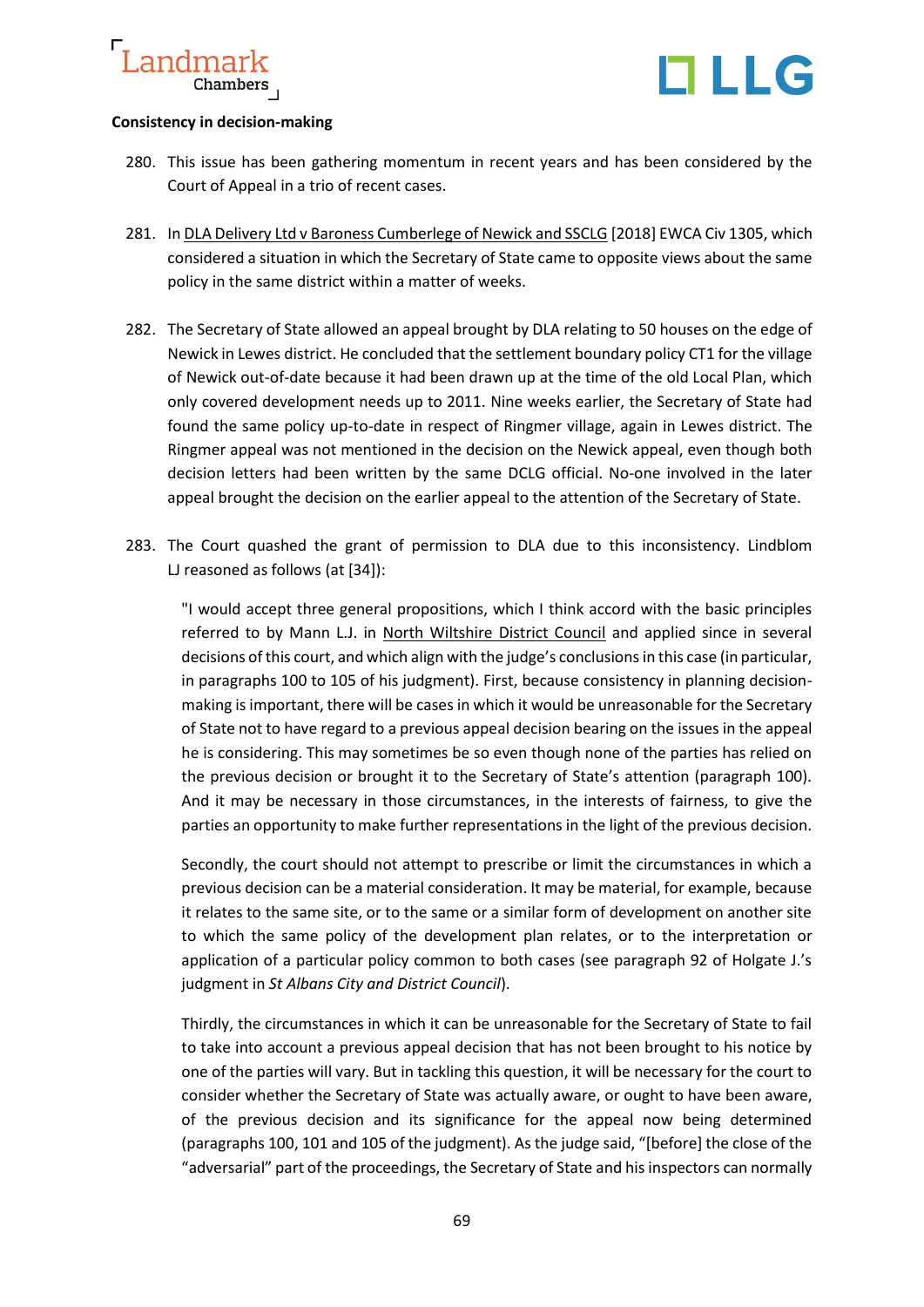

rely, not unreasonably, on participants to draw attention to any relevant decision[, but] that does not mean that they are never required to make further enquiries about any matter, including about other … decisions that may be significant" (paragraph 101)".

- 284. He concluded (at [58]): "I therefore agree with the judge that the Secretary of State erred in the Newick appeal in failing to take into account and distinguish his own decision in the Ringmer appeal. As the judge said, aptly in my view, "[it] can only undermine public confidence in the operation of the development control system for there to be two decisions of the Secretary of State himself, issued from the same unit of his department … within 10 weeks of each other, reaching a different conclusion on whether or not a development plan policy is up-to-date without any reference to, or sufficient explanation in the later one[,] for the difference" (paragraph 122 of the judgment)". The decision was quashed.
- 285. In Hallam Land v. SSCLG [2018] EWCA Civ 1808, there was a reasons challenge based on a failure of the Secretary of State to explain his conclusions on five-year housing land supply, having regard to two previous Inspector decisions on the same issue, in what were called the Bubb Lane and Botley Road appeals.
- 286. Lindblom LJ held (at [63]-[64]): "It is not clear whether the Secretary of State confronted the conclusions of the inspectors in the Bubb Lane and Botley Road appeals, and in particular the latter. Had he done so, he would have appreciated that the conclusions they had reached on the scale of the shortfall in housing land supply could not reasonably be reconciled with his description of that shortfall, in paragraph 17 of his decision letter, as 'limited'. The language used by those two inspectors was distinctly different from that expression, and incompatible with it unless some cogent explanation were given. No such explanation was given. In both decision letters the shortfall was characterized as 'significant', which plainly it was....They are, on any view, quite different concepts. Quite apart from the language they used to describe it, the inspectors' findings and conclusions as to the extent of the shortfall – only 'something in the order of four year supply' in the Bubb Lane appeal and only '4.25 years' supply' in the Botley Road appeal – were also substantially different from the extent of the shortfall apparently accepted or assumed by the Secretary of State in his decision in this case, which was as high as 4.86 years' supply...".
- 287. Lindblom LJ concluded (at [65]) that "One is left with genuine not merely forensic confusion on this important point, and the uncomfortable impression that the Secretary of State did not come to grips with the inspector's conclusions on housing land supply in those two very recent appeal decisions." The decision was quashed.
- 288. The Court noted however, in respect of unpublished Inspector's reports, that it would be a "radical and unjustified extension to the principle of consistency to embrace within it unpublished inspectors' reports, whose conclusions and recommendations the Secretary of State may in due course choose to accept or reject". This would be a "distortion" of the principle of consistency, as it would be consistency "between a decision and a non-decision" (at [75]).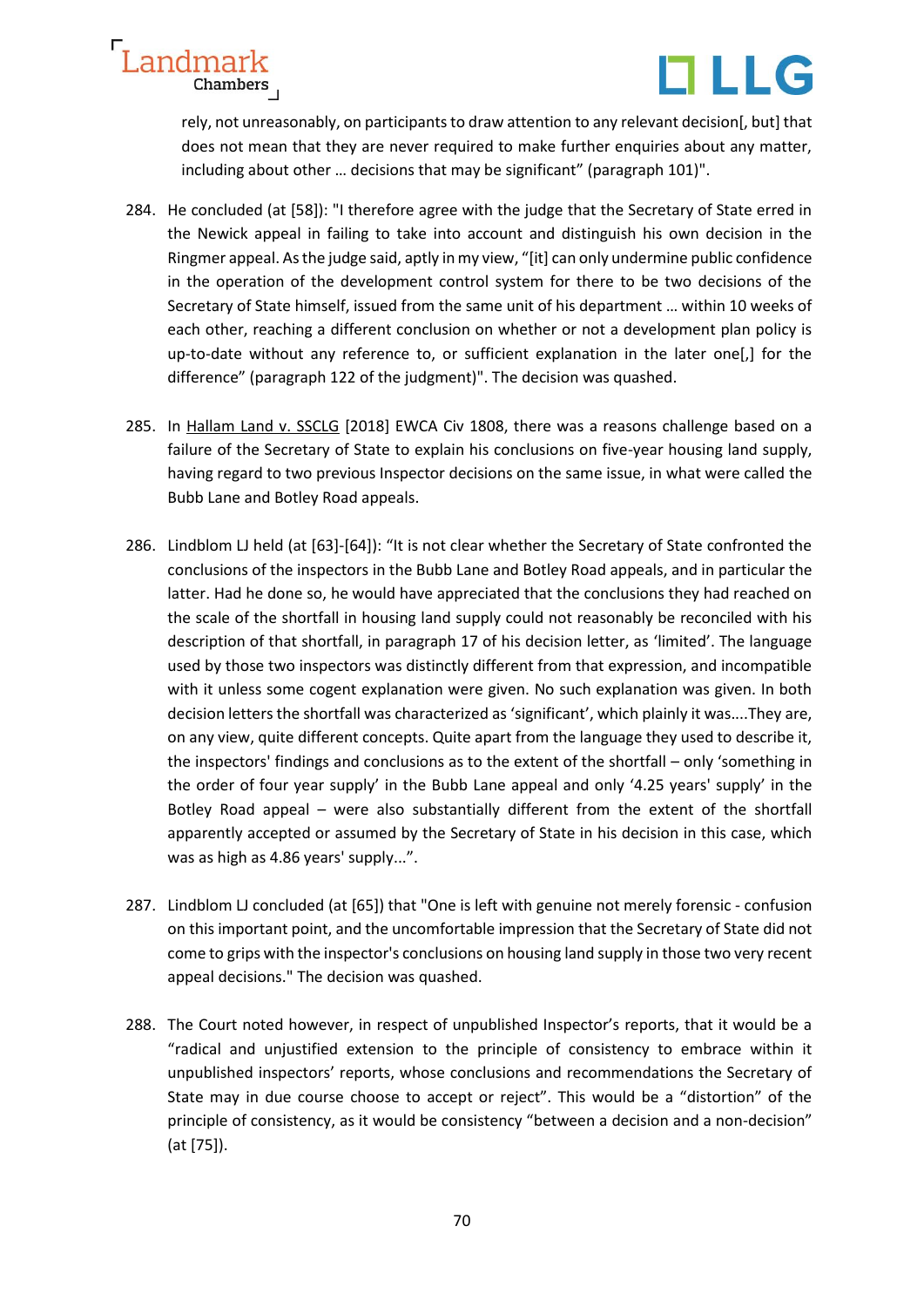



289. In the Tate v Northumberland CC case mentioned above, the planning officer failed to address an earlier Inspector's report, which was material to the issue of whether a development proposal represented "limited infilling" within the context of Green Belt policy. The "need for reasons to be given to explain such inconsistency is not removed by the fact that the judgment is relatively straightforward" (at [44]).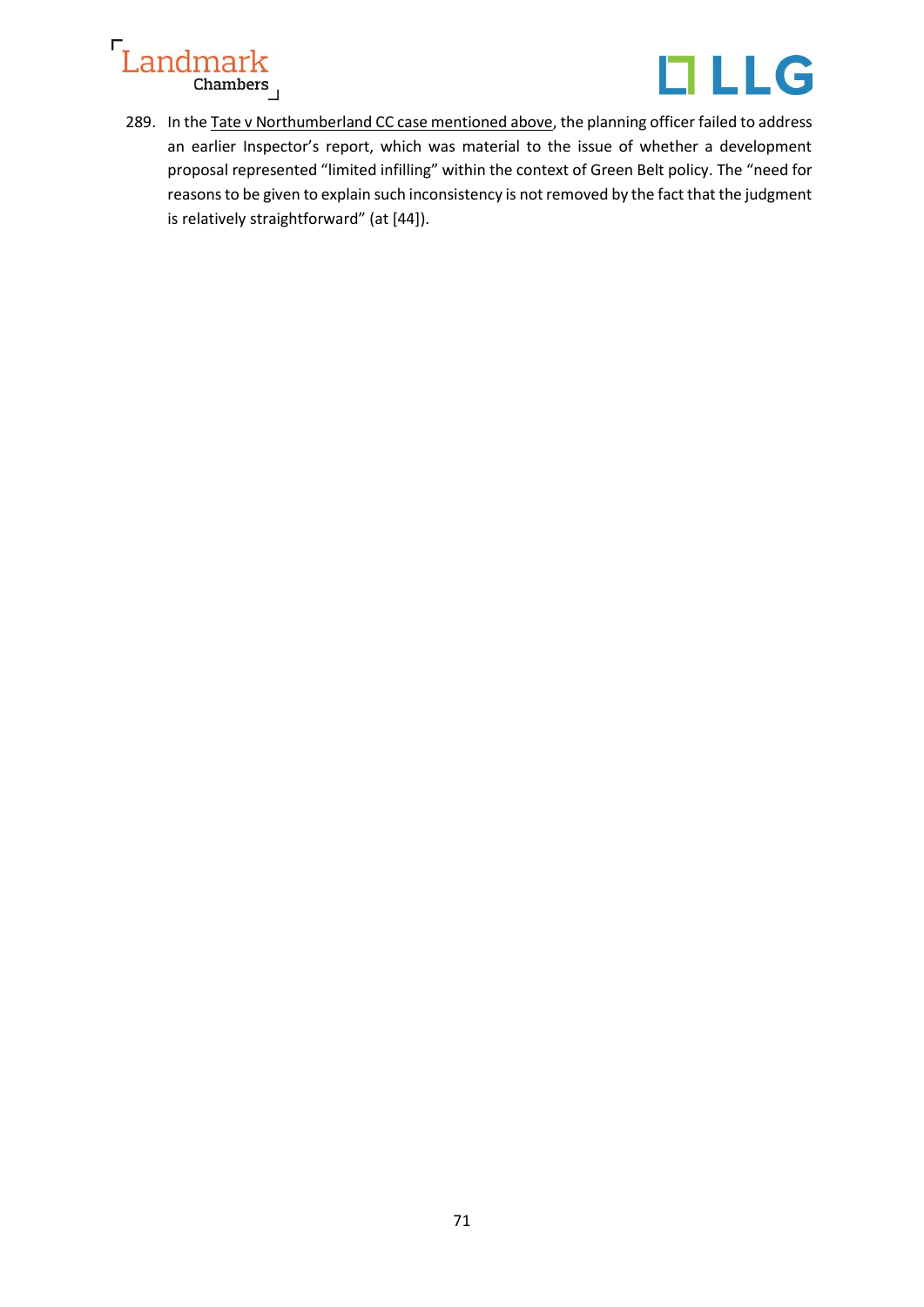

#### **Reserved matters**

- 290. Outline planning permissions will frequently be granted requiring the later submission of applications for not only reserved matters approvals, but the approval of other schemes, such as those requiring noise mitigation. The case of  $R$  (Ornua Ingredients Ltd) v. Herefordshire Council [2018] EWHC 2239 (Admin) is a useful reminder of the need to address the potential relationship between the different applications which need to be made after the initial grant of permission.
- 291. In that case, the claimant challenged a decision of the Council to approve reserved matters including the layout of a housing development at Ledbury. Members had been informed in a report to committee that the layout had been referred to the environmental health officer, who had initially been concerned that it might not be possible to achieve acceptable noise mitigation, but advised that "the work that has been completed by [Wardell Armstrong, consultants to the Council] has demonstrated that there are measures that can be taken. The provisions of condition 21 remain in force and it is incumbent upon the developer to provide further information for the condition to be discharged, but officers are sufficiently content that noise from [the cheese factory and the road] can be mitigated on the basis of the layout shown above".
- 292. Prior to the decision being issued under delegated authority, the claimant sent an email enclosing acoustic report which cast doubt on a previous conclusion that it would be possible to produce a scheme for mitigation of noise emitted by the claimant's factory, such that it would be reduced to acceptable levels at houses built to the proposed layout. The approval of reserved matters was issued anyway.
- 293. The claimant argued that the council had failed to take into the report by acoustic engineers prior to the issue of the decision. it was contended (see [22]), first, that issues relating to noise were inevitably material considerations in addressing the reserved matters application because of the link between layout and perceived noise at the houses, notwithstanding the existence of the separate condition specifically requiring acceptable noise mitigation. The council was obliged to be satisfied at least that acceptable mitigation was possible in principle before approving a given layout, even if the detail was then left to a later application to discharge the condition. Alternatively, if the council was not obliged to take noise issues into account at that stage it was entitled to do so if it wished, and since the council had in this case plainly chosen to take noise into account at the reserved matters stage it had become a material consideration even if it need not have been treated as such.
- 294. The Council argued that there was no legal error because the outline permission was in any event subject to condition 21, that before any development the council must first have approved "a scheme of noise mitigation for outdoor living areas, bedrooms and living rooms" for the houses to be built which would "include details of proposed ameliorative measures to mitigate against noise from operations within the nearby industrial estate… including the [claimant's] cheese factory…". It was contended that the reserved matters decision did not amount to discharge of this condition, so that if it turned out in due course that acceptable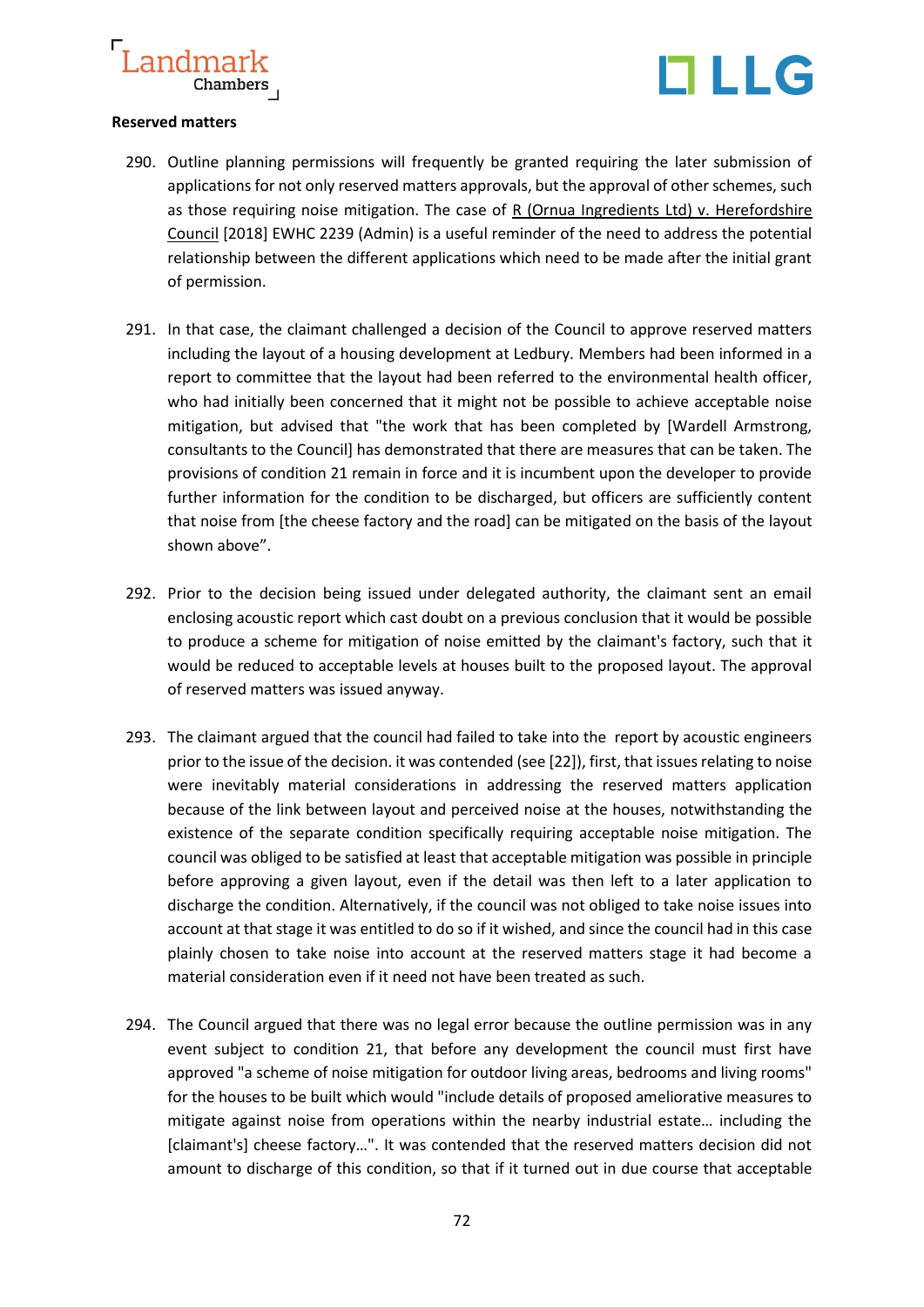



noise mitigation could not be achieved with the approved layout no development could in any event begin and the developer would have to produce a revised layout, for which acceptable noise levels could be achieved. The representations on noise issues were not, therefore, material considerations at the point of approving the layout and no error was committed by ignoring them.

- 295. Rejecting the submissions of the Council, the Court did not reach a final view on the first contention of the claimant (although saw force in it (at [25])). But the claimant succeeded on the second argument (see [27]-[28]) that: "The interaction of layout with satisfaction of the noise condition was in my view plainly such that the Council was entitled to have regard to it in considering the reserved matters application. It is evident from the consultation, the officers' report and the minutes of the meeting that it did so, and approached the matter on the basis it required to be satisfied that satisfaction of the noise condition would not be rendered impossible. The advice given to members was expressly on the basis that having regard to the measures the developer had proposed officers and the EHO were satisfied the condition was capable of discharge without changing the layout, and the delegated authority given to the officers was plainly premised on that advice.. In this context it is clear, it seems to me, that further information coming to light that cast significant doubt on the validity of that advice amounted to a material consideration. It would, adopting the test set out in Kides, have been bound to tip the balance of consideration to some extent".
- 296. In Pearl v. Maldon District Council [2018] EWHC 212 (Admin) a reserved matters approval was quashed because the Council failed to take into account representations made by an objector. The decision itself is straightforward in this respect but it also contains a useful review of the law relating to the definition and scope of reserved matters.
- 297. R (on the application of Newey) v. South Hams District Council [2018] EWHC 1872 (Admin) concerned a challenge to decisions first to approve a Construction Method Statement provided for by Condition 4 of a planning permission and secondly, to vary a condition of the same permission (Condition 3) such that the new condition would require a full structural engineering report for construction above slab level, rather than before commencement.
- 298. It was argued (1) that the Council had failed to give reasons for the decisions, which were taken under delegated powers, contrary to regulation 7 of the Openness of Local Government Bodies Regulations 2014 ("the 2014 Regulations").
- 299. It was also contended (2) that the Council had failed to have regard to the purpose for which Condition 4 was imposed, or to the harm that the proposed construction method would cause to residential amenities and to the alternative construction methods that would reduce or avoid such harm. The reason given for Condition 4 was "to ensure that the construction phase of the development does not result in harm to the living conditions of occupiers of adjoining premises".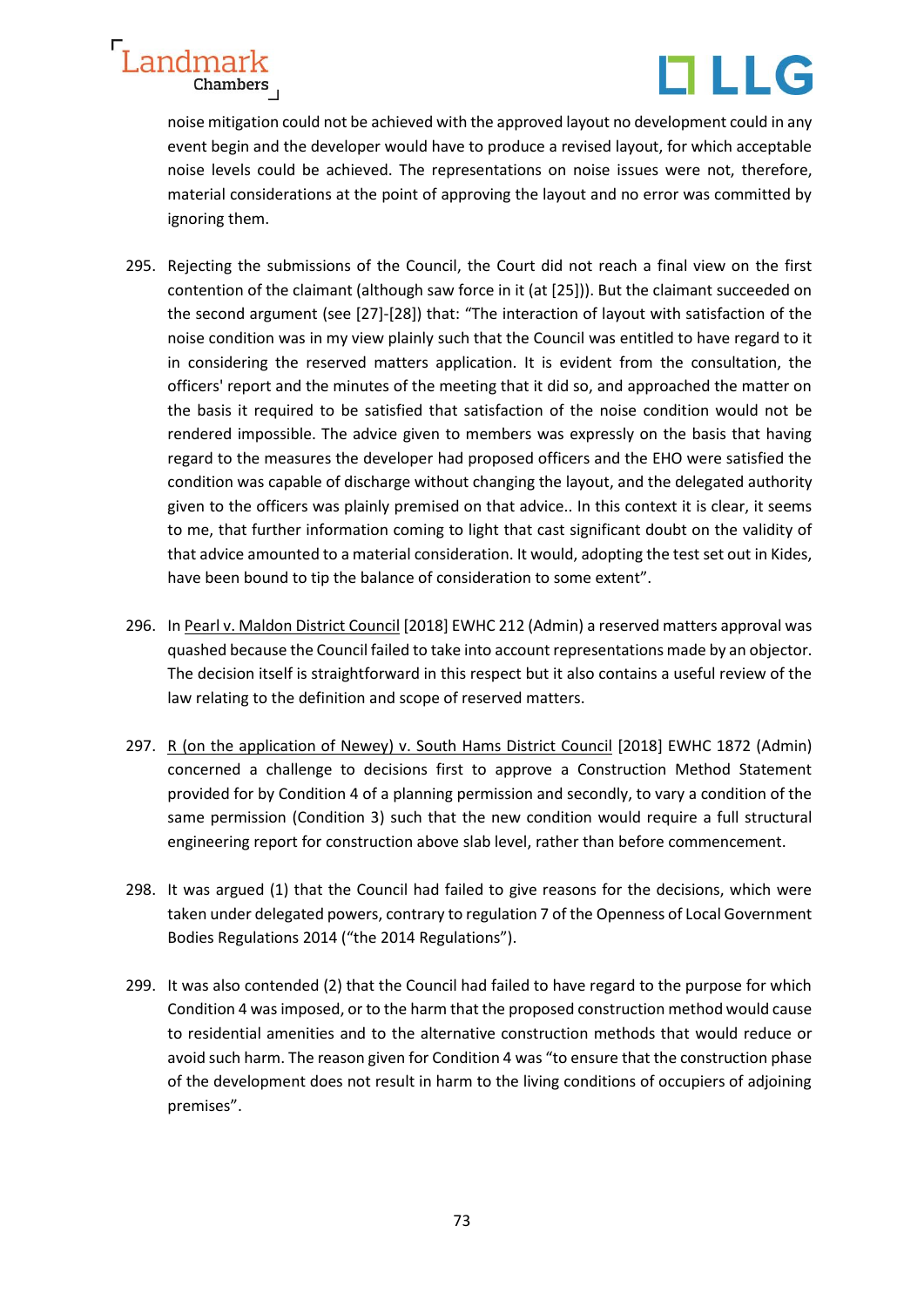

- 300. Finally, it was argued (3) that in granting permission to vary Condition 3, the Council failed to have regard to the potential damage to the Claimant's property that could arise as a result of excavation and construction up to slab level.
- 301. In relation to the reasons challenge (1), regulation 7 of the 2014 Regulations creates a duty to produce a written record of any decision "would otherwise have been taken by the relevant local government body, or a committee, sub-committee of that body or a joint committee in which that body participates, but it has been delegated to an officer of that body either (a) under a specific express authorisation; or (b) under a general authorisation to officers to take such decisions and, the effect of the decision is to (i) grant a permission or licence; (ii) affect the rights of an individual...".
- 302. The Court accepted that "the enjoyment of the claimant's property would be profoundly affected by the conduct of the construction works". It was also "beyond argument, that the right to quiet enjoyment of one's own property is a right within the meaning of that expression in Regulation 7; the noise and dust from the conveyor belt moving materials and waste outside the first-floor window of Grants Cottage plainly affects the Claimant's quiet enjoyment of her property"[34]. Although it was not necessary to go further, "I would also hold that the works potentially affect the Claimant's rights under Article 1 of Protocol 1 of the European Convention on Human Rights ("ECHR"). It was not necessary to show that those rights would be breached to engage the statutory requirement. There had therefore been a breach of the 2014 Regulations.
- 303. However the Court found the discharge of a condition such as that imposed in this case was "not a species of planning permission" and "is simply a method of controlling how that permission is delivered". It did not have the effect of a grant of licence or permission ([42]).
- 304. The Court also rejected the proposition that there was a separate duty at common law to provide reasons: "This case does not fall into the sort of cases being described by Lord Carnwarth in R (CPRE Kent) v Dover District Council [2017] UKSC 79. Lord Carnwarth described a case in which a Statement of Reasons was required where statute did not require them as one where: 'permission has been granted in face of substantial public opposition and against advice of officers, a project which involved major departures from the development plan or from other policies of recognised importance…such decision call for public information not just because of their immediate impact but also because…they are likely to have lasting relevance for the application of policies in future cases'. None of those considerations apply here" [44].
- 305. Ground of challenge (2) was also rejected: "The context here is a condition designed to make manageable and tolerable the construction phase of the development. In my judgment, a sensible reading of this condition demands a qualifying word to be read in ahead of the word "harm". As must have been obvious to all, building works of this type cannot conceivably be carried out without causing some harm to the occupiers of neighbouring premises. I can see no basis on which it can be said that the officer taking this decision failed to give the consideration to all the available documents. Having done so he is bound to have appreciated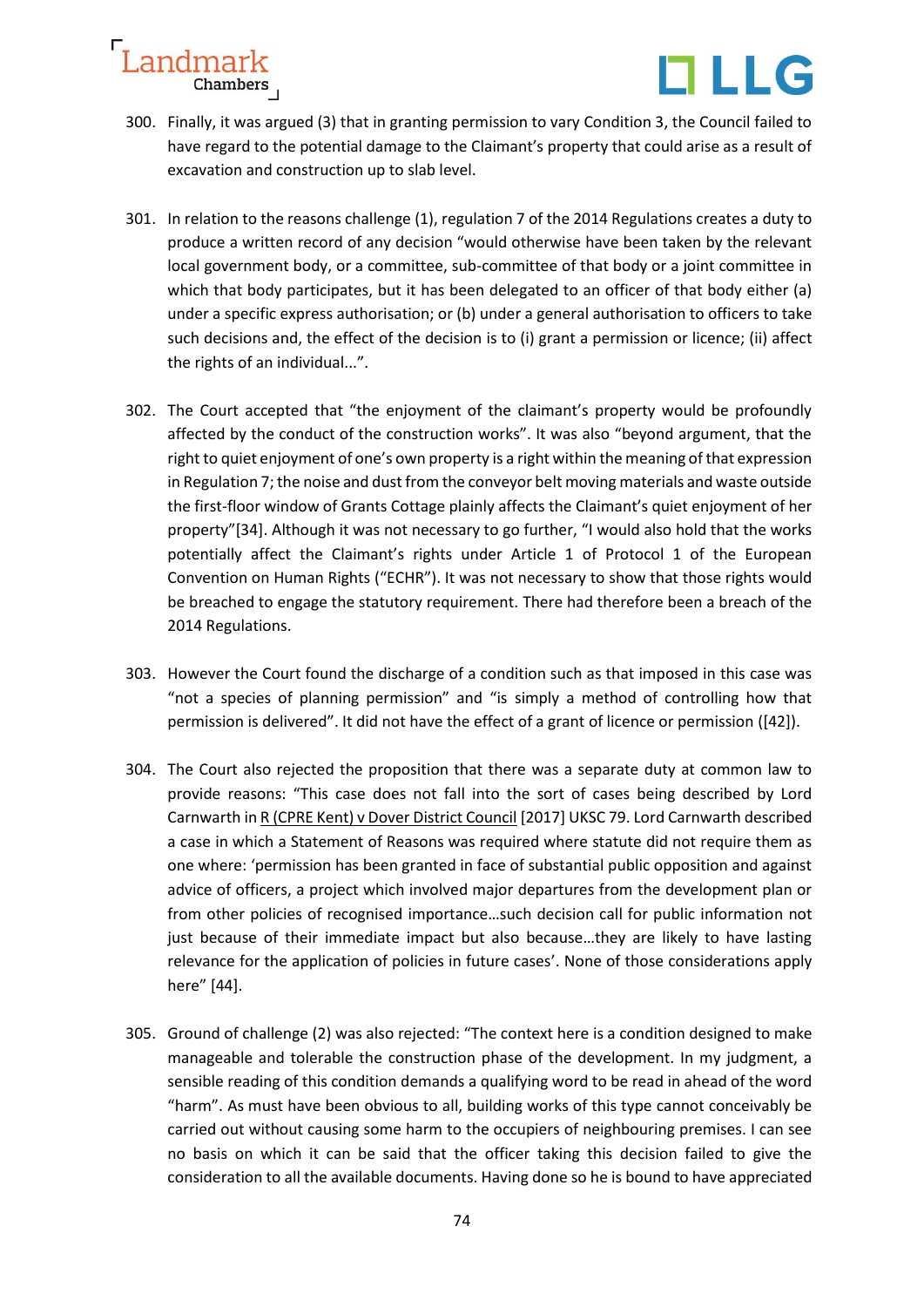



that some harm was inevitable from these building works. It was then a matter for him to determine the appropriate construction methods to achieve the objective set out in the permission" [50]-[51].

306. Ground (3) succeeded however. The Court observed that a retaining wall between the claimant's cottage and the development site had previously collapsed without warning; and that the officer's report for the relevant decision made no mention of paragraph 121 of NPPF1 which requires that planning policies and decisions should also ensure that the site is suitable for its new use taking account of ground conditions and land instability. Given the sudden collapse of the wall, prior to the decision it was incumbent upon the officer to draw the Committee's attention to this fact and to paragraph 121 and the failure to do so undermined the decision ([58]). The Court directed re-determination of the approvals.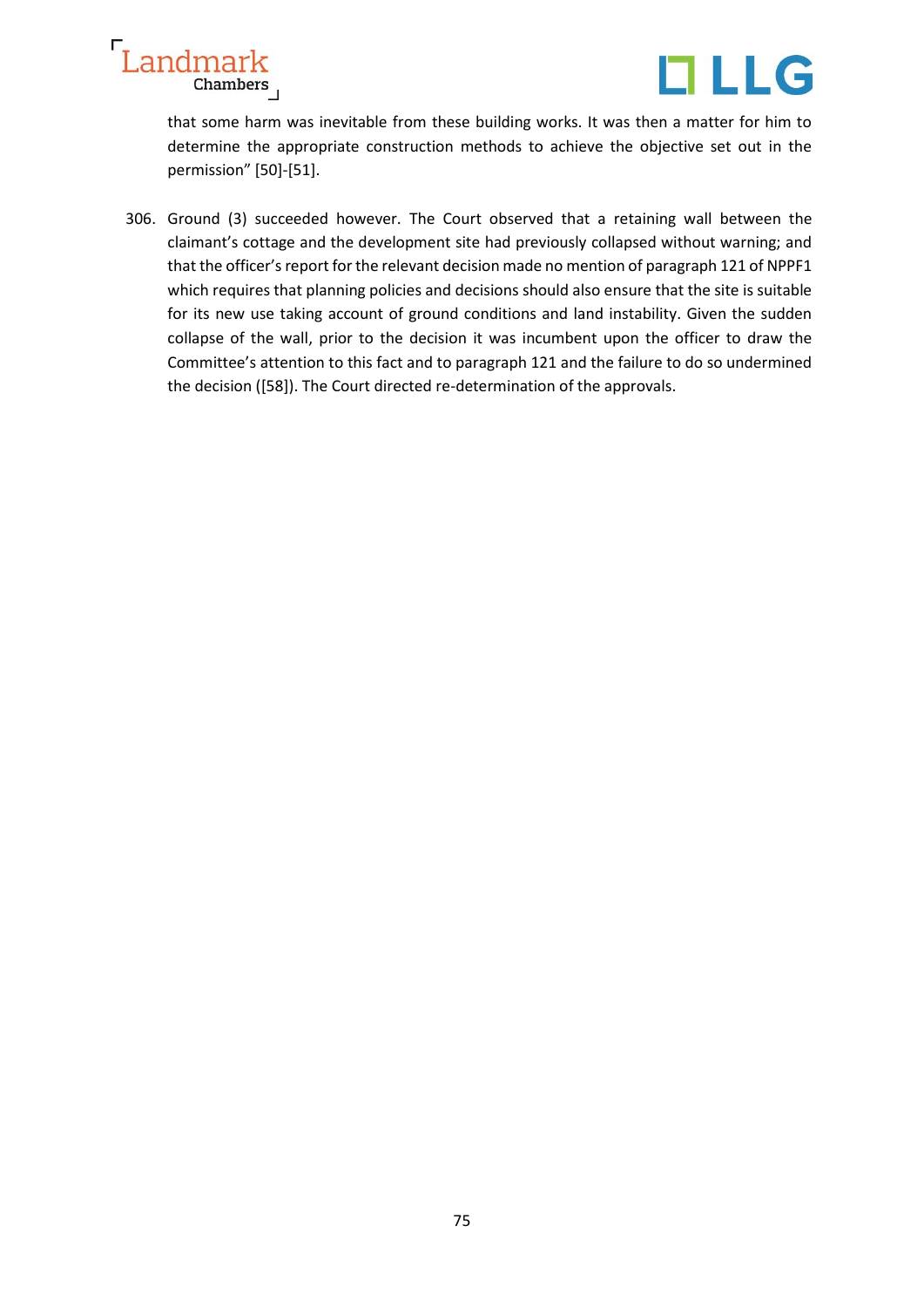



## **Permitted development**

- 307. In R (on the application of Marshall) v East Dorset District Council & Anor [2018] EWHC 226 (Admin) the Court addressed the meaning and procedural application of the permitted development rights available for the construction of new agricultural buildings under Part 6 Class A of the Town and Country Planning (General Permitted Development) (England) Order 2015 ("GPDO").
- 308. The case concerned an agricultural building proposed pursuant to Class A which permits, subject to prior approval, the carrying out on agricultural land comprised in an agricultural unit of 5 hectares or more in area, works including the erection of a building "which are reasonably necessary for the purposes of agriculture within that unit".
- 309. The application form had stated that "the building is to be used (a) to winter house 45 ewes and their lambs through the winter period..". The application stated elsewhere that the proposed agricultural building was not to be used to house livestock, but also that the building was reasonably necessary for the purposes of agriculture because it would be used to house the ewes and their lambs.
- 310. The particulars of the application were significant because the proposed building was within 400 metres of several dwellings (which fell within the definition of "protected buildings" under Class A); and paragraph A.1(i) excluded from the definition of permitted development works within that distance of protected buildings, if such agricultural building is to "be used for the accommodation of livestock". Further, paragraph A.2(1)(a) imposed conditions on the exercise of permitted development rights, in that "where development is carried out within 400 metres of the curtilage of a protected building, any building... or works resulting from the development are not used for the accommodation of livestock except in the circumstances described in paragraph D.1(3)".
- 311. The Council had failed to respond to the prior approval application within the prescribed 28 day period. It issued a decision stating that "prior approval is not required" and "The development, therefore, constitutes permitted development in accordance with the provisions of Part 6 of the [GPDO] and is subject to the standard conditions." The notice added as follows "The applicant is advised that as the building would be siting within 400m of a number of protected buildings its use for the keeping of livestock, other than in accordance with Schedule 2, Part 6, Class A (A.1(i) of the [GPDO] as amended and planning consent would be required".
- 312. On a challenge to this decision, the claimant argued that because the application was for the "accommodation of livestock", within the meaning of paragraph A.1(i) of Part 6 it was one of the types of "Development not permitted" under Class A. The use described in the application would also be in breach of the condition in paragraph A.2(1)(a), as it fell outside the terms of the exception in paragraph D.1(3).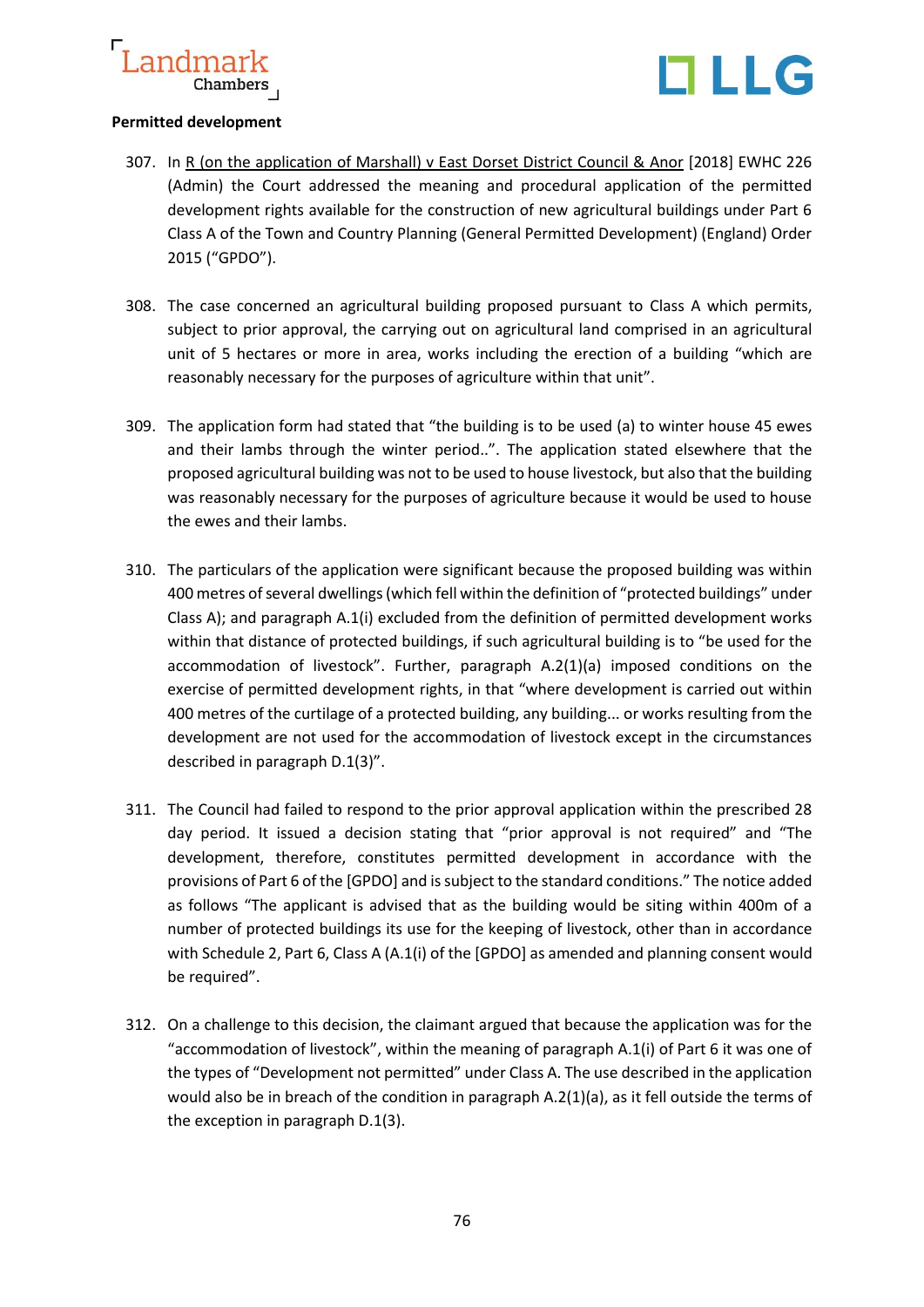

- 313. The Council argued that the only determination it made was that prior approval could not be required for any development falling within Class A of Part 6 because the 28 day statutory time limit for determining the application had expired. It did not make any other decision. It did not have power to make a determination on whether the proposed development fell within the scope of Class A of Part 6; its powers were limited to the issue of prior approval of site, design, and external appearance.
- 314. Lang J held that in issuing its decision, the Council had decided unlawfully that the proposals amounted to permitted development. Further, it was necessary to follow the judgment of the Court of Appeal in Keenan v Woking Borough Council & Anor [2017] EWCA Civ 438, and in particular the finding of Lindblom LJ that, in order to be lawful, the development proposed had to fall within the description of "permitted development" in the relevant Class. The GPDO did not confer upon the authority a power to grant planning permission for development outside the defined class of permitted development. Its purpose was to enable the authority to determine whether its own "prior approval" would be required for those specified details of that "permitted development". If it decided that prior approval was not required the developer could proceed with the "permitted development," but not with any development that was not "permitted development". If the authority failed to make a determination within the 28-day period, the developer could proceed with the "permitted development", but not with any development that was not "permitted development". The developer would not at any stage have planning permission for development that was not "permitted development".
- 315. Lang J therefore held (at [45]) that the Council had exceeded its powers and quashed the decision but refused to make any declaration as to the lawfulness of the development within the meaning of Part 6 Class A.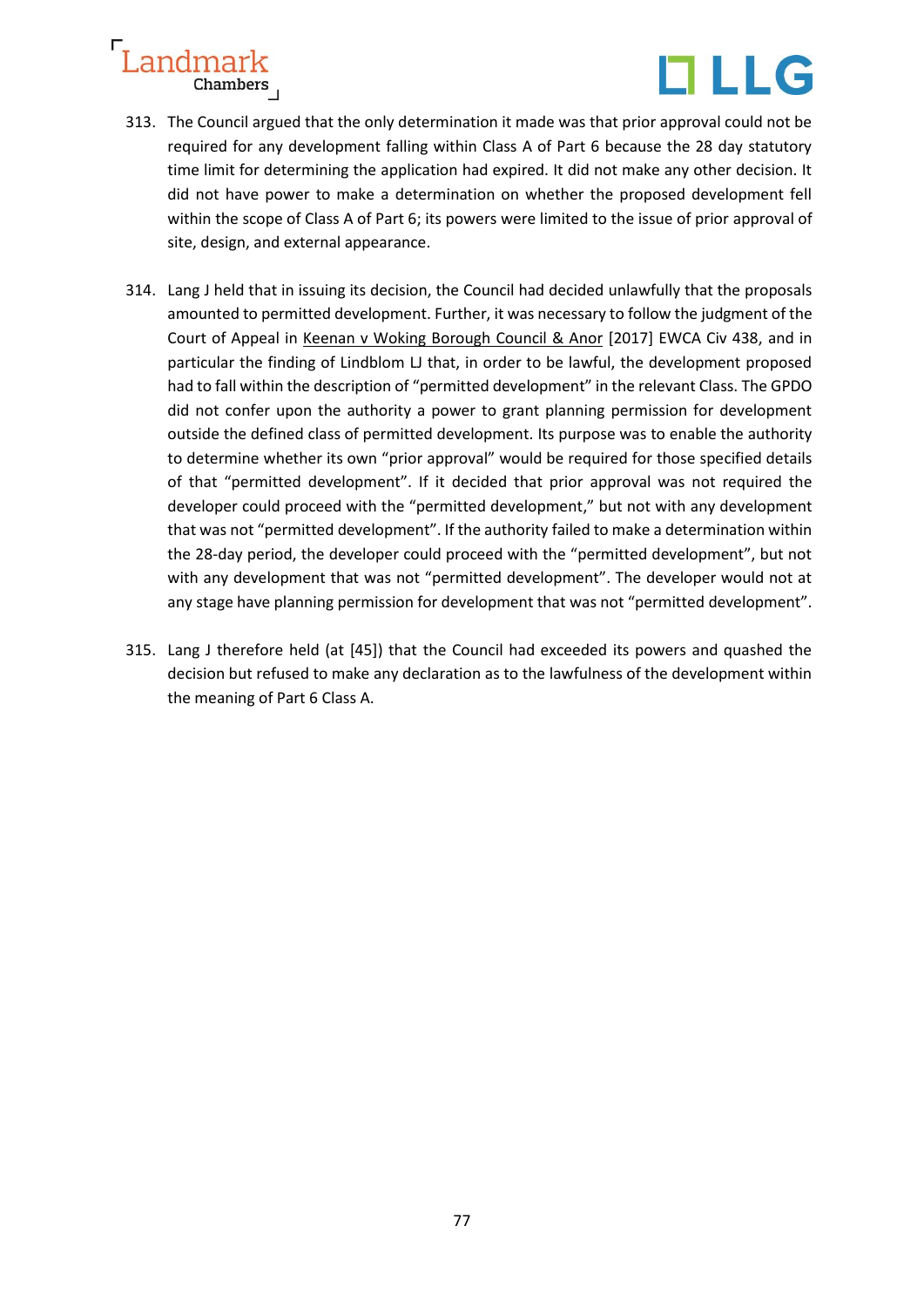



## **Procedural issues**

#### Failure to comply with notice requirements

- 316. The legal implications of a failure to comply with a statutory notice requirement were addressed in Maximus Networks Ltd v SSCLG [2018] EWHC 1933. The claimant was an electronic communications code system operator and sought to expand coverage of its services by making applications for the installation of infrastructure in the form of telephone kiosks pursuant to Part 16 Class A of Schedule 2 of the GPDO. On receipt of a series of applications, Hammersmith and Fulham LBC noted that there had been a failure to comply with condition A.3(1) and A.3(4)(c) of Class A because the applications were not accompanied by evidence that the developer had given notice of the proposed development to any person who was an owner of the land to which the development related before the application was submitted. The failure to validate was contentious, as the claimant contended that because the land covered by the application was in the ownership of the highway authority who were also the local planning authority, there was no need to comply with this condition. PINS took the view that the failure to comply with the procedural requirements meant that it had no jurisdiction to entertain any appeals. On a challenge to that decision, Maximus argued that although it is unlawful for a local planning authority to accept an application which does not meet the statutory validation requirements (section 327A of the TCPA 1990) the position is different on appeal, where under section 79 the Secretary of State had a discretion to waive any procedural irregularity.
- 317. Dove J accepted that PINs did have a discretion to treat the appeals as valid: "section 79 of the 1990 Act provides the defendant with a discretion to exercise as to whether or not to accept an appeal even if it is found to be wanting in relation to any procedural aspect. This discretion arises both under section 79(1) which contains a wide discretion for the Secretary of State to allow or dismiss an appeal, reverse or vary the local planning authority's decision or any part of it, and deal with the application as if made to the defendant in the first instance. A discretion also arises under section 79(6) which provides that the defendant has a discretion to decline to determine an appeal or proceed with its determination if it emerges during the course of the appeal's determination that the local planning authority could not have granted planning permission…".
- 318. However, he considered that PINS had in fact exercised its discretion rather than assuming that they had no power to entertain the appeals: "I am unable to accept that what follows in terms of PINS' decision involves a complete negation of the exercise of discretion under section 79. The decision goes on to note the view that had been formed that there had been a failure to comply with the formal requirements in relation to notice under part 16 of schedule 2 of the GPDO and in my judgment that is not evidence of PINS assuming that they only have power to conclude that there was no jurisdiction to entertain appeals, but rather explaining their justification for concluding in applying section 79 of the 1990 Act that the applications have not been valid and therefore the appeals should not be entertained. In my judgment a fair reading of the decision leads to the conclusion that it is a concise analysis of the basis upon which PINS were declining to accept jurisdiction in respect of the appeals,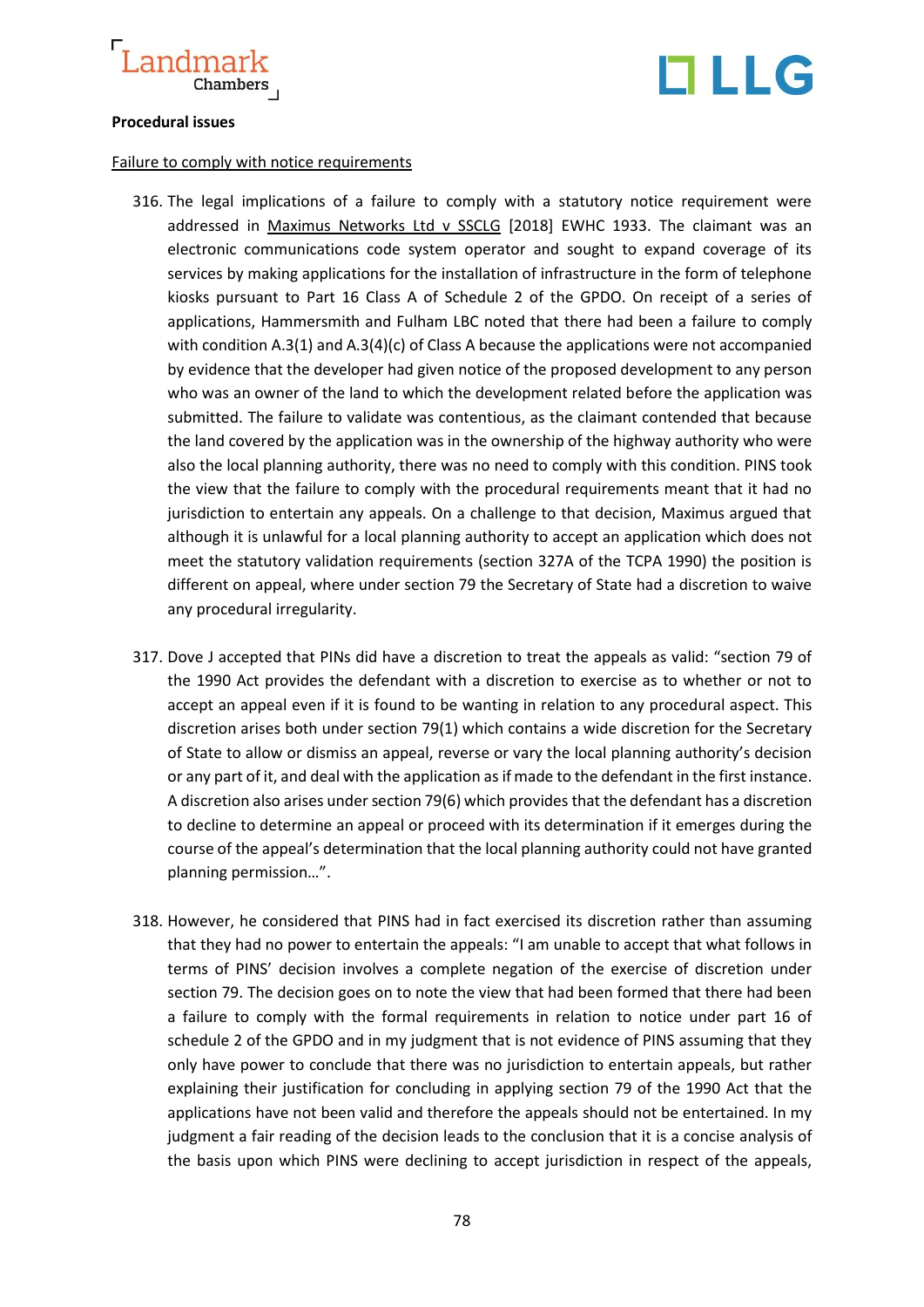



rather than an assertion that PINS had no power at all to do anything other than refuse to accept the appeals" ([35]).

- 319. He held that PINS had exercised its discretion rationally in finding that a local planning authority could be prejudiced where it was not served with notice of the making of an application in its capacity as landowning highways authority: "A local authority as a land owner may have very different interests and concerns to take account of in exercising its powers to own and control land. It cannot be assumed that when an application of this kind is made to a local planning authority that the element of the local authority exercising its planning functions will automatically or of necessity consult that part of the council concerned with protecting its interests as a land owner or automatically be aware of all matters which the department responsible for safeguarding the council's interests as land owner would wish to draw to their attention". Furthermore it was simply not possible to conclude that there had been no prejudice by the failure to adhere to the procedural formalities in circumstances where they had not been complied with ([39]).
- 320. So PINS was entitled to refuse to determine the appeals. But it was not all bad news for the developer, as it was held that the application fees were refundable in the result: "In my view where, as here, the defendant concludes that an appeal is to be rejected on the basis that the application is invalid (and he declines to exercise his discretion under section 79 to nonetheless continue to consider the appeal) then that is in effect a conclusion that the application was and should have been rejected as invalid and therefore falls within the scope of regulation 14(3) of the 2012 Regulations". It followed that the claimant was entitled to have its fees refunded".

## Fees

- 321. In Provectus Remediation Ltd v Derbyshire County Council [2018] EWHC 1412 (Admin) the Court considered when the right arises to be refunded a planning application fee following non-determination by the local planning authority in accordance with Regulation 9A of the Town and Country Planning (Fees for Applications, Deemed Applications, Requests and Site Visits)(England) Regulations 2012.
- 322. Regulation 9A(1) provides that "Subject to paragraph (2), any fee paid by an applicant in respect of an application for planning permission, or permission in principle or for the approval of reserved matters shall be refunded to the applicant in the event that the local planning authority fail ... to determine the application within 26 weeks of the date when a valid application was received by the local authority" By regulation 9A(2) "Paragraph 1 does not apply where: (a) the applicant and the local planning authority ... have agreed in writing that the application is to be determined within an extended period; (b) the Secretary of State gives a direction under section 77 of the 1990 Act in relation to the application before the period mentioned in paragraph (1) has expired; (c) the applicant has appealed to the Secretary of State under section 78(2) of the 1990 Act before the period mentioned in paragraph (1) has expired; or (d) any person who is aggrieved by any decision of the local planning authority or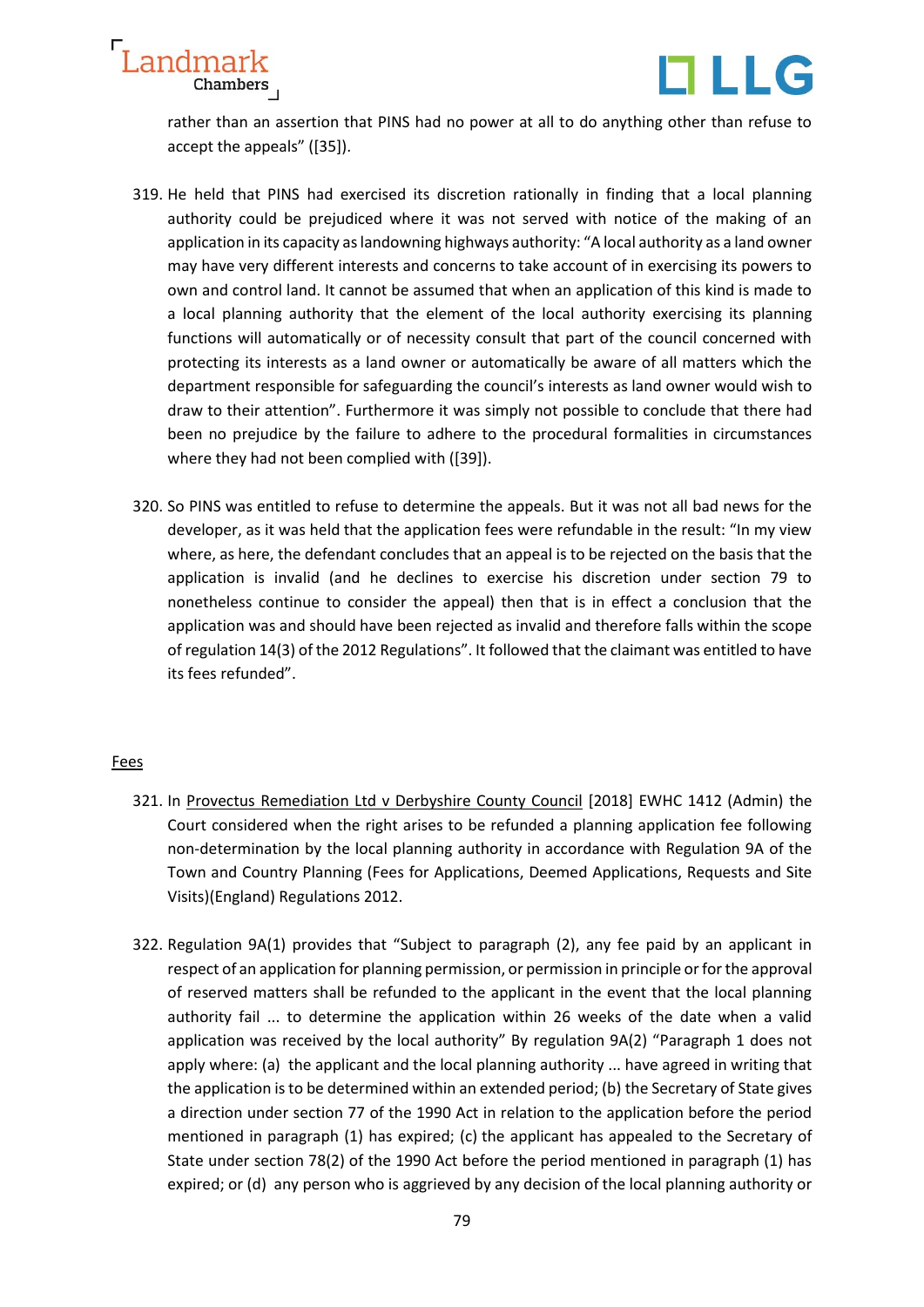



the Secretary of State in relation to the application has made an application to the High Court before the period mentioned in paragraph (1) has expired".

- 323. The developer submitted a planning application to develop an area of land for coal mining which was validated on 25 January 2016. The application fee was £44,752.00 (which was originally paid on an earlier withdrawn application). On 28 April 2016, the council sought further information from the developer by 28 June 2016. Following requests from the developer's agent, the response date was extended to 29 July 2016, when the required information was provided. On 3 August 2016, the Council sought an extension of time for determining the application. The developer agreed and the period was extended to 7th November 2016. On 28 December 2016, following further correspondence and dispute over requested information from the council, the developer appealed against the failure to determine the application within the agreed extended period and sought a refund of the application fee.
- 324. It was held that the wording of Regulation 9A is clear in that any agreed extension beyond the 26 week period disapplies the right to a refund of the application fee.
- 325. In particular, the judge held: "it is of some note that the 26 week period mentioned in reg. 9A(1) is not the statutory period within which planning applications must be determined in accordance with the statutory provisions governing the time limits for making decisions upon applications. Depending upon the nature of the development in question the statutory time limit for determining a planning application can be 8 weeks, 13 weeks or 16 weeks. It follows that the period of 26 weeks specified in reg.9A(1) is a period chosen specifically by Parliament and which relates to a point in time after which a fee refund may be due. In my judgment, however, in specifying that period (which is significantly longer than any period allowed for determining a planning application) Parliament has quite deliberately chosen to limit the circumstances in which a fee is to be refunded to those mentioned expressly in the 2012 Regulations. That is not surprising. The fees payable upon the submission of a planning application go some way, at the very least, to fund the administration of the whole system of planning regulation".

## Declining to determine

- 326. In Chesterton v Wokingham BC [2018] EWHC 1795 (Admin) considered whether a local planning authority had lawfully exercised its discretion to decline to determine a planning application under section 70C of the TCPA 1990. Section 70C allows an authority to decline to determine where this would involve granting permission for the whole or any part of the matters specified in a pre-existing enforcement notice as a breach of planning control.
- 327. The facts were that an enforcement notice had been issued against a building comprising a boathouse and a garage, which were linked by a "store room". On appeal, the Inspector varied the notice to require only the removal of the "store room". The claimant later applied for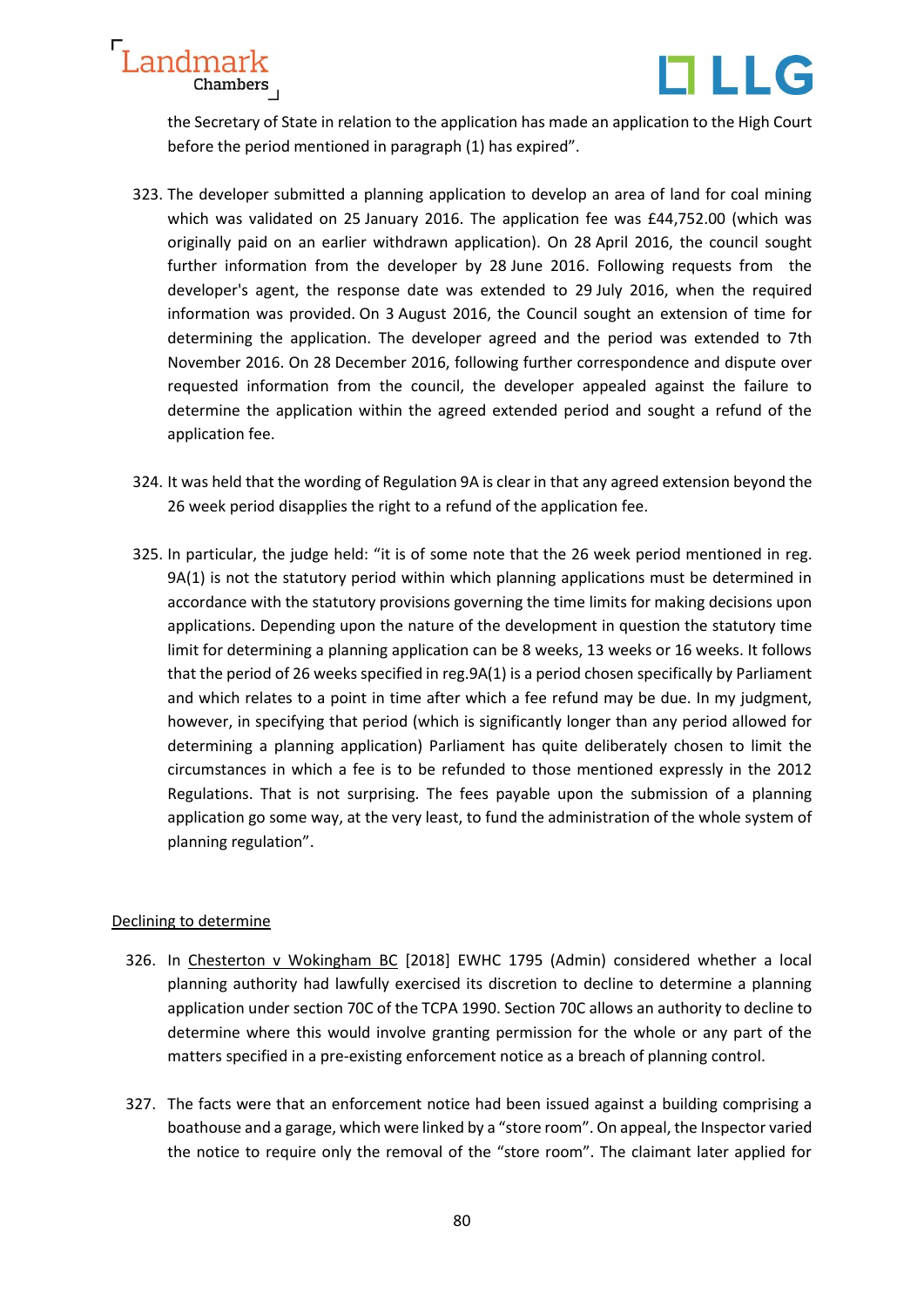



permission to build a "balcony", to link the boathouse and the garage instead of the "store room". The authority declined to determine this application, relying on section 70C.

328. It was held that the provision was not concerned with the existence of differences between two developments, but with the existence of similarities. Thus, the discretion is available where any part of an enforced against matter was involved, regardless of whether the application would also involve granting permission for matters which were not specified in the enforcement notice, or whether the application would involve consideration of different planning merits. Building the "balcony" would involve retaining some parts of the "store room", so granting permission for the "balcony" would involve granting permission for part of the matters specified in the enforcement notice and therefore the local authority had acted lawfully.

## Statements of Community Involvement

- 329. In R(Matthews) v. York City Council [2018] EWHC 2102 (Admin), the claimant challenged a grant of planning permission based on alleged failures to comply with the Council's Statement of Community Involvement ("SCI"). The SCI stated that "if you have commented on an application the Council will advise you about the time and place of the meeting"; and that "the Council will consult all respondents again…if amendments [to a planning application] are significant or would directly affect a neighbour".
- 330. The complaints were that the Council had failed to notify the claimant of committee meeting and to consult on amendments to the application (involving the provision of dropped kerbs and tactile paving opposite the claimant's living room window).
- 331. In relation to first complaint, it was common ground that the claimant had a legitimate expectation of being notified about date of committee meeting. The dispute was whether he was "advised" about it. The Council produced screenshot from its computer system showing emails sent to objectors, including the claimant, which were stated to be notification of the committee meeting. Copies of such emails were routinely not kept due to the potential impact on data storage capacity. The claimant argued that he did not receive an email; and that the screenshot was insufficient evidence to show the email to him had actually been sent.
- 332. It was held that the email had been sent. There was evidence that the emails to others had been sent and received; and the claimant had received all the other emails relevant to the application which had been sent by the Council (at [14]). Further, in the absence of any challenge to the use of email for notification, the obligation on the Council under the SCI was discharged by the sending of the email, even if it was not received (at [18]). There had been no prejudice to the claimant anyway, because he had made written representations to a committee meeting which determined a resubmitted (and amended) planning application which encompassed points he would have made on the earlier application; and those representations made no difference to the Council's decision.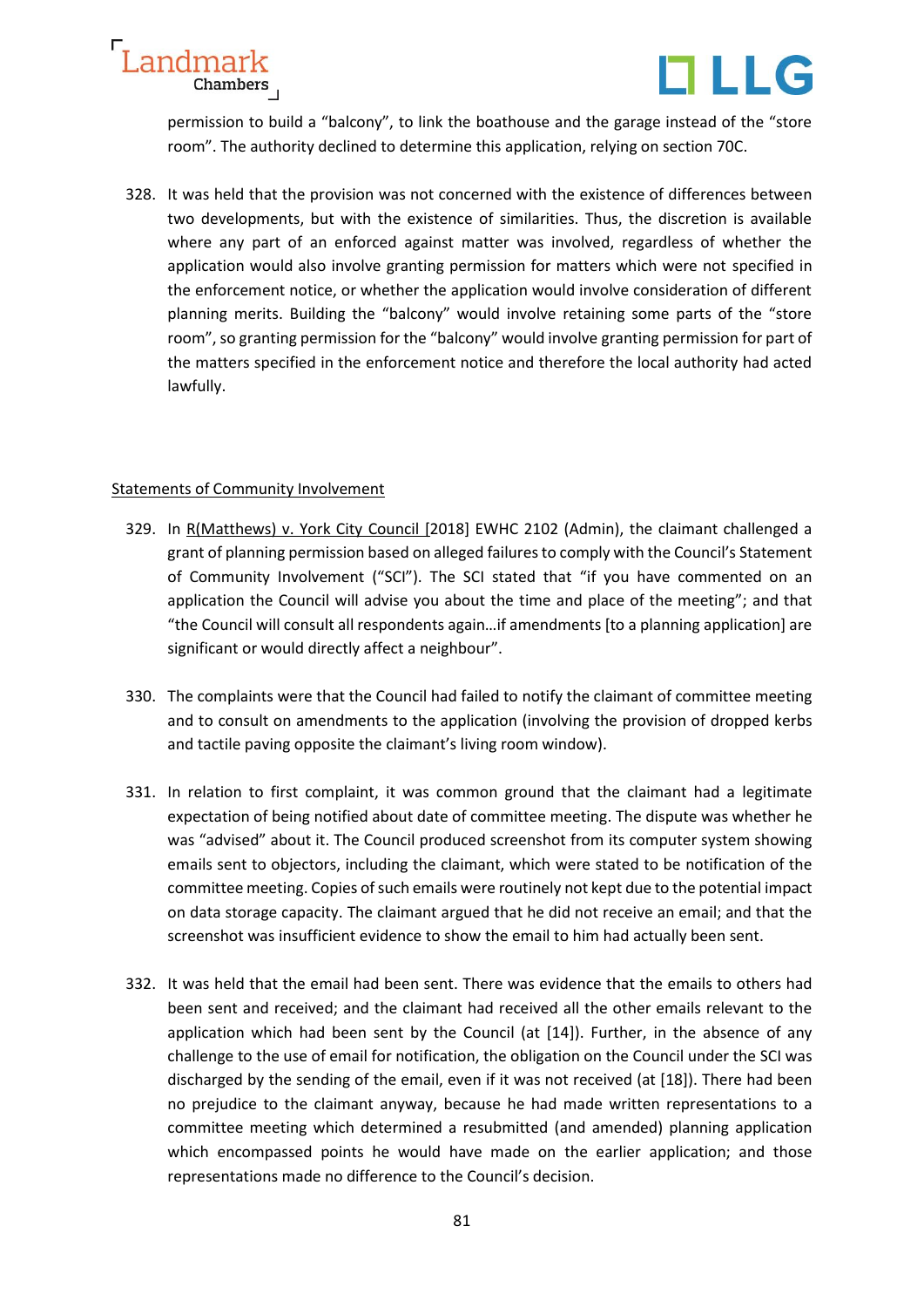



333. In relation to the second issue of the amendments, the claimant argued that the decision not to re-consult should have been reported to committee and was irrational. It was held, however, that the decision on whether an amendment fell within the scope of the SCI was a matter of planning judgment for the officer considering whether any amendments were significant or would directly affect a neighbour (at [59]).

## Amendments

- 334. For a while now, where an applicant for planning permission wants to amend its scheme, the scope to do so has been judged by decision-makers against the "Wheatcroft" test, drawn from the well-known case of Bernard Wheatcroft Limited v Secretary of State for the Environment (1982) 43 P. & C.R. 233: "The true test is, I feel sure, that accepted by both counsel: is the effect of the conditional planning permission to allow development that is in substance not that which was applied for? Of course, in deciding whether or not there is a substantial difference the local planning authority or the Secretary of State will be exercising a judgment, and a judgment with which the courts will not ordinarily interfere unless it is manifestly unreasonably exercised. The main, but not the only, criterion on which that judgment should be exercised is whether the development is so changed that to grant it would be to deprive those who should have been consulted on the changed development of the opportunity of such consultation, and I use these words to cover all the matters of this kind with which Part III of the Act of 1971 deals. There may, of course, be, in addition, purely planning reasons for concluding that a change makes a substantial difference."
- 335. Thistest was scrutinised in a judgment of John Howell QC sitting as a Deputy High Court Judge in Holborn Studios and Brenner v. the London Borough of Hackney [2017] EWHC 2823 (Admin). The case involved a judicial review of the grant of planning permission for the redevelopment of Eagle Wharf, on the south side of the Regents Canal in Hackney. After the submission of a planning application, the applicant suggested amendments which were accepted by the Council, but the permission was subsequently challenged, on grounds including failures to consult upon the proposed amendments.
- 336. The Deputy Judge conducted an instructive review of the Wheatcroft test and found that it conflated substantive and procedural tests which should be separately applied to the issue of whether an amendment can lawfully be made. As regards substantive changes, the Court looked at the different routes by which changes could be made and identified the various formulations of the relevant test, including whether the change produced a development which is "substantially or significantly different" to what was applied for; whether it would involve a "fundamental alteration"; or whether the amendment would create a scheme that "in substance not that which was applied for" (see [67] and [66]-[69] generally).
- 337. As for the procedural test, it was held (at [79]-[80]) that "in considering whether it is unfair not to re-consult, in my judgment it is necessary to consider whether not doing so deprives those who were entitled to be consulted on the application of the opportunity to make any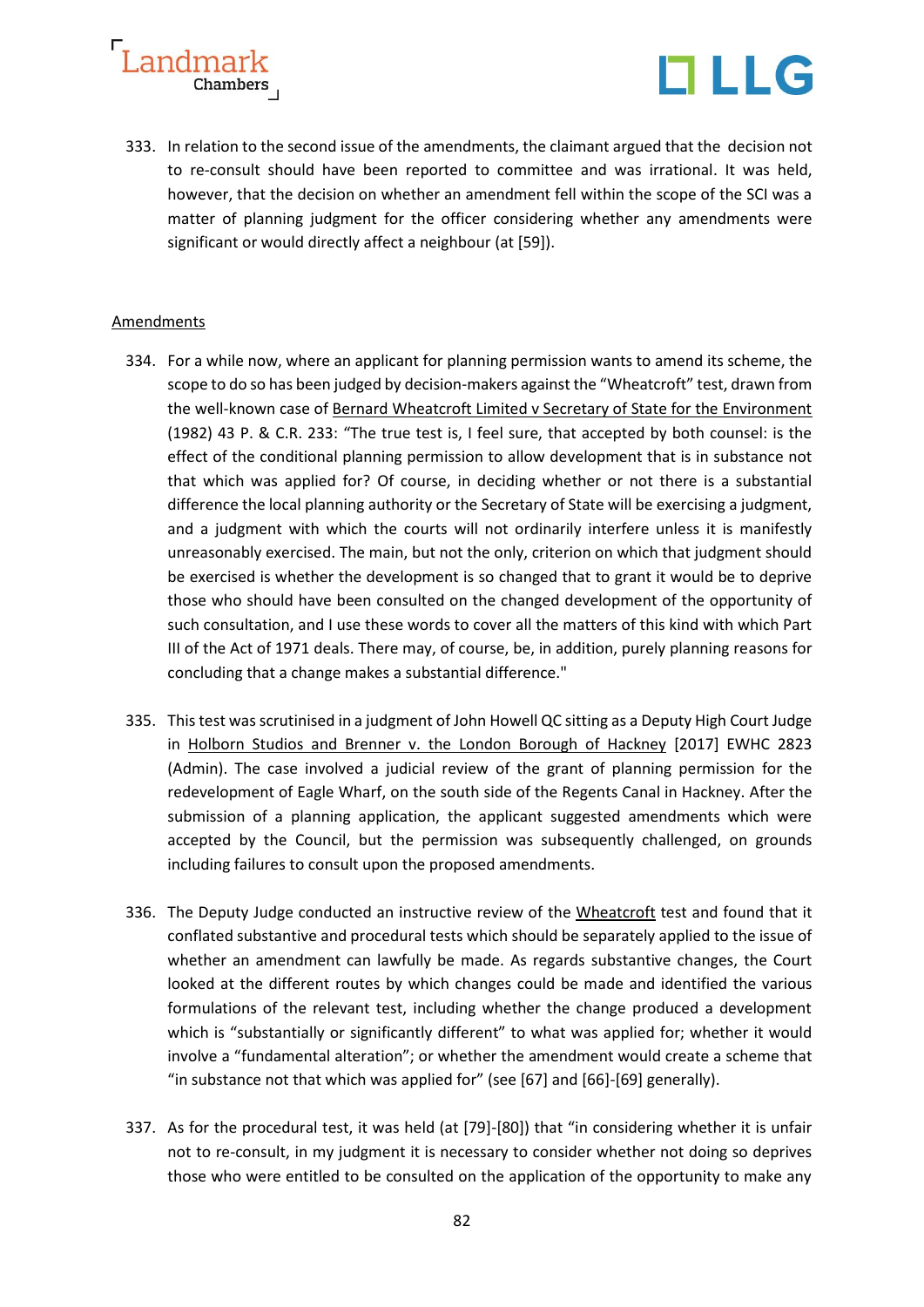



representations that, given the nature and extent of the changes proposed, they may have wanted to make on the application as amended. I do not accept that the test for whether reconsultation is required if an amendment is proposed to an application for planning permission is whether it involves a "fundamental change" and involves a "substantial difference" to the application or whether it results in a development that is in substance different from that applied for. These are three potentially different tests that have been suggested as stating the substantial constraint on what changes are impermissible. Depending on how each is interpreted, it is possible that the test would indicate re-consultation was not required when fairness would require it. As I have explained, even if the proposed amendment was not of any these types, a person may still have representations that he or she may want to make about the changes, given their nature and extent, if given the opportunity. In my judgment it is preferable to ask what fairness requires in the circumstances". It was held that in the circumstances the claimants had been deprived a fair opportunity to comment on the proposed changes; and it was not possible to say that the opportunity to comment would have had no effect on the decision anyway (at [122]).

338. In Sykes v. Cheshire West and Cheshire BC [2018] EWHC 3655 (Admin) it was held that the Council had acted in a procedurally unfair manner by not consulting on changes to a scheme for a water sports hub which were introduced shortly before the committee determination, in particular clarification through "late information" which added to the officer report and advised that the facility would be used by members of the public as opposed to private members only.

## Late submission of new material

- 339. Juliette Benson v. SSCLG [2018] EWHC 2354 (Admin) concerned the different procedural issue of the late submission of new material at inquiry.
- 340. In that case, when the Inspector opened an inquiry into an enforcement notice appeal, which dealt with a claim of immunity under ground (d), there was no written evidence, and no witness statement supporting the appellant's case. There was then produced a 38-page bundle on behalf of the appellant, with an application that it should be admitted. The Inspector allowed the material to be admitted and adjourned the inquiry to allow for its consideration. After that pause, the appellant gave evidence in chief and was cross-examined, on the basis of what was said to be a series of tenancies in the annex which had been provided that morning. When pressed on dates, the appellant referred to documents available to her in a folder. When asked what those documents were, the appellant said they were bank statements, recording payments of rent which helped her remember the dates of the various tenancies. At some point the appellant said, "you can see the statements if you want to", and the advocate for the Council said that she did not need to do so. The Inspector at some stage observed that the bank statements could not provide evidence of anything other than payment, and in particular could not provide evidence of occupancy of any particular premises. Nobody substantively countered that intervention. There was not, however, an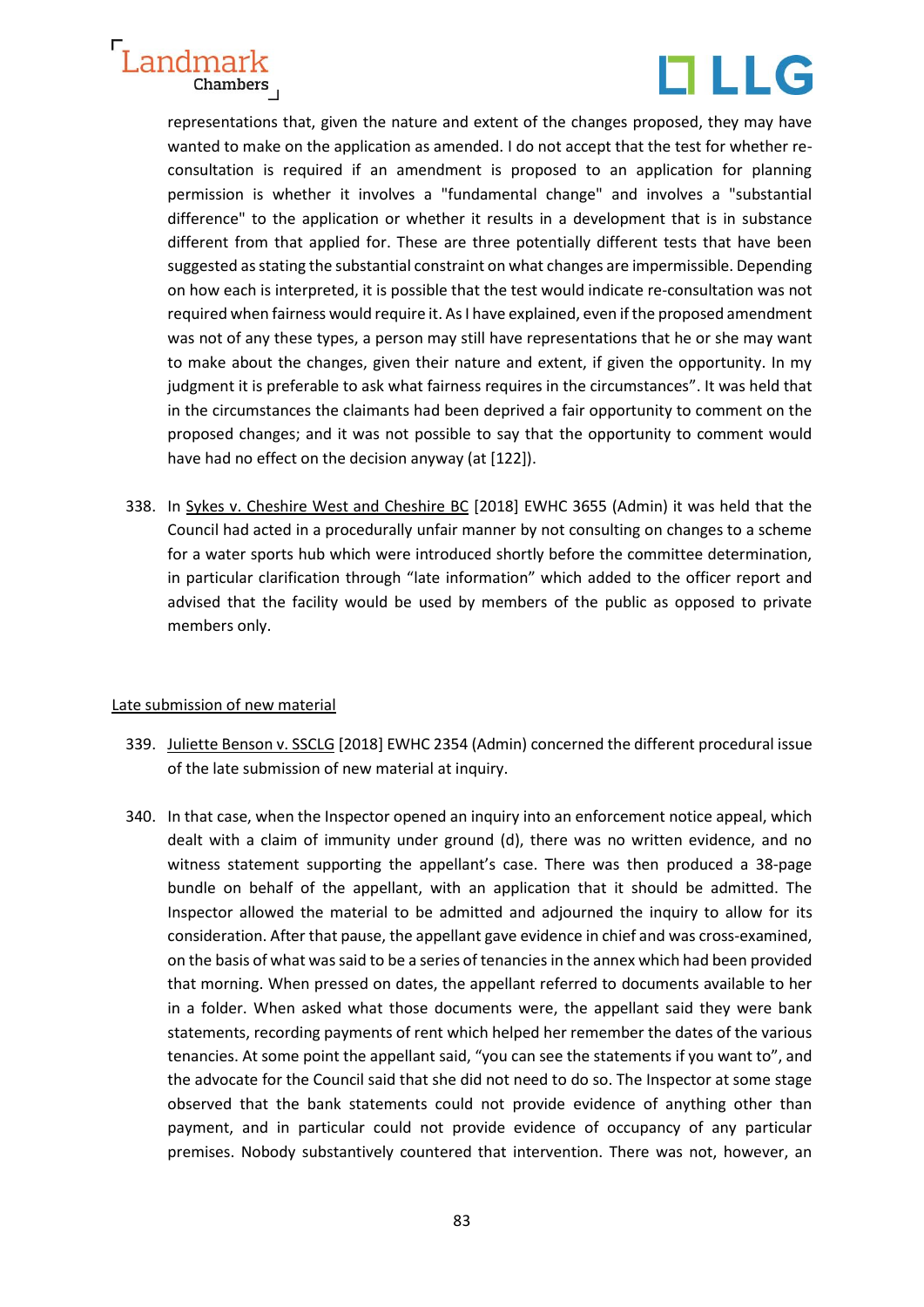



application to adduce further evidence which resembled in any way the application made in relation to the 38-page bundle at the beginning of the hearing.

- 341. On a challenge to the Inspector's decision to dismiss the appeal, it was argued that the Inspector acted irrationally by allowing the appellant to refer to the bank statements and a related letter during cross-examination, but refusing to look at the documents themselves and making his decision on the basis that the documents were not produced. Alternatively, it was alleged that by failing to respond appropriately to applications to adduce the extra material as evidence, the Inspector failed to take into account a material consideration, or failed in his duty to give intelligible reasons, or both.
- 342. The challenge was dismissed (see [56]-[63]) on the grounds that (1) the findings of fact on which the Inspector reached his conclusion were fully supported by evidence. His conclusion on the significance of breaks in occupation over the relevant four-year period was a matter of planning judgment which had not been challenged; (2) the assertion that there was an application made to the Inspector to adduce the extra material had not been made out; (3) even if an offer to make the documents available were to be interpreted as an application to have them admitted into evidence, it unsupported by any reason why the documents should be admitted at that late stage; and (4) the appellant had not lost anything by the nonadmission of the extra material.

## Recovery of appeals

- 343. Connors, Connors, Doran and Sines v. SSCLG [2017] EWCA Civ 1850 concerned two appeals made by appellants each of whom was either a Gypsy or a Traveller. They respectively argued that an appeals related to the proposed stationing of a caravan or mobile home in the Green Belt, and against an enforcement notice directed at the same development, were unlawfully recovered by the Secretary of State under a discriminatory policy or practice for recovery.
- 344. The context for these challenges was a suite of planning policy and ministerial statements on gypsy and traveller sites. "Planning policy for traveller sites," published by the Government in March 2012 provided policy and guidance on the determination of applications for planning permission for such development, including proposals for sites in the Green Belt.
- 345. On 1 July 2013 the Parliamentary Under Secretary of State for Communities and Local Government issued a written ministerial statement, entitled "Protecting the Green Belt", which referred to the 2012 guidance and advised that "As set out in that document and in [the NPPF], inappropriate development in the green belt should not be approved except in very special circumstances. Having considered recent planning decisions by councils and the planning inspectorate, it has become apparent that, in some cases, the green belt is not always being given the sufficient protection that was the explicit policy intent of Ministers...The Secretary of State wishes to give particular scrutiny to Traveller site appeals in the green belt, so that he can consider the extent to which "Planning Policy for Traveller Sites" is meeting this Government's clear policy intentions. To this end he is hereby revising the appeals recovery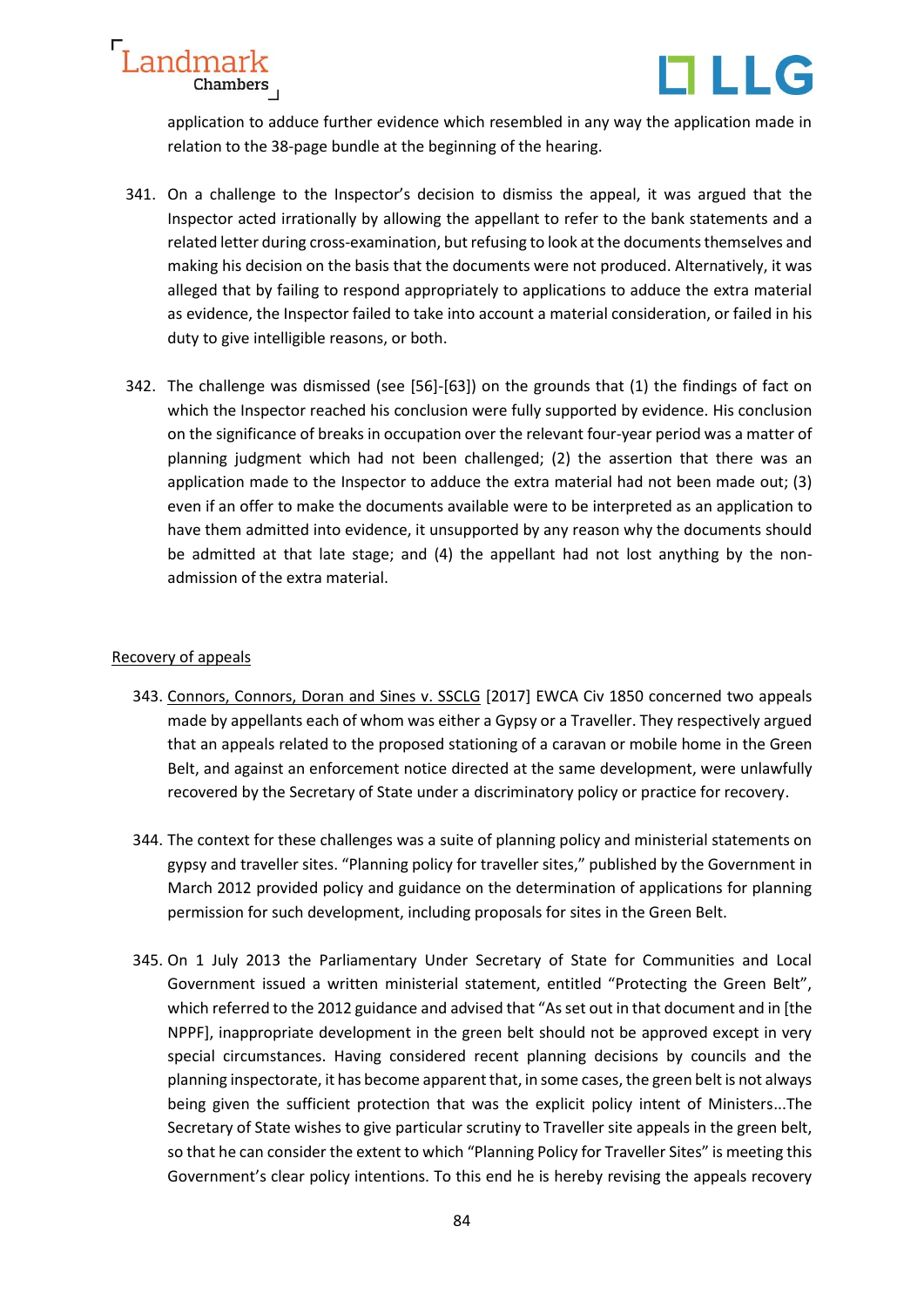

criteria issued on 30 June 2008 and will consider for recovery appeals involving traveller sites in the green belt... The Secretary of State will apply this criteria [sic] for a period of six months, after which it will be reviewed".

- 346. On 17 January 2014 a further written ministerial statement was issued, entitled "Green Belt". It said: "The Secretary of State remains concerned about the extent to which planning appeal decisions are meeting the Government's clear policy intentions, particularly as to whether sufficient weight is being given to the importance of green-belt protection. Therefore, he intends to continue to consider for recovery appeals involving traveller sites in the green belt".
- 347. In the earlier case of Moore and Coates v Secretary of State for Communities and Local Government [2015] EWHC 44 (Admin) it had emerged that notwithstanding the policy in the written ministerial statement of 1 July 2013, the Secretary of State had since September 2013 recovered all appeals for the development of sites for Gypsies and Travellers in the Green Belt. It was held (at [179], [180] and [182]) that the *practice* of recovering all appeals was unlawful.
- 348. In reaching his judgment in the instant case in the Court of Appeal, Lindblom LJ held that at first instance Lewis J had made no error in disposing of the argument that the Secretary of State, when he promulgated the *policy* for the recovery of appeals in the written ministerial statements, neglected the relevant statutory duties or acted in breach of the appellants' human rights: "The essence of the argument... was that the policy announced in the written ministerial statement of 1 July 2013 'involved unjustified differential treatment of Travellers and Gypsies as compared with those seeking planning permission for conventional housing in the Green Belt whose appeals may be determined by inspectors not the Secretary of State'. This, it was suggested, 'was to treat people differently by reason of their race or ethnicity', and 'would involve … applying different procedures to Travellers and Gypsies as compared with persons who were not Travellers or Gypsies'. Lewis J. dealt comprehensively with this argument in paragraphs 132 to 142 of his judgment. I cannot fault his analysis, or the conclusions to which it led" (at [32]).
- 349. Thus "to hold that either of the two written ministerial statements constituted, in itself, a conflict with section 19 of the Equality Act 2010, or a failure to discharge the public sector equality duty in section 149, or a breach of any of these appellants' human rights under articles 6, 8 and 14 of the Human Rights Convention, would be to go further than did Gilbart J. in Moore and Coates (see paragraphs 179 and 180 of his judgment, quoted in paragraph 14 above). And I would not do that. As Mr Warren submitted, the intention expressed in the written ministerial statement of 1 July 2013, to give 'particular scrutiny' to appeals relating to development for Gypsies and Travellers in the Green Belt, and to make this the basis for a revision of the criteria for the recovery of appeals, was not irrational or unfair. Nor was it inherently discriminatory against Gypsies and Travellers in comparison with people who are not Gypsies or Travellers. Nor again was it inimical to the duty to 'have due regard' to the aims stated in section 149(1) of the Equality Act 2010; neither in its terms nor in its substance was it inconsistent with the public sector equality duty. Adjusting the criteria for recovery in this way was not, in my view, unlawful in any of those respects....The same may also be said of the proposition in the written ministerial statements that 'unmet demand' [or, as it was put in the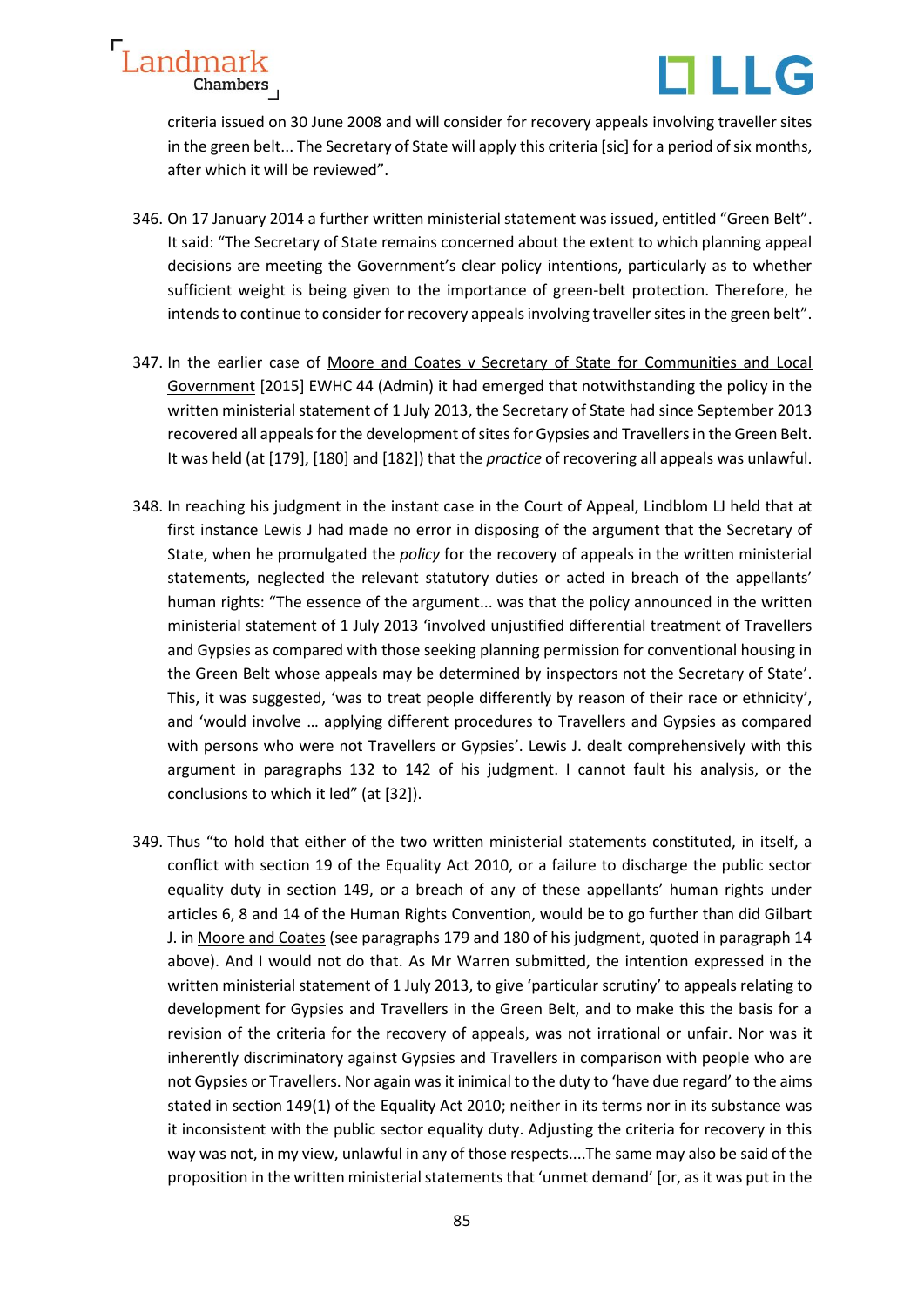

second, 'unmet need'], whether for Traveller sites or for conventional housing, is unlikely to outweigh harm to the green belt and other harm to constitute the 'very special circumstances' justifying inappropriate development in the [Green Belt]'. Indeed, that statement of policy is explicitly and deliberately non-discriminatory" (at [33]).

Landmark

Chambers

- 350. In any event, the decisions to recover the appeals could not be said to have automatically generated, in his decisions on the appeals themselves, a conflict with the statutory requirements or any breach of the appellants' human rights. The decisions on the appeals fell to be reviewed by the court in accordance with familiar public law principles, so the appellants would still have to show that that unlawfulness in the recovery decisions infected the decisionmaking process itself, which they had not (at [34]).
- 351. Further, the "inescapable difficulty" for the appellants in the first appeal here wasthat in none of these cases was a timely challenge made to the Secretary of State's recovery directions, or to the policy in the written ministerial statements (at [35]).
- 352. The Court went on to find that the statement in the 2012 guidance (at [25]), which confirmed that a local planning authority's failure to demonstrate an up-to-date five-year supply of deliverable sites "should be a significant material consideration…when considering applications for the grant of temporary planning permission," was not discriminatory (at [54]).
- 353. In relation to the second appeal, the Court confirmed that the challenges were also out of time (at [86]), but went on to consider other issues raised in the appeal. These included the allegation that if the recovery decisions were unlawful, any decisions on the appeal were a nullity. Logically, this involved the prior question of whether the court itself had jurisdiction to address that primary question as to the Secretary of State's jurisdiction on appeal when that question was posed in a claim for judicial review, rather than in an application or appeal made under the provisions in Part XII of the 1990 Act.
- 354. The Court rejected the submission that sections 284 and 288 of the 1990 Act did not preclude a claim for judicial review being made to challenge a decision of the Secretary of State on a planning appeal when that decision was alleged to be "ultra vires" because the recovery direction preceding it was unlawful. The allegation was that the appeal decisions were, "not within the powers of [the 1990 Act]" and such as challenge was squarely within the scope of section 288 (section 288(1)(b)(i)) and thus subject to the ouster provision in section 284(1)([102])(although an unlawful recovery direction could itself be challenged before the court by a timely claim for judicial review before the appeal itself is determined). Further, even if the Secretary of State's recovery directions were a nullity, it did not follow that his determination of the appeals are also a nullity because the statutory framework conferred jurisdiction on him to determine the appeals, whatever the lawfulness of his decisions to recover them for his own determination (at [110]-[117]).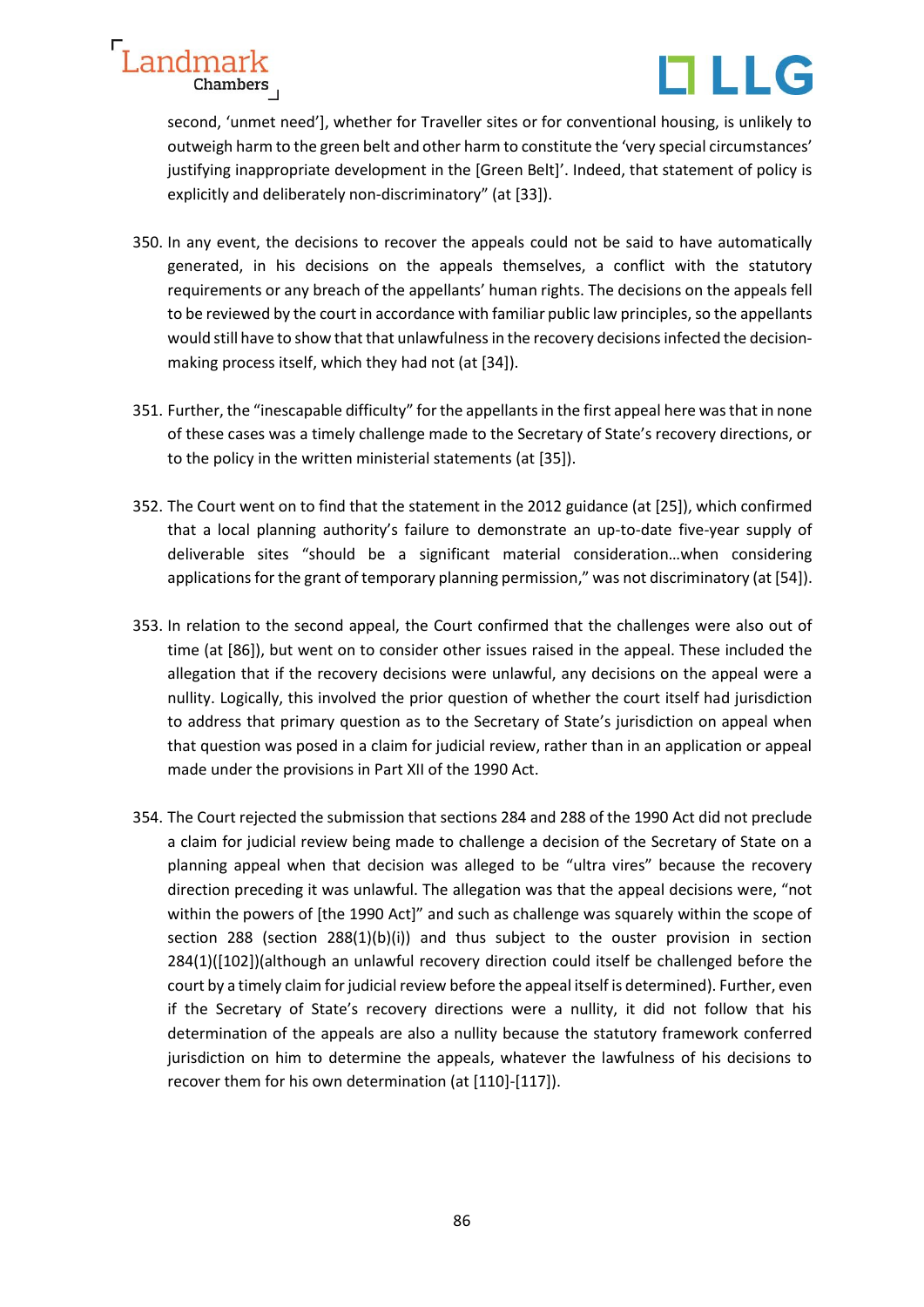

## Re-determination after quashing

- 355. North Norfolk v. SSHCLG [2018] EWHC 2076 (Admin) considered the power of PINS to select the route for re-determination of a planning appeal following quashing. Section 319A of the 1990 Act, which provides generally for determination as to the procedure for determining, also applies to re-determinations. By section 319A(6), the Secretary of State must publish the criteria that are to be applied in making determinations under subsection. Those criteria are set out in the Procedural Guide to planning appeals in England published by PINS. Annex K includes the general criteria for determining the mode of appeal. Annex L deals with challenges to appeal decisions. Paragraph L.12.4 advises that "Where the appeal was originally dealt with by an inquiry, it will probably be re-opened. Where there have been significant changes in circumstances (eg new legislation or local or national policies) since the original inquiry or hearing the Inspector would normally allow further evidence to address these".
- 356. Ouseley J confirmed that "the legal effect of the Guidance was that the decision had to accord with the criteria, unless PINS decided that circumstances warranted a departure from them, for which it should provide a reasoned explanation" (at [21]).
- 357. On the facts, PINS had decided that the written representations procedure should be used, because (1) PINs now knew far more about the cases being advanced, since it had all the evidence from the previousinquiry; (2) there had been no significant changes in circumstances since the inquiry in relation to evidence required; (3) the criteria of complexity and of the need for formal questioning were not now met, in the light of the new Inspector's appraisal of the issues based on the evidence at the previous Inquiry; (4) a written representations procedure could deal with what needed to be dealt with.
- 358. Although the decision read as if the decision were being taken by applying the Annex K criteria, without taking Annex L as the proper starting point, the decision did not involve any misinterpretation of the Guidance: "Where an Inspector has considered the previous Inquiry papers, rationally concluded that further written representations and site visit are all that is needed in the light of the fullness of the material already submitted, and the absence of significant changes in circumstance, it is difficult to say that the Guidance in L12.4 must be read as requiring something more. A considered and rational view that, in all the circumstances, the resources required for a Public Inquiry are not needed for a proper and fair determination of the issues ought to suffice... I cannot see what is unlawful about it deciding that, all told, good enough reasons were provided for not doing what it normally would do, and concluding instead that further written representations and site visit was the better way to proceed" (at [35]-[36]).

# Re-opening determination of appeals to the High Court

359. In Goring-on-Thames Parish Council v. South Oxfordshire DC [2018] EWCA Civ 860 the Parish Council challenged the decision of the District Council to grant planning permission for a hydroelectric scheme by way of judicial review in November 2016. At first instance Cranston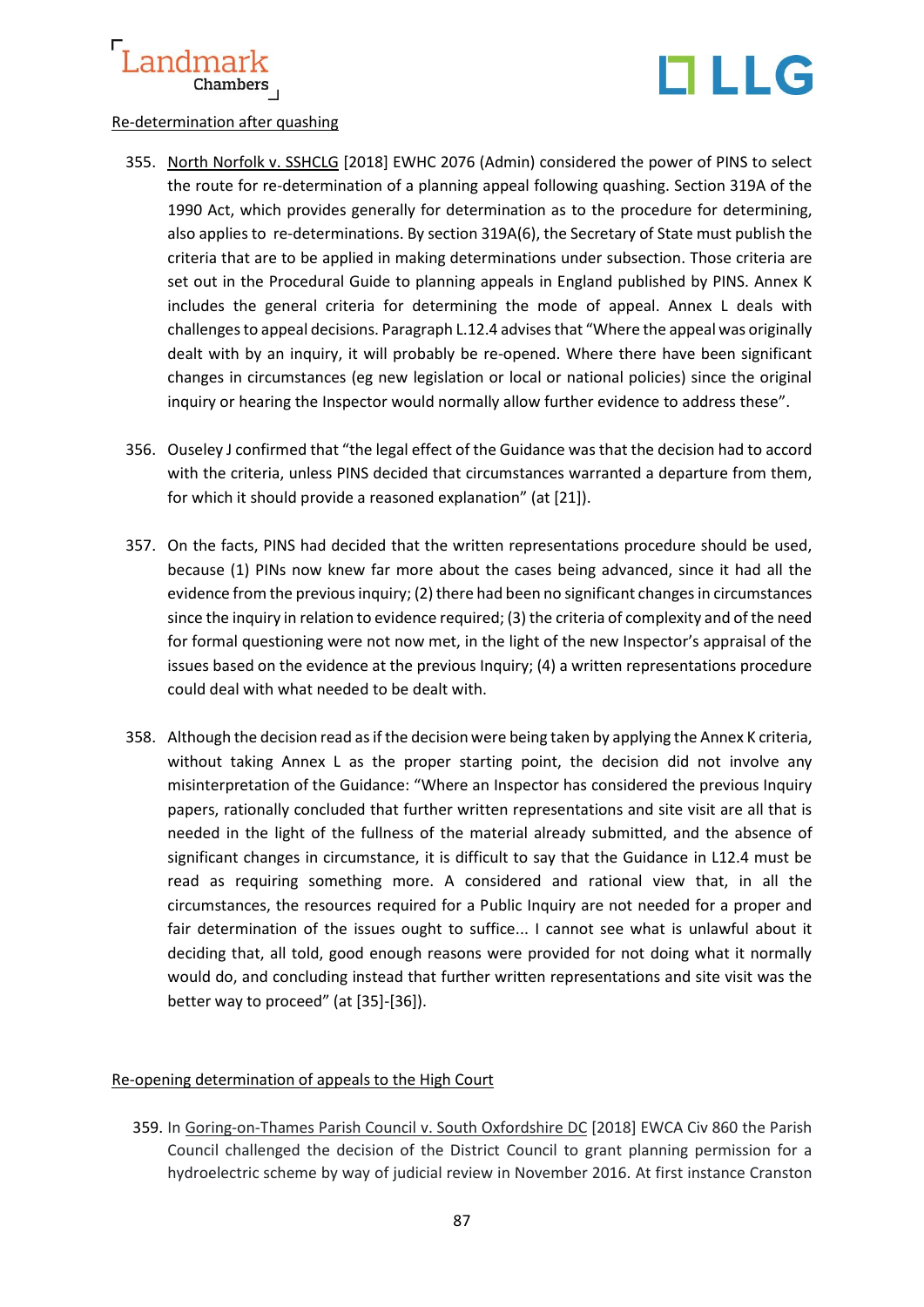



J held that the district council had acted unlawfully but declined to quash the decision. Permission to appeal was refused on the papers.

- 360. Since October 2016, parties refused permission to appeal on the papers have not then been entitled to renew their application at an oral hearing unless rule 52.30 of the Civil Procedure Rules (CPRs) applies. CPR 52.30 states that. " (1) The Court of Appeal or the High Court will not reopen a final determination of any appeal unless (a) it is necessary to do so in order to avoid real injustice; (b) the circumstances are exceptional and make it appropriate to reopen the appeal; and (c) there is no alternative effective remedy".
- 361. The appellant sought to rely on these provisions, arguing that Cranston J had made fundamental errors in his judgment. The Court of Appeal unsurprisingly rejected the application, holding (at [29]) that "The court's jurisdiction under CPR 52.30 is, as we have said, a tightly constrained jurisdiction. It is rightly described in the authorities as "exceptional". It is "exceptional" in the sense that it will be engaged only where some obvious and egregious error has occurred in the underlying proceedings and that error has vitiated – or corrupted – the very process itself. It follows that the CPR 52.30 jurisdiction will never be engaged simply because it might plausibly or even cogently be suggested that the decision of the court in the underlying proceedings, whether it be a decision on a substantive appeal or a decision on an application for permission to appeal, was wrong. The question of whether the decision in the underlying proceedings was wrong is only secondary to the prior question of whether the process itself has been vitiated. But even if that prior question is answered "Yes", the decision will only be re-opened if the court is satisfied that there is a powerful probability that it was wrong".

## Ex gratia compensation payments

- 362. D2M Solutions Limited v. SSCLG [2017] EWHC 3409 (Admin) considered the application of the ex gratia scheme for paying financial compensation for errors by PINS. The main issues raised were first whether, as a matter of interpretation, the scheme included a claim for loss of profits or earnings and secondly, whether the claimant was entitled under Article 1 of the First Protocol of the European Convention on Human Rights ("A1P1") to compensation for loss of profits resulting from such an error.
- 363. The error in question had been made by an Inspector determining a wind farm appeal, where he treated the amount of renewable energy that would be produced each year as 170,000 kWh rather than 1.7m kWh. Permission was granted on a redetermination, but the claimant contended that if the first Inspector had not made the error, it would have been possible for the Claimant to obtain a higher generation tariff rate which was not now available due to changes in the Feed-in Tariff regime.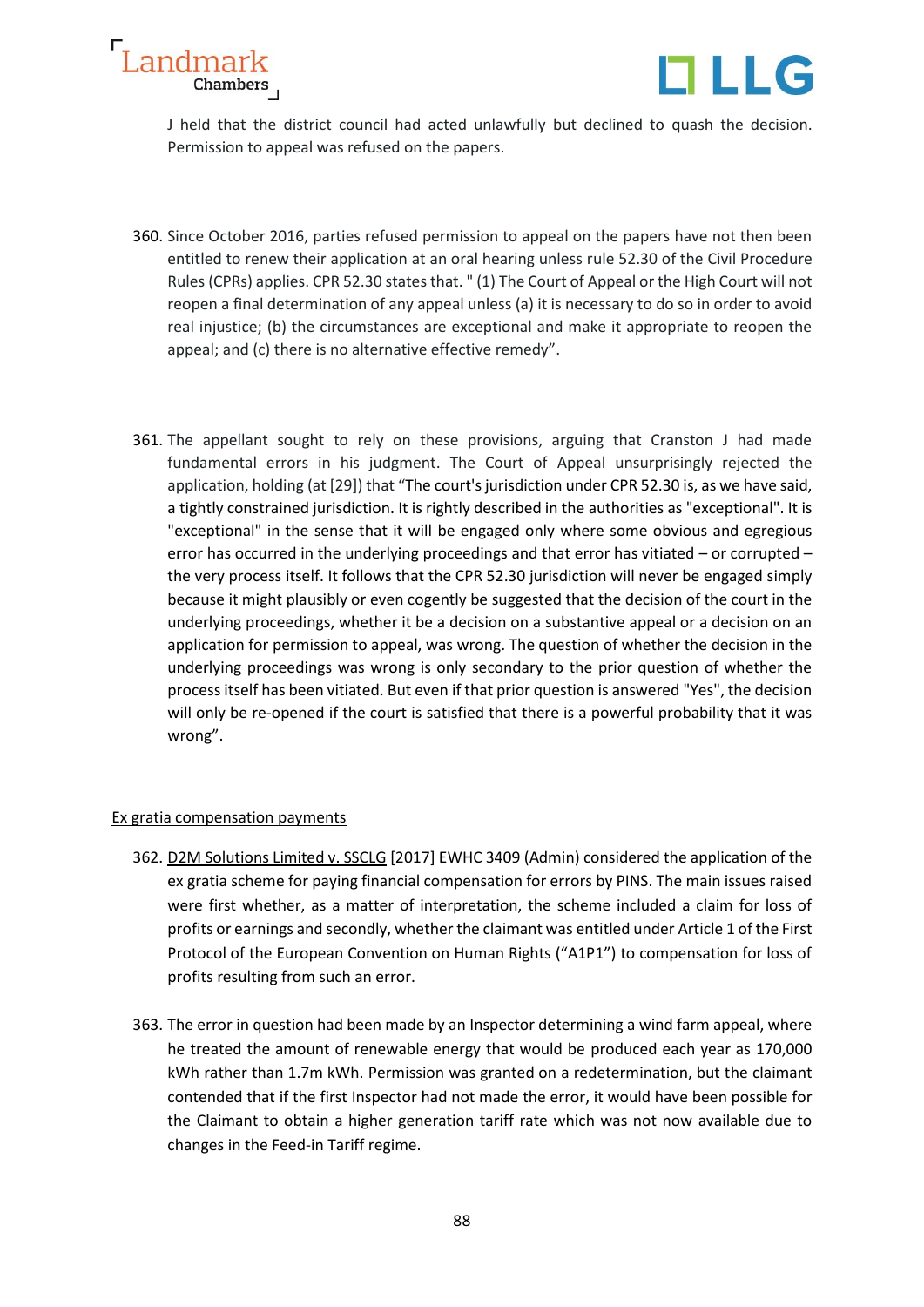

- 364. After reviewing "PINS guidance on reviewing claims for financial compensation by an ex-gratia payment", which draws on the HM Treasury document "Managing Public Money", it was held that "the scheme does not cover losses which go beyond expenditure incurred as a result of an error or failing. It does not include a loss of profits or earnings, whether in the past or the future. The document contains no indication that the scheme provides compensation for an adverse effect on the profitability of the development of a site resulting from a mistake in the decision-making process" (at [42]).
- 365. In so far as the restoration objective underpinning the scheme was aimed to "put the Claimant in the position in which he would have been if the error had not occurred" (at [49]), "there is no logical reason to think that [the first Inspector] would have reached any different conclusions as regards the adverse effects of the proposal upon heritage assets and residential amenity", even he had not committed the error on output (see [51]-[52]). The claim for compensation depended upon an unjustified assumption that in the absence of the error about the project's output, planning permission would have been granted.
- 366. The A1P1 ground also failed: "It has to be accepted that the State is entitled to control the use and development of land in the public interest. Accordingly, a mere refusal of planning permission does not amount to an interference with the peaceful enjoyment of possessions under the first rule in A1P1. Furthermore, simply making a mistake in the exercise of planning control, even one which is required to be corrected, does not alter that analysis, a fortiori where the correction of that mistake either may, or may not, result in the same outcome" (at [74]). No authority had been cited to show that merely deciding to refuse an application for planning permission involves an interference with property or a possession or otherwise engages A1P1.

# Consultation

- 367. Consultation could have its own heading (and has been referred to in the context of other case law above), but it is convenient to add a further case on this topic here.
- 368. The recent case of R ((Sefton MBC) v Highways England [2018] EWHC 3059 (Admin) involves a helpful review of the law. There Kerr J rejected a challenge to the "preferred route decision" of Highways England relating to the routing of a new access road to improve transport links with the Port of Liverpool. The case was brought before the formal DCO pre-application consultation stage, but was accepted as amenable to judicial review.
- 369. Sefton argued that it was unfair for Highways England to consult on only two options, Option A, involving the upgrade of the existing and heavily congested A5036 route, and Option B, involving a new route through the Rimrose Valley Country Park. Sefton argued that Highways England should also have consulted on its preferred option, which had significant local support, of a tunnel running under the Rimrose Valley Country Park, thereby preserving the rural tranquillity of the park. It also claimed that Highways England was under a duty to consult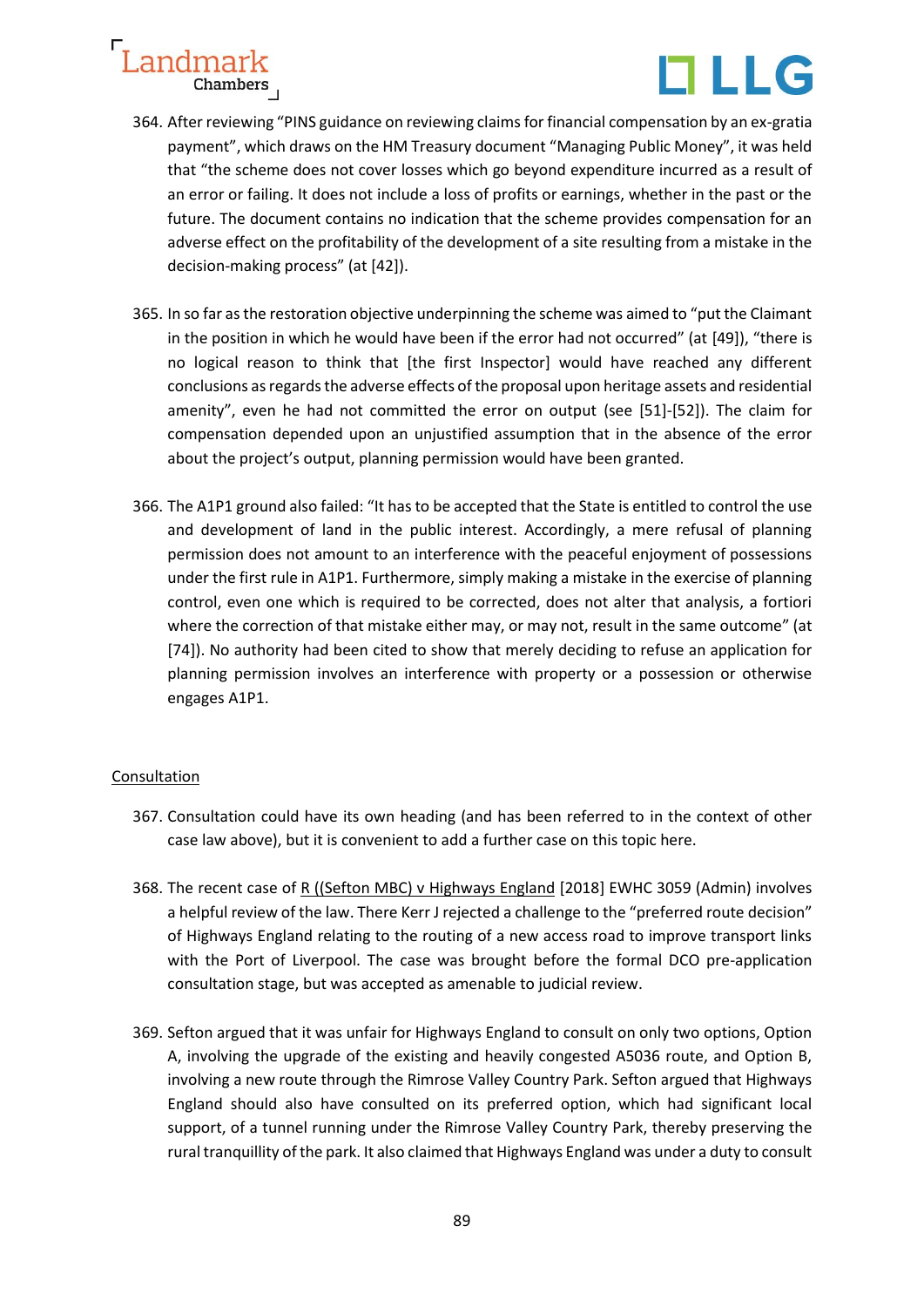



by reason of its "license", which contains statutory guidance on how it should exercise its functions.

- 370. The court rejected this argument, holding that Highways England *"e*xercises its functions according to a regime established under statutory authority and must follow directions and have regard to guidance from the Secretary of State. It is required to engage with bodies such as the council which have responsibility locally for planning and highways. On the other hand, Highways England is not a body whose functions have to be conducted according to a formula. Within the limits of the 2015 Act and the Licence, it has considerable freedom to act in the manner it considers best calculated to perform its duties efficiently and economically. It does not have to consult widely or in detail on every decision, though in practice will doubtless do so where major infrastructure projects are contemplated".
- 371. Kerr J went on to say that he agreed with Maurice Kay J in the earlier case of Medway [2002] EWHC 2516 (Admin) that, in general, a decision maker is entitled to "narrow … the range of options within which he would consult and eventually decide". Further, the references to consultation in the license are "general and pitched at quite a high level".
- 372. Highways England was therefore entitled to limit the parameters of the consultation and was also not obliged to consult on a proposal that was beyond the budget constraints of the project on an equal footing with the other two options. There was no unfairness in deciding that the tunnel was not practical due to budget constraints. The budget for the project was a political question and the balance to be struck between environmental protection and economic regeneration was a matter for the executive. Further, the requirements to be met before a DCO is granted were relevant to the fairness issue because the DCO process would provide further opportunities for the objectors at the pre-application consultation stage and during the public examination of the ES.
- 373. This case can be read with the judgment in Langton, considered above in the context of habitats, where it was held that although a government consultation document on supplementary culling was "not ideal", it contained sufficient information and was part of an overall consultation process which was conducted lawfully (see [98]-[117], which refers in summary to the relevant authorities in this area).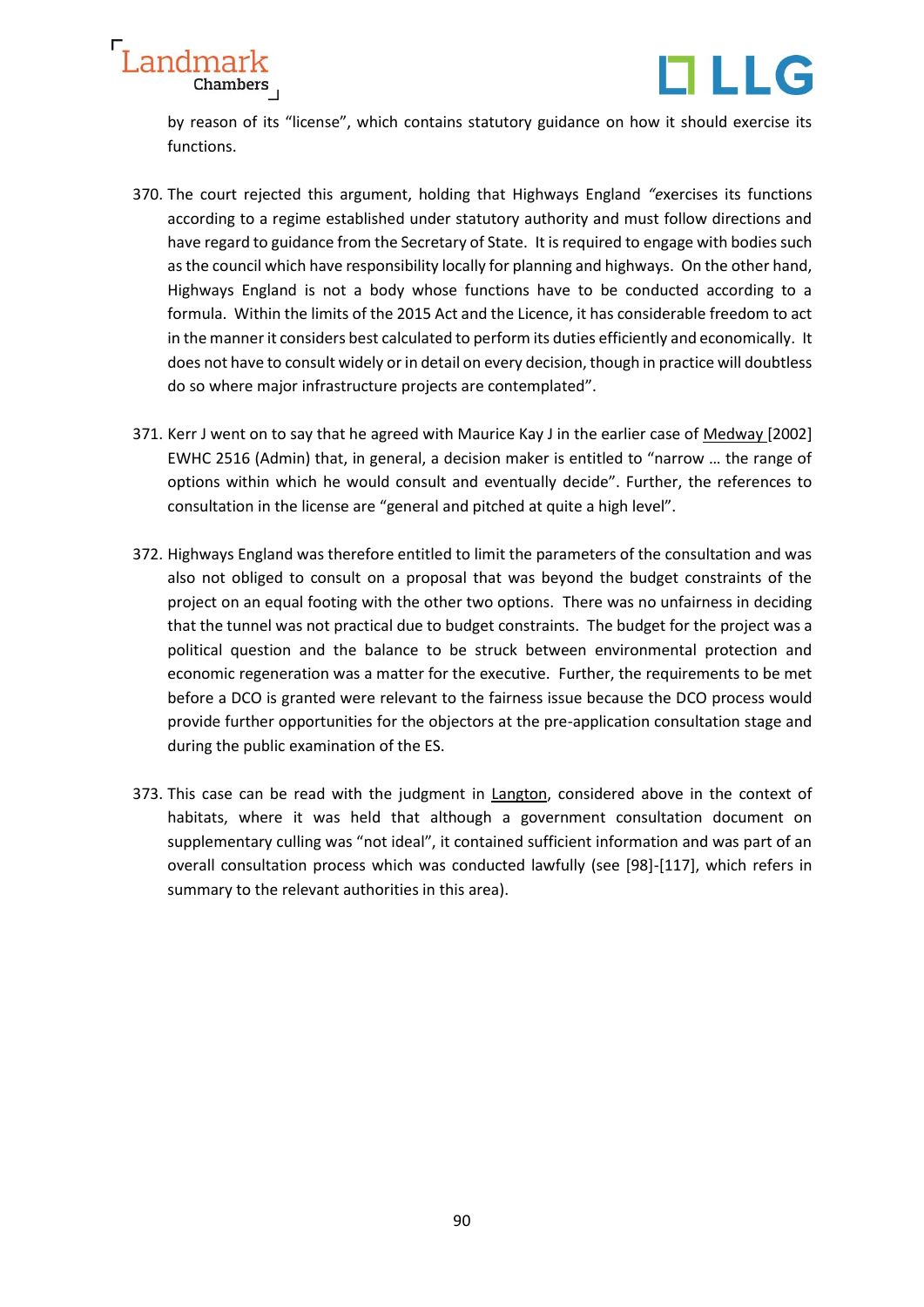

# TLLG

# **Enforcement**

## Lawful issue of notices

- 374. Nafeena Beg, Muzzafar Beg, Neelam Beg, Mohammed Baig Nasser v Luton Borough Council [2018] J.P.L. 703 considered whether justices erred in law by rejecting the appellants' contention that an enforcement notice was issued unlawfully. The scheme of delegation within the constitution of the Council provided that the Development Control Manager had delegated authority to "issue and serve" planning enforcement notices. The decision to issue the notice had been taken by a Deputy Development Manager. A legal assistant at the Council drew up the notice and sent it to the persons to be served. It was argued that the Development Control Manager had no power to delegate the function of issuing and serving an enforcement notice to another individual.
- 375. This argument was said to be based upon the judgment of Lewis J in Pemberton International Ltd v LB Lambeth [2014] EWHC 1998 (Admin) where the judge stated that: "If…the Council has arranged for a function to be exercised by a particular officer or officers, section 101 of [the Local Government Act of 1972] does not itself permit those officers to sub-delegate the carrying out of the function to other officers".
- 376. But it was recognised that in Provident Mutual Life Assurance v Derby City Council [1981] 1 WLR 173 the House of Lords had established that: "Depending on the nature of the function in question one officer may be regarded as having authority to act on behalf of another officer who is authorised to exercise the function"; and in Fitzpatrick v Secretary of State for the Environment [1990] 1 PLR 8 the Court of Appeal held that this reasoning proceeded on the basis of section 111 of the Local Government Act 1972 ("LGA 1972") , which confers upon a local authority power: "…to do anything …which is calculated to facilitate, or is conducive or incidental to, the discharge of any of their functions".
- 377. Lewis J in Pemberton had then decided that the ability to delegate a function under section 111 is not confined to a delegation to one identified officer. It may be to a group: "So long as the scheme as a whole either identifies the officers, or sets out the process by which the officers authorised to exercise certain functions can be identified, the scheme will, in my judgment, be compatible with section 101 of the 1972 Act".
- 378. In that case, the scheme of delegation lawfully provided that "An officer to whom a power, duty or function is delegated may nominate or authorise another officer to exercise that power, duty or function, providing that officer reports to or is responsible to the delegator".
- 379. Turning to the present facts, it was held that no legal distinction could be drawn between delegation expressed in that form and the constitution of the Council in the present case. In any event, on the facts the relevant officer was employed to undertake the duties of Development Control Manager when she took the decision to issue the enforcement notice (see [13]-[17]).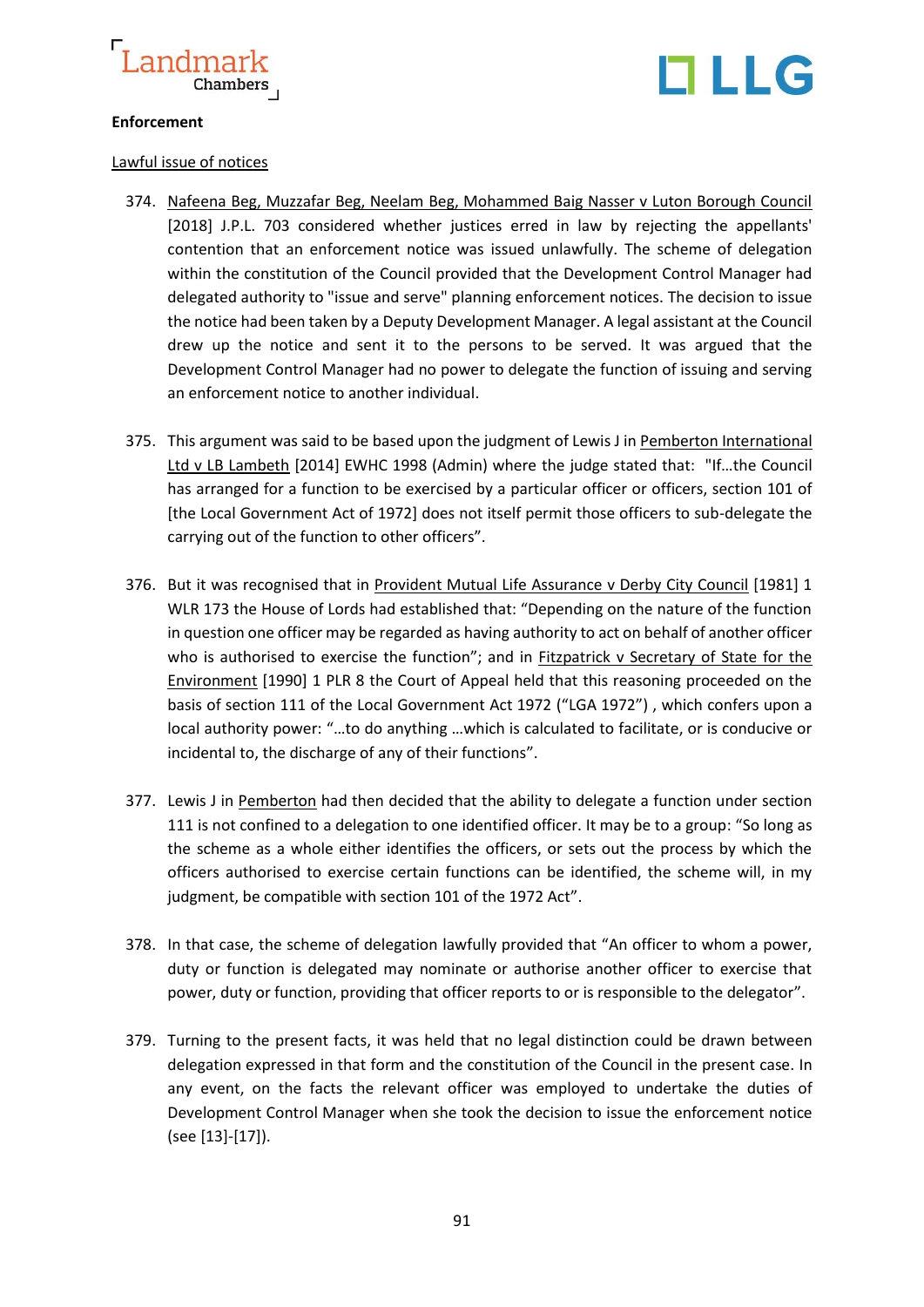

380. It was also held that there was nothing in the primary or secondary legislation requiring the notice to be signed. The signing of the enforcement notice was an administrative act separate to the decision to issue the notice and it did not require to be the subject of a delegation under section 101 of the LGA 1972. Section 234 of the LGA 1972, as relied upon by the appellants, "is a permissive provision dealing with mechanisms by which a notice or other document issued by a local authority may be authenticated". It may be signed by "the proper officer". A document purporting to bear the signature of the proper officer (including a facsimile) is deemed to have been duly given unless the contrary is shown. Section 234, moreover, "does not treat the signing of a document as forming part of the decision to issue that document, including here the consideration of the tests set out in s.172 TCPA 1990. Signing is simply a means of authentication. In the present case, therefore, section 234 did not have the effect of requiring that only the Development Control Manager or another officer empowered to issue an enforcement notice could sign that document. An administrative task of this nature could be performed by a legal assistant signing, as the notice states, the document on behalf of the Council.

# Ground (b) appeals

- 381. In Oates c. SSCLG [2018] EWCA Civ 2229 it was held that it was not unlawful for an inspector deciding an appeal under section 174(2) of the Town and Country Planning Act 1990 to uphold an enforcement notice that required the complete demolition of three "new buildings" whose construction had incorporated parts of the buildings previously on the site.
- 382. A building constructed partly of new materials and partly of usable elements of previous structures on the site, after other elements of those previous structures have been removed through demolition, may or may not in fact be a "new" building, depending on the facts and circumstances: "in principle, the retention of some of the fabric of an original building or buildings within the building that has been, or is being erected, does not preclude a finding by the decision-maker, as a matter of fact and degree, that the resulting building is, physically, a "new" building, and that the original building has ceased to exist" (at [38]).

# Ground (a) appeals

- 383. The case of Langmead v. SSHCLG [2018] EWHC 2202 (Admin) serves as a useful reminder of the need for ground (a) enforcement notice appeals to focus on the alleged breach of planning control.
- 384. The case related to a planning permission for the formation of an agricultural hard standing subject to a number of conditions, including the following ""4. At no time should any mobile homes or caravans be stationed on the permitted hard standing other than those required for occupation by seasonal workers on the farm and all such caravans shall be removed immediately at the end of the season". A separate condition 5 provided that notwithstanding condition 4, "at no time shall any mobile homes or caravans be stationed on the permitted hardstanding except between the period 1 March to 31 October every year". An enforcement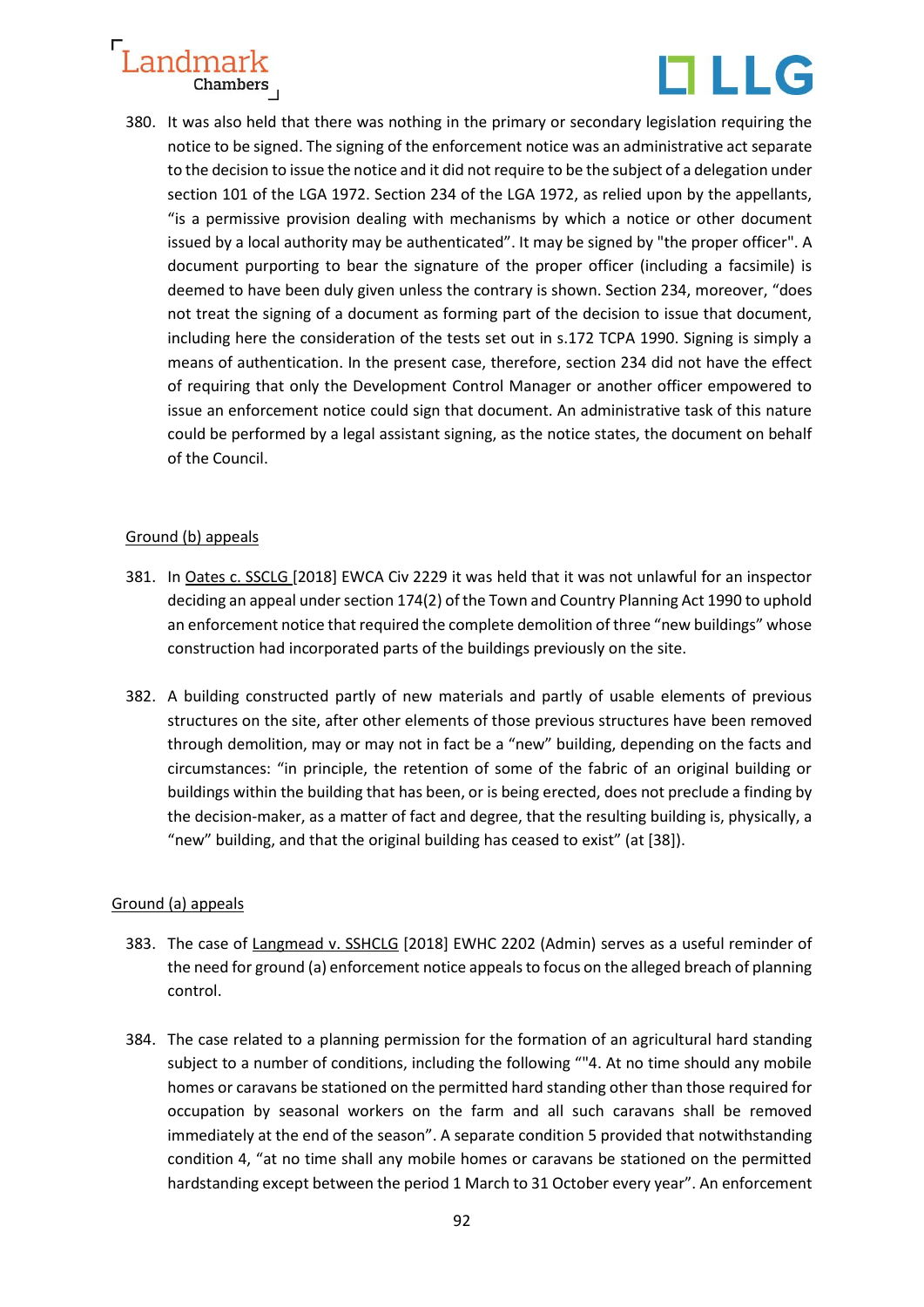



notice was issued alleging a breach of condition 4, on the grounds that caravans were stationed permanently on the permitted hardstanding and were occupied by persons who were not seasonal workers.

- 385. As the judgment recorded, section 177(1) of the 1990 Act provides that on the determination of an appeal under section 174 , the Secretary of State may "(a) grant planning permission in respect of the matters stated in the enforcement notice as constituting a breach of planning control". The Inspector found when dealing with the ground (a) appeal that "there have been breaches of other conditions imposed on the 2005 permission but it is not open to me to review any of the other conditions imposed on the original planning permission because to do so would widen the scope of the notice".
- 386. A challenge to that decision alleged that the Inspector had erred in failing to take into account landscape measures which were directed at mitigating the "effects of the winter presence of the caravans". The claim was dismissed, on the grounds that (1) the Inspector had to bear in mind that condition 5 would remain and her powers did not enable her to lift or vary that condition; (2) the caravans would, therefore, not be permitted to be stationed on the land during the months of November to February inclusive; (3) mitigation designed to ameliorate the effects of the winter presence of the caravans did not then fall for consideration.

## Direct action

- 387. Usher v. Forest Heath DC [2017] EWHC 2511 was a challenge to the decision of the Council to take direct action under section 178(1) of the 1990 Act in order to demolish the claimants' dwelling house. The construction of the dwelling had been the subject of an enforcement notice against which the claimants had unsuccessfully appealed. A subsequent appeal against a refusal to grant planning permission for the same development had also been dismissed. The claimants argued that the decision was unlawful on several grounds, including that (1) the Council failed to invite representations from the claimants as to its enforcement action, or to notify them of the decision; (2) the maintenance of the deadline with no "soft strip" was disproportionate and unreasonable; and (3) there was a failure to consider alternatives contrary to government guidance.
- 388. It was held in relation to (1) that the requirements of procedural fairness are highly context specific and in this case the Ushers had a statutory right to make representations on whether the property had to be demolished, through the mechanism of the enforcement notice appeal under section 174 of the 1990 Act. They had also appealed against the refusal of planning permission. and put forward their representations to the second Inspector. In any event they had every opportunity to make representations on how the requirements of the enforcement notice should be met (at [29]-[30]).
- 389. Ground (2) was also dismissed. The period of time between the final relevant determination of the Council and the deadline of 31 January was very short (around 10 days), but that had to be seen in the context of an enforcement notice which had been in effect since June 2014; a period of 5 months from the dismissal of the planning appeal; and the Council being very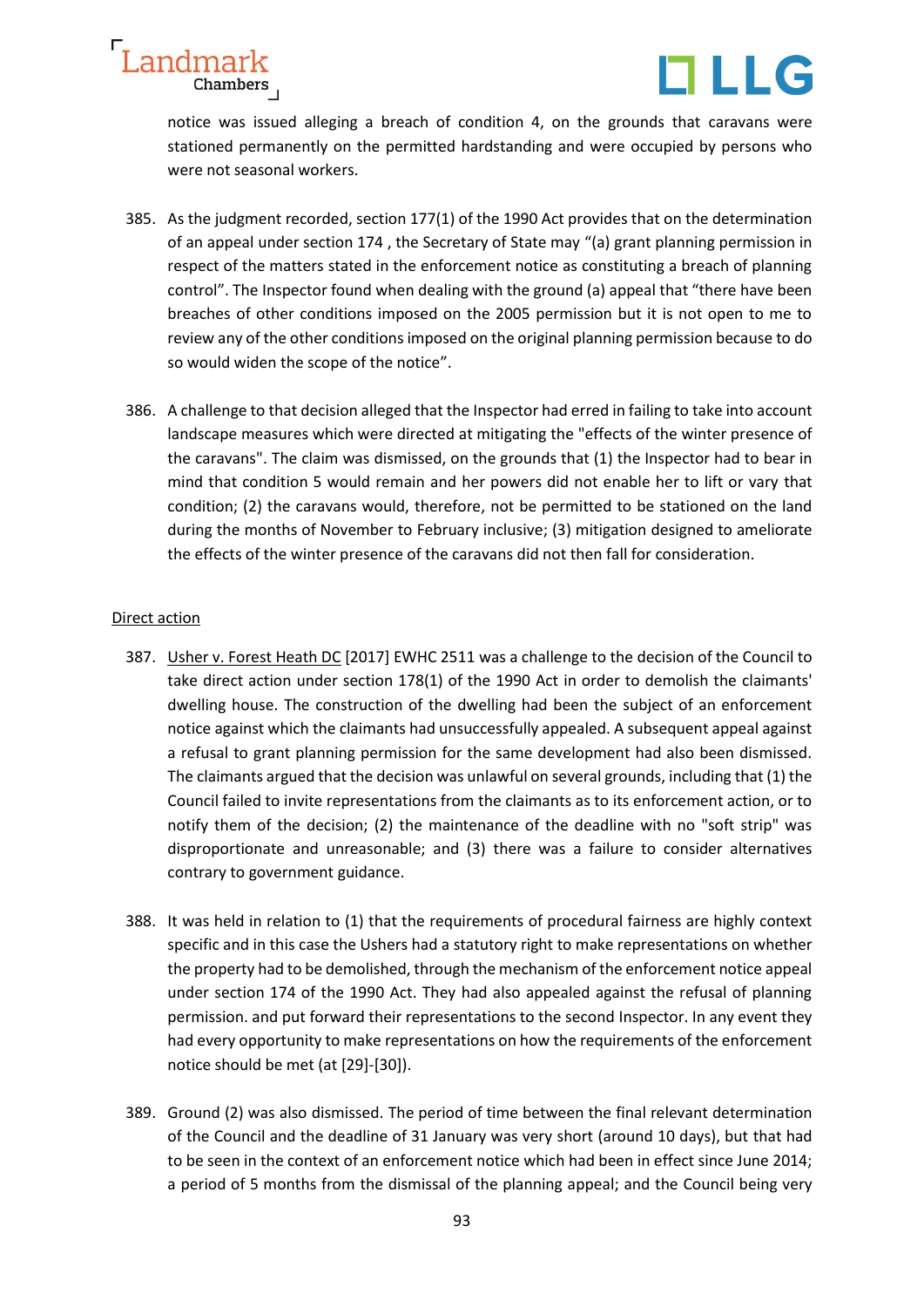

clear about the end of January deadline. The timing of any direct action and its form were matters for the Council and the Court should be slow to intervene (at [41]).

- 390. As for ground (3), although PPG advised in relation to direct action that "these default powers should be used when other methods have failed to persuade the owner or occupier of land to carry out, to the local planning authority's satisfaction, any steps required by an enforcement notice" (Paragraph: 023 Reference ID: 17b-023-20140306), this did not suggest that a local planning authority must take some other action, such as an injunction or a prosecution, before they decided to take direct action. In any event if the PPG had said this it would not accord with the 1990 Act which requires no hierarchy or priority of further enforcement steps (at [51]).
- 391. The Council accepted that it was in breach of regulation 8(1) of the Openness of Local Government Body Regulations 2014 because it did not publish the relevant decision or its reasons on its website at the time the decision was made. But this was not considered a good ground to quash the decision, as the Claimants were fully aware of the Council's position and had ample opportunity to make representations upon it (at [45]).

# Prosecution

392. In R v The Knightland Foundation & Anr [2018] EWCA Crim 1860 the Court of Appeal upheld the decision of the Crown Court to stay a prosecution brought for failure to comply with an enforcement notice as an abuse of process, where correspondence between a planning authority's enforcement officers and the planning team demonstrated that the former were determined to prosecute and provided a detailed criticism of the planning application in internal correspondence. On the facts, the evidence showed that improper influence had been brought to bear on the planning team to refuse the application. The enforcement officer had also failed to take into account local and national planning guidance to the effect that enforcement by way of prosecution should be a last resort; and although the planning application was a material consideration in determining whether to initiate a prosecution, the issues with its determination tainted the entire prosecution process. The way in which the determination of the 2016 application had been conducted led the judge to conclude that it would have been oppressive to have allowed the prosecution to proceed. Notwithstanding the degree of criticism that might well be laid at the respondents' doors for failing to carry to comply with the enforcement notice, this could not override the culpable acts and omissions for which the local authority as a whole were responsible.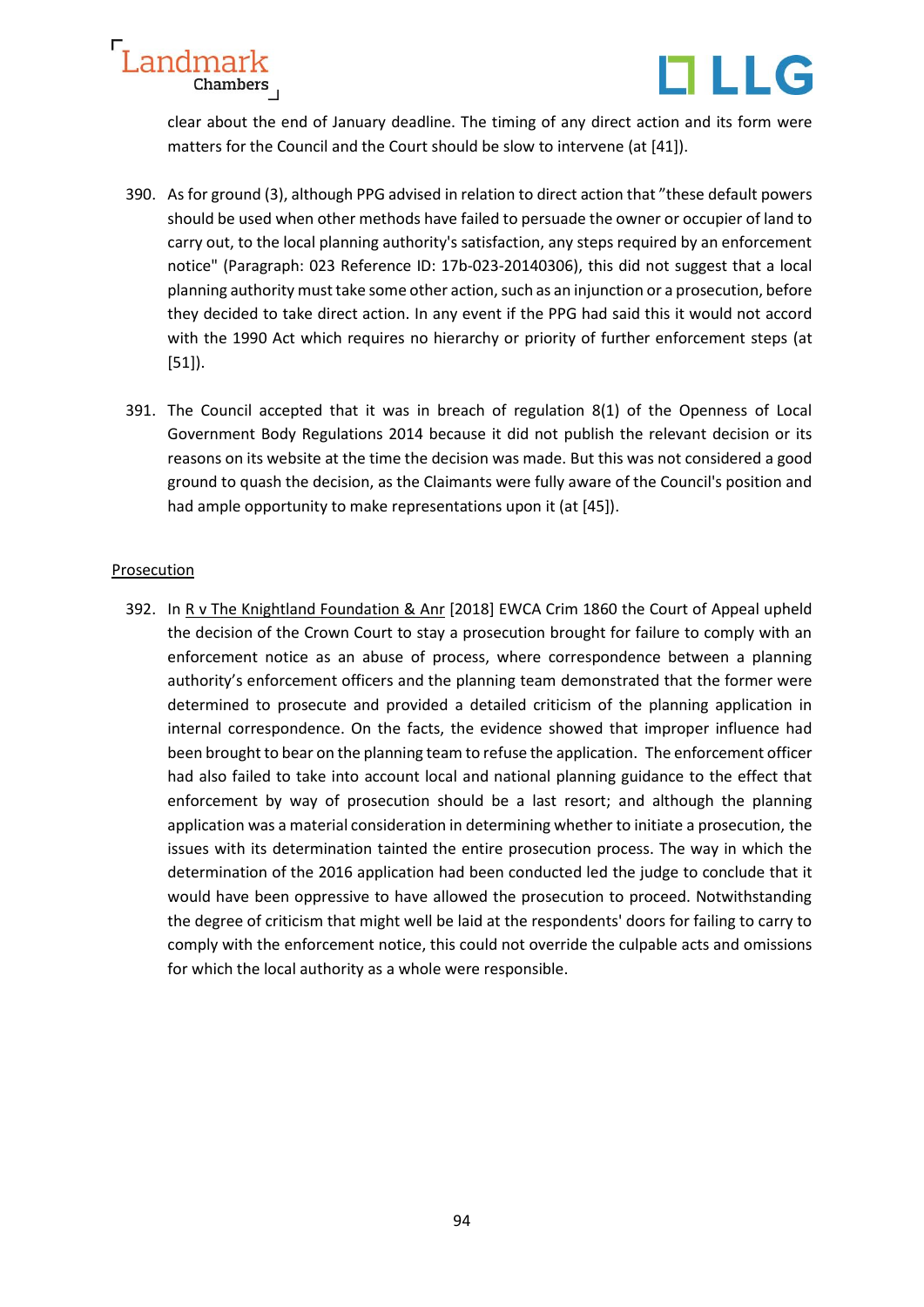

## **Public Sector Equality Duty ("PSED")**

- 393. Challenges which allege failures by local planning authorities to take planning decisions in accordance with the PSED have tended to fail, as recently demonstrated by the Richborough, Churchill and Connors cases this past year.
- 394. There was however a successful challenge in R (on the application of Peter Buckley (on behalf of Foxhill Residents Association) v. Bath and North East Somerset Council [2018] EWHC 1551 (Admin), in which Lewis J quashed the grant of permission for the development of a residential estate where the claimant lived.
- 395. The developer had applied for outline permission to develop part of the estate by demolishing 542 homes (of which 414 were affordable) and building 700 new ones (of which 210 were affordable). The planning statement recorded how there were significant levels of deprivation on the estate and explained a process of re-housing whereby residents could choose to move to a new home on an adjacent development, or on the new estate, to an affordable rented home elsewhere, to a more specialised property (such as a home for older people or those with specialised needs), or into low-cost home ownership (see [12]). Policy H8 of the development plan supported the redevelopment of social housing where the condition of the housing stock was poor and/or there was socio-economic justification for redevelopment, but presumed against a net loss of affordable housing, subject to viability and social balance considerations. Officers advised that the loss of affordable housing complied with Policy H8.
- 396. The claimant argued that the grant of permission breached the PSED in that the authority had not given due regard to the impact on elderly or disabled persons of the loss of their existing home if permission were granted.
- 397. It was held (see [30]-[31]) that the grant of outline planning permission involved the exercise of a statutory function by the local authority, such that section 149 of the Equalities Act 2010 applied. The consideration of certain reserved matters at a later stage might affect the content or scope of the duty, but that did not prevent it applying to the decision to grant outline permission; and the compliance with policy H8 did not automatically involve compliance with the section 149 duty, because it did not involve assessing the needs of particular groups or the impact of the demolition on persons with protected characteristics.
- 398. Further (see [35]-[40]), the local authority had to consider the impact on the elderly and the disabled of losing their existing homes, which could affect those persons differently to others. No equality impact assessment had been carried out, however, and there had been no reference in the material before the Council to the PSED. The local authority had focussed on the impact of displacement on residents but "did not specifically address or have regard to the impact on groups with protected characteristics, in particular the elderly and the disabled, of the loss of their existing home" (at [43]).
- 399. The Court added (ibid) that "it may well be that not a great deal would have needed to be said on this matter. It may have been sufficient to draw that matter to the decision-maker's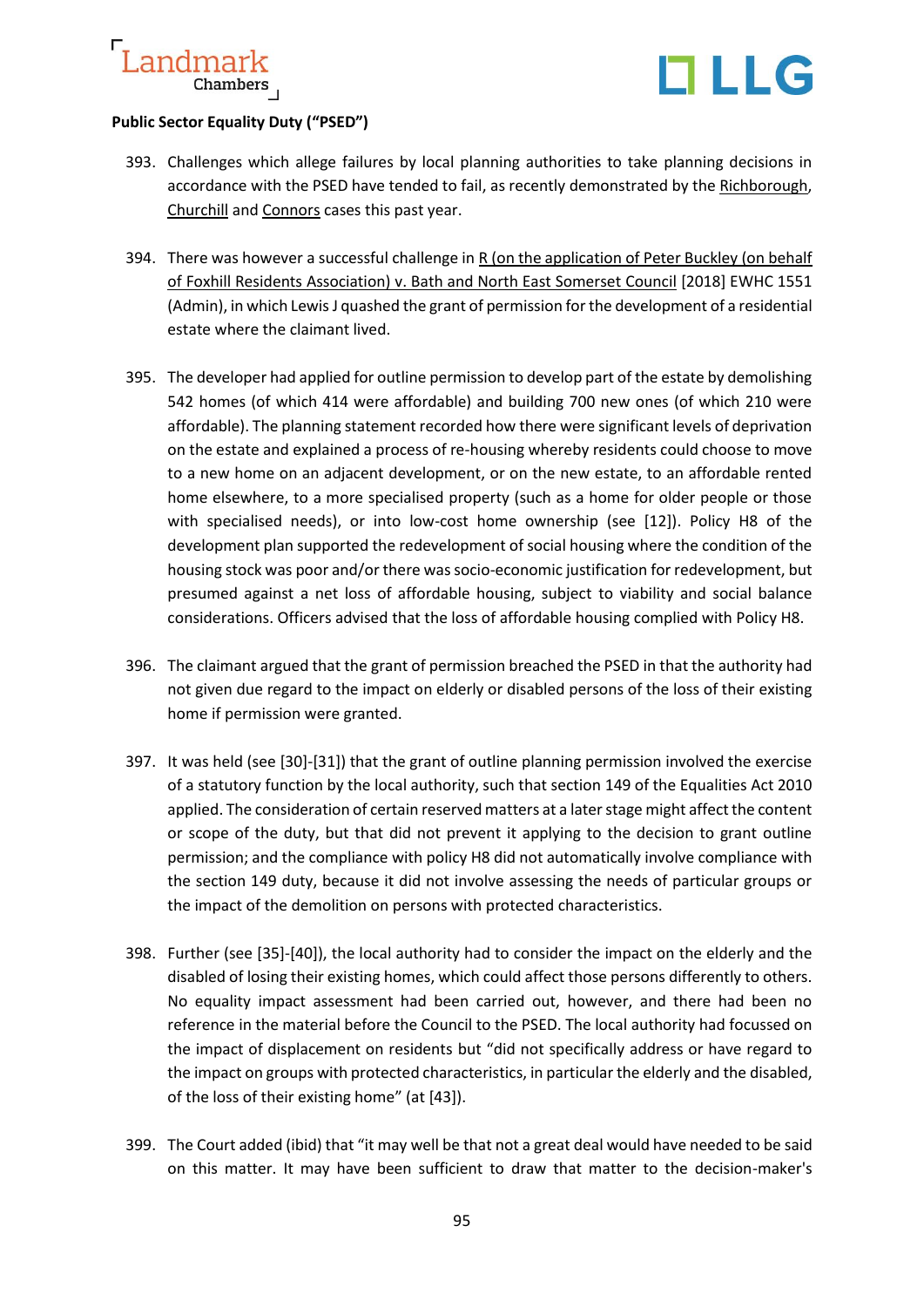



attention and then the decision-maker could have decided whether the contemplated benefits of the proposed development did outweigh any negative impacts". Ultimately, however, there were matters relevant to the discharge of the public sector equality duty which the relevant decision-maker needed to have due regard to but which were not drawn to the decision-maker's attention; and the decision was quashed.

- 400. Stroud v North West Leicestershire District Council [2018] EWHC 2886 (Admin) is another recent failed PSED challenge. In that case, there was no explicit reference to the duty either in an officer's report or in the discussion at the committee meeting which determined an application for the change of use of a convenience food store (use class A1) to a hot food takeaway (use class A5). It was agreed by the parties that "it is not necessary in all cases that there should be any such reference, still less that every decision requires to be accompanied by any form of structured assessment of whether there is or is not any implication of the decision for persons with one or other of the protected characteristics". The Court also held that it should not interpret the duty in a way "that introduces unnecessary and cumbersome formality and box ticking. A duty to have 'due regard' to matters does not require the decision taker in all cases to go looking for possible implications for any or all of the protected characteristics, but only to consider them properly where they are substantively raised on the facts" (at [40]).
- 401. The challenge failed on the facts, where "this was not a decision relating to ceasing a service provided by the authority itself, and the planning authority had no power to secure that even the existing permitted use was so exercised as to continue to operate the sort of local shop presently there. In the circumstances the duty was sufficiently discharged by recording the fact that among the objections raised references had been made to elderly users of the shop, but it was not necessary to take the matter any further in circumstances in which those representations did not appear to be putting any case (and neither the officer nor the decision takers themselves considered that any issue arose) that such persons would be unable to make use of, or materially affected by having to make use of, the alternative shops that were available" (see [39]-[41]).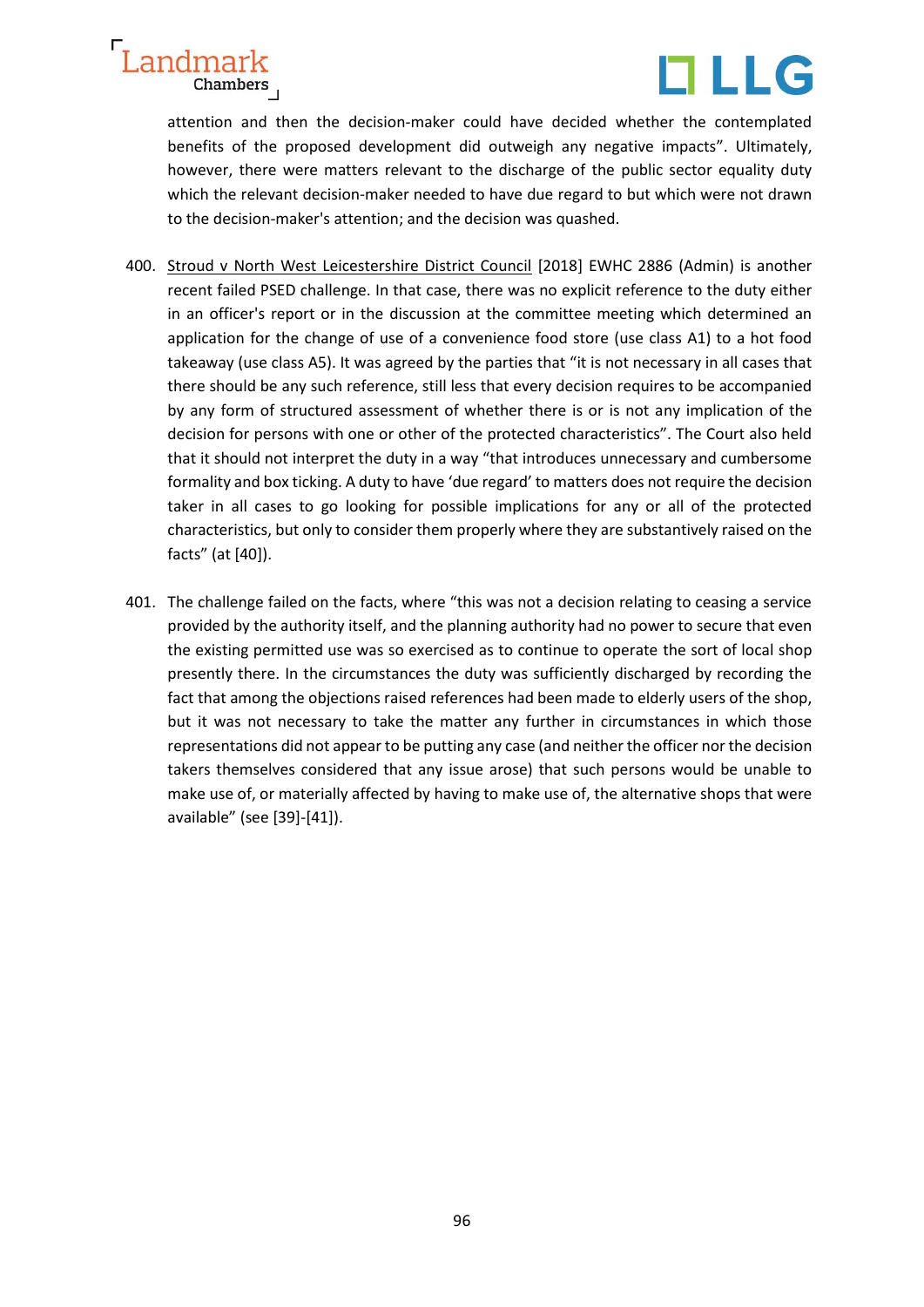



## **Town and village greens ("TVG")**

- 402. Registration of land as a town or village green has significant consequences for developers and landowners, as it essentially protects against development the uses which the neighbourhood made of the land prior to registration.
- 403. Section 15 of the Commons Act 2006 provides in subsection (1) that "[any] person may apply to the commons registration authority to register land to which this Part applies as a town or village green in a case where subsection (2), (3) or (4) applies". All three of those subsections apply where "(a) a significant number of the inhabitants of any locality, or of any neighbourhood within a locality", have "indulged as of right in lawful sports and pastimes on the land for a period of at least 20 years". Subsection (2) applies where "(b) they continue to do so at the time of the application". Subsection (3) applies where "(b) they ceased to do so before the time of the application but after the commencement of this section" and "(c) the application is made within the relevant period", which is defined in subsection (3A) as meaning "(a) … the period of one year beginning with the cessation mentioned in subsection (3)(b)".
- 404. This area has generated significant litigation already on the interpretation of section 15. In  $\underline{R}$ [\(Newhaven Port and Properties Limited\) v East Sussex County Council](https://www.supremecourt.uk/cases/docs/uksc-2013-0102-judgment.pdf) [2015] UKSC7 the Supreme Court held that section 15 did not allow registration if that would be incompatible with any other statutory function to which the land was to be put. That issue was a question of statutory construction. Other cases have followed this year.
- 405. [R \(Lancashire County Council\) v Secretary of State](http://www.bailii.org/ew/cases/EWCA/Civ/2018/721.html) and R (NHS Property Services Ltd) v. Timothy Jones [2018] EWCA Civ 721 concerned two conjoined cases. In the first, the Council, as education authority, faced applications for registration as a TVG of five areas of land it owns next to one of its primary schools. The inspector appointed to determine the application concluded that four of the five areas should be added to the register. The judicial review claim by the Council, on grounds relating to statutory incompatibility, was dismissed by Ouseley J and the Council appealed. In the second, NHS Property Services Limited faced an application for registration as a village green of land it owns next to Leatherhead Hospital. The Inspector recommend to Surrey County Council that the application be refused on grounds including statutory incompatibility. The Council rejected the recommendation and registered the land. Gilbart J quashed the registration on the grounds that the Council had failed to consider properly the question of "statutory incompatibility". The Council appealed.
- 406. The Court of Appeal reviewed the principles set out in Newhaven, where there was held to have been an incompatibility between the use of the harbour company's statutory functions in relation to the harbour and registration of the beach as a TVG. It distinguished that case from the circumstances of the Lancashire case (at [41]): "The statutory powers and duties relied upon here were general in their character and content, comprising a local education authority's functions in securing educational provision in its area. There was no statutory obligation to maintain or use the land in question in a particular way, or to carry out any particular activities upon it. The basis of the asserted incompatibility between section 15 of the 2006 Act and the provisions of the Education Acts on which the county council sought to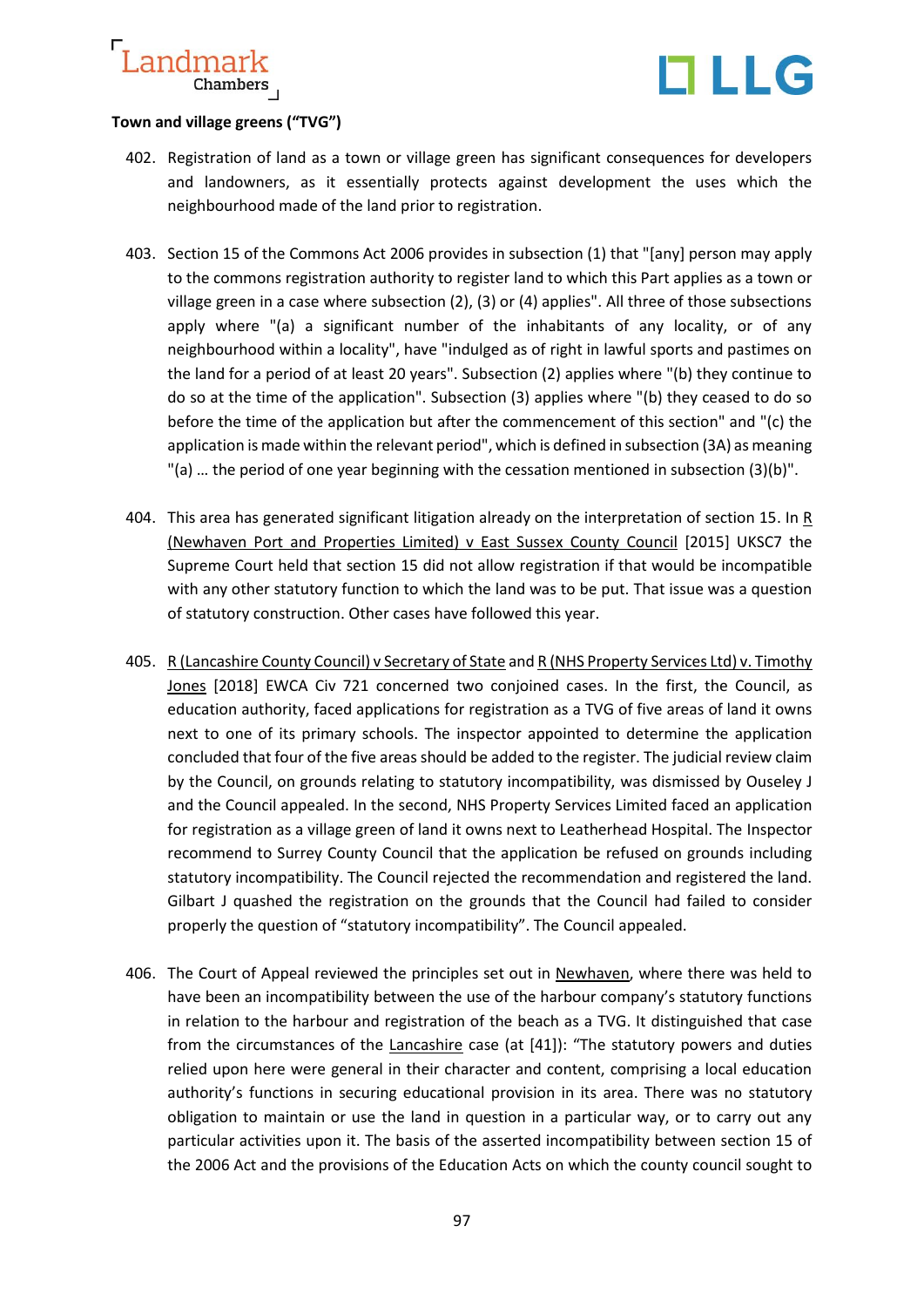



rely could only be that the carrying out of its general obligations to provide schools in its area – its compliance with a "target duty" – might be or become more difficult or less convenient, not that it would be prevented from carrying out any particular statutory function relating specifically to the land whose registration as a town or village green had been applied for. There was no statutory duty to provide a school on the land, or to carry out any particular educational activity on it. There were no proposals to develop it for a new school. The fact that the county council, as owner of the land, had statutory powers to develop it was not sufficient to create a "statutory incompatibility"... The relevant statutory purposes were capable of fulfilment through the county council's ownership, development and management of its property assets as a local education authority without recourse to the land in question ...The registration of the land as a town or village green would not be at odds with those statutory purposes".

- 407. The same conclusion applied to the NHS case (see [45]): The statutory functions on which NHS Property Services relied, and the statutory purposes underlying them, were also general in character and content: the general functions of a clinical commissioning group to provide medical services to the public, and, under section 3(1) of the National Health Service Act 2006, the duty to arrange for the provision of hospital accommodation, as well as various other healthcare services and facilities. The registration of the land as a green under section 15 of the 2006 Act would not, in itself, have any material effect on NHS Property Services' function under section 223(1) of the National Health Service Act 2006, to hold land for the NHS Surrey Downs Clinical Commissioning Group. Nor would it prevent the performance by the clinical commissioning group, or any other NHS body, of any of statutory function relating specifically to the land in question. Beyond their general application to land and property held by NHS Property Services, none of those statutory functions could be said to attach in some specific way to this particular land...".
- 408. The land was not therefore being used for any "defined statutory purposes" with which registration would be incompatible. No statutory purpose relating specifically to the land would be frustrated. The upshot is that the concept of statutory incompatibility will depend upon the invocation of specific statutory purposes which are inherently inconsistent with the use of the land for the purposes for which TVG registration is sought.
- 409. In the Lancashire case, the Council also argued, unsuccessfully, that (1) the relevant local ward could not comprise the "locality" under section 15 because it had been subject to boundary changes over the 20 years ([69]-[70]); and (2) that there should be a sufficient geographical spread of users across the locality ([74]-[78]).
- 410. [R \(Cotham School\) v Bristol City Council](https://cornerstonebarristers.com/cmsAdmin/uploads/cotham-judgment_.pdf) [2018] EWHC 1022 (Admin) concerned an application for registration as a village green of 22 acres of land owned by the Council, which was also the relevant registration authority. The judgment explains (at [12]) that "large parts of the land were laid out as playing fields. There have been football and rugby pitches on the land in the winter and a cricket field and an athletics track in the summer for many years. Until about 2000 these pitches were used as school playing fields for Fairfield School; thereafter Cotham School became the user of the pitches. Over many years the pitches were also used by local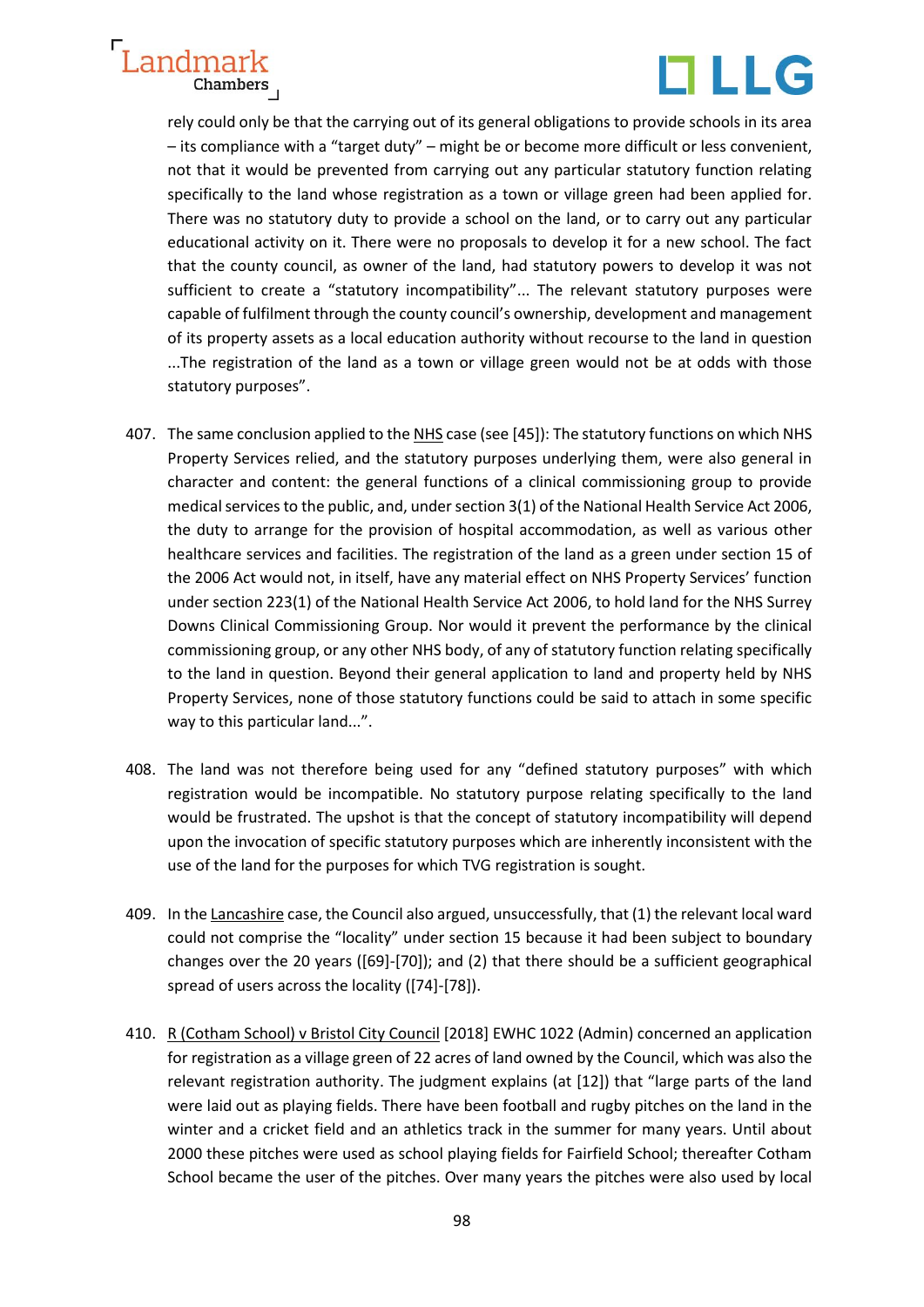



sports clubs under arrangements made with the schools and/or the local education authority".

- 411. Following a 9-day inquiry, an Inspector recommended that the application be rejected because the user had not been "as of right", due to signs warning people not to trespass on the playing fields and that the land was private. The Council disagreed and resolved that the land be registered, concluding that the signs were not sufficiently clear.
- 412. On a challenge by the school to that decision, the Court reviewed the jurisprudence on the meaning of "as of right" and concluded that the inspector was right to conclude "that the use of land by local inhabitants would be made contentious by the erection of sufficient and suitably placed signs which were visible to users of the land and which had been seen by a significant number of persons using the land" (at [53]). The Council had not properly analysed the facts and had not provided adequate reasoning for its rejection of the Inspector's recommendation (at [55]-[60]).
- 413. A further ground of challenge alleged that the Inspector had erred in his approach to evidence there were periods when local inhabitants were excluded from the land when organised sports were being played, as well as during formal sports days. It was held that the Inspector was entitled to conclude on the facts that the rights of the landowner and the rights of the local inhabitants were capable of co-existing and that it was not appropriate to infer that the inhabitants' use had been with the permission of the landowner ([86]).
- 414. The issue of statutory incompatibility was also considered, but in the light of the Lancashire judgment, it was held that the inspector was correct when he "concluded that the duties and functions of the landowner (as education authority in respect of educational provision) can be carried out – albeit with difficulty (including financial difficulty) in some instances – even if registration takes place" (at [96]). A specific argument that registration would be incompatible with a restriction in the Academies Act 2010 as to the disposal of land was rejected, on the basis that registration was not a disposal for the purposes of that Act (at [98]-[101].
- 415. Another TVG case was heard by the Court of Appeal more recently, in TW Logistics Ltd v Essex County Council & Anor [2018] EWCA Civ 2172. The appeal was made by the landowner against the dismissal of its challenge to the registration of an area of its working port as a town or village green. The area had been used for the qualifying period by a significant number of local people for walking and sports activities alongside, and to a lesser extent by commercial port activities including the loading and unloading of commercial vehicles and storage.
- 416. The landowner accepted that there had been co-existence of both recreational and commercial activities on the land throughout the qualifying period, but contended that registration should not occur if: (1) the effect of registration would be to criminalise the landowner's continuing use of the TVG for the same commercial purposes as took place throughout the 20-year period; (2) "permission" for recreational use could be implied from the interaction of the two uses; or (3) the two uses were not concurrent but sequential. The respondents (the Council and the applicant for registration) argued that: (1) potential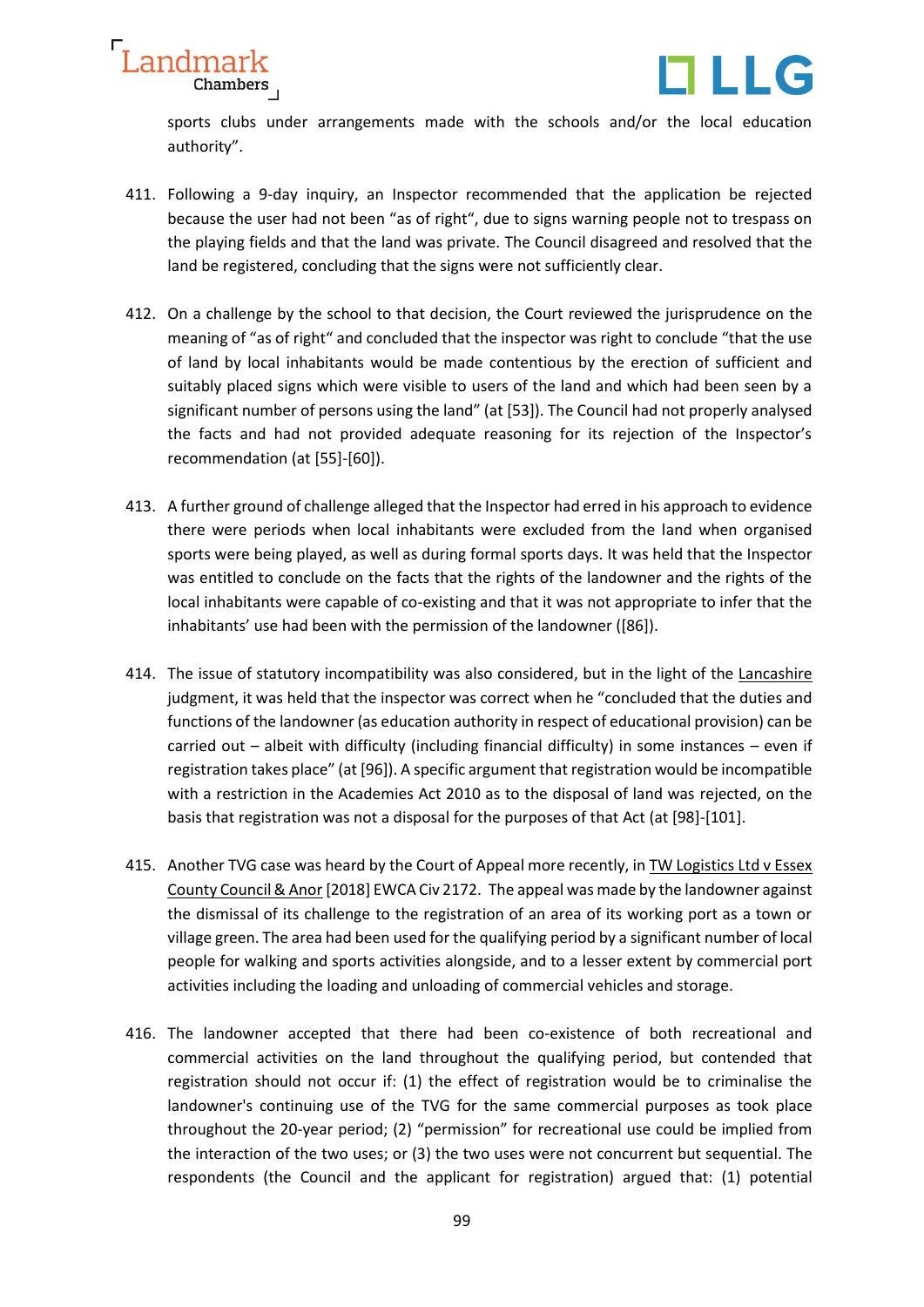



criminalisation is not of itself a bar to registration of a TVG; and (2) on the facts found by the judge there was no implied permission or sequential use.

- 417. The appeal was dismissed for the following reasons. First, in principle, although registration of a TVG curtails many potential uses of the land so registered, the owner of the soil of a TVG is entitled to continue his pre-existing activities as long as they do not interfere unduly with the recreational rights to which the registration gives rise. Likewise, those entitled to exercise recreational rights must do so in a lawful way: "I consider, therefore, that the principle of "give and take" enables the landowner to continue to use his land in the way that he did before registration of the TVG, where that use is not incompatible with recreational use" ([32]).
- 418. Secondly, potential criminalisation was not a bar to registration as a TVG if all the criteria for registration were met ([62]); and thirdly, continuation of the pre-registration use in this case would not amount to a criminal offence because the use was compatible with the recreational use ([77]).
- 419. Fourthly, the Court rejected the argument that permission should be inferred from the fact that the landowner did not object to locals pursuing recreational activities at times when it had no particular need for the land, or it was not being used as such ([86]-[97]).
- 420. In Forbes v Wokingham Borough Council [2018] EWHC 2530 (Admin) the Court rejected a renewed application for permission to apply for judicial review, following refusal on the papers, of a decision by the Council to reject an application to register land in Wokingham as a new town or village green. The judgment is of interest mainly due to its treatment of issues that are unrelated to the interpretation of section 15.
- 421. It was held that the Council had not erred in not holding the whole of its decision-making process in public, because there is no statutory procedure for making this kind of decision and the Council was entitled to adopt any procedure which it thought appropriate, subject only to any relevant requirements of legality and fairness. The procedure adopted by the Council under its constitution gave every proper opportunity for public input into a decision ([11]- [12]).
- 422. Further, the Court rejected an application for a costs capping order. The Criminal Justice and Courts Act 2015 (disapplication of sections 88 and 89) Regulations 2017 (SI 100/2017), read with Civil Procedure Rules, Part 5, Section VII, have the effect that cost capping in accordance with the Aarhus Convention continues to apply to a judicial review which challenges the legality of a decision within the scope of Article 9(3) of the Convention. The interpretation of Article 9(3) of the Aarhus convention, which requires that members of the public have access to judicial procedures to challenge acts and omissions by public authorities which "contravene provisions of its national law relating to the environment", was to be informed by the definition of "environmental information" found in Article 2(3). It was held that "the recognition or otherwise of a town or village green carries no implication for the state of the land or any modifications to the land or its use. Any such changes might be the subject of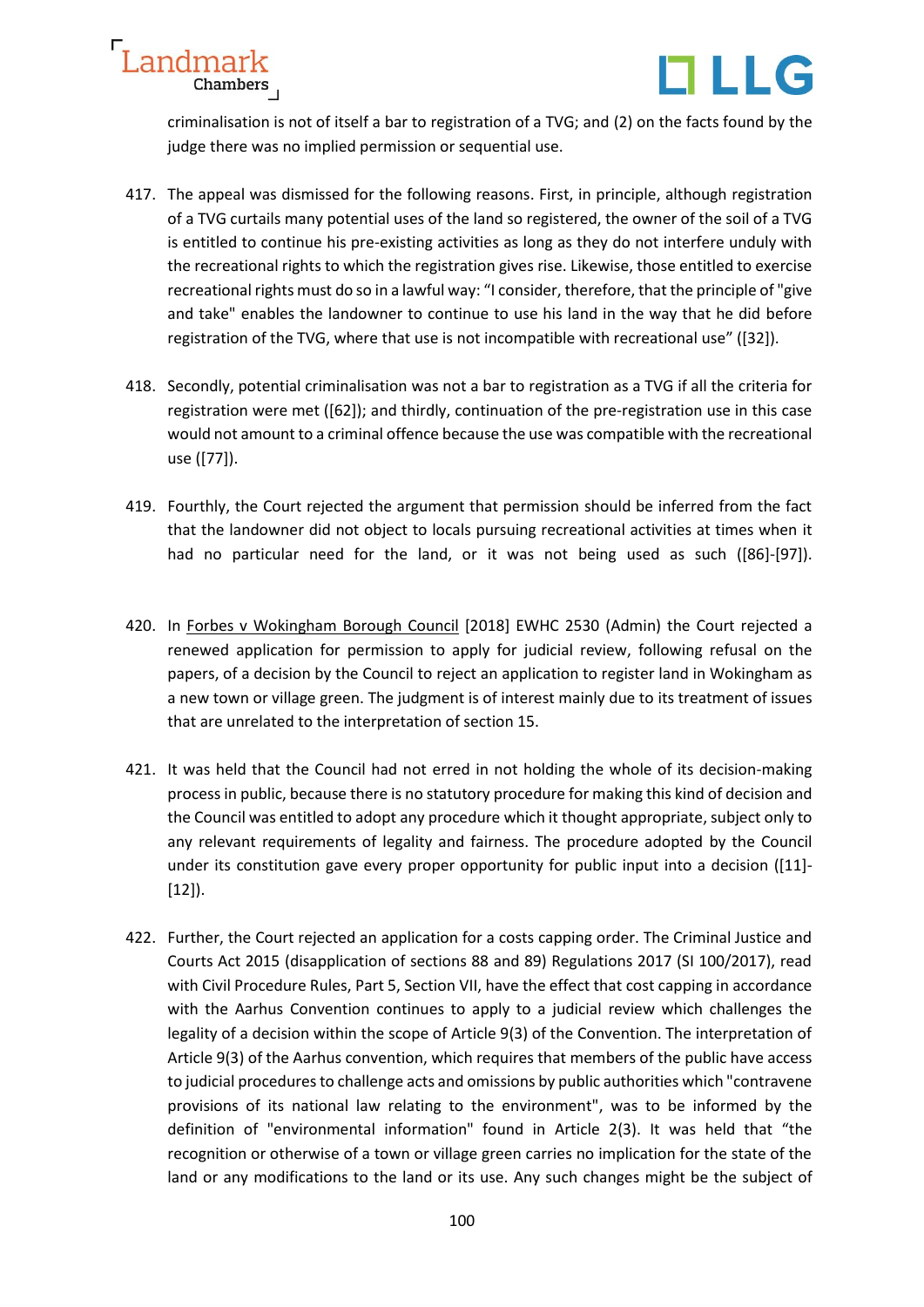



further processes of application or permission, but there is nothing in the law relating to commons which of itself impinges on any of the factors set out in article 2(3) of the Convention" (at [31]).

- 423. In an attempt to prevent the use of village green applications either frustrate or delay development proposals, the Growth and Infrastructure Act 2013 included a series of trigger events which prevented an application for registration being made (see now section 15C and Schedule 1A of the Commons Act 2006). The case of Cooper Estates Strategic Land Limited v Wiltshire Council [2018] EWHC 1704 (Admin) considered what constitutes a trigger event for the purposes of these provisions.
- 424. The land in question was located within Royal Wootton Bassett, and was registered as a TVG by the Council. The claimant challenged the registration by judicial review. The case considered whether two key policies in the Wiltshire Core Strategy (adopted in 2015) could be considered to identify the land for potential development and therefore apply as a "trigger event" under paragraph 4 of Schedule 1A, which refers to: "a development plan document which identifies the land for potential development is adopted under section 23(2) or (3) of the Planning and Compulsory Purchase Act 2004".
- 425. The relevant policies were: (1) CP1, which provides a hierarchy of settlements and identifies what is expected in each settlement type. Royal Wootton Bassett is one of the market towns that 'have potential for significant development'; (2) CP2, which provides for the delivery strategy within the defined limits of the development, creating a presumption in favour of sustainable development within the market towns listed in CP1.
- 426. The land in question fell within the defined limits of the town and is shown on the insert plan within the core strategy. The issue was therefore whether these policies identified the land for potential development and made the land ineligible for registration as a town or village green.
- 427. Quashing the registration of the land, the Court held that the fact the land was identified on a plan within the boundary line of a market town was sufficient to bring it within paragraph 4: "that line is used here to define the boundary of this market town within which there is a presumption in favour of sustainable development which is sufficient to identify the land for potential development".
- 428. Further, "'identified for potential development' does not mean that any application on any part of the site has to be one likely to succeed. 'Potential' is a very broad concept, is not qualified, and is not to be equated with likelihood or probability". And the fact that the land formed only part of the land identified for sustainable development did not preclude the application of paragraph 4.
- 429. This judgment is under appeal.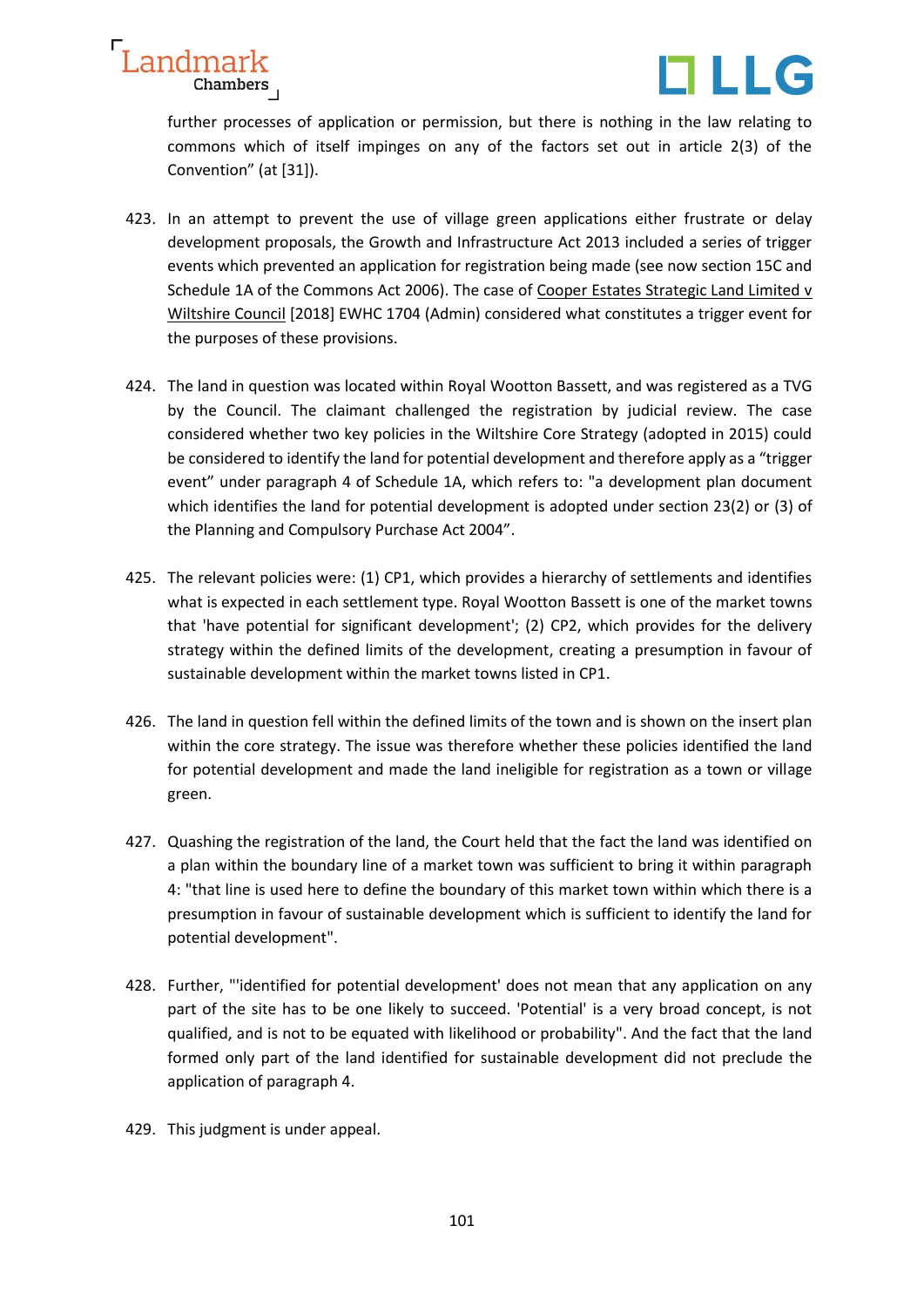

# **Assets of Community Value ("ACV")**

- 430. In comparison with town and village green applications, the listing of land or buildings as an asset of community value - under section 88 of the Localism Act 2011 ("the 2011 Act") - has relatively limited legal consequences for a landowner. Community groups must be given an opportunity to bid for any disposal of a freehold or long leasehold interest in the asset, but the bid does not have to be accepted; and although listing can be material when an application for planning permission is being considered, it is for the decision-maker to decide what weight to give the listing. Nonetheless, landowners will seek to protect their interests by opposing listing and this year the Courts have considered this regime in a few cases.
- 431. In Banner Homes Ltd v. St Albans City and District Council [2018] EWCA Civ 1187 the Court of Appeal considered the case of a 12 acre field owned by Banner Homes since 1996. It had been used by the local community for more than 40 years for various recreational activities, such as children's play, walking, kite flying, exercising dogs, and the photography of flora and fauna. Banner Homes did not give express permission or grant a licence for the local community to use the Field (beyond the public footpaths), but it knew without objecting that the Field was used in this way by the local community and until more recently took no steps to stop it ([2]).
- 432. A local residents' association nominated the field, and the Council listed it, as an ACV. Shortly before the Council conducted a review hearing into the listing, Banner Homes fenced off the Field so that only the public footpaths could be accessed by members of the public. Use of the field beyond the public footpaths was acknowledged to amount to a trespass.
- 433. Section 88 of the 2011 Act provides in part that: " (1)… a building or other land in a local authority's area is land of community value if in the opinion of the authority (a) an actual current use of the building or other land that is not an ancillary use furthers the social wellbeing or social interests of the local community". The issue in the appeal was "whether such unlawful use can constitute a qualifying use (or "actual use" to use the statutory language) for the purpose of listing ([5]).
- 434. It was held that "the words 'actual use'... are on their face, unambiguous, and if construed literally, are plainly apt to cover the use (the actual use, dare I say it) that the local community made of the Field, before it was fenced off" ([46]). The claimant did not suggest to the contrary; but instead relied on the presumption that the law should serve the public interest and the in bonam partem doctrine, a principle of construction that presumes against the construction of a statutory provision so as to reward an unlawful action with a benefit, unless a contrary Parliamentary intention is revealed.
- 435. This approach was rejected: "If Mr Edwards QC is right, the choice is a binary one. Any taint of unlawfulness, no matter how trivial or technical, in the use of the asset in question would mean that it could not be listed under the Scheme as an asset of community value. I do not consider his argument is right however. Nor do I accept the principles he refers to, lead to the sort of inflexible (and binary) approach for which he contends in this case. It seems to me that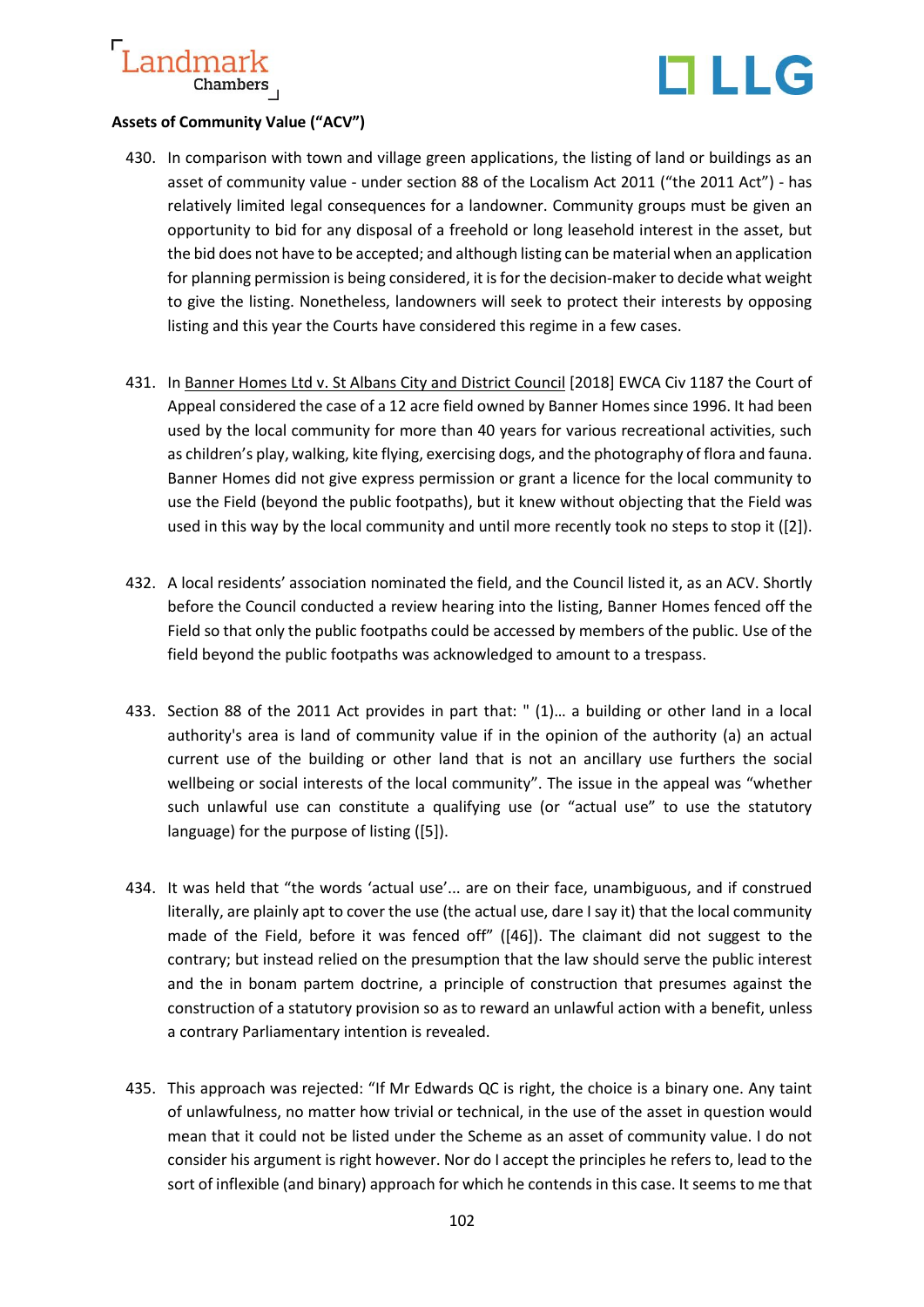



whichever canon of statutory construction is adopted, the legislative intention is plainly that 'actual use', in this statutory context, should mean what it says" ([48]).

- 436. The Court of Appeal rejected any reliance on the "notorious" facts of [Welwyn Hatfield](https://www.supremecourt.uk/cases/docs/uksc-2010-0036-judgment.pdf) [Borough Council v Secretary of State](https://www.supremecourt.uk/cases/docs/uksc-2010-0036-judgment.pdf) [2011] UKSC 15 (the concealed house of Mr Beesley). Lord Mance found there that "[w]hether conduct will on public policy grounds disentitle a person from relying upon an apparently unqualified statutory provision must be considered in context and with regard to any nexus existing between the conduct and the statutory provision". This was inconsistent with the "bright line" approach invited by the claimant. The legislative regime for ACVs was different and had a "self-policing mechanism by requiring an actual use that in the opinion of the local authority furthered "the social wellbeing or social interests of the local community" ([60]).
- 437. A further example of an attempt (this time by a pub chain) to resist ACV listing, this time through using the Assets of Community Value (England) Regulations 2012 to launch an unmeritorious attack on the process of nomination, is Punch Partnership (PML) Limited v Arun [District Council](http://www.bailii.org/uk/cases/UKFTT/GRC/2018/CR-2018-0001.html) [2018] UKFTT CR-2018-0001 (GRC) (7 June 2018).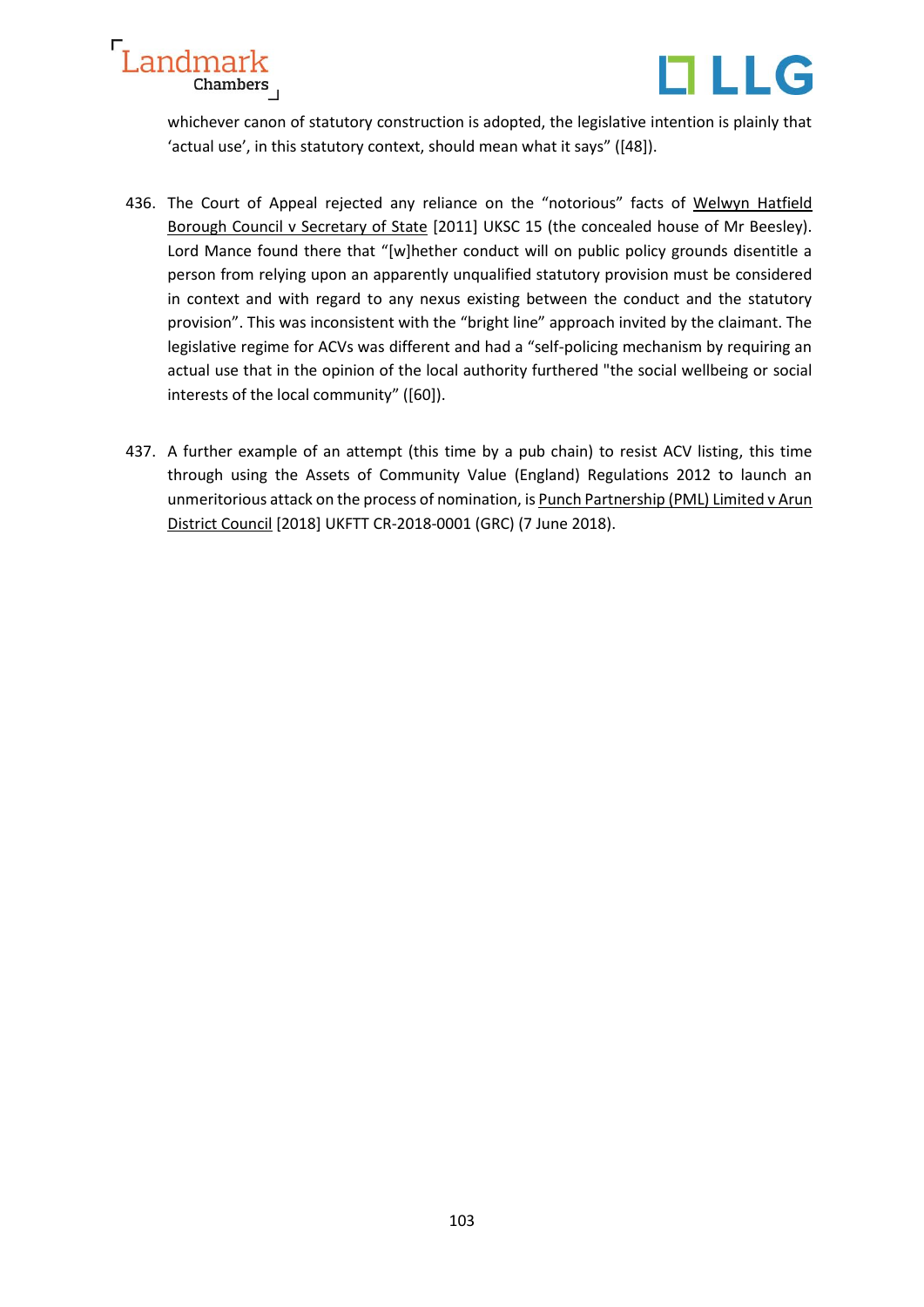



## **Public procurement**

- 438. Another regime which has potentially significant effects on the delivery of new development is public procurement. As with village greens, a detailed analysis of the legal background is beyond the scope of this paper, but those involved in negotiating development agreements should be aware of the recent Court of Appeal decision in Faraday Development Ltd v West Berkshire Council [2018] EWCA Civ 2532. This case concerned an appeal by Faraday, which owned the leasehold of sites at an industrial estate in Newbury, the freehold of which was owned by the Council"). The Council had entered into a development agreement with St Modwen Developments Ltd for the disposal of land at the estate for the purpose of redevelopment. Faraday argued unsuccessfully before Holgate J that the award of the development agreement was in breach of Directive 2004/18/EC "on coordination of procedures for the award of public works contracts, public supply and public service contracts" and the Public Contract Regulations 2006. The Court of Appeal allowed the appeal.
- 439. The Court considered whether the development agreement would qualify as a "public works contract" as defined in the legislation. Although it lacked a number of the requirements of such a contract, not least because St Modwen was not under an immediately enforceable obligation to carry out the development, the Court found that the Council had bound itself through the development agreement once the St Modwen exercised an option under it. The agreement, even though it did not commit the developer to undertake public works until it elected to serve the option notice to draw down land, was nonetheless a public works contract (see [61]):

"In this case, judged by that test, the development agreement clearly did provide, at the date it was entered into, for a procurement by the council of the development it was intended to deliver. At that date, no further act of procurement by the council remained to be done, for which a lawful public procurement procedure could later be conducted. The time for that had passed. When it entered into the development agreement, the council had nothing more to do to ensure that a 'public works contract' would come into being. It had, in fact, done all that it needed to do to procure. It had committed itself contractually, without any further steps being required of it, to a transaction that will fully satisfy the requirements of a 'public works contract'. It had committed itself to procuring the development from St Modwen. The development agreement constitutes a procurement in its result, and a procurement without a lawful procurement procedure under the 2004 Directive and the 2006 regulations. The procurement crystallizes when St Modwen draws down the land. The ground lease entered into by St Modwen will contain an unqualified obligation to carry out works, and a corresponding obligation will also be brought into effect in the development agreement itself. The development agreement made that commitment on the part of the council final and provided also for a reciprocal commitment on the part of St Modwen. It did so without a public procurement process, and without affording any opportunity for such a process to be gone through before the 'public works contract' materializes. At that stage it would be too late. Thus a 'public works contract' will have come into being without a lawful procurement